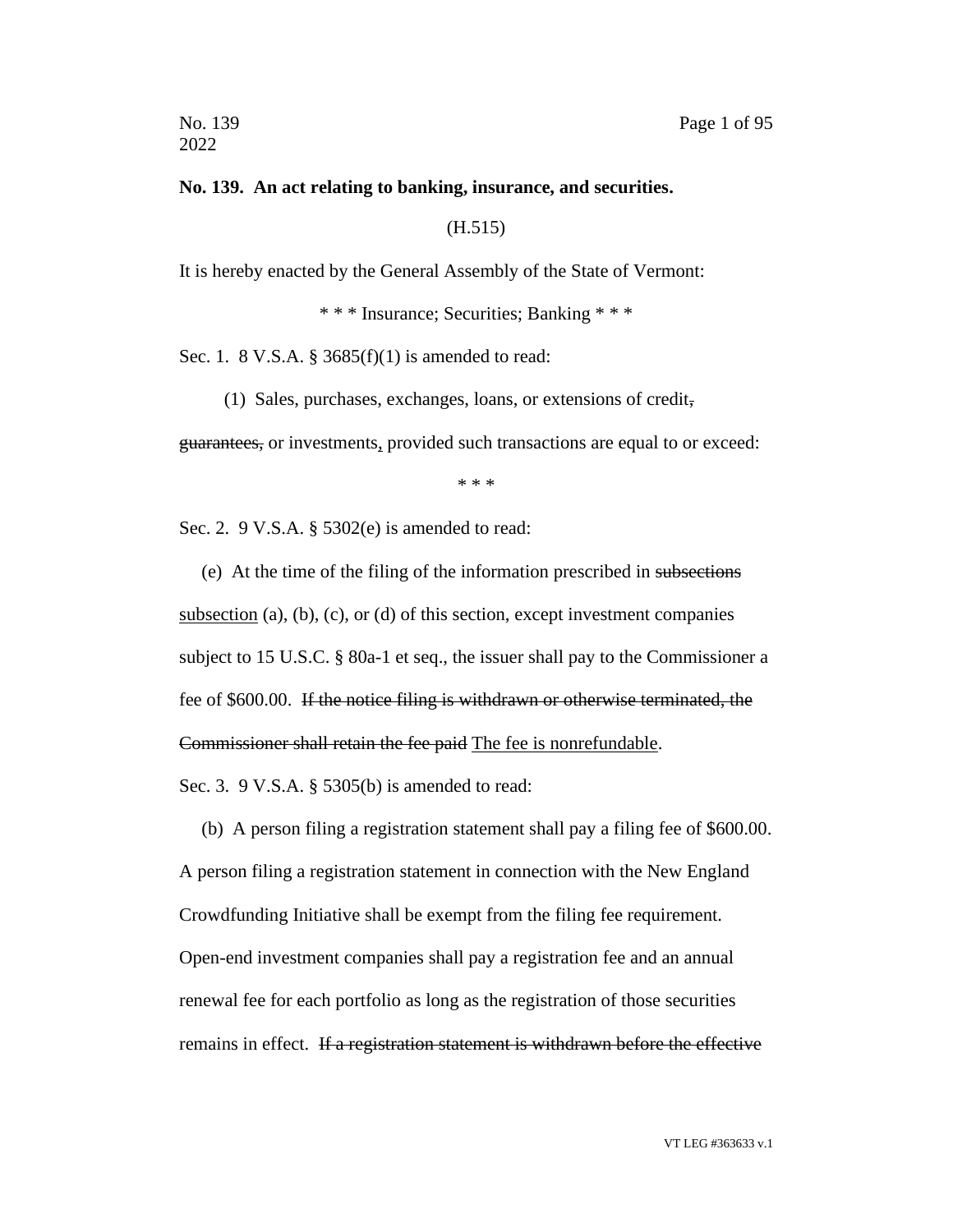date or a preeffective stop order is issued under section 5306 of this title, the Commissioner shall retain the fee The fee is nonrefundable.

Sec. 4. 8 V.S.A. § 11601(a)(7) is added to read:

(7) Revoke the charter of a Vermont financial institution that ceases to exist or ceases to be eligible for a charter.

Sec. 5. 8 V.S.A. § 14106 is amended to read:

# § 14106. EXPANDED POWERS OF VERMONT FINANCIAL

# INSTITUTIONS

In addition to all other powers permitted under these statutes, any Vermont financial institution shall have the powers conferred under federal law administered by the Federal Reserve Board, the Office of the Comptroller of the Currency, or the Office of Thrift Supervision FDIC, the Consumer Financial Protection Bureau, or other federal banking regulator upon national financial institutions or their subsidiaries.

Sec. 6. 8 V.S.A. § 10405(c)(2) is amended to read:

(2) All assignments, sales, or transfers of a loan agreement or motor vehicle or retail installment contract to which a debt protection agreement relates and the related debt protection agreement, shall be to a financial institution as defined in subdivision 11101(32) of this title, a credit union, or an entity licensed under subdivision  $2201(a)(1)$  or  $(3)(4)$  of this title to engage in lending or sales financing.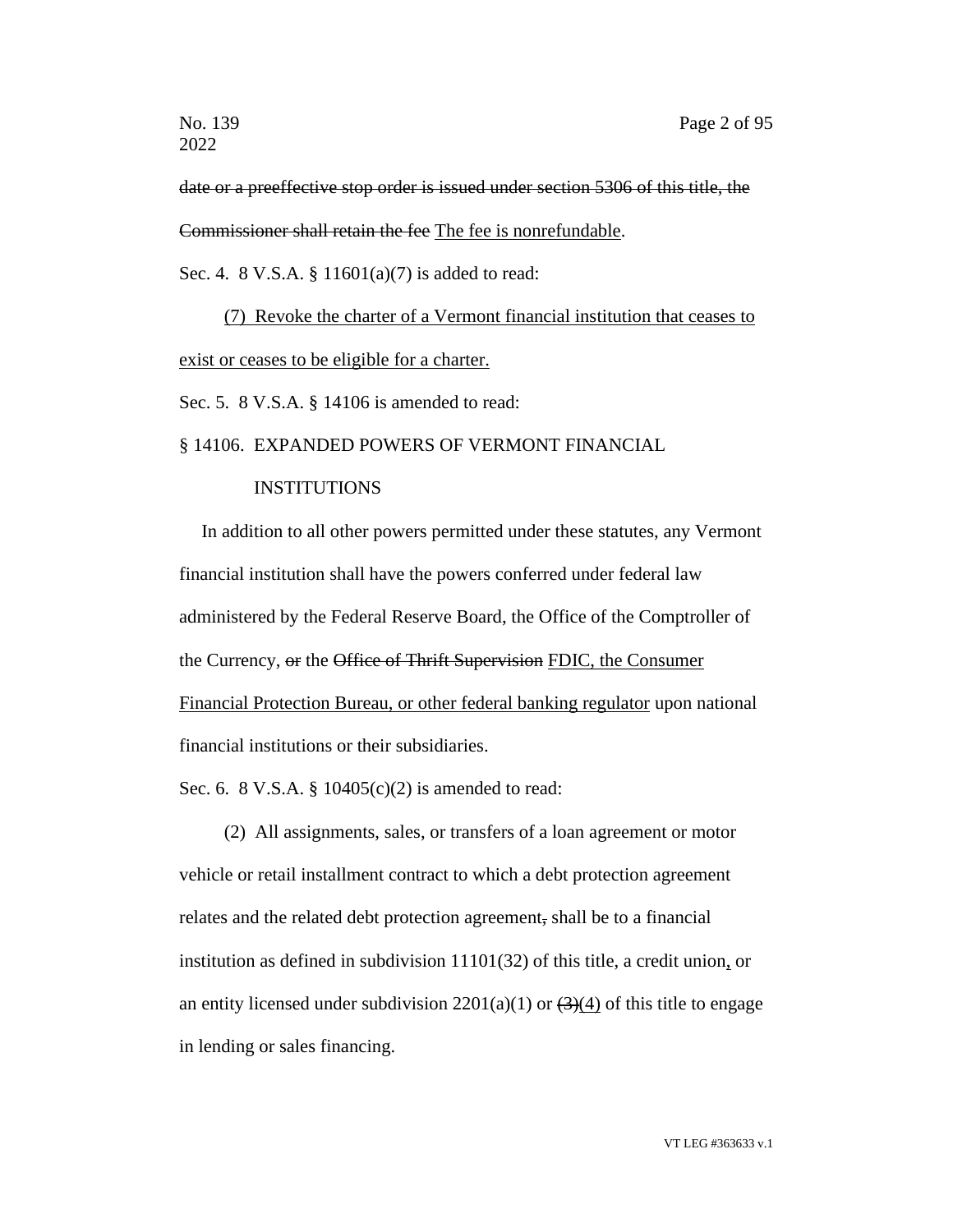Sec. 7. 8 V.S.A. § 2502(f) is added to read:

(f) A licensee shall register each remote access unit, commonly referred to as a "kiosk," where a consumer may access money transmission services, including buying or selling virtual currency. Each kiosk is subject to the disclosure requirements established in section 10302 of this title. If a kiosk is owned by a person other than the licensee and the owner charges an additional fee to the consumer for access to the licensee's services, the owner is also subject to the disclosure requirements of chapter 200 of this title.

Sec. 8. 8 V.S.A. § 4724(8) is amended to read:

(8) Rebates.

\* \* \*

(C) Nothing in subdivision (7) or (8)(A) of this section shall be construed as including within the definition of discrimination or rebates any of the following practices:

\* \* \*

(iii) readjustment of the rate of premium for a group insurance policy based on the loss or expense thereunder under the group insurance policy, at the end of the first or any subsequent policy year of insurance thereunder under the group policy, which may be made retroactive only for such policy year;

(iv) the offer or provision by insurers, by or through employees, affiliates, or third-party representatives of value-added products or services at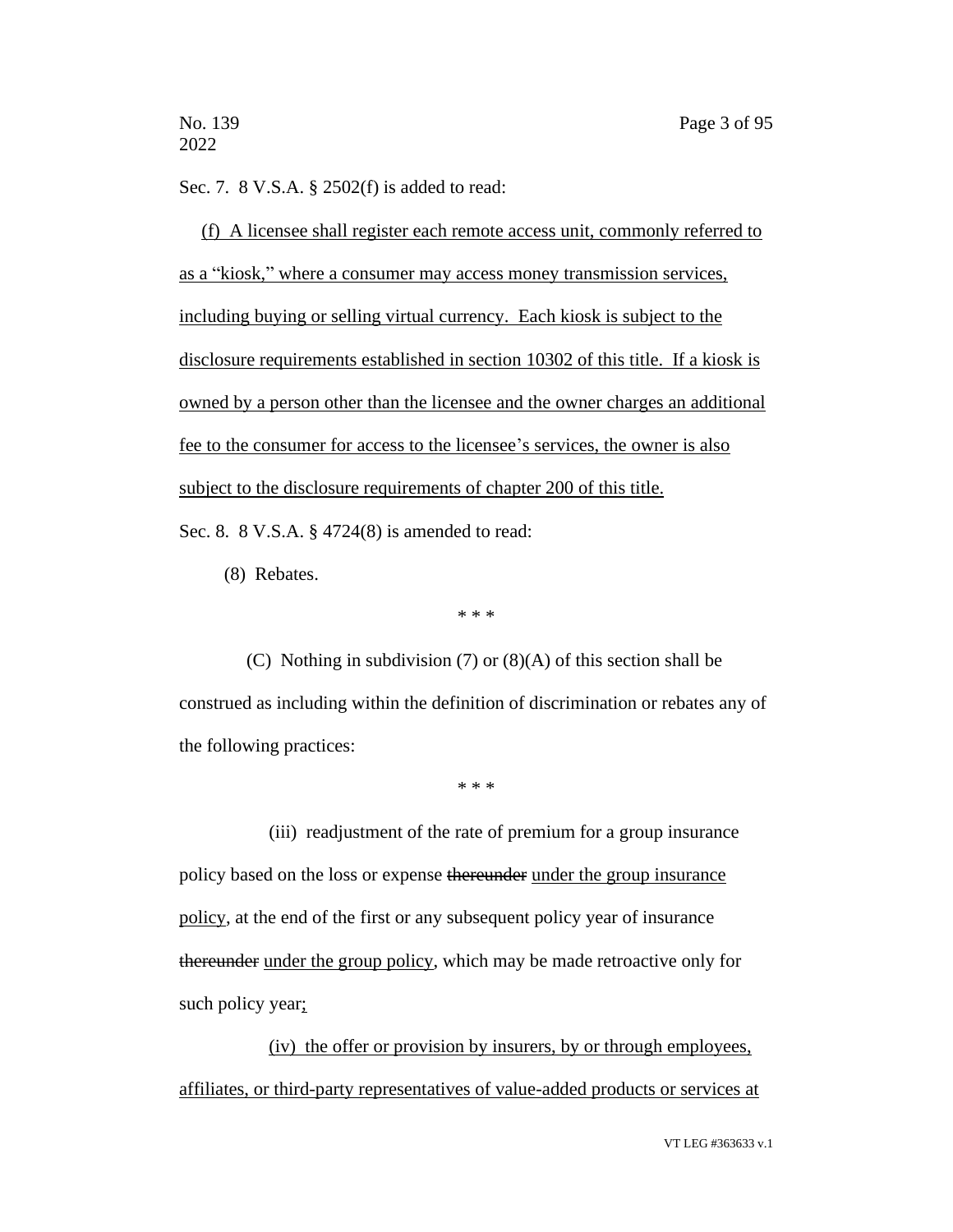no or reduced cost, even when such products or services are not specified in the insurance policy, provided the product or service meets each of the following criteria:

(I) The product or service relates to the insurance coverage.

(II) The product or service is primarily designed to satisfy one or more of the following:

(aa) provide loss mitigation or loss control;

(bb) reduce claim costs or claim settlement costs;

(cc) provide education about liability risks or risk of loss to

persons or property;

(dd) monitor or assess risk, identify sources of risk, or

develop strategies for eliminating or reducing risk;

(ee) enhance health;

(ff) enhance financial wellness through items such as

education or financial planning services;

(gg) provide post-loss service;

(hh) incent behavioral changes to improve health or reduce

the risk of death or disability or an insured or potential insured; or

(ii) assist in the administration of the employee or retiree

benefit insurance coverage.

(III) The cost to the insurer offering the product or service to any given customer is determined by the Commissioner to be reasonable in

VT LEG #363633 v.1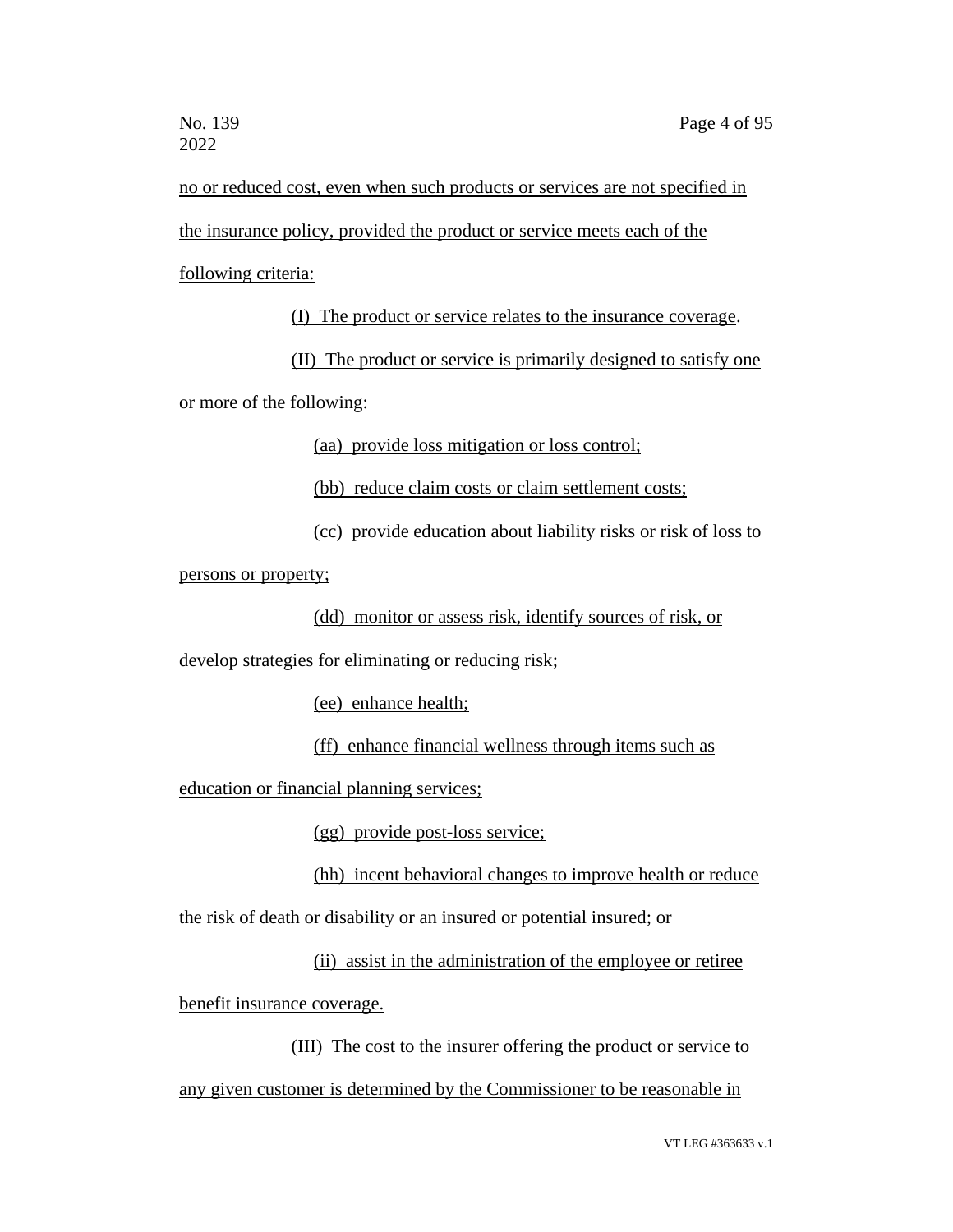comparison to that customer's premiums or insurance coverage for the policy class.

(IV) The insurer, providing the product or service directly or through a producer, ensures that the customer is provided with contact information to assist the customer with questions regarding the product or service.

(V) The availability of the product or service is based on documented objective criteria and offered in a manner that is not unfairly discriminatory.

(VI) Within 10 days after offering or providing a product or service pursuant to subdivision  $(8)(C)(iv)$  of this section, the insurer submits to the Commissioner a description of the offer or provision, accompanied by an explanation of how each criterion in this subdivision  $(8)(C)(iv)$  of this section is met.

(D) An insurer, producer, or representative of either may not offer or provide insurance as an inducement to the purchase of another policy or otherwise use the words "free" or "no cost" or words of similar import in an advertisement.

Sec. 9. 8 V.S.A. § 3750(d)(1)(C)(iii) is amended to read:

(iii) Where the resulting interest rate is not less than one 0.15 percent.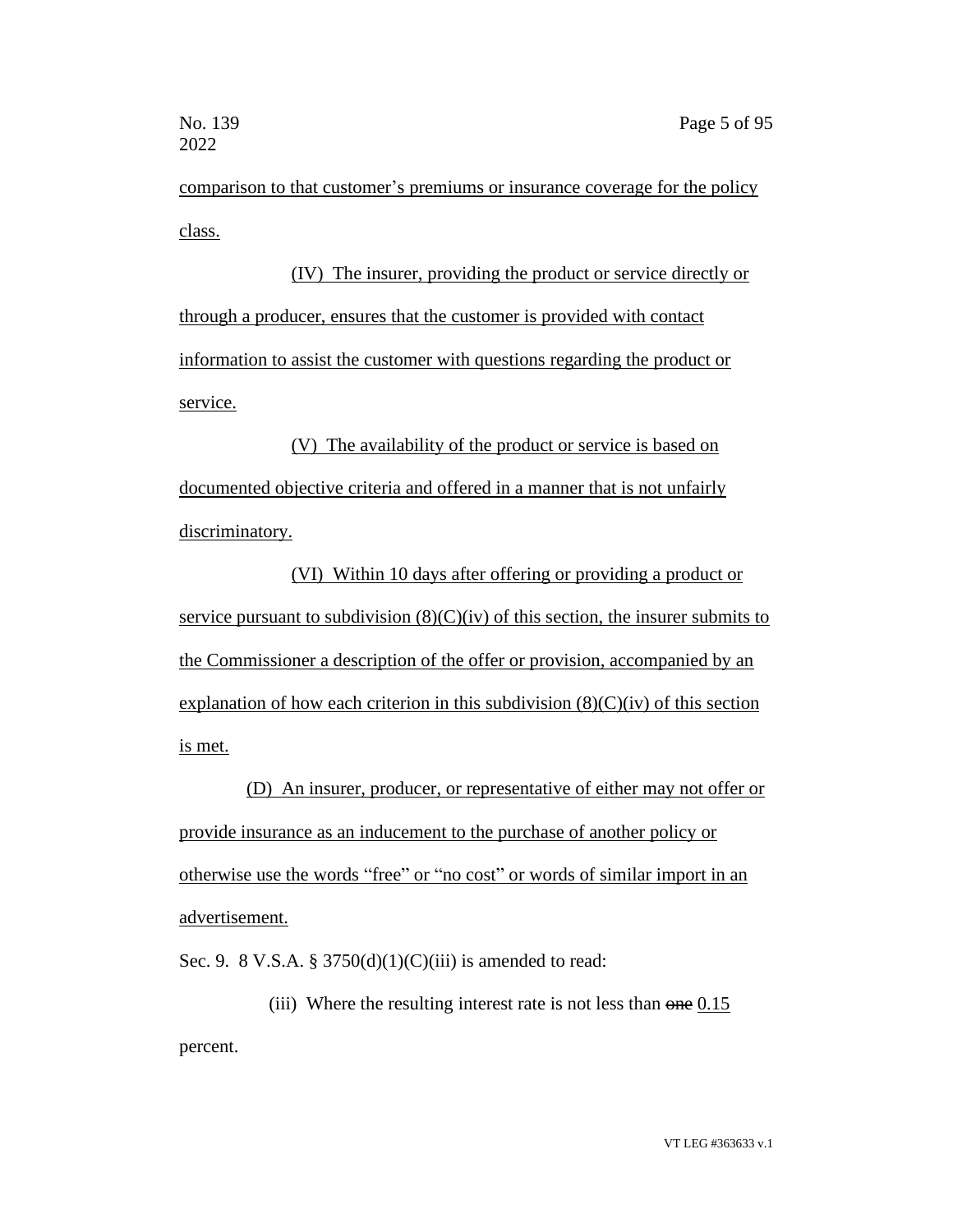\* \* \* Travel Insurance; Producers; Licensure \* \* \*

Sec. 10. 8 V.S.A. chapter 148 is added to read:

#### CHAPTER 148. TRAVEL INSURANCE

#### § 7122. SCOPE AND PURPOSE

(a) The purpose of this chapter is to promote the public welfare by creating a comprehensive legal framework within which travel insurance may be sold in Vermont.

(b) The requirements of this chapter apply to travel insurance that covers any resident of this State, and is sold, solicited, negotiated, or offered in this State, and the policies and certificates of which are delivered or issued for delivery in this State. It shall not apply to cancellation fee waivers or travel assistance services, except as expressly provided in this chapter.

(c) All other applicable provisions of this State's insurance laws shall continue to apply to travel insurance except that the specific provisions of this chapter shall supersede any general provisions of law that would otherwise be applicable to travel insurance.

#### § 7123. DEFINITIONS

As used in this chapter:

(1) "Aggregator site" means a website that provides access to information regarding insurance products from more than one insurer, including product and insurer information, for use in comparison shopping.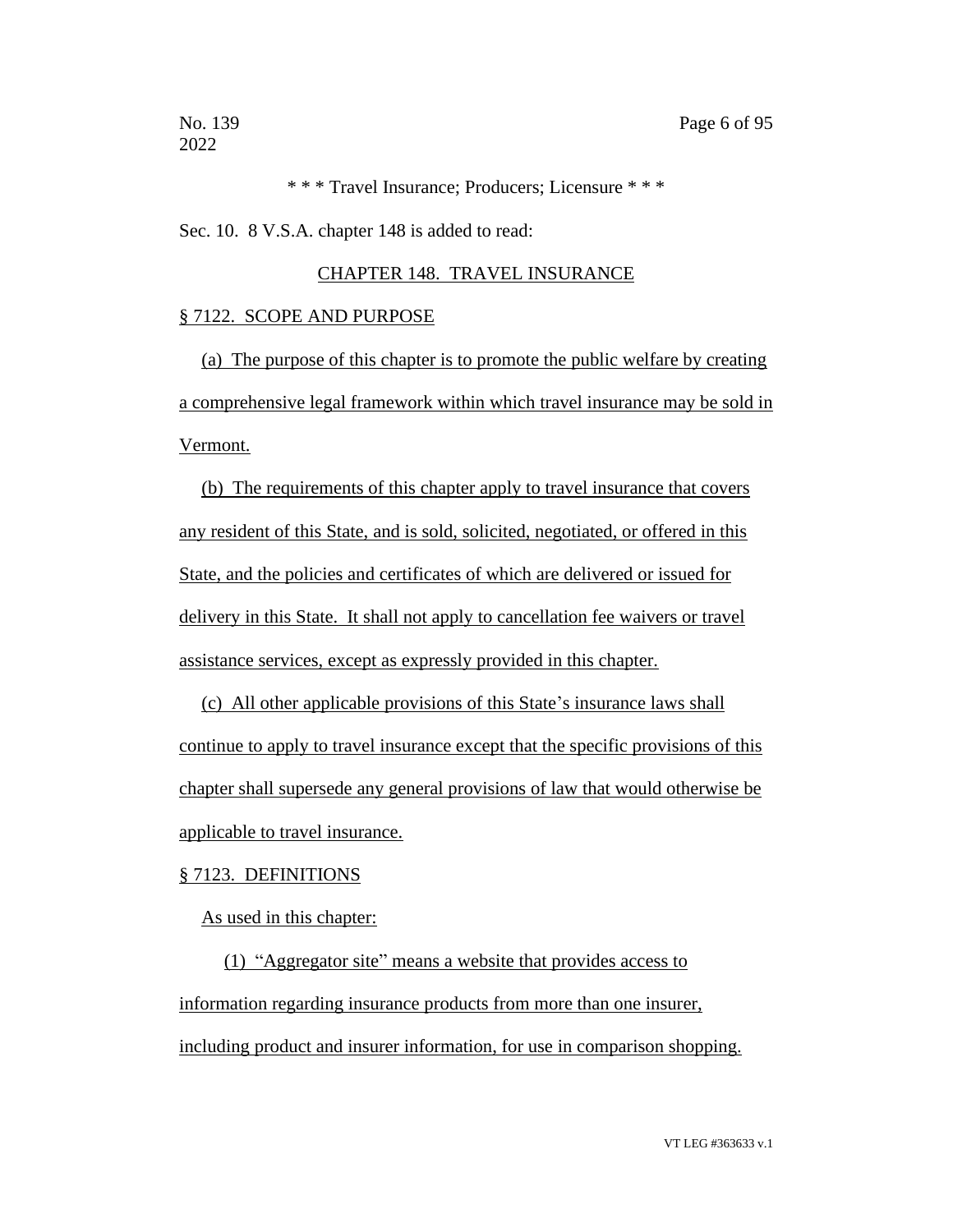(2) "Blanket travel insurance" means a policy of travel insurance issued to any eligible group providing coverage for specific classes of persons defined in the policy with coverage provided to all members of the eligible group without a separate charge to individual members of the eligible group.

(3) "Cancellation fee waiver" means a contractual agreement between a supplier of travel services and its customer to waive some or all of the nonrefundable cancellation fee provisions of the supplier's underlying travel contract with or without regard to the reason for the cancellation or form of reimbursement. A cancellation fee waiver is not insurance.

(4) "Eligible group" means two or more persons who are engaged in a common enterprise, or have an economic, educational, or social affinity or relationship, including any of the following:

(A) any entity engaged in the business of providing travel or travel services, including a tour operator, lodging provider, vacation property owner, hotel or resort, travel club, travel agency, property manager, cultural exchange program, or common carrier, or the operator, owner, or lessor of a means of transportation of passengers, including to an airline, cruise line, railroad, steamship company, or public bus carrier, wherein with regard to any particular travel or type of travel or travelers, all members or customers of the group have a common exposure to risk attendant to such travel;

(B) any college, school, or other institution of learning, covering students, teachers, employees, or volunteers;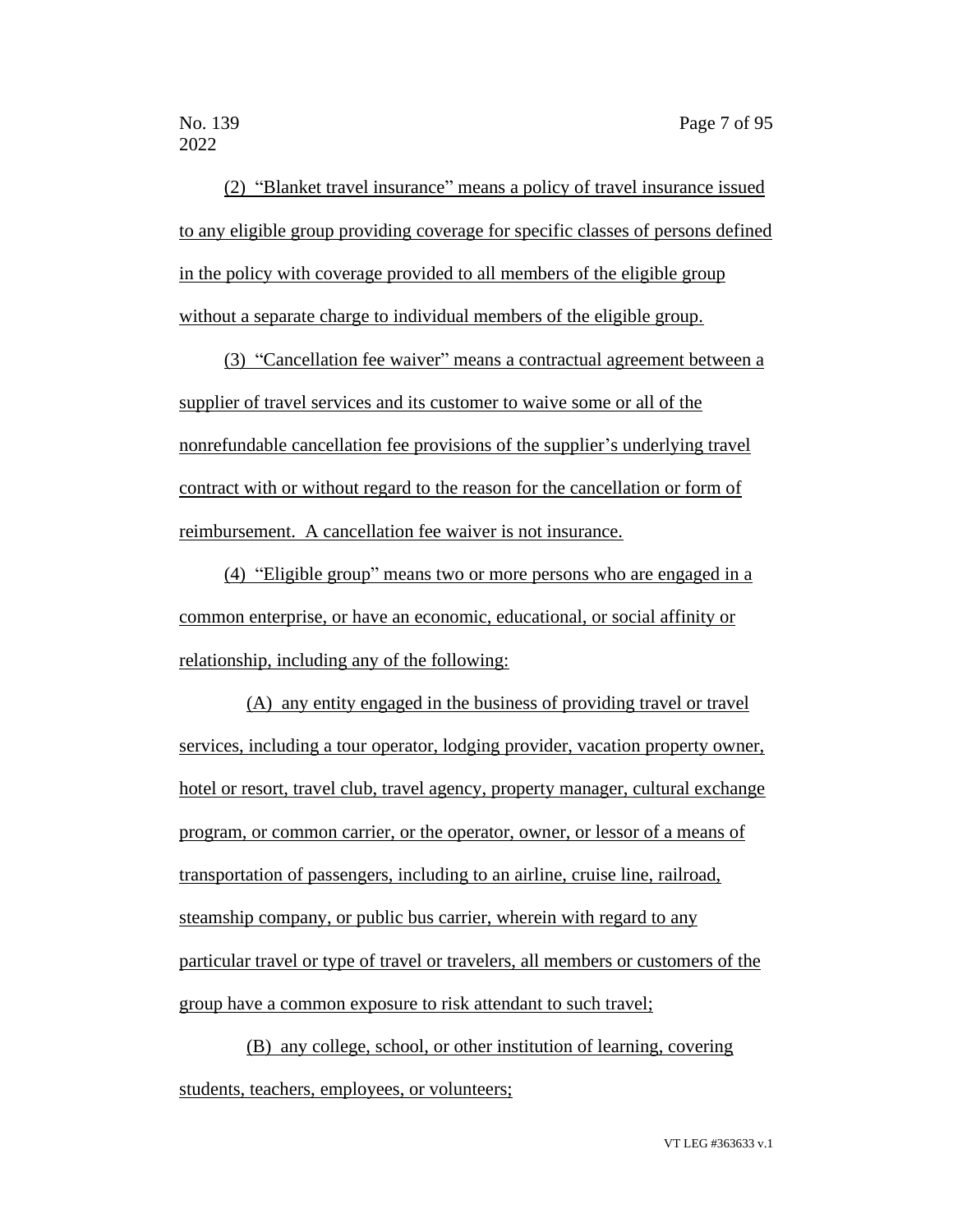(C) any employer covering any group of employees, volunteers, contractors, board of directors, dependents, or guests;

(D) any sports team, camp, or sponsor thereof, covering participants, members, campers, employees, officials, supervisors, or volunteers;

(E) any religious, charitable, recreational, educational, or civic organization, or branch thereof, covering any group of members, participants, or volunteers;

(F) any financial institution or financial institution vendor, or parent holding company, trustee, or agent of or designated by one or more financial institutions or financial institution vendors, including accountholders, credit card holders, debtors, guarantors, or purchasers;

(G) any incorporated or unincorporated association, including a labor union, having a common interest, constitution, and bylaws and organized and maintained in good faith for purposes other than obtaining insurance for members or participants of such association covering its members;

(H) any trust or the trustees of a fund established, created, or maintained for the benefit of and covering members, employees, or customers, subject to the Commissioner's permitting the use of a trust and the State's premium tax provisions in section 7125 of this chapter, of one or more associations meeting the requirements of subdivision (4)(G) of this section;

(I) any entertainment production company covering any group of participants, volunteers, audience members, contestants, or workers;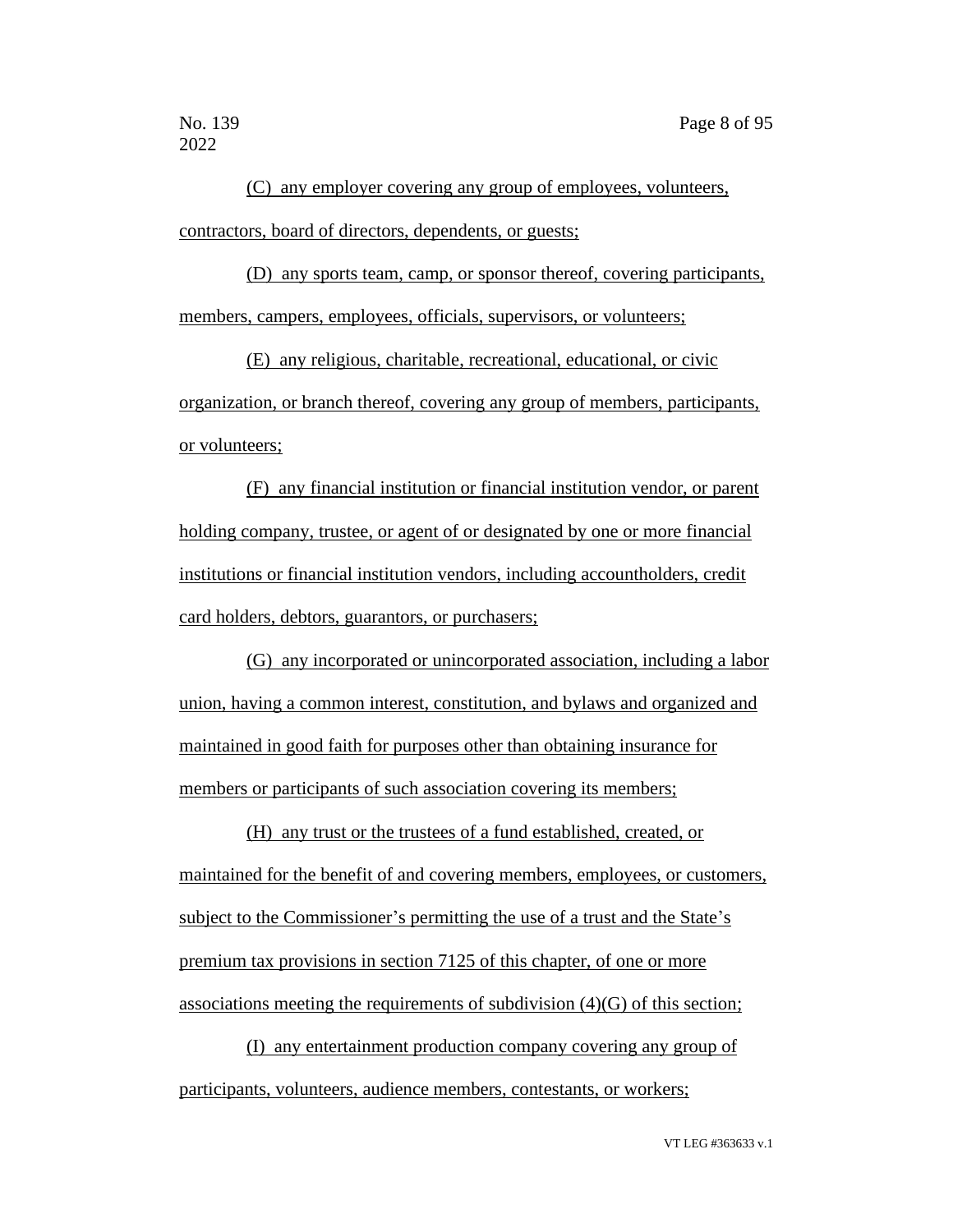(J) any volunteer fire department, ambulance, rescue, police, court, or any first aid, civil defense, or other such volunteer group;

(K) any preschool, daycare institution for children or adults, or senior citizen club;

(L) any automobile or truck rental or leasing company covering a group of individuals who may become renters, lessees, or passengers defined by their travel status on the rented or leased vehicles, provided that the common carrier, the operator, owner, or lessor of a means of transportation or the automobile or truck rental or leasing company is the policyholder under a policy to which this section applies; or

(M) any other group where the Commissioner has determined that the members are engaged in a common enterprise, or have an economic, educational, or social affinity or relationship, and that issuance of the policy would not be contrary to the public interest.

(5) "Fulfillment materials" means documentation sent to the purchaser of a travel protection plan confirming the purchase and providing the travel protection plan's coverage and assistance details.

(6) "Group travel insurance" means travel insurance issued to any eligible group.

(7) "Limited lines travel insurance producer" means a:

(A) licensed managing general agent or third-party administrator;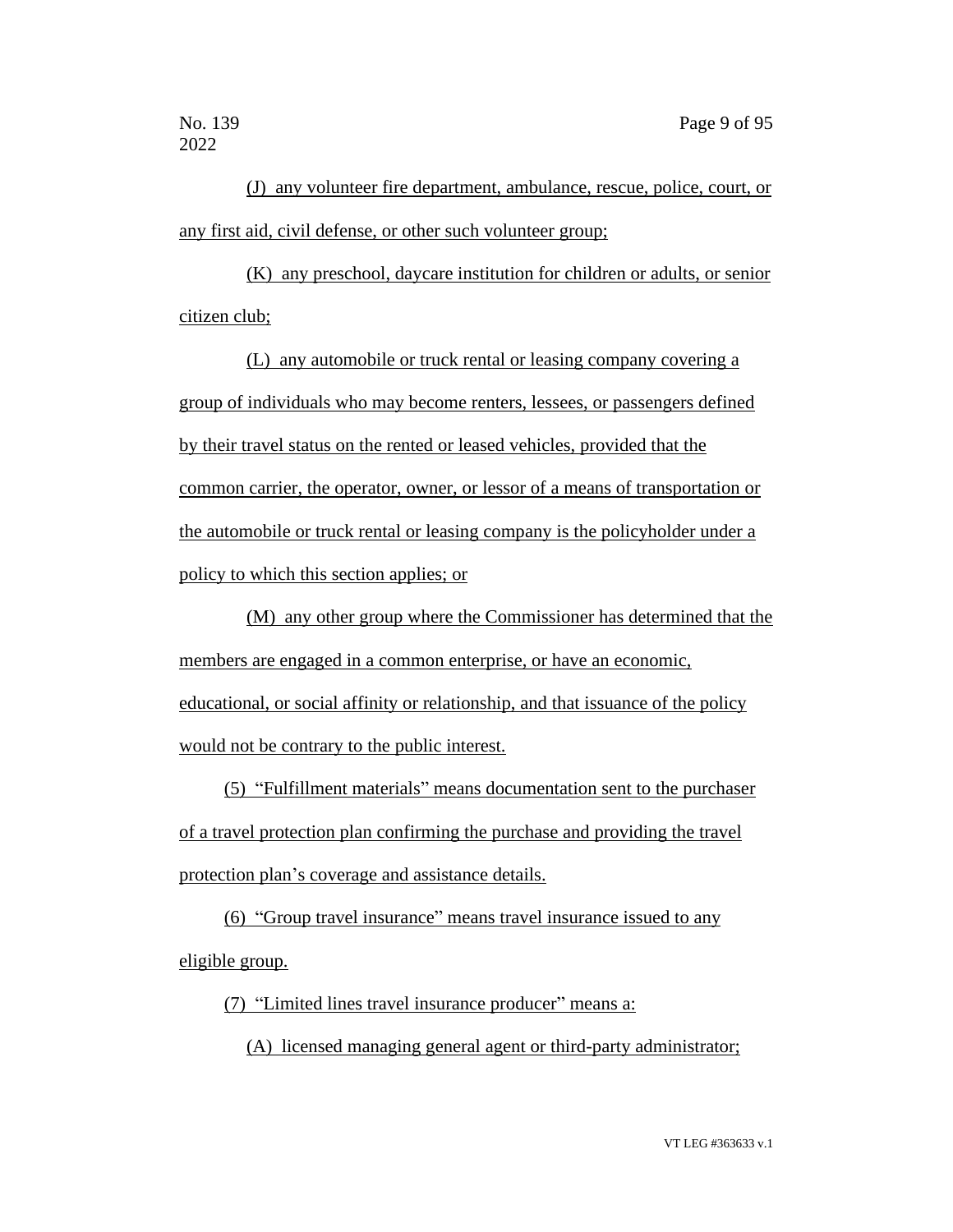(B) licensed insurance producer, including a limited lines producer, designated by an insurer as the travel insurance supervising entity as set forth in subsection 7124(f) of this title; or

(C) travel administrator.

(8) "Offer and disseminate" means to provide general information, including a description of the coverage and price, as well as to process the application and collect premiums.

(9) "Primary certificate holder" means an individual person who elects and purchases travel insurance under a group policy.

(10) "Primary policyholder" means an individual person who elects and purchases individual travel insurance.

(11) "Travel administrator" means a person who directly or indirectly underwrites, collects charges, collateral, or premiums from, or adjusts or settles claims on residents of this State, in connection with travel insurance, except that a person shall not be considered a travel administrator if that person's only actions that would otherwise cause it to be considered a travel administrator are among the following:

(A) a person working for a travel administrator to the extent that the person's activities are subject to the supervision and control of the travel administrator;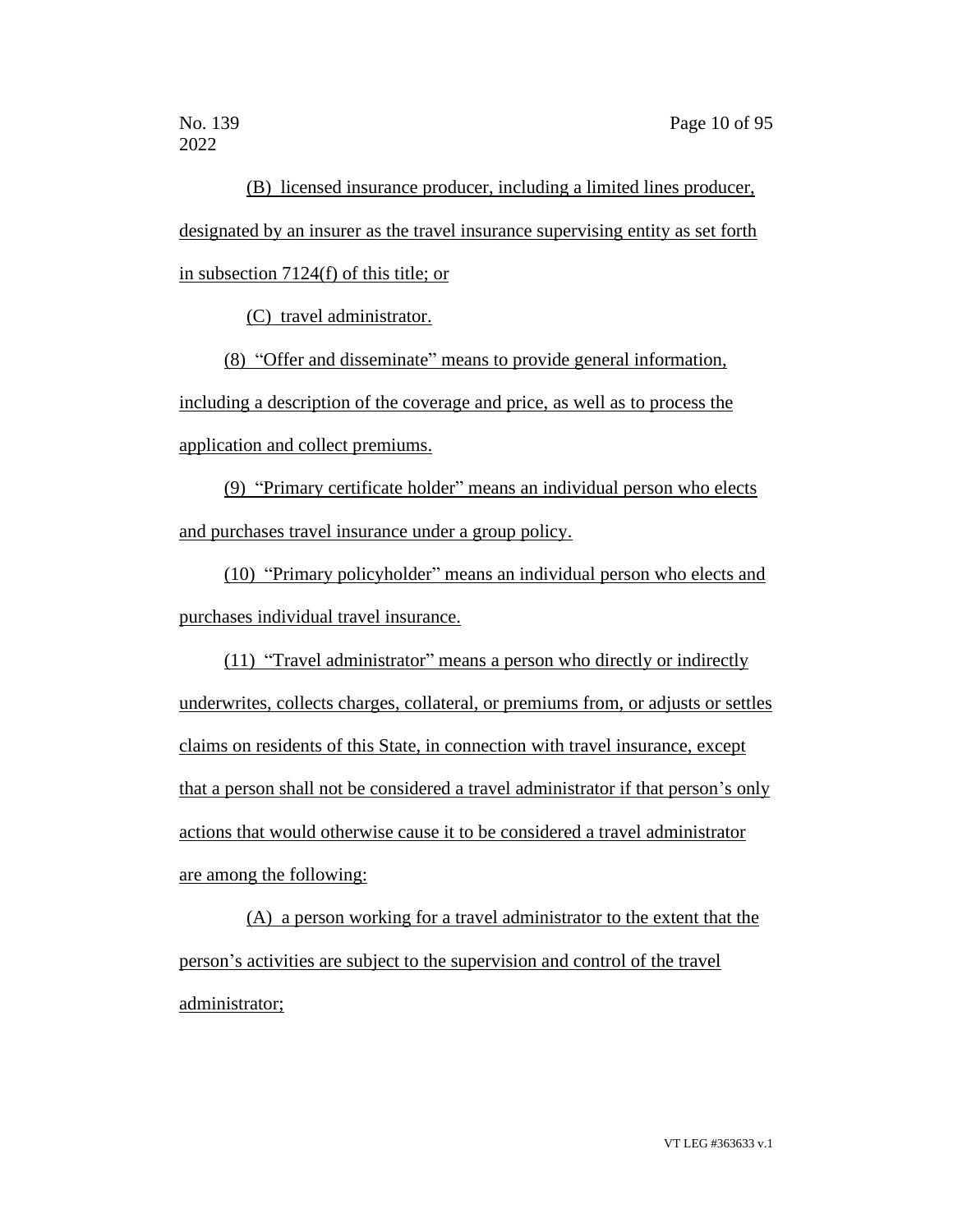(B) an insurance producer selling insurance or engaged in administrative and claims-related activities within the scope of the producer's license;

(C) a travel retailer offering and disseminating travel insurance and registered under the license of a limited lines travel insurance producer in accordance with this chapter;

(D) an individual adjusting or settling claims in the normal course of that individual's practice or employment as an attorney-at-law and who does not collect charges or premiums in connection with insurance coverage; or

(E) a business entity that is affiliated with a licensed insurer while acting as a travel administrator for the direct and assumed insurance business of an affiliated insurer.

(12) "Travel assistance services" means noninsurance services for which the consumer is not indemnified based on a fortuitous event and where providing the service does not result in transfer or shifting of risk that would constitute the business of insurance. Travel assistance services include the provision of security advisories, destination information, vaccination and immunization information services, travel reservation services, entertainment, activity, or event planning, translation assistance, emergency messaging, international legal and medical referrals, medical case monitoring, coordination of transportation arrangements, emergency cash transfer assistance, medical prescription replacement assistance, passport and travel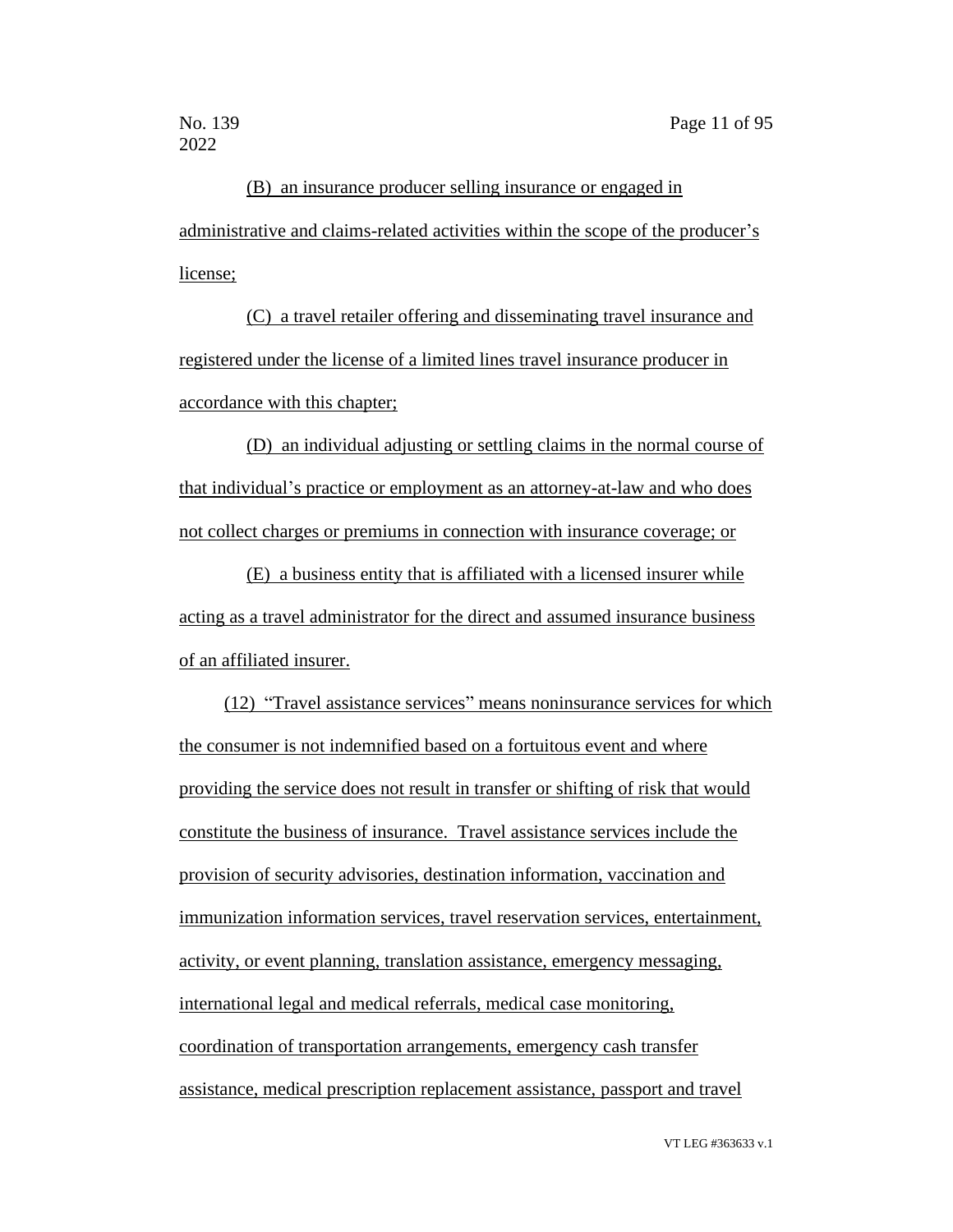document replacement assistance, lost luggage assistance, or concierge services. Travel assistance services are not insurance and not related to insurance.

(13)(A) "Travel insurance" means insurance coverage for personal risks incident to planned travel, including:

(i) interruption or cancellation of a trip or event;

(ii) loss of baggage or personal effects;

(iii) damages to accommodations or rental vehicles;

(iv) sickness, accident, disability, or death occurring during travel;

(v) emergency evacuation;

(vi) repatriation of remains; or

(vii) any other contractual obligations to indemnify or pay a

specified amount to the traveler upon determinable contingencies related to travel as approved by the Commissioner.

(B) Travel insurance does not include major medical plans that provide comprehensive medical protection for travelers with trips lasting six months or longer, including, for example, those working overseas as expatriates, or any other product that requires a specific insurance producer license.

(14) "Travel protection plan" means a plan that provides one or more of the following: travel insurance; travel assistance services; or cancellation fee waivers.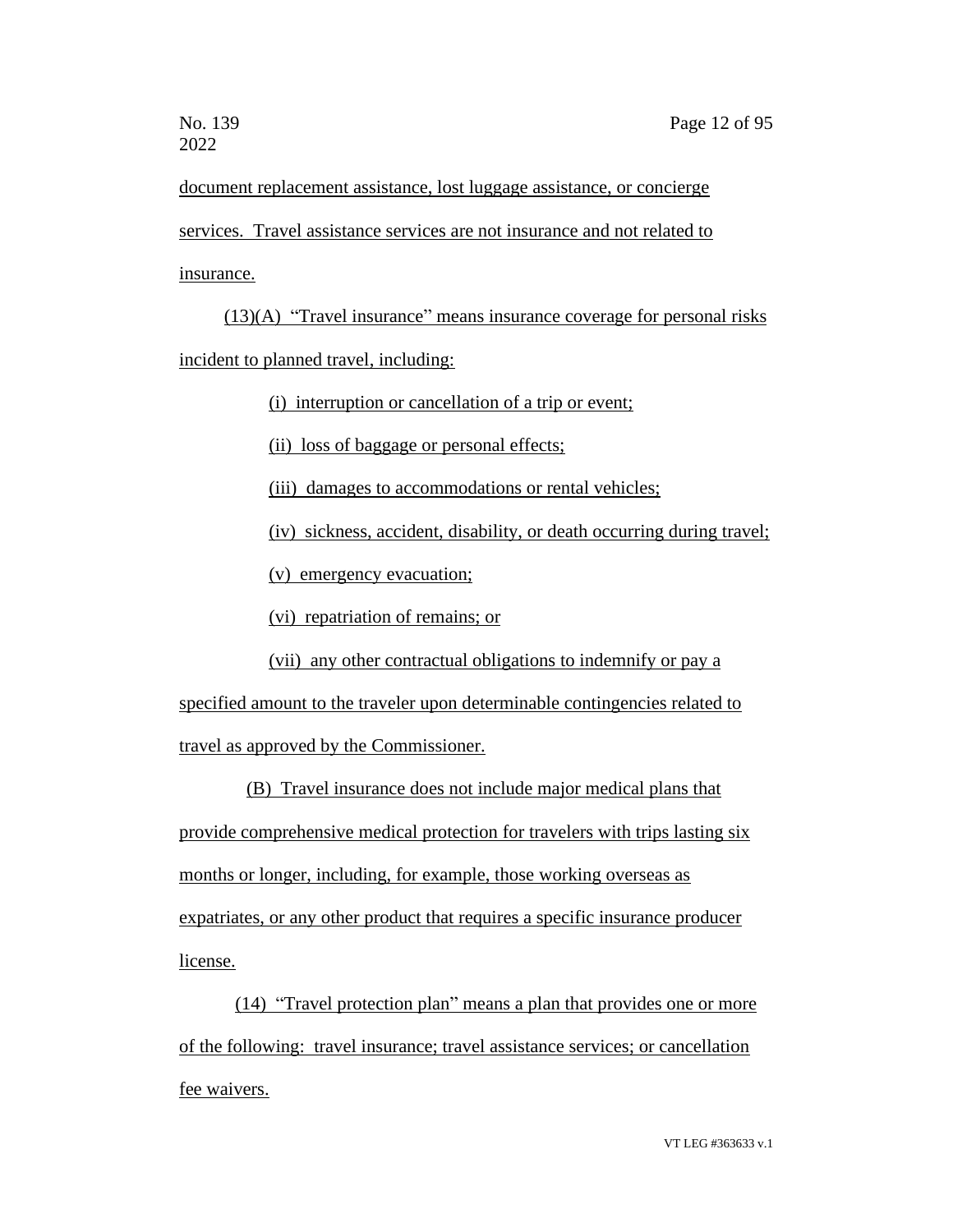(15) "Travel retailer" means a business entity that makes, arranges, or offers travel services and may offer and disseminate travel insurance as a service to its customers on behalf of and under the direction of a limited lines travel insurance producer.

# § 7124. LICENSING AND REGISTRATION

(a) The Commissioner may issue to an individual or a business entity that has complied with the requirements of this chapter and filed an application for such limited lines travel insurance producer license in a form and manner prescribed by the Commissioner, a limited lines travel insurance producer license, which authorizes the limited lines travel insurance producer to sell, solicit, or negotiate travel insurance through a licensed insurer. A person may not act as a limited lines travel insurance producer or travel retailer unless properly licensed or registered, respectively.

(b) A travel retailer may offer and disseminate travel insurance under a limited lines travel insurance producer license only if the following conditions are met:

(1) The limited lines travel insurance producer or travel retailer provides to purchasers of travel insurance:

(A) a description of the material terms or the actual material terms of the insurance coverage at the time of purchase;

(B) a description of the process for filing a claim;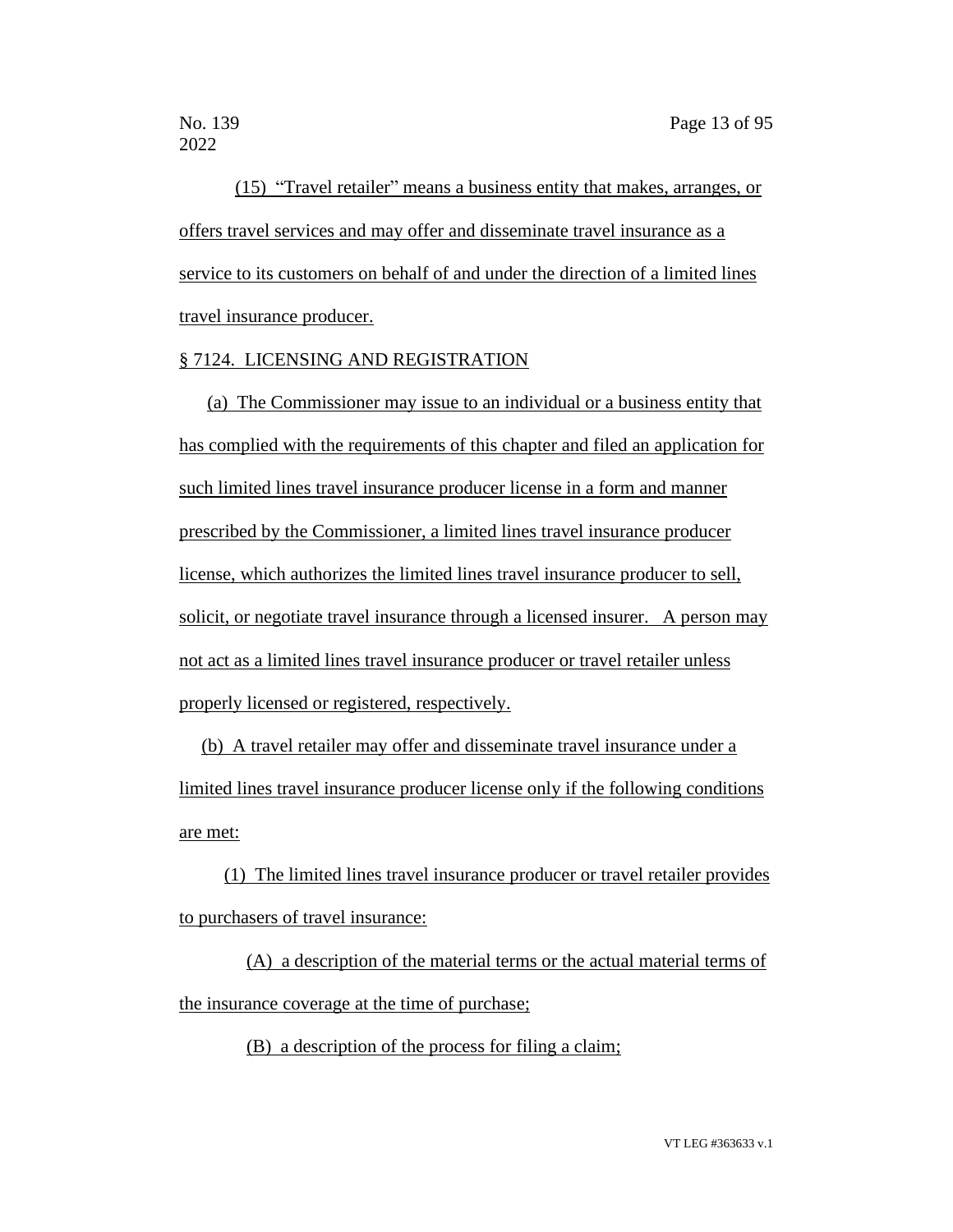(C) a description of the review and cancellation process for the travel insurance policy; and

(D) the identity and contact information of the insurer and limited lines travel insurance producer.

(2) At the time of licensure, the limited lines travel insurance producer has established and maintains a register on a form prescribed by the Commissioner of each travel retailer that offers travel insurance on the limited lines travel insurance producer's behalf. The register shall be maintained and updated annually by the limited lines travel insurance producer and shall include the name, address, and contact information of the travel retailer and an officer or person who directs or controls the travel retailer's operations, and the travel retailer's Federal Tax Identification Number. The limited lines travel insurance producer shall submit such register within 30 days of request by the Commissioner. The limited lines travel insurance producer shall also certify that the travel retailer registered complies with 18 U.S.C. § 1033. The grounds for the suspension and revocation and the penalties applicable to resident insurance producers under 8 V.S.A. § 4804 shall be applicable to the limited lines travel insurance producers and travel retailers.

(3) The limited lines travel insurance producer has designated one of its employees who is a licensed individual producer as the person responsible for the limited lines travel insurance producer's compliance with the travel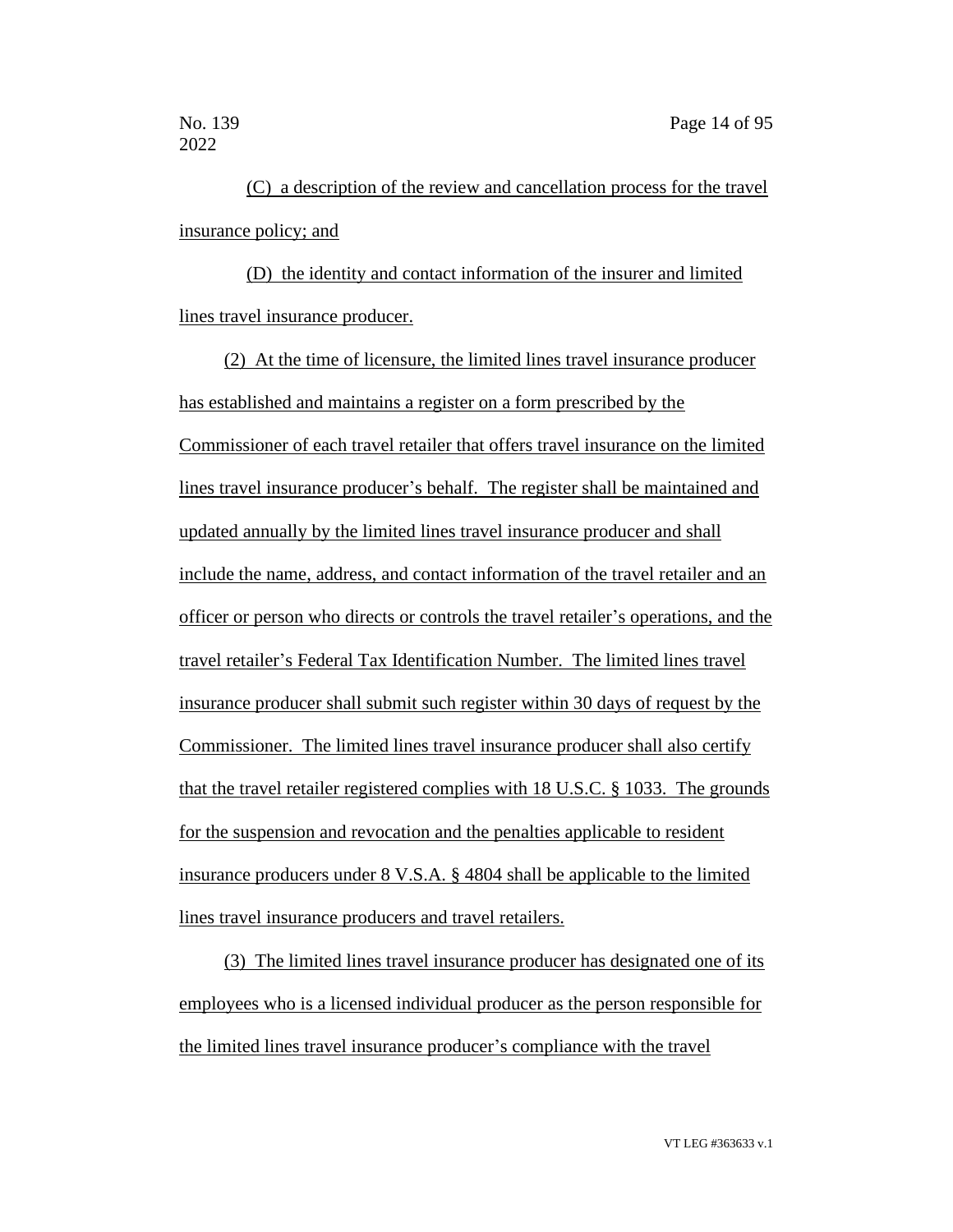insurance laws, rules, and regulations of the State. This person shall be identified as the Designated Responsible Licensed Producer (DRLP).

(4) The DRLP, president, secretary, treasurer, and any other officer or person who directs or controls the limited lines travel insurance producer's insurance operations has complied with the fingerprinting requirements applicable to insurance producers in the resident state of the limited lines travel insurance producer.

(5) The limited lines travel insurance producer has paid all applicable insurance producer licensing fees as set forth in section 4800 of this title.

(6) The limited lines travel insurance producer requires each employee and authorized representative of the travel retailer whose duties include offering and disseminating travel insurance to receive a program of instruction or training, which may be subject to review by the Commissioner. The training material shall, at a minimum, contain instructions on the types of insurance offered, ethical sales practices, and required disclosures to prospective customers.

(c) Any travel retailer offering or disseminating travel insurance shall make available to prospective purchasers brochures or other written materials that have been approved by the travel insurer. Such materials shall include information that, at a minimum:

(1) provides the identity and contact information of the insurer and the limited lines travel insurance producer;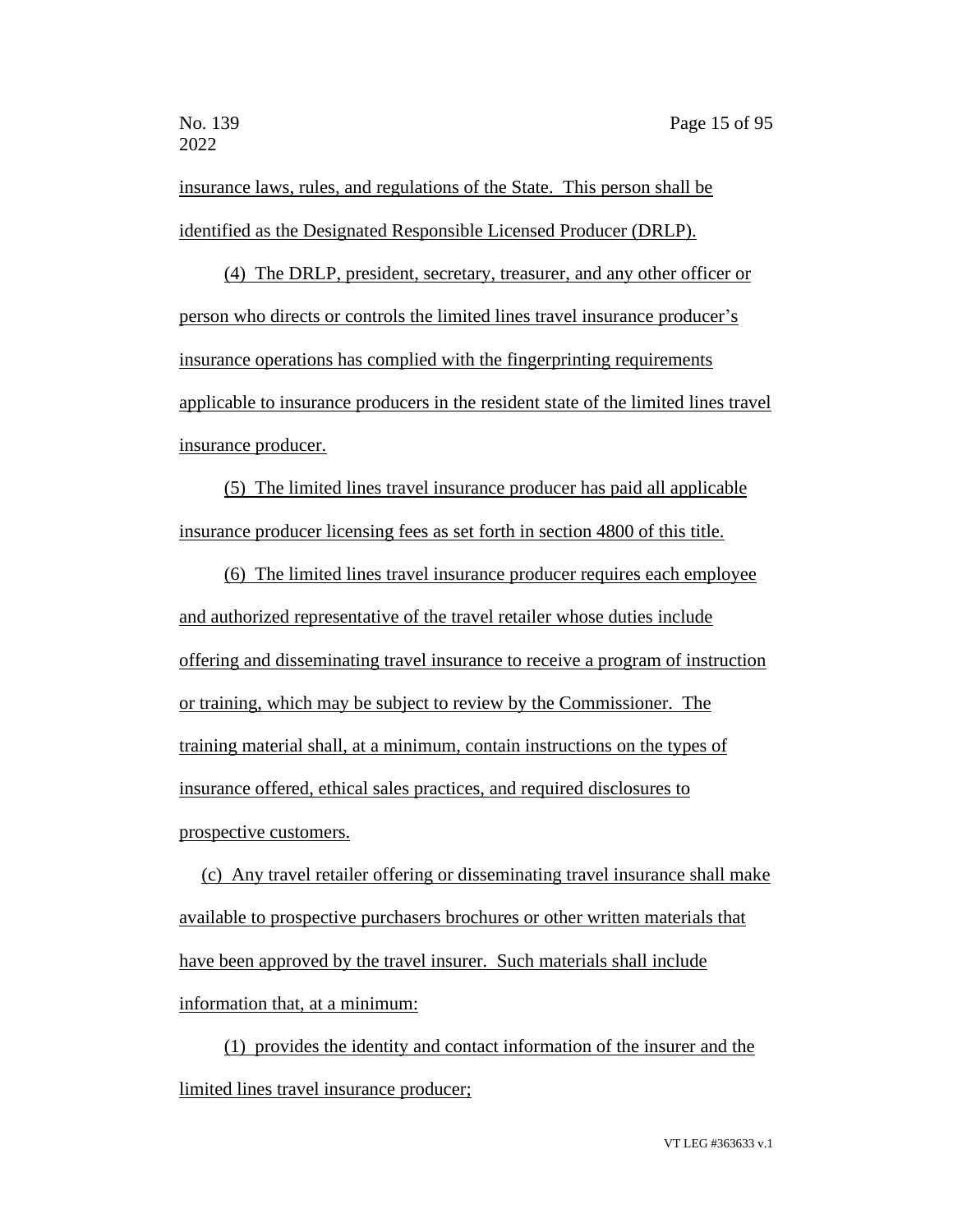(2) explains that the purchase of travel insurance is not required in order to purchase any other product or service from the travel retailer; and

(3) explains that an unlicensed travel retailer is permitted to provide general information about the insurance offered by the travel retailer, including a description of the coverage and price, but is not qualified or authorized to answer technical questions about the terms and conditions of the insurance offered by the travel retailer or to evaluate the adequacy of the customer's existing insurance coverage.

(d) A travel retailer's employee or authorized representative who is not licensed as an insurance producer may not:

(1) evaluate or interpret the technical terms, benefits, or conditions of the offered travel insurance coverage;

(2) evaluate or provide advice concerning a prospective purchaser's existing insurance coverage; or

(3) hold themself out as a licensed insurer, licensed producer, or insurance expert.

(e) A travel retailer whose insurance-related activities, and those of its employees and authorized representatives, are limited to offering and disseminating travel insurance on behalf of and under the direction of a limited lines travel insurance producer meeting the conditions stated in this section is authorized to do so and receive related compensation for such services, upon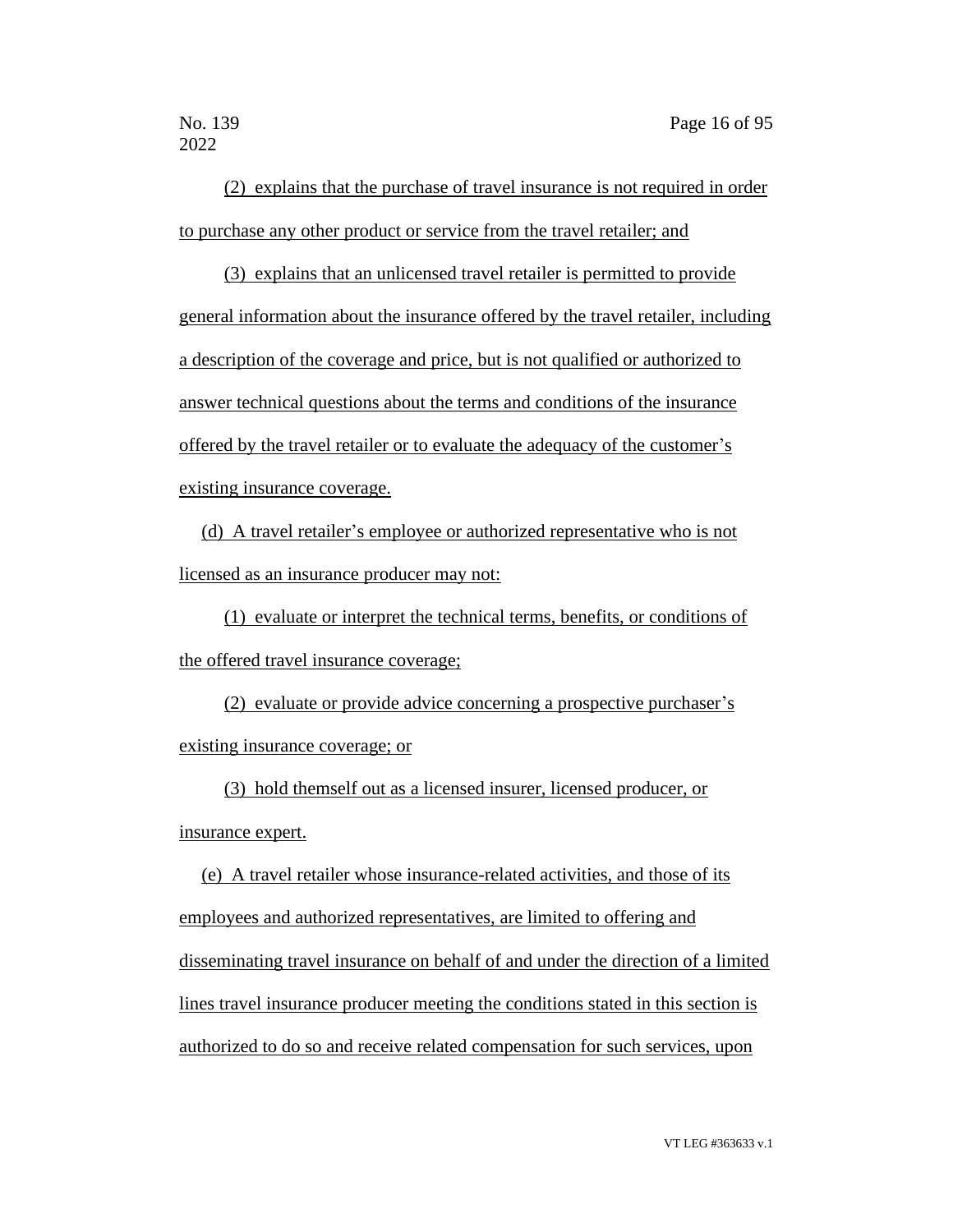registration by the limited lines travel insurance producer as described in subdivision (b)(2) of this section.

(f) As the insurer's designee, a limited lines travel insurance producer is responsible for the acts of each of its registered travel retailers related to the offer and dissemination of travel insurance and shall use reasonable means to ensure the travel retailer's compliance with this chapter.

(g) Any person licensed in a major line of authority as an insurance producer is authorized to sell, solicit, and negotiate travel insurance. A property and casualty insurance producer is not required to become appointed by an insurer in order to sell, solicit, or negotiate travel insurance.

(h) The limited lines travel insurance producer and any travel retailer offering and disseminating travel insurance under a limited lines travel insurance producer license shall be subject to the provisions of sections 13 and 4804 and chapter 129 of this title.

#### § 7125. PREMIUM TAX

(a) A travel insurer shall pay premium tax, as provided in 32 V.S.A.

§ 8551, on travel insurance premiums paid by any of the following:

(1) a primary policyholder who is a resident of this State;

(2) a primary certificate holder who is a resident of this State who elects coverage under a group travel insurance policy; or

(3) a blanket travel insurance policyholder that is a resident in or has its principal place of business or the principal place of business of an affiliate or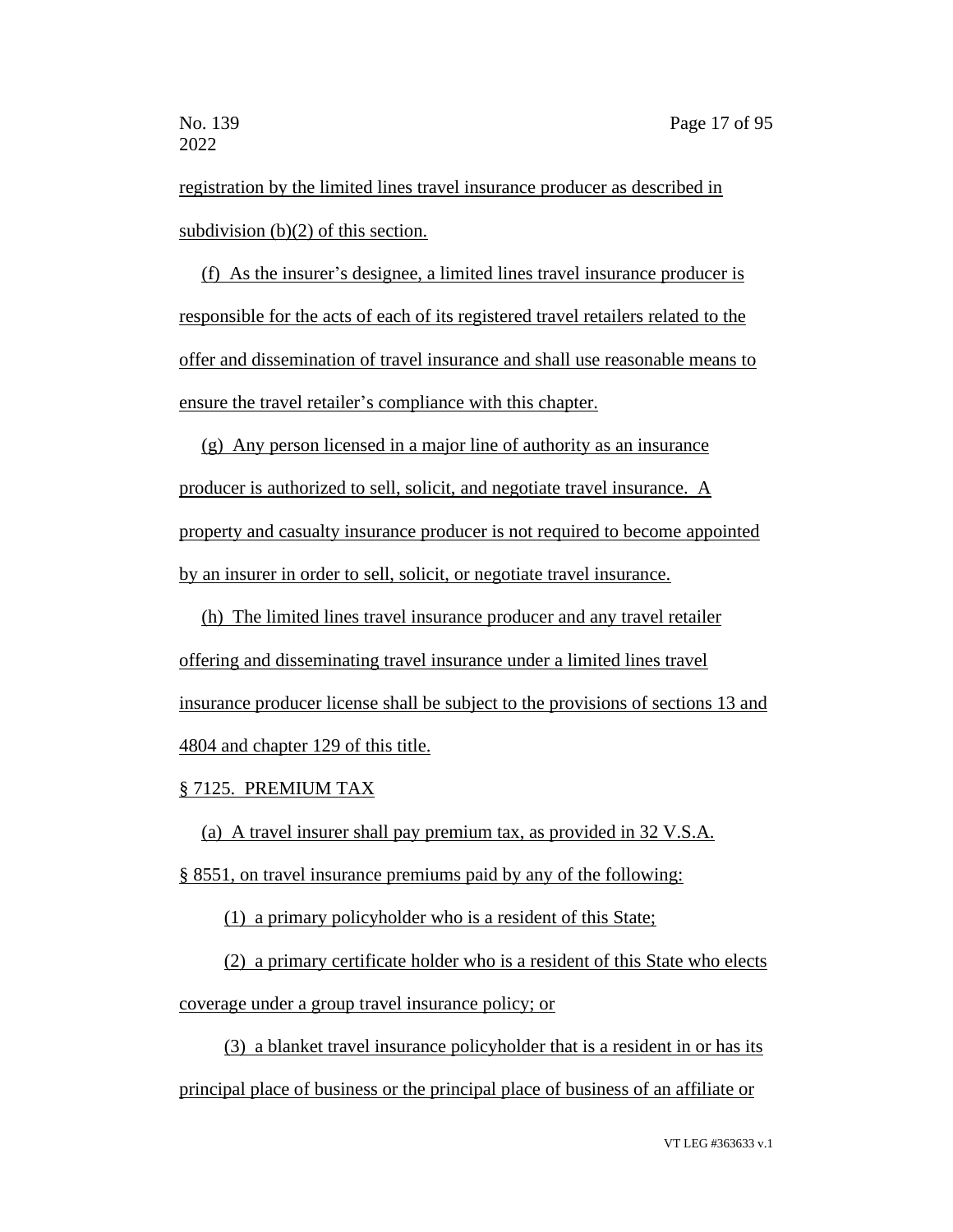subsidiary that has purchased blanket travel insurance in this State for eligible blanket travel insurance group members, subject to any apportionment rules that apply to the insurer across multiple taxing jurisdictions or that permit the insurer to allocate premium on an apportioned basis in a reasonable and equitable manner in those jurisdictions.

(b) A travel insurer shall:

(1) document the state of residence or principal place of business of the policyholder or certificate holder, as required in subsection (a) of this section; and

(2) report as premium only the amount allocable to travel insurance and not any amounts received for travel assistance services or cancellation fee waivers.

#### § 7126. TRAVEL PROTECTION PLANS

A travel protection plan may be offered for one price for the combined features that the travel protection plan offers in this State if:

(1) the travel protection plan clearly discloses to the consumer, at or prior to the time of purchase, that it includes travel insurance, travel assistance services, or cancellation fee waivers, as applicable, and provides information and an opportunity, at or prior to the time of purchase, for the consumer to obtain additional information regarding the features and pricing of each;

(2) the person offering the travel protection plan that includes a travel insurance policy complies with section 7127 of this title; and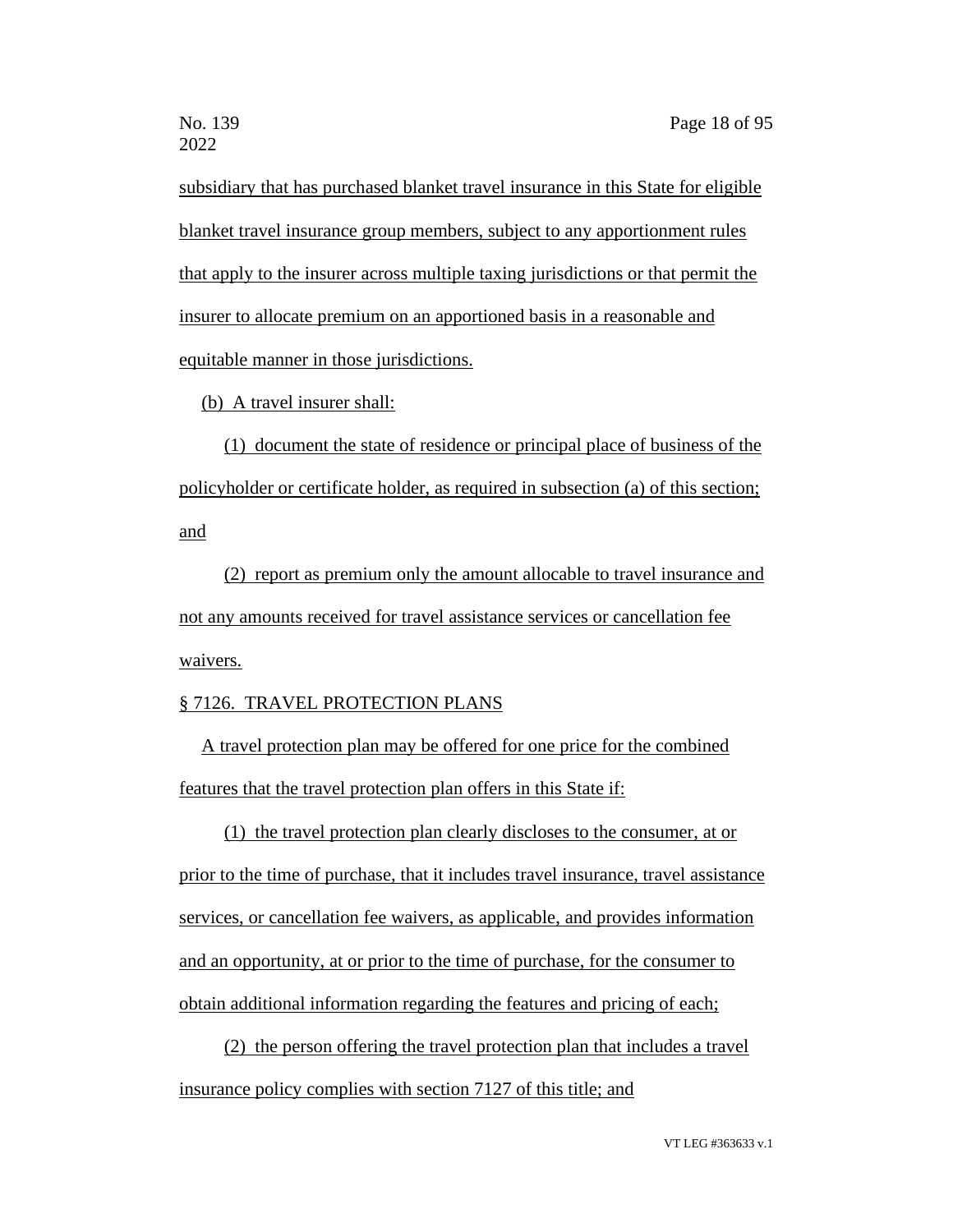(3) the fulfillment materials:

(A) describe and delineate the travel insurance, travel assistance services, and cancellation fee waivers in the travel protection plan; and

(B) include the travel insurance disclosures and the contact information for persons providing travel assistance services and cancellation fee waivers, as applicable.

# § 7127. SALES PRACTICES

(a) All persons offering travel insurance to residents of this State are subject to chapter 129 of this title, except as otherwise provided in this section. In the event of a conflict between this chapter and other provisions of this title regarding the sale and marketing of travel insurance and travel protection plans, the provisions of this chapter shall control.

(b) Offering or selling a travel insurance policy that could never result in payment of any claims for any insured under the policy is an unfair trade practice under chapter 129 of this title.

(c)(1) All documents provided to consumers prior to the purchase of travel insurance, including sales materials, advertising materials, and marketing materials, shall be consistent with the travel insurance policy itself, including forms, endorsements, policies, rate filings, and certificates of insurance.

(2) For a travel insurance policy or certificate that contains preexisting condition exclusions: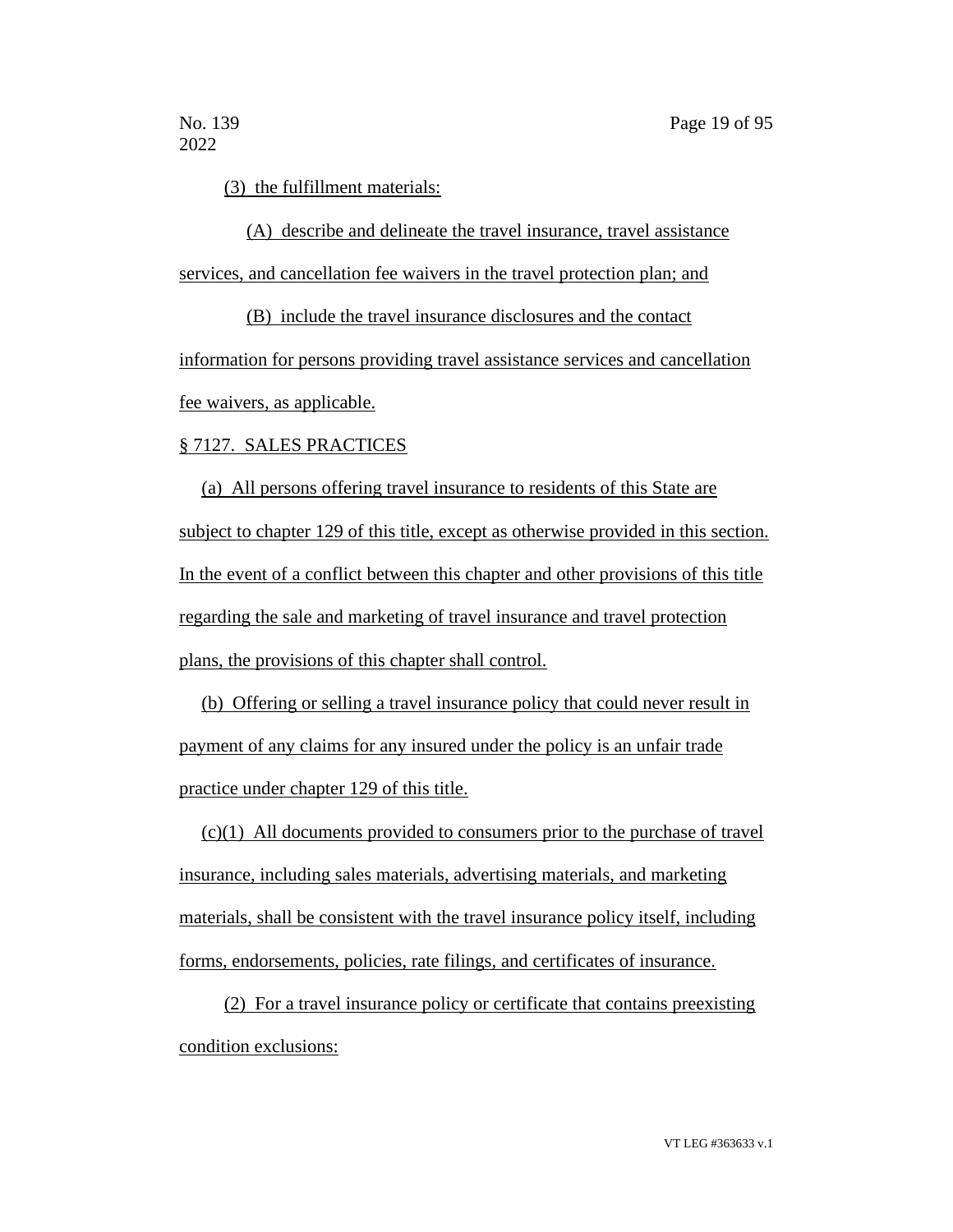(A) information and an opportunity to learn more about the preexisting condition exclusions shall be provided prior to the time of purchase and in the coverage's fulfillment materials; and

(B) the policy or certificate may only exclude preexisting conditions for which medical advice or treatment was recommended by or received from a health care provider within a six-month period preceding the effective date of coverage.

(3)(A) The fulfillment materials and the information described in subdivisions  $7124(b)(1)(B)$ –(D) of this title shall be provided to a policyholder or certificate holder as soon as practicable following the purchase of a travel protection plan. Unless the insured has either started a covered trip or filed a claim under the travel insurance coverage, a policyholder or certificate holder may cancel a policy or certificate for a full refund of the travel protection plan price from the date of purchase of a travel protection plan until at least:

(i) 15 days following the date of delivery of the travel protection plan's fulfillment materials by U.S. mail; or

(ii) 10 days following the date of delivery of the travel protection plan's fulfillment materials by means other than U.S. mail.

(B) As used in this subdivision, "delivery" means handing fulfillment materials to the policyholder or certificate holder or sending fulfillment materials by U.S. mail or electronic means to the policyholder or certificate holder.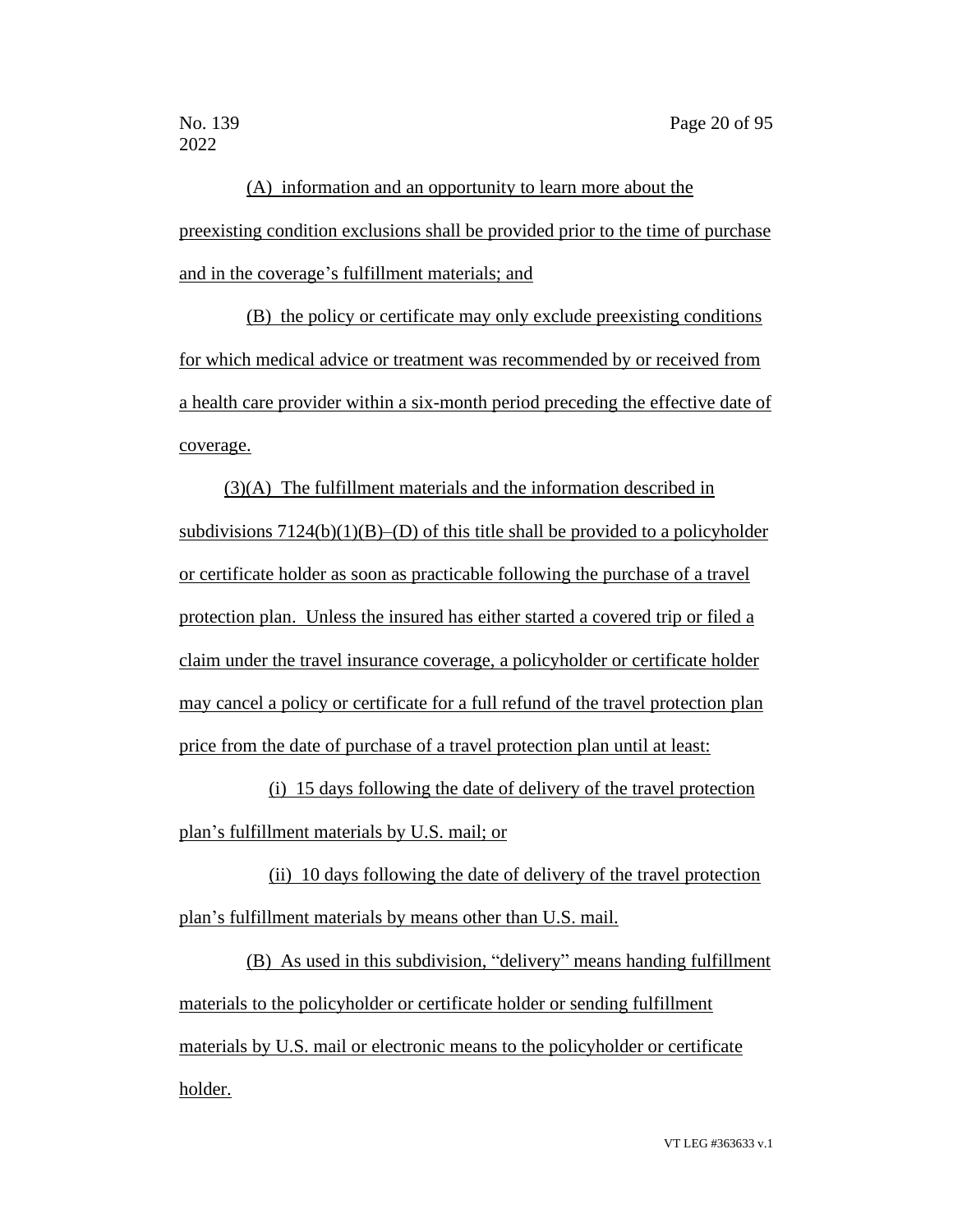(5) A travel insurer shall disclose in the policy documentation and fulfillment materials whether the travel insurance is primary or secondary to other applicable coverage.

(6) Where travel insurance is marketed directly to a consumer through an insurer's website or by others through an aggregator site, it shall not be an unfair trade practice or other violation of law where an accurate summary or short description of coverage is provided on the web page, provided the consumer has access to the full provisions of the policy through electronic means.

(d) A person offering, soliciting, or negotiating travel insurance or travel protection plans on an individual or group basis may not do so by using negative option or opt out, which would require a consumer to take an affirmative action to deselect coverage, such as by unchecking a box on an electronic form, when the consumer purchases a trip.

(e) Marketing blanket travel insurance coverage as free is an unfair trade practice under chapter 129 of this title.

(f) Where a consumer's destination jurisdiction requires insurance coverage, it shall not be an unfair trade practice to require that a consumer choose between the following options as a condition of purchasing a trip or travel package: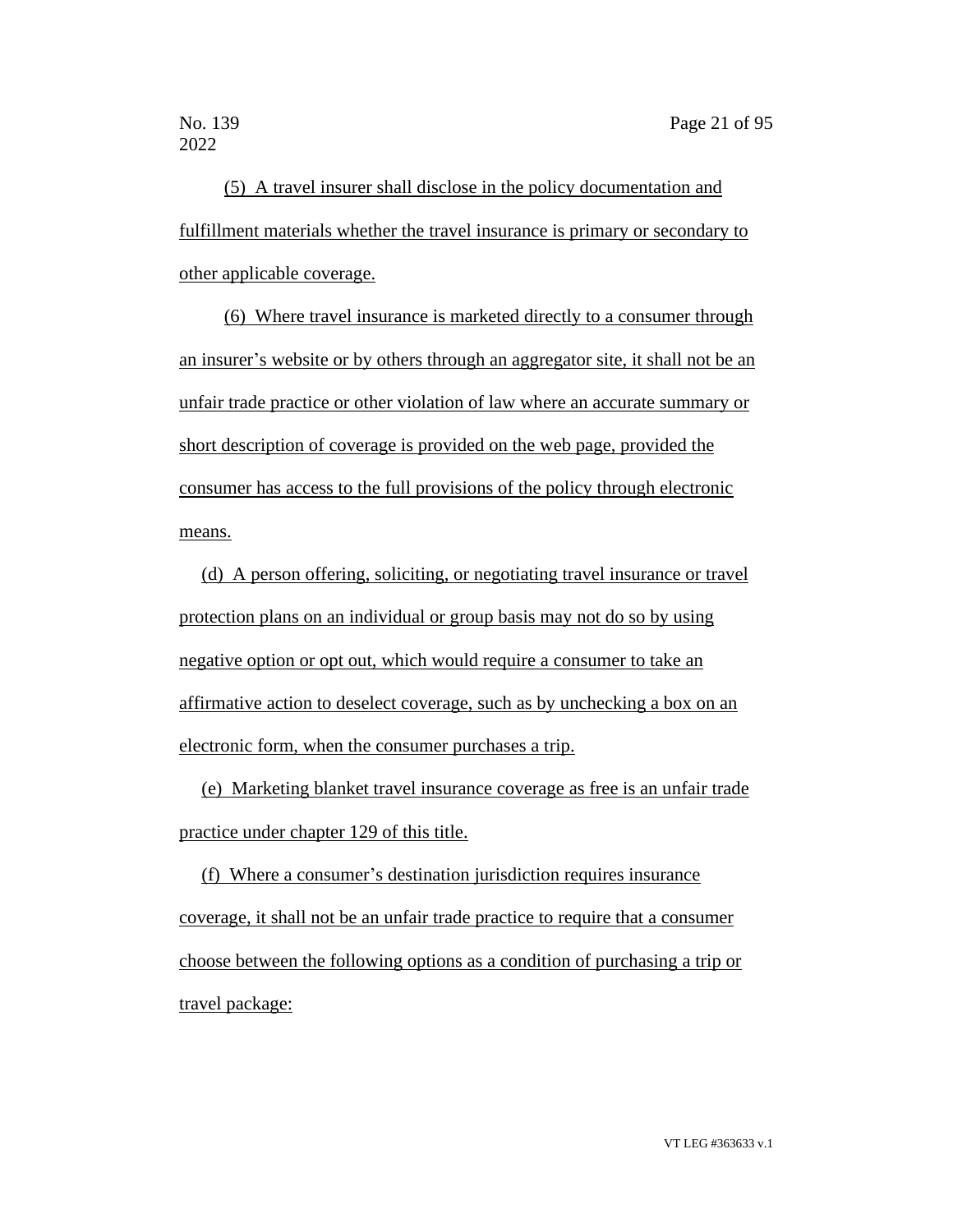(1) purchasing the coverage required by the destination jurisdiction through the travel retailer or limited lines travel insurance producer supplying the trip or travel package; or

(2) agreeing to obtain and provide proof of coverage that meets the destination jurisdiction's requirements prior to departure.

(g) For any travel insurance policy or certificate that provides coverage for

sickness, sickness shall include any mental disorder as defined by the

American Psychiatric Association DSM-5, or its current equivalent that is

diagnosed or treated by a properly qualified medical professional.

§ 7128. TRAVEL ADMINISTRATORS

(a) A person shall not act or represent themself as a travel administrator for travel insurance in this State unless that person:

(1) is a licensed property and casualty insurance producer in this State for activities permitted under that producer license;

(2) holds a valid managing general agent license in this State; or

(3) holds a valid third-party administrator license in this State.

(b) A travel administrator and its employees are exempt from the licensing requirements of section 4803 of this title for travel insurance it administers.

(c) An insurer is responsible for the acts of a travel administrator

administering travel insurance underwritten by the insurer and is responsible

for ensuring that the travel administrator maintains all books and records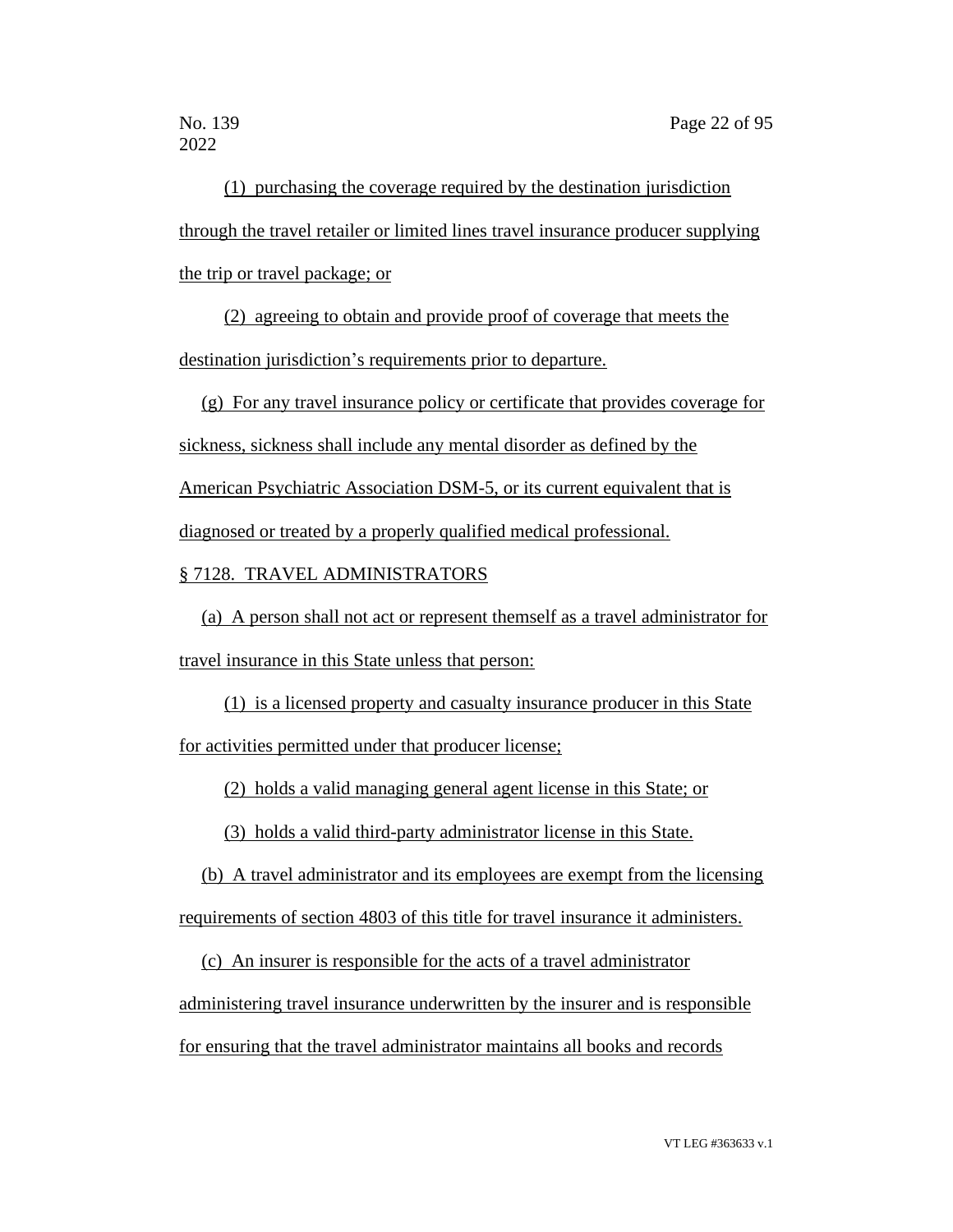relevant to the insurer to be made available by the travel administrator to the Commissioner upon request.

# § 7129. POLICY

(a) Notwithstanding any other provision of this title to the contrary, travel insurance shall be classified and filed for purposes of rates and forms under an inland marine line of insurance; provided, however, that travel insurance that provides coverage for sickness, accident, disability, or death occurring during travel, either exclusively or in conjunction with related coverages such as emergency evacuation or repatriation of remains, or incidental limited property and casualty benefits such as baggage or trip cancellation, may be filed under either an accident and health line of insurance or an inland marine line of insurance.

(b) Travel insurance may be provided under an individual, group, or blanket policy.

(c) Eligibility and underwriting standards for travel insurance may be developed and provided based on travel protection plans designed for individual or identified marketing or distribution channels, provided those standards also meet the State's underwriting standards for inland marine.

# § 7130. RULEMAKING AUTHORITY

The Commissioner may adopt rules to implement the provisions of this chapter.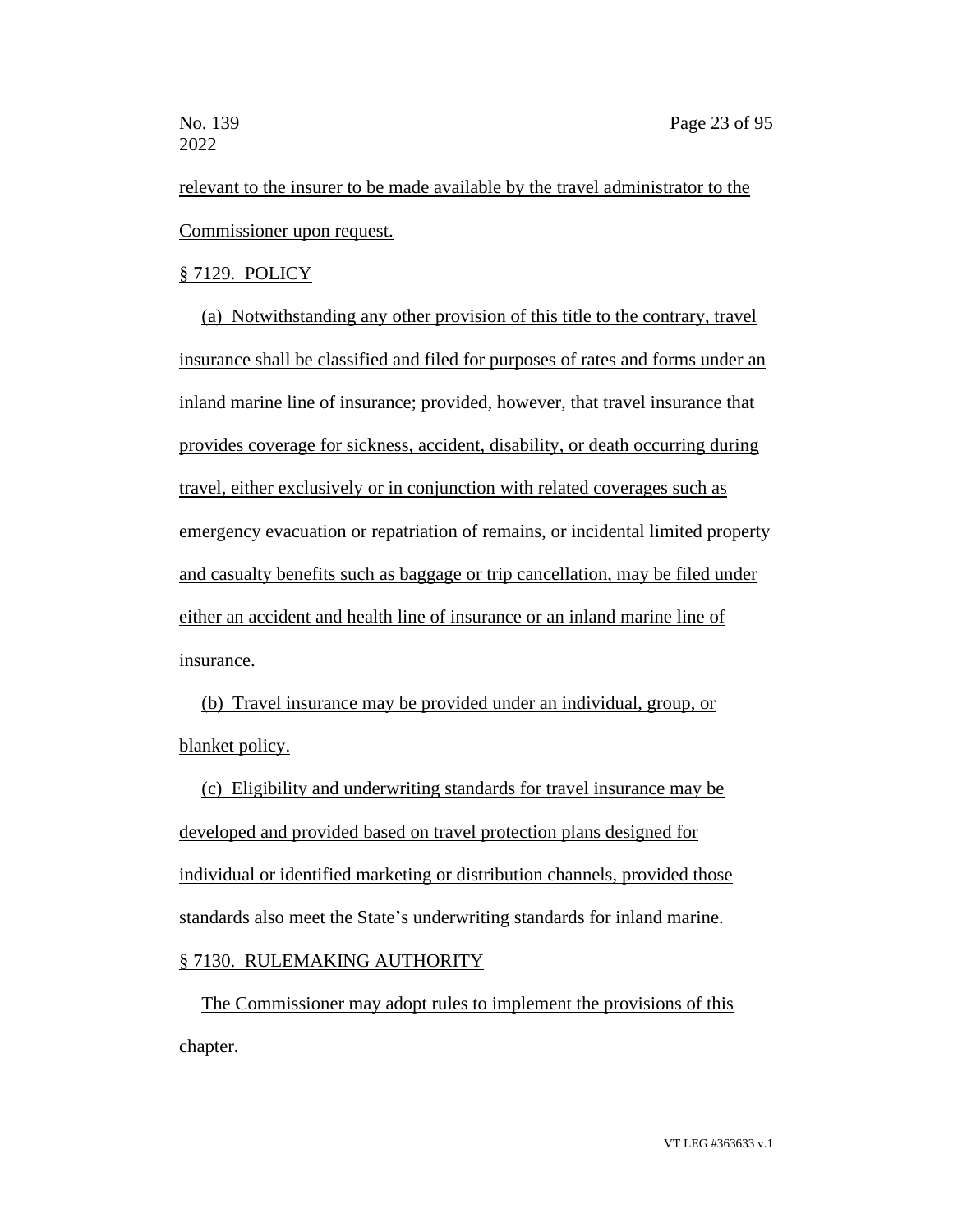Sec. 11. 8 V.S.A. § 4813i(c) is amended to read:

(c) A person who applies for a limited lines travel insurance producer license for travel accident or travel baggage insurance under chapter 148 of this title shall not be required to be examined by the Commissioner. Sec. 12. 8 V.S.A. § 3301(a)(11) is added to read:

(11) "Inland marine insurance" means any insurance that is defined by statute, rule, or general custom as inland marine insurance.

\* \* \* Captive Insurance \* \* \*

Sec. 13. 8 V.S.A. § 6007(c)(2) is amended to read:

(2) in order to provide sufficient detail to support the premium tax return, the pure captive insurance company, association captive insurance company, sponsored captive insurance company, or industrial insured captive insurance company shall file prior to March 15 of each year for each calendar year-end, pages 1, 2, 3, and 5 the premium schedule of the "Vermont Captive Insurance Company Annual Report- Short Form" verified by oath of two of its executive officers.

Sec. 14. 8 V.S.A. § 6038 is amended to read:

# § 6038. DELINQUENCY OF SPONSORED CAPTIVE INSURANCE

# **COMPANIES**

(a) Except as otherwise provided in this section, the provisions of chapter 145 of this title shall apply in full to a sponsored captive insurance company and to each of its protected cells.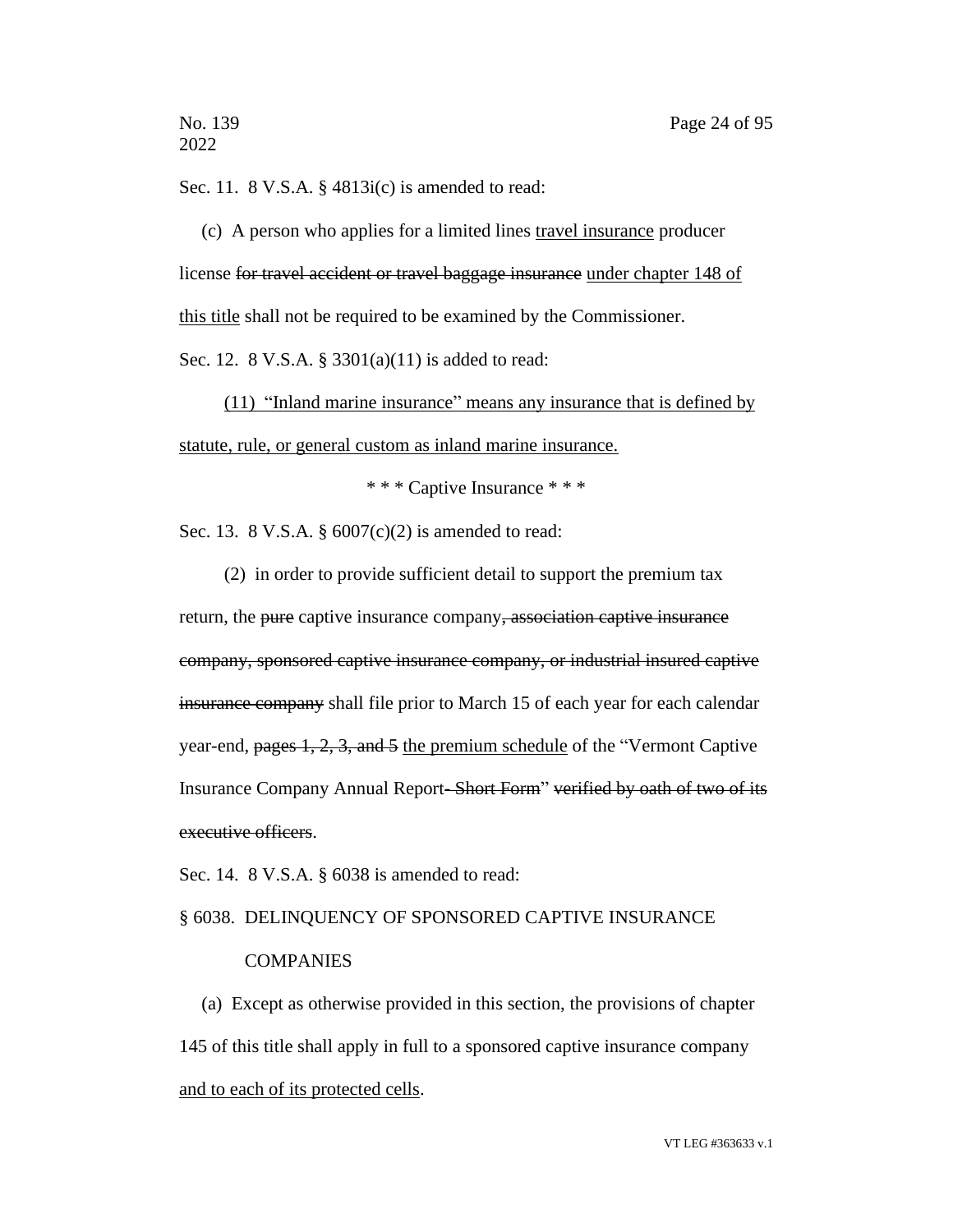(b) Upon any order of supervision, rehabilitation, or liquidation of a sponsored captive insurance company or any of its protected cells, the receiver shall manage the assets and liabilities of the sponsored captive insurance company or any of its protected cells pursuant to the provisions of this subchapter.

(c) Notwithstanding the provisions of chapter 145 of this title to the contrary:

(1) In connection with the conservation, rehabilitation, or liquidation of a sponsored captive insurance company or any of its protected cells, the assets and liabilities of a protected cell shall at all times be kept separate from, and shall not be commingled with, those of other protected cells and the sponsored captive insurance company.

(2) The assets of a protected cell may not be used to pay any expenses or claims other than those attributable to such protected cell.

(3) Unless the sponsor consents and the Commissioner has granted prior written approval, the assets of the sponsored captive insurance company's general account shall not be used to pay any expenses or claims attributable solely to a protected cell or protected cells of the sponsored captive insurance company. In the event that the assets of the sponsored captive insurance company's general account are used to pay expenses or claims attributable solely to a protected cell or protected cells of the sponsored captive insurance company, the sponsor is not required to contribute additional capital and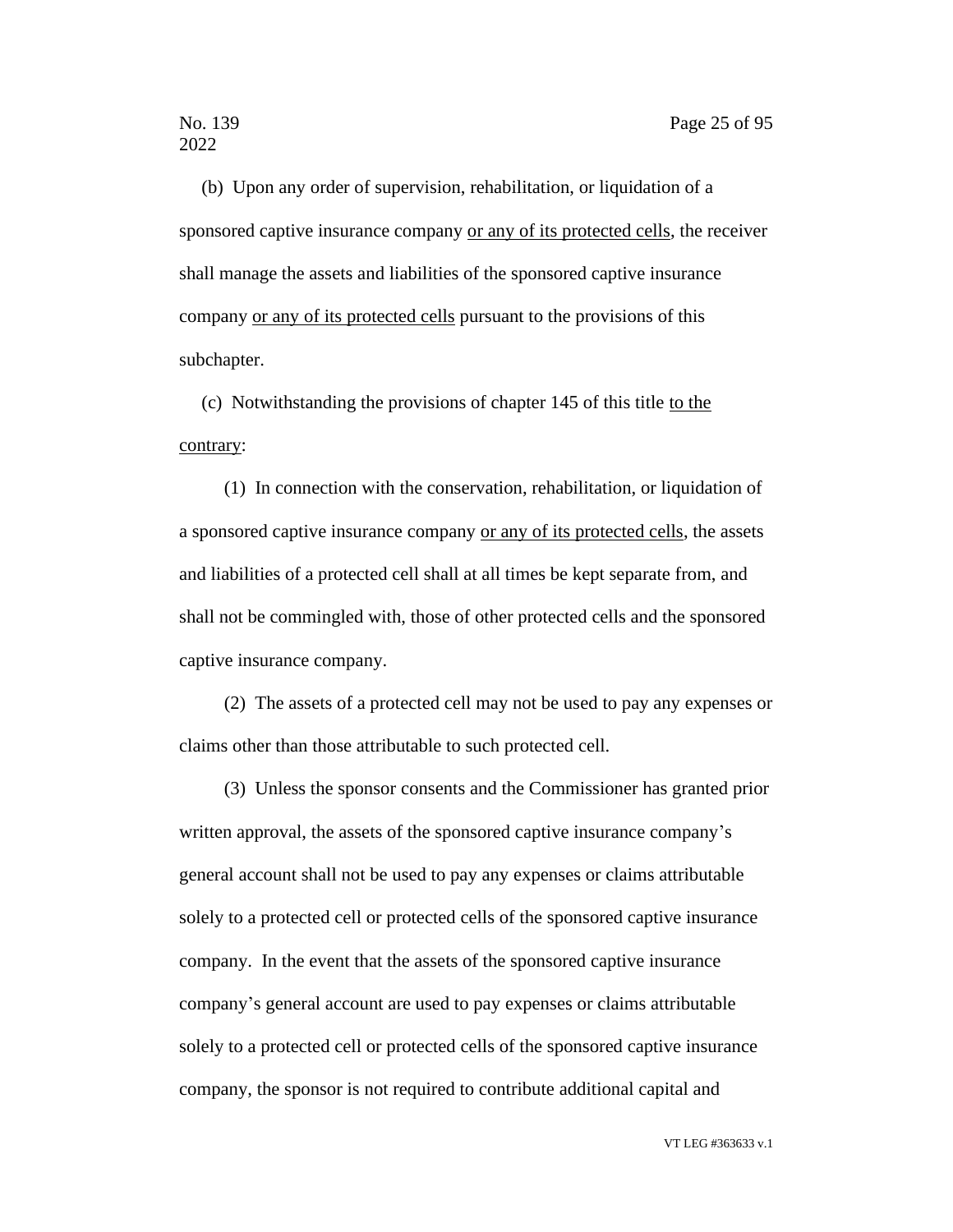surplus to the sponsored captive insurance company's general account, notwithstanding the provisions of section 6004 of this title.

(4) A sponsored captive insurance company's capital and surplus shall at all times be available to pay any expenses of or claims against the sponsored captive insurance company.

(d) Notwithstanding the provisions of chapter 145 of this title or any other provision of law to the contrary, and, in addition to the provisions of this section, in the event of an insolvency of a sponsored captive insurance company or any of its protected cells where the Commissioner determines that one or more protected cells remain solvent, the Commissioner may separate such cells from the sponsored captive insurance company and, on application of the sponsor, may allow for the conversion of such protected cells into one or more new or existing sponsored captive insurance companies, or one or more other captive insurance companies, pursuant to a plan or plans of operation approved by the Commissioner.

(e) Notwithstanding the provisions of chapter 145 of this title or any other provision of law to the contrary, and in addition to the provisions of this section, in the event of an insolvency of one or more protected cells of a sponsored captive insurance company, the Commissioner may separate such cell or cells from the sponsored captive insurance company and may allow for the conversion of such protected cell or cells into one or more new or existing sponsored captive insurance companies, or one or more other captive insurance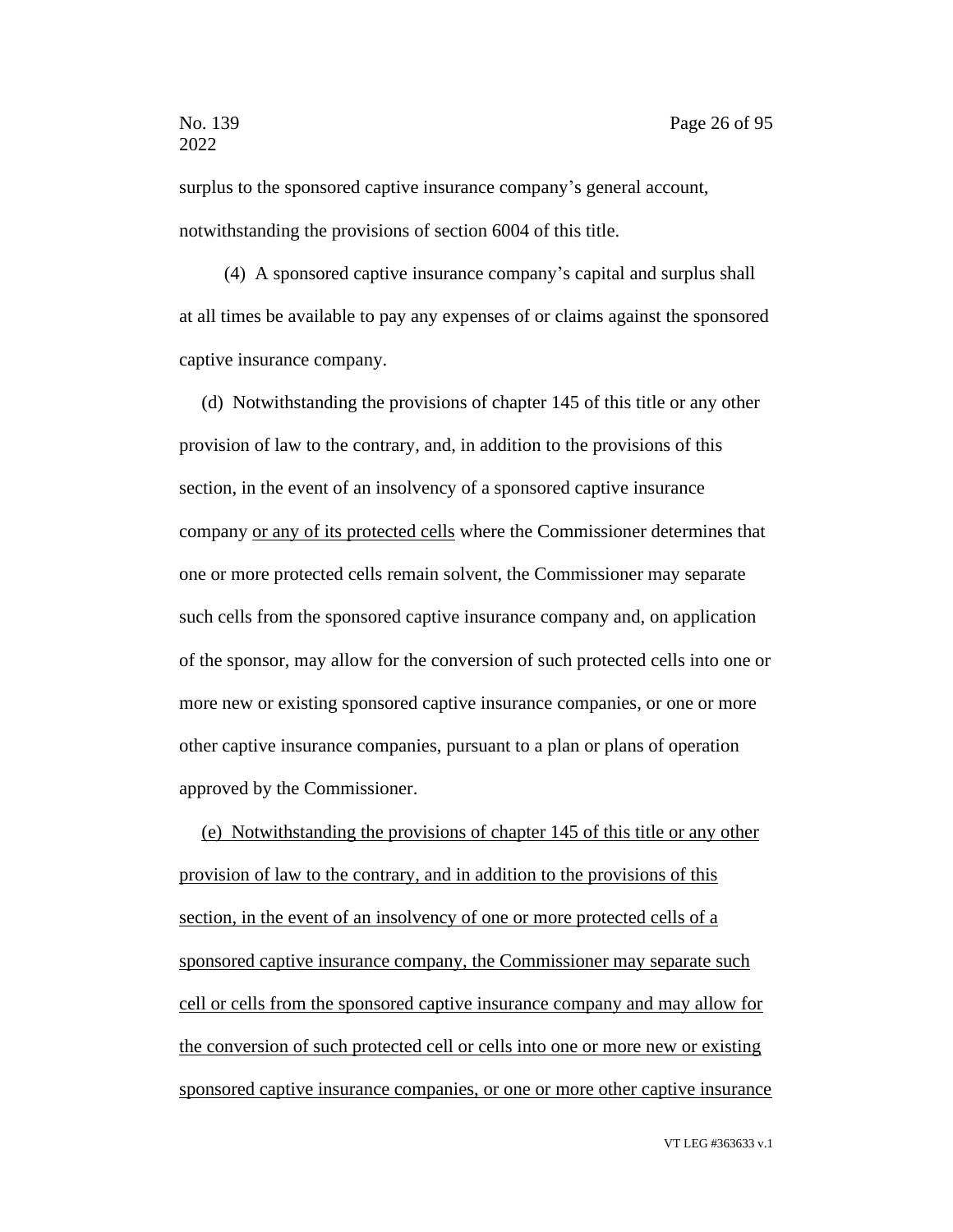# companies, pursuant to a plan or plans of operation approved by the Commissioner.

Sec. 15. 8 V.S.A. § 6032(7)(C) is amended to read:

(C) that insures the risks only of its participants or, subject to Commissioner approval, other parties unaffiliated with a participant, through separate participant contracts; and

Sec. 16. 8 V.S.A. § 6034 is amended to read:

§ 6034. PROTECTED CELLS

\* \* \*

(7) Each sponsored captive insurance company shall annually file with the Commissioner such financial reports as the Commissioner shall require, which shall include accounting statements detailing the financial experience of each protected cell.

(8)(7) Each sponsored captive insurance company shall notify the Commissioner in writing within 10 business days of any protected cell that is insolvent or otherwise unable to meet its claim or expense obligations.

 $(9)(8)$  No participant contract shall take effect without the Commissioner's prior written approval, and the addition of each new protected cell and withdrawal of any participant or termination of any existing protected cell shall constitute a change in the business plan requiring the Commissioner's prior written approval.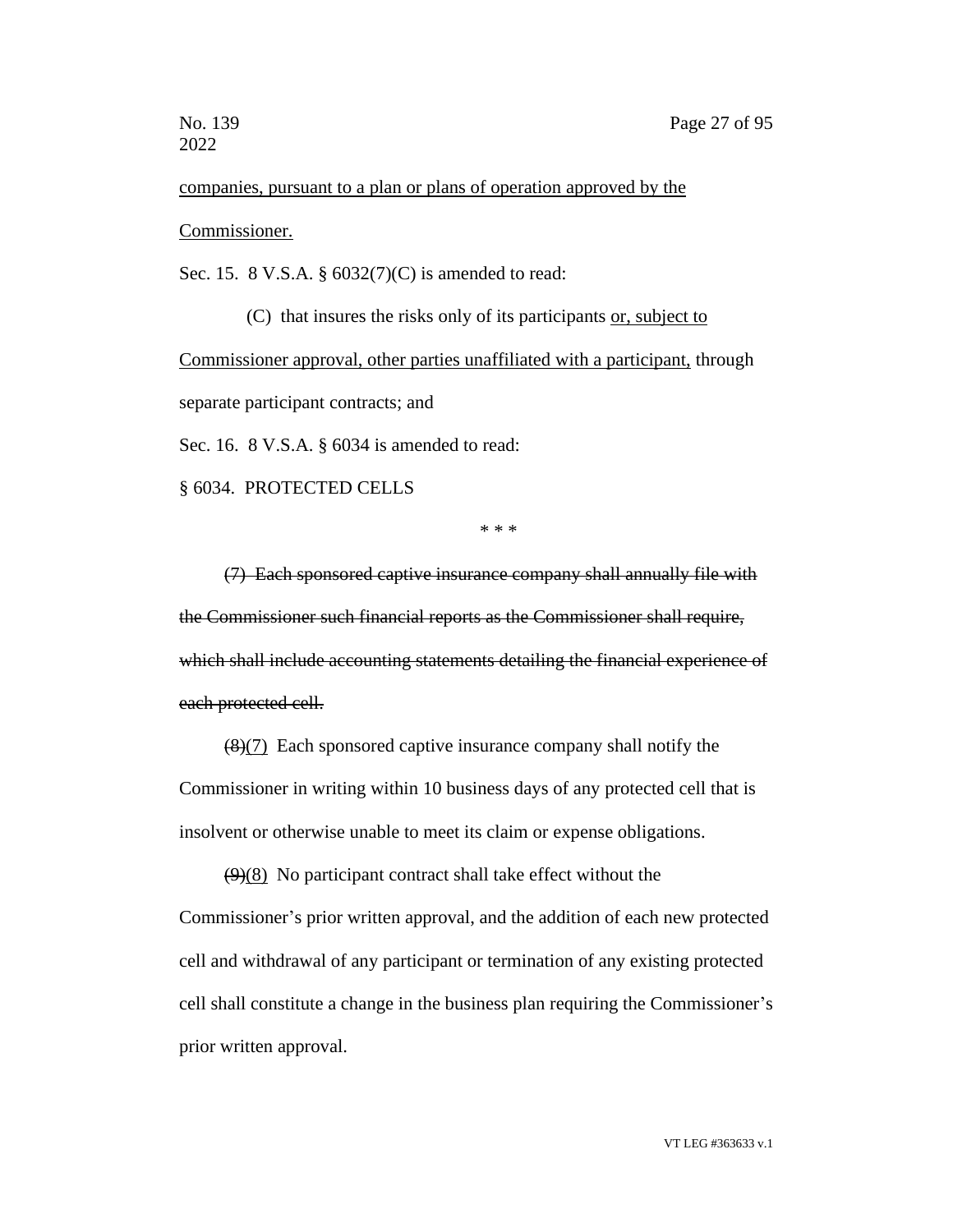$(10)(9)$  If required by the Commissioner, in his or her discretion, the business written by a sponsored captive, with respect to each cell, shall be:

(A) Fronted by an insurance company licensed under the laws of any state.

(B) Reinsured by a reinsurer authorized or approved by the State of Vermont.

(C) Secured by a trust fund in the United States for the benefit of policyholders and claimants or funded by an irrevocable letter of credit or other arrangement that is acceptable to the Commissioner. The Commissioner may require the sponsored captive to increase the funding of any security arrangement established under this subdivision. If the form of security is a letter of credit, the letter of credit must be issued or confirmed by a bank approved by the Commissioner. A trust maintained pursuant to this subdivision shall be established in a form and upon such terms approved by the Commissioner.

Sec. 17. 8 V.S.A. § 6034f is added to read:

#### § 6034f. ANNUAL REPORT; BOOKS AND RECORDS

#### (a) For purposes of subsection 6007(b) of this chapter:

(1) Each sponsored captive insurance company shall annually file with the Commissioner such financial reports as the Commissioner requires, which shall include accounting statements detailing the financial experience of each protected cell.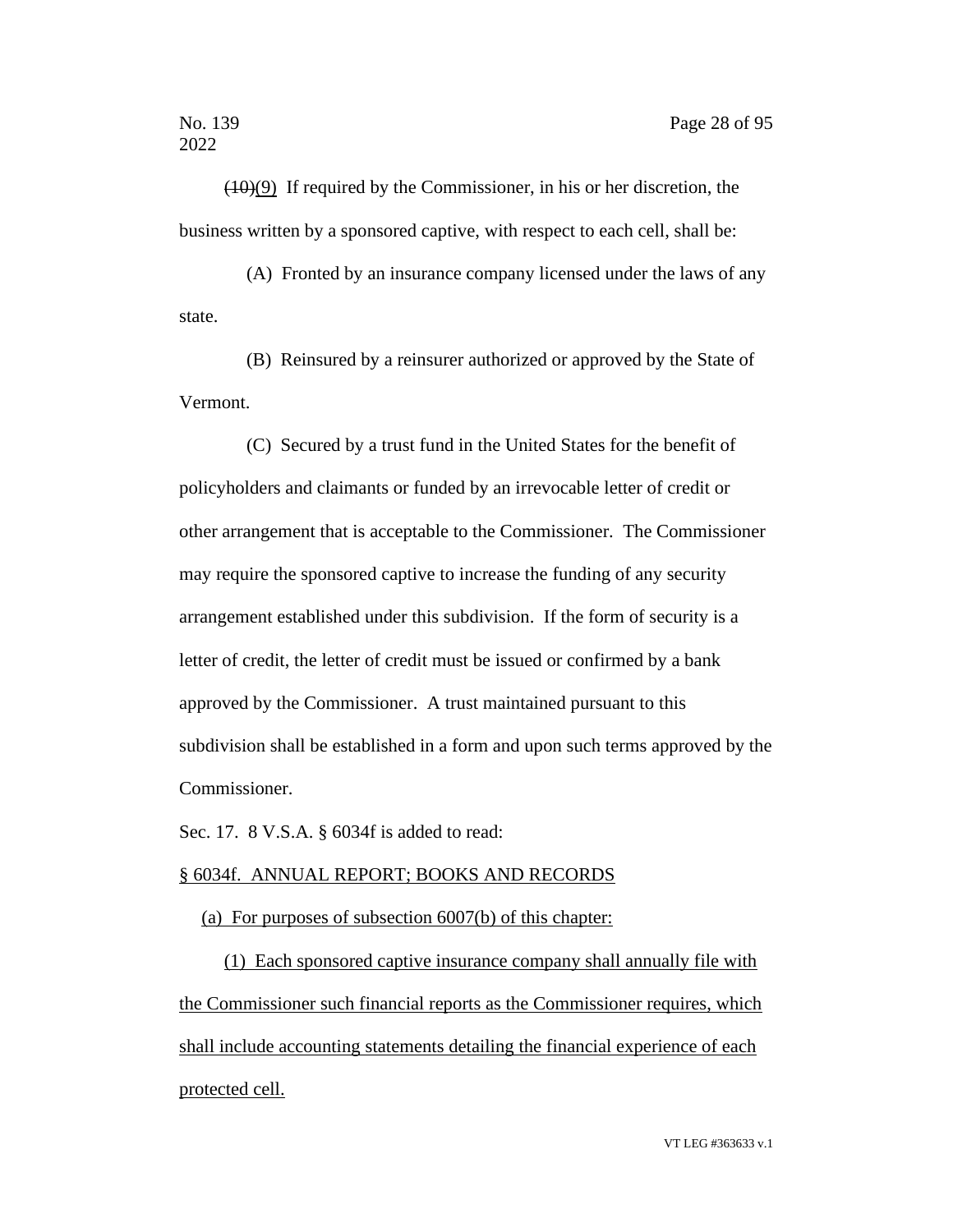(2) Unless otherwise approved in advance by the Commissioner, a sponsored captive insurance company shall maintain its books, records, documents, accounts, vouchers, and agreements in this State. A sponsored captive insurance company shall make its books, records, documents, accounts, vouchers, and agreements available for inspection by the Commissioner at any time. A sponsored captive insurance company shall keep its books and records in such manner that its financial condition, affairs, and operations can be readily ascertained and so that the Commissioner may readily verify its financial statements and determine its compliance with this chapter.

(3) Unless otherwise approved in advance by the Commissioner, all original books, records, documents, accounts, vouchers, and agreements shall be preserved and kept available in this State for the purpose of examination and inspection and until such time as the Commissioner approves the destruction or other disposition of such books, records, documents, accounts, vouchers, and agreements. If the Commissioner approves the keeping of the items listed in this subdivision outside this State, the sponsored captive insurance company shall maintain in this State a complete and true copy of each such original. Books, records, documents, accounts, vouchers, and agreements may be photographed, reproduced on film, or stored and reproduced electronically.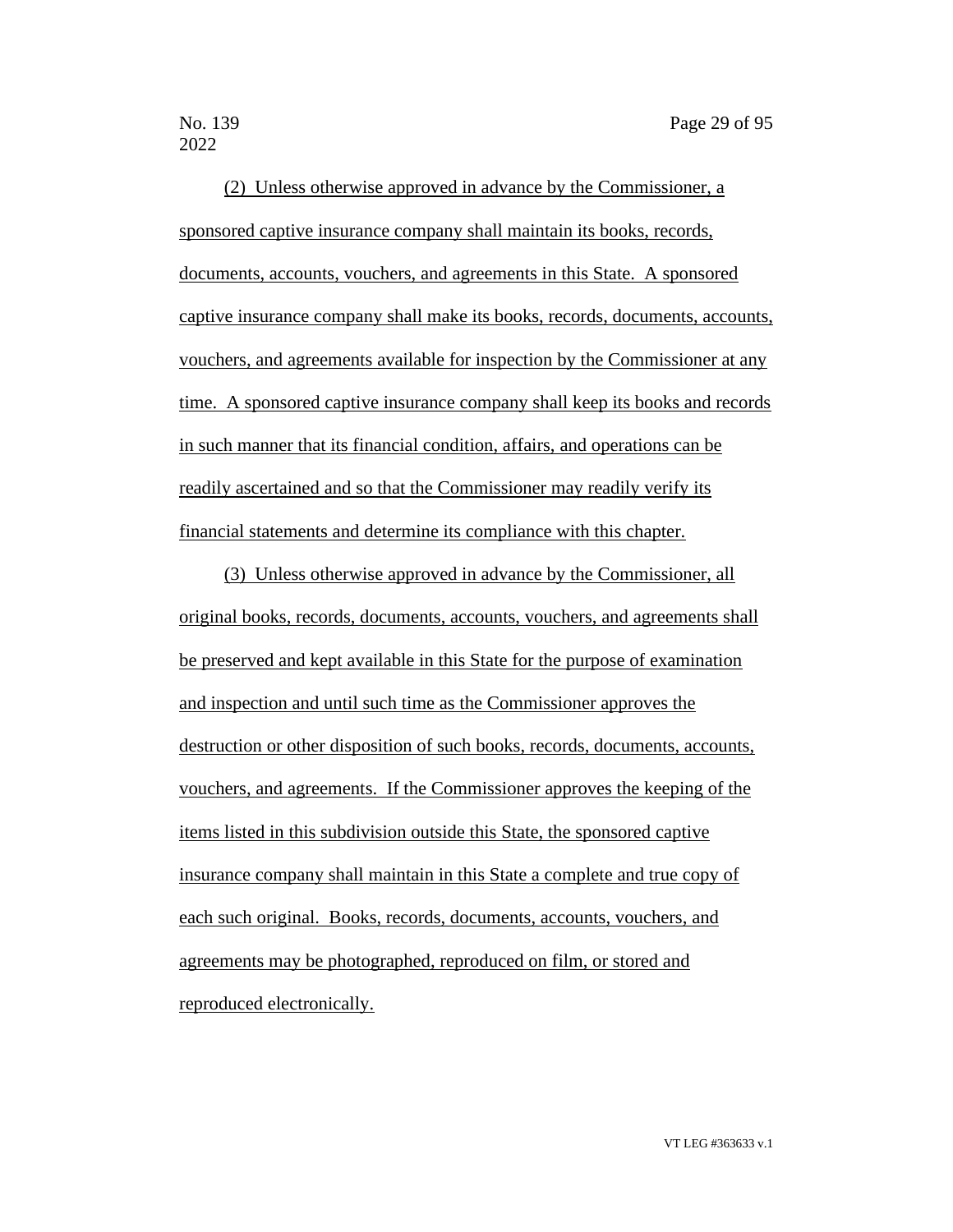Sec. 18. 8 V.S.A. § 6002(a) is amended to read:

(a) Any captive insurance company, when permitted by its articles of association, charter, or other organizational document, may apply to the Commissioner for a license to do any and all insurance comprised in subdivisions  $3301(a)(1)$ ,  $(2)$ ,  $(3)(A)$ – $(C)$ ,  $(E)$ – $(Q)$ , and  $(4)$ – $(9)$  of this title and may grant annuity contracts as defined in section 3717 of this title, and may accept or transfer risk by means of a parametric contract; provided, however, that:

\* \* \*

(10) Any captive insurance company that transfers risk by means of a parametric contract shall comply with all applicable State and federal laws and regulations. As used in this subdivision, "parametric contract" means a contract to make a payment upon the occurrence of one or more specified triggering events without proof of loss or obligation to indemnify. A parametric contract is not an insurance contract.

Sec. 19. 8 V.S.A. § 6006a(b) is amended to read:

(b) When such merger or consolidation has been effected as provided in this section:

\* \* \*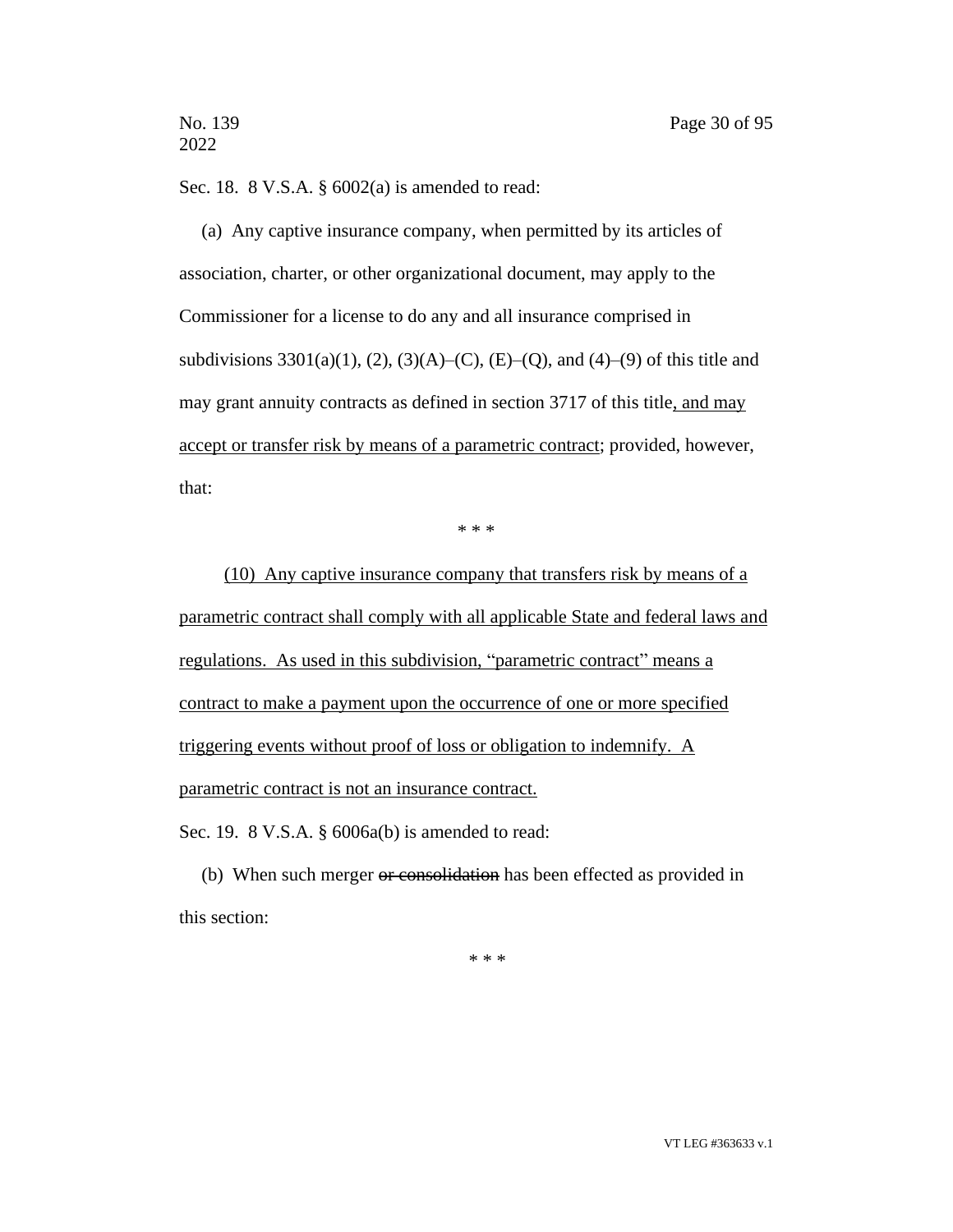\* \* \* Vermont Insurance Data Security Law \* \* \*

Sec. 20. 8 V.S.A. § 4728 is added to read:

# § 4728. INSURANCE DATA SECURITY

(a) Title. This section shall be known and may be cited as the "Vermont Insurance Data Security Law."

(b) Construction.

(1) Notwithstanding any other provision of law, this section establishes the exclusive State standards applicable to licensees for data security and for the investigation of a cybersecurity event.

(2) This section shall not be construed to change any aspect of the Security Breach Notice Act, 9 V.S.A. § 2435.

(3) This section may not be construed to create or imply a private cause of action for violation of its provisions, nor may it be construed to curtail a private cause of action which would otherwise exist in the absence of this section.

(4) A licensee in compliance with N.Y. Comp. Codes R. & Regs. Title 23, section 500, Cybersecurity Requirements for Financial Services Companies, effective March 1, 2017, shall be considered to meet the requirements of this section, provided that the licensee submits a written statement to the Commissioner certifying such compliance.

(c) Definitions. As used in this section: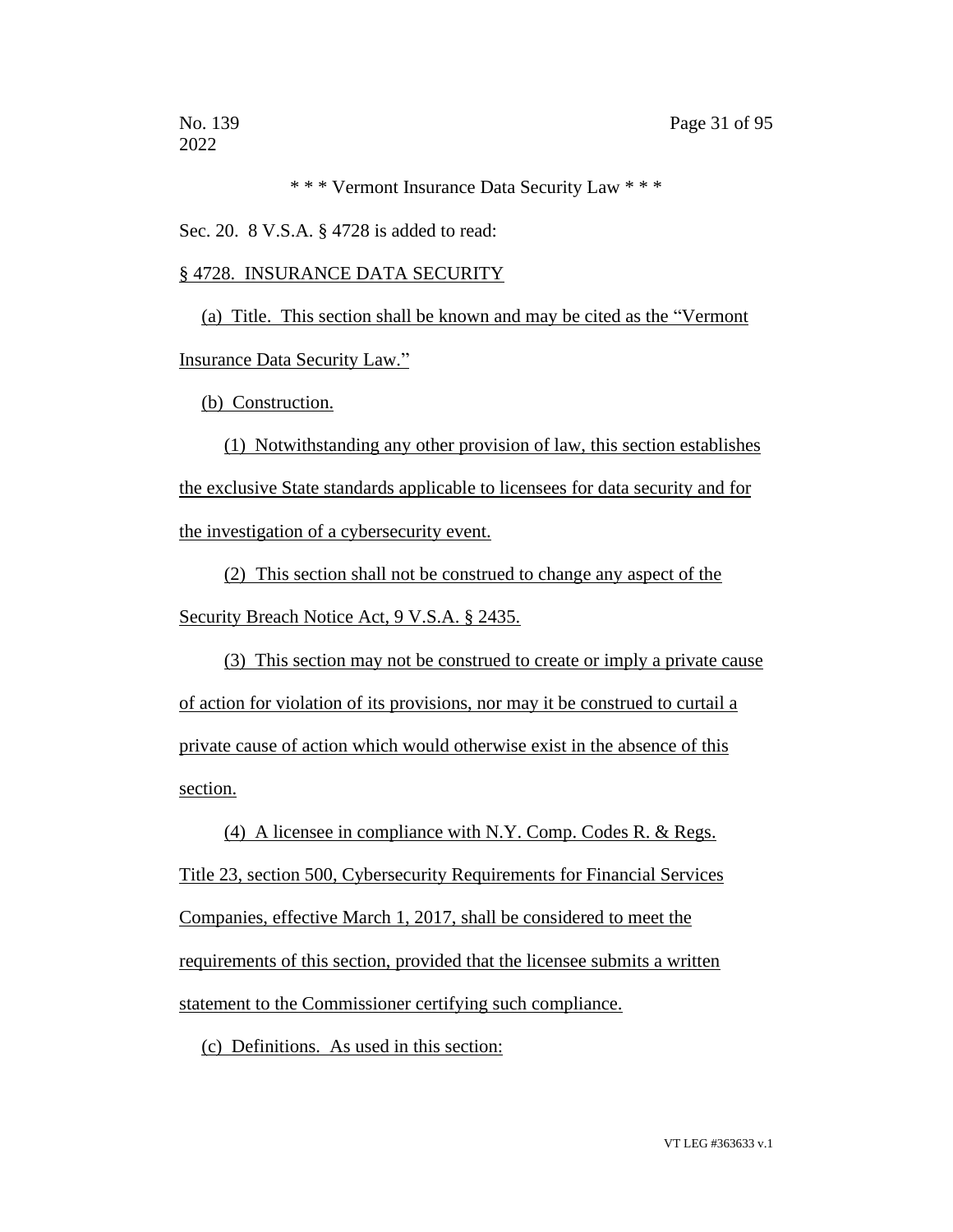(1) "Authorized person" means a person known to and screened by the licensee and determined to be necessary and appropriate to have access to the nonpublic information held by the licensee and its information systems.

(2) "Consumer" means an individual, including an applicant, policyholder, insured, beneficiary, claimant, or certificate holder, who is a resident of this State and whose nonpublic information is in a licensee's possession, custody, or control.

(3) "Cybersecurity event" means an event resulting in unauthorized access to or disruption or misuse of an information system or nonpublic information stored on such information system. The term "cybersecurity event" does not include:

(A) the unauthorized acquisition of encrypted nonpublic information if the encryption, protective process, or key is not also acquired, released, or used without authorization; or

(B) an event with regard to which the licensee has determined that the nonpublic information accessed by an unauthorized person has not been used or released and has been returned or destroyed.

(4) "Encrypted" means the transformation of data into a form that results in a low probability of assigning meaning without the use of a protective process or key.

(5) "Information security program" means the administrative, technical, and physical safeguards that a licensee uses to access, collect, distribute,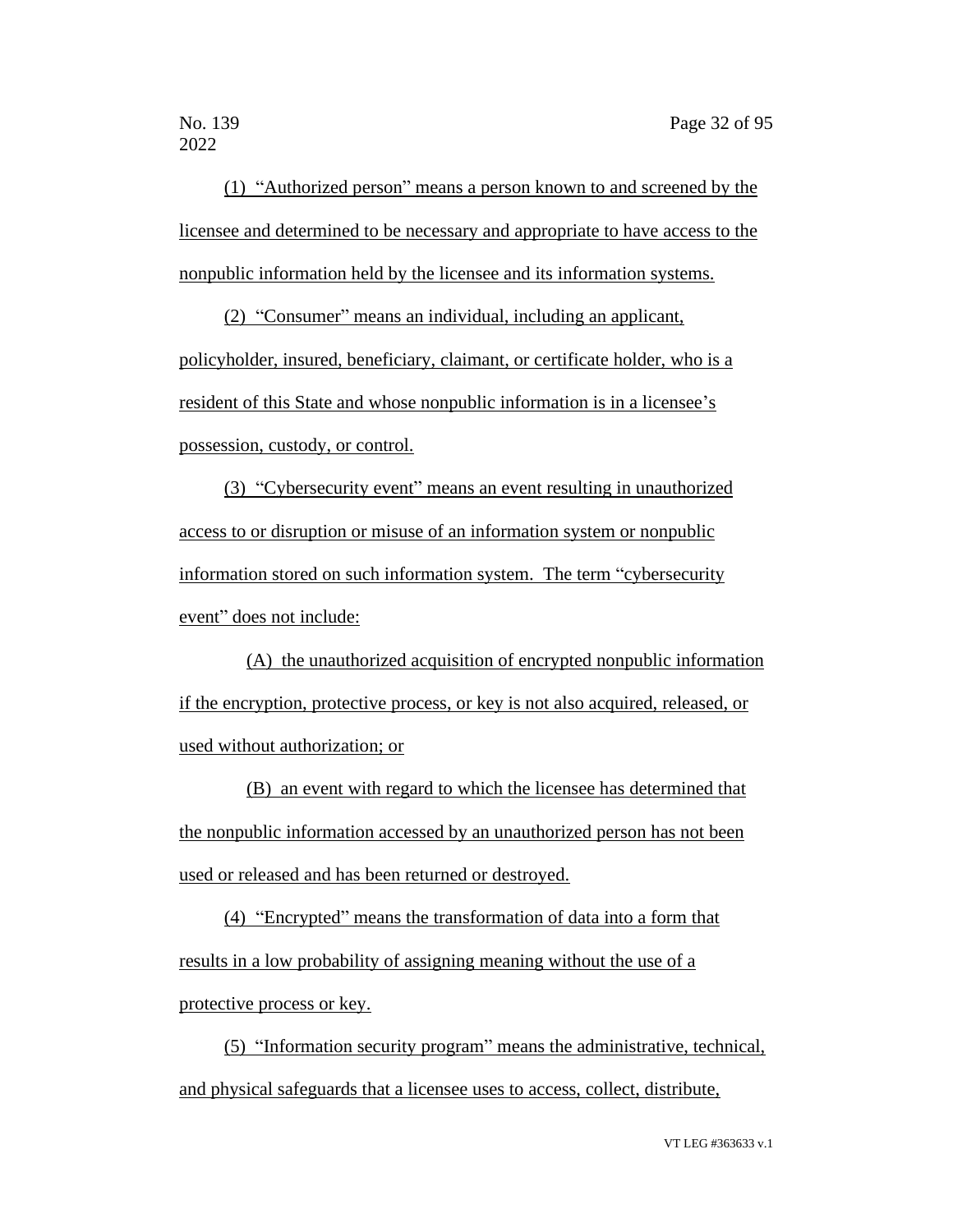process, protect, store, use, transmit, dispose of, or otherwise handle nonpublic information.

(6) "Information system" means a discrete set of electronic information resources organized for the collection, processing, maintenance, use, sharing, dissemination, or disposition of electronic information, as well as any specialized system such as an industrial/process controls system, telephone switching and private branch exchange system, or environmental control system.

(7) "Licensee" means a person licensed, authorized to operate, or registered or required to be licensed, authorized, or registered pursuant to the insurance laws of this State, but shall not include:

(A) a captive insurance company;

(B) a purchasing group or risk retention group chartered; or

(C) a licensee domiciled in a jurisdiction other than this State or a person that is acting as an assuming insurer for a licensee domiciled in this State.

(8) "Multi-factor authentication" means authentication through

verification of at least two of the following types of authentication factors:

(A) a knowledge factor, such as a password;

(B) a possession factor, such as a token or text message on a mobile

phone; or

(C) an inherence factor, such as a biometric characteristic.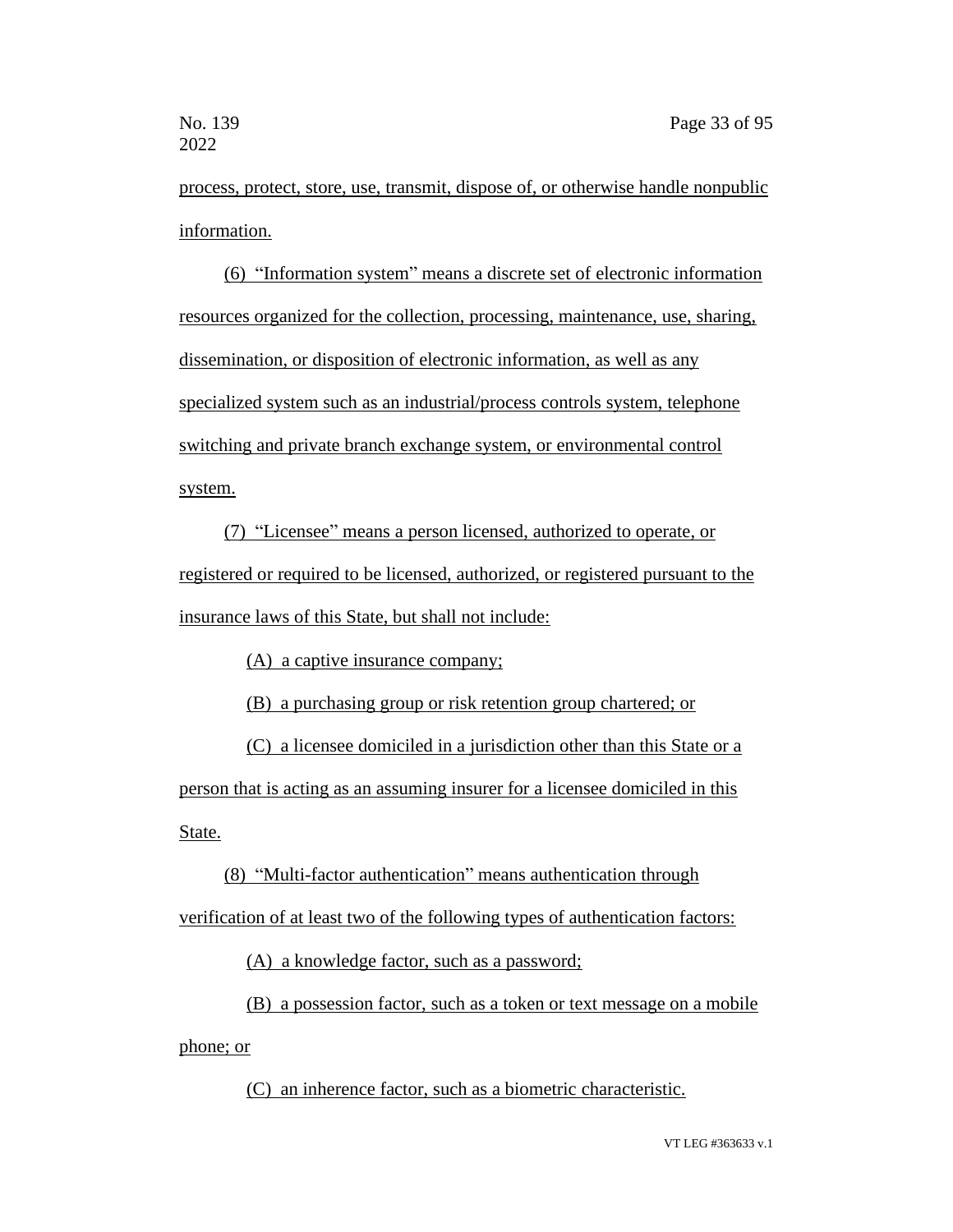(9) "Nonpublic information" means information that is not publicly available information and is:

(A) business-related information of a licensee, the tampering with which, or unauthorized disclosure, access, or use of which would cause a material adverse impact to the business, operations, or security of the licensee;

(B) information concerning a consumer that, because of name,

number, personal mark, or other identifier, can be used to identify such

consumer, in combination with any one or more of the following data

elements:

(i) Social Security number;

(ii) driver's license number or nondriver identification card

number;

(iii) individual taxpayer identification number;

(iv) passport number;

(v) military identification card number;

(vi) financial account number or credit or debit card number;

(vii) security code, access code, or password that would permit

access to a consumer's financial account; or

(viii) biometric record;

(C) information or data, except age or gender, in any form or medium created by or derived from a health care provider or a consumer, that relates to: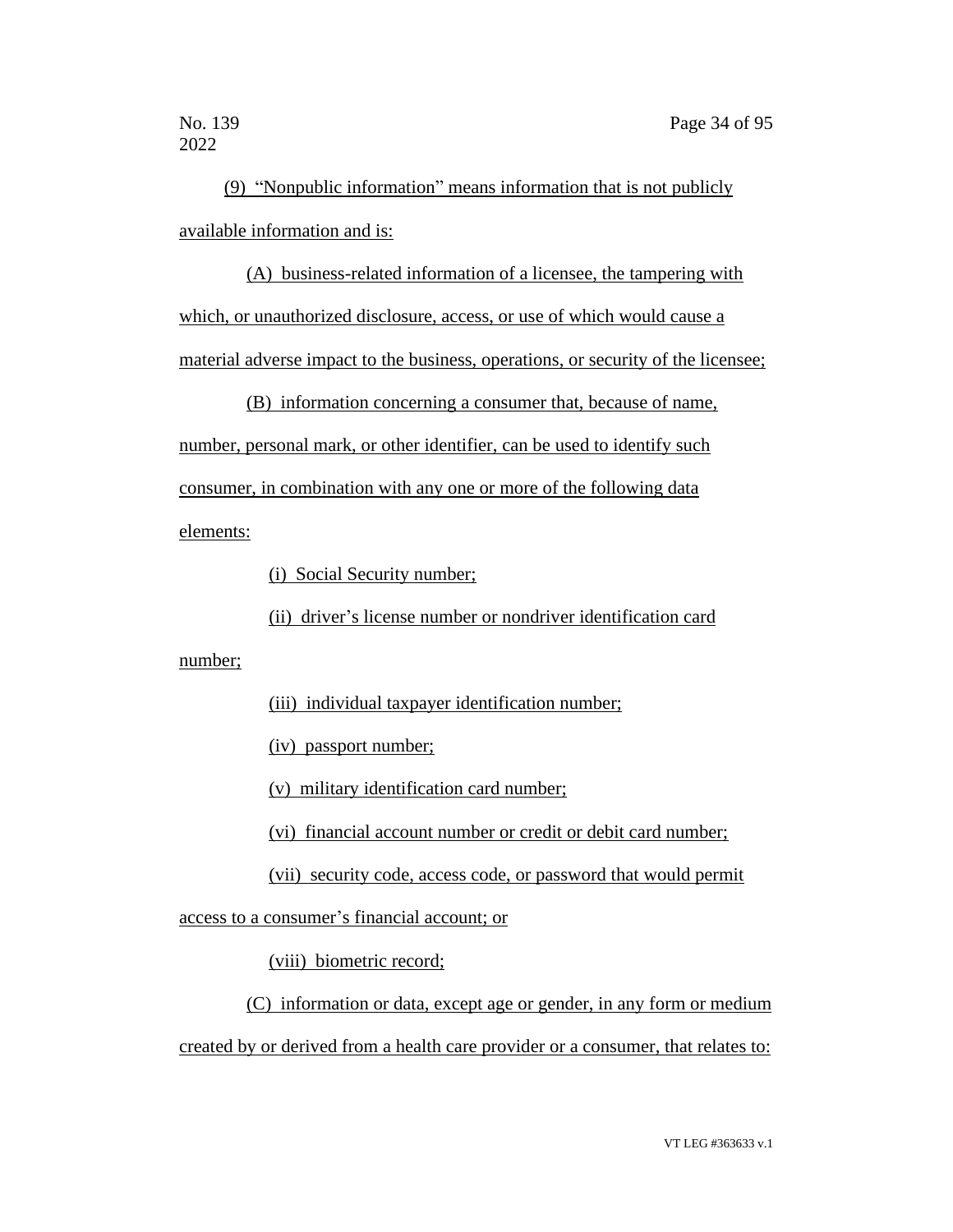(i) the past, present, or future physical, mental, or behavioral health or condition of any consumer or a member of the consumer's family;

(ii) the provision of health care to any consumer; or

(iii) payment for the provision of health care to any consumer.

(10)(A) "Publicly available information" means information that a licensee has a reasonable basis to believe is lawfully made available to the general public from federal, state, or local government records, widely distributed media, or disclosures to the general public that are required to be made by federal, state, or local law.

(B) As used in this subdivision, a licensee has a "reasonable basis to believe" that information is lawfully made available to the general public if the licensee has taken steps to determine:

(i) that the information is of the type that is available to the general public; and

(ii) whether a consumer can direct that the information not be made available to the general public and, if so, that the consumer has not done so.

(11) "Risk assessment" means the risk assessment that each licensee is required to conduct under subdivision (d)(3) of this section.

(12) "Third-party service provider" means a person, not otherwise defined as a licensee, that contracts with a licensee to maintain, process, or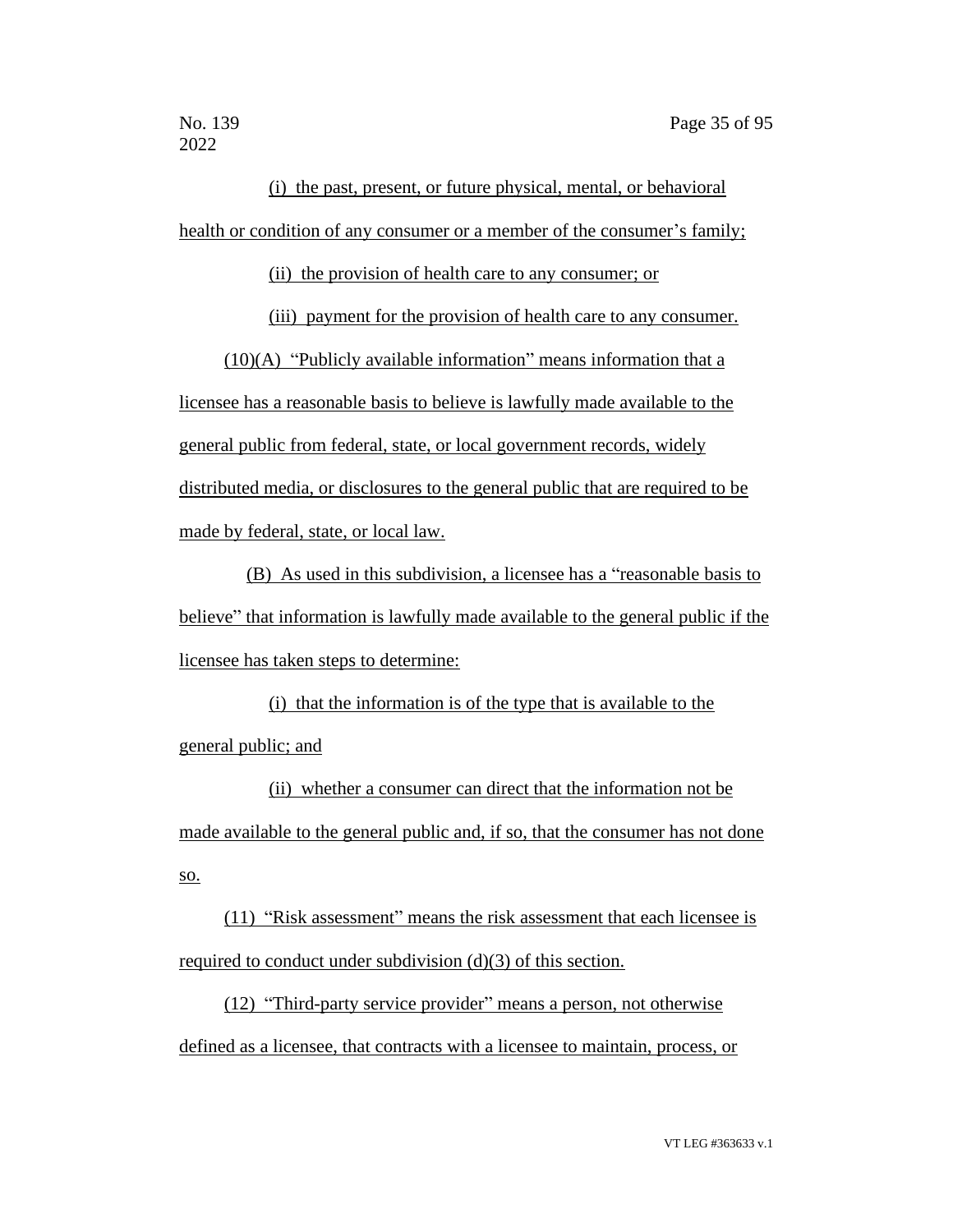store nonpublic information or is otherwise permitted access to nonpublic information through its provision of services to the licensee.

(d) Information security program.

(1) Commensurate with the size and complexity of the licensee, the nature and scope of the licensee's activities, including its use of third-party service providers, and the sensitivity of the nonpublic information used by the licensee or in the licensee's possession, custody, or control, each licensee shall develop, implement, and maintain a comprehensive written information security program that is based on the licensee's risk assessment and contains administrative, technical, and physical safeguards for the protection of nonpublic information and the licensee's information system.

(2) A licensee's information security program shall be designed to:

(A) protect the security and confidentiality of nonpublic information and the security of the information system;

(B) protect against any threats or hazards to the security or integrity of nonpublic information and the information system;

(C) protect against unauthorized access to or use of nonpublic information and minimize the likelihood of harm to any consumer; and

(D) define and periodically reevaluate a schedule for retention of nonpublic information and a mechanism for its destruction when no longer needed.

(3) The licensee shall: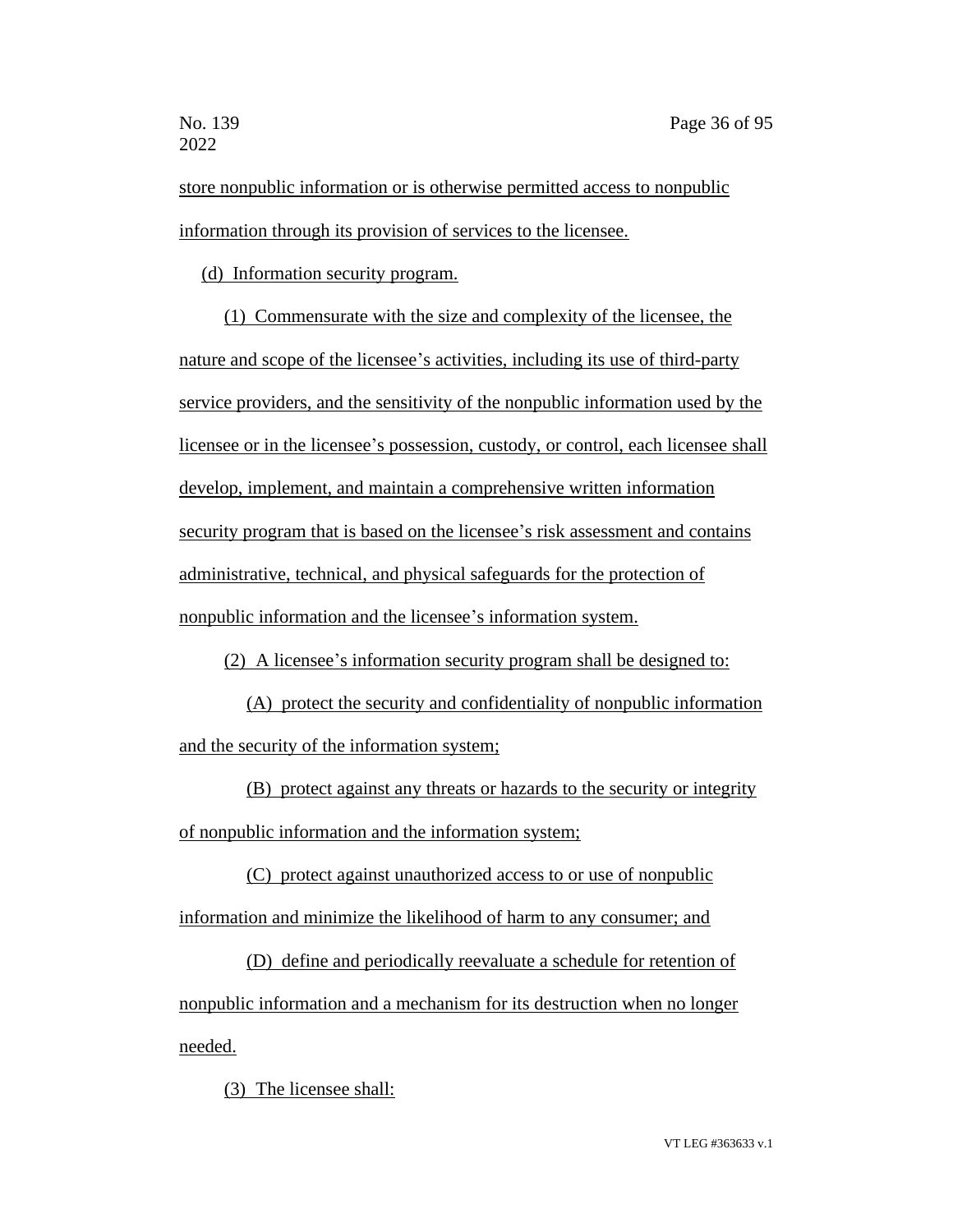(A) designate one or more employees, an affiliate, or an outside vendor designated to act on behalf of the licensee to be responsible for the information security program;

(B) identify reasonably foreseeable internal or external threats that could result in unauthorized access, transmission, disclosure, misuse, alteration, or destruction of nonpublic information, including the security of information systems and nonpublic information that are accessible to or held by third-party service providers;

(C) assess the likelihood and potential damage of these threats, taking into consideration the sensitivity of the nonpublic information;

(D) assess the sufficiency of policies, procedures, information systems, and other safeguards in place to manage these threats, including consideration of threats in each relevant area of the licensee's operations, including:

(i) employee training and management;

(ii) information systems, including network and software design,

as well as information classification, governance, processing, storage,

transmission, and disposal; and

(iii) detecting, preventing, and responding to attacks, intrusions, or other systems failures; and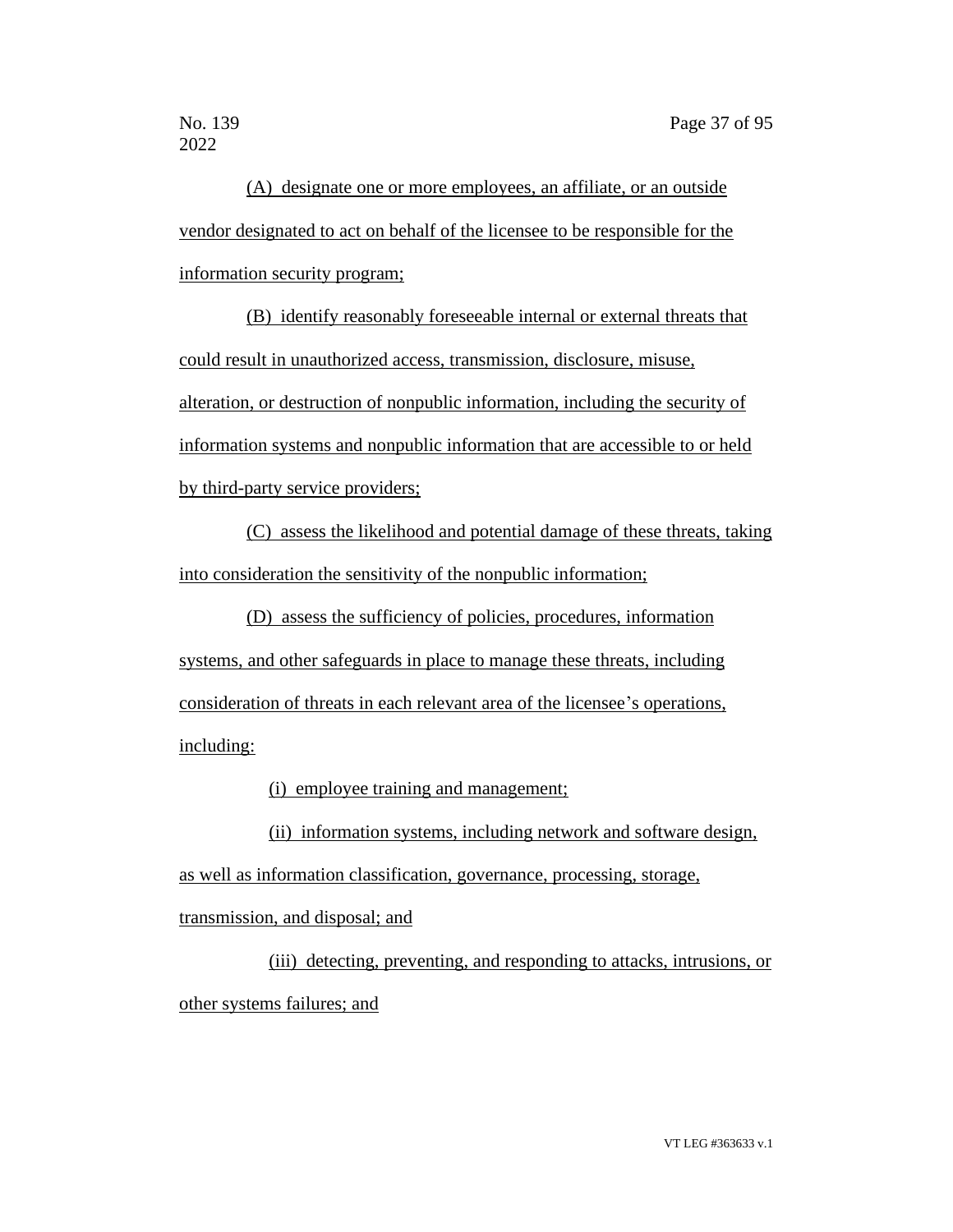(E) implement information safeguards to manage the threats identified in its ongoing assessment and, not less than annually, assess the effectiveness of the safeguards' key controls, systems, and procedures.

(4) Based on its risk assessment, the licensee shall:

(A) Design its information security program to mitigate the identified risks, commensurate with the size and complexity of the licensee, the nature and scope of the licensee's activities, including its use of third-party service providers, and the sensitivity of the nonpublic information used by the licensee or in the licensee's possession, custody, or control.

(B) Determine which security measures listed below are appropriate and implement such security measures:

(i) place access controls on information systems, including controls to authenticate and permit access only to authorized persons to protect against the unauthorized acquisition of nonpublic information;

(ii) identify and manage the data, personnel, devices, systems, and facilities that enable the organization to achieve business purposes in accordance with their relative importance to business objectives and the organization's risk strategy;

(iii) restrict physical access to nonpublic information to authorized persons only;

(iv) protect by encryption or other appropriate means all nonpublic information while being transmitted over an external network and all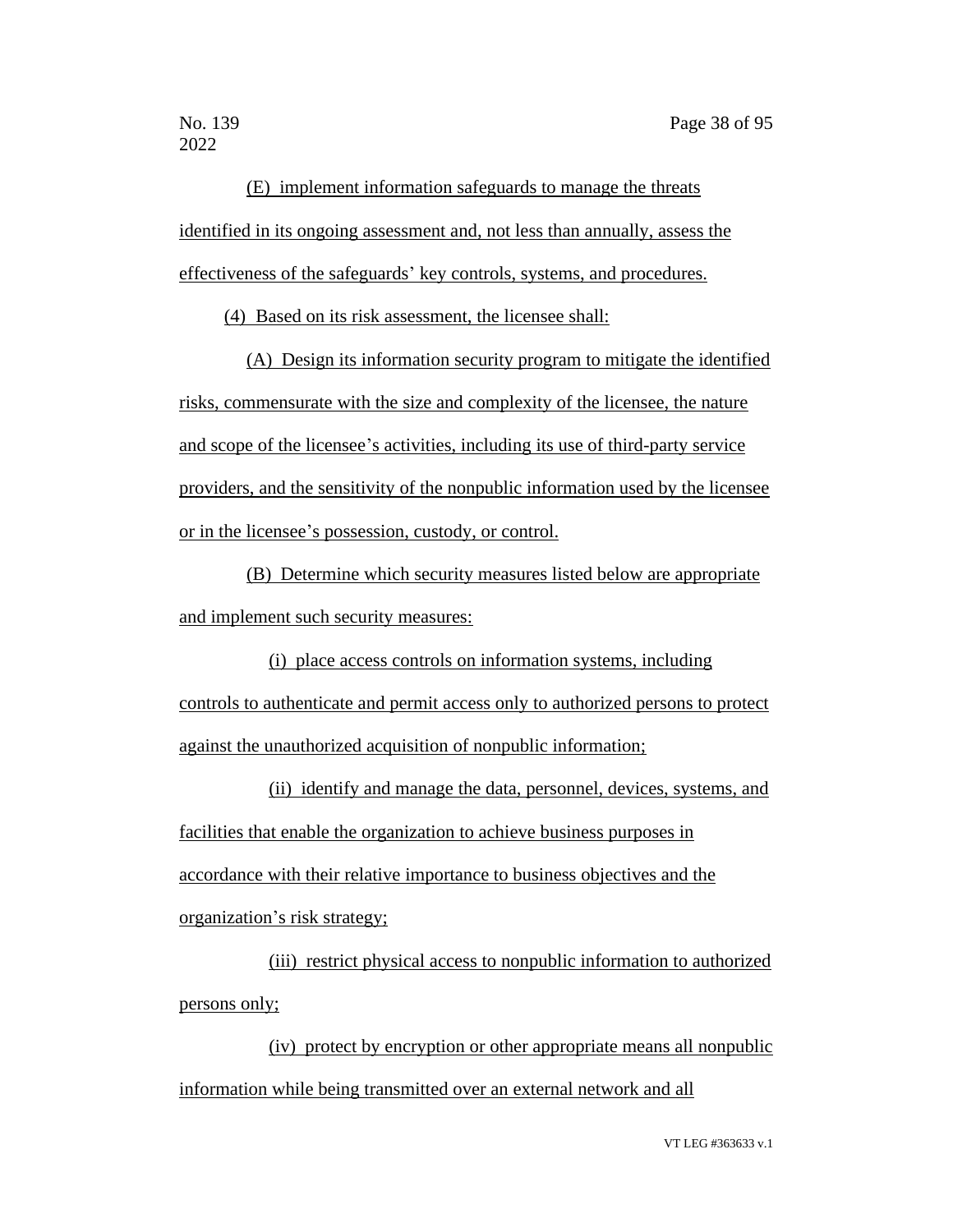nonpublic information stored on a laptop computer or other portable computing or storage device or media;

(v) adopt secure development practices for in-house developed applications utilized by the licensee and procedures for evaluating, assessing, or testing the security of externally developed applications utilized by the licensee;

(vi) modify the information system in accordance with the licensee's information security program;

(vii) utilize effective controls, which may include multi-factor authentication procedures, for any individual accessing nonpublic information;

(viii) regularly test and monitor systems and procedures to detect actual and attempted attacks on or intrusions into information systems;

(ix) include audit trails within the information security program designed to detect and respond to cybersecurity events and reconstruct material financial transactions sufficient to support normal operations and obligations of the licensee;

(x) implement measures to protect against destruction, loss, or damage of nonpublic information due to environmental hazards, such as fire and water damage or other catastrophes or technological failures; and

(xi) develop, implement, and maintain procedures for the secure disposal of nonpublic information in any format.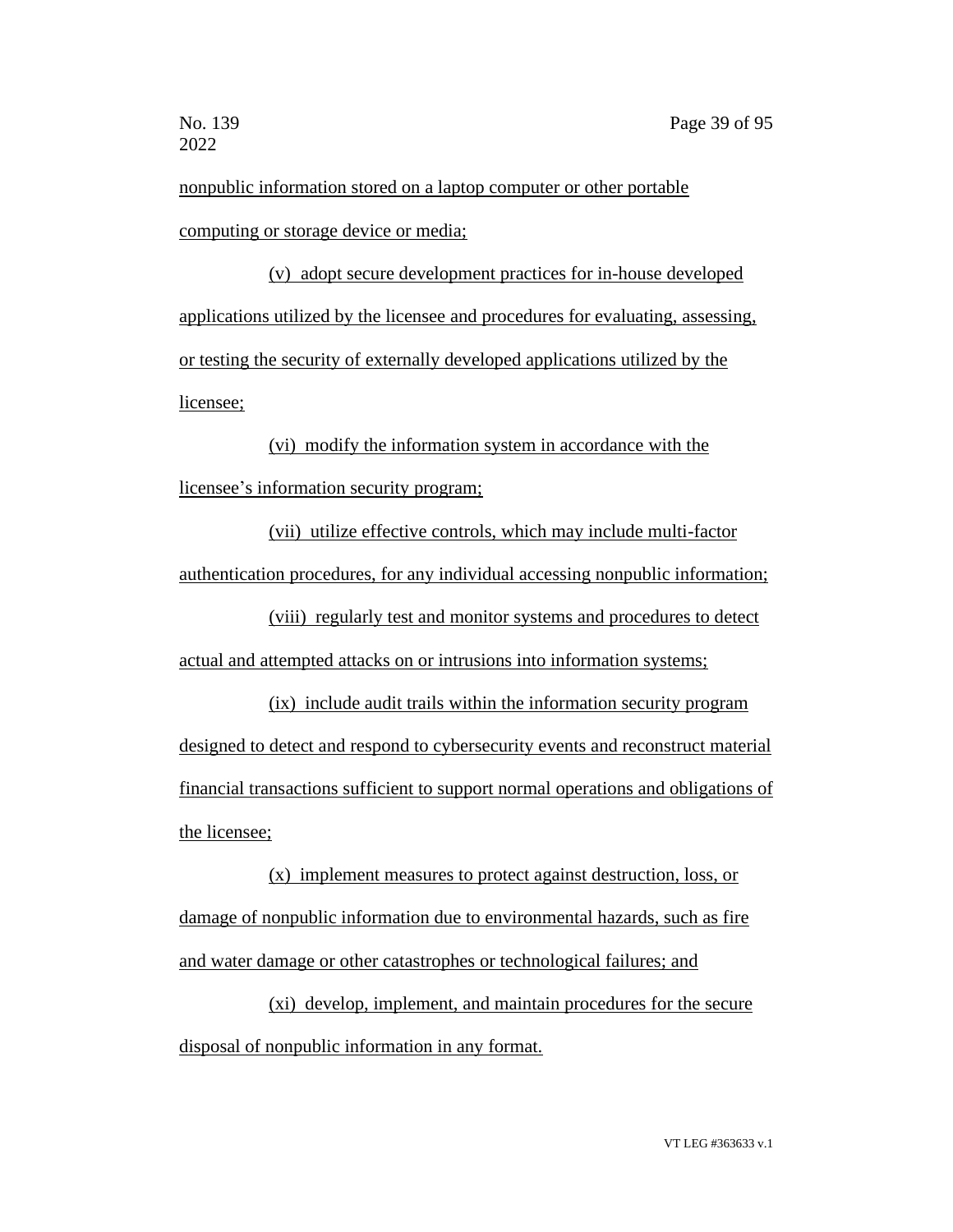(C) Include cybersecurity risks in the licensee's enterprise risk management process.

(D) Stay informed regarding emerging threats and vulnerabilities and utilize reasonable security measures when sharing information relative to the character of the sharing and the type of information shared.

(E) Provide its personnel with cybersecurity awareness training that is updated as necessary to reflect risks identified by the licensee in the risk assessment.

 $(5)(A)$  If the licensee has a board of directors, the board or an appropriate committee of the board shall, at a minimum:

(i) require the licensee's executive management or its delegates to develop, implement, and maintain the licensee's information security program;

(ii) require the licensee's executive management or its delegates to report in writing at least annually the following information:

(I) the overall status of the information security program and the licensee's compliance with this section; and

(II) material matters related to the information security program, addressing issues such as risk assessment; risk management and control decisions; third-party service provider arrangements; results of testing, cybersecurity events, or violations and management's responses thereto; and recommendations for changes in the information security program.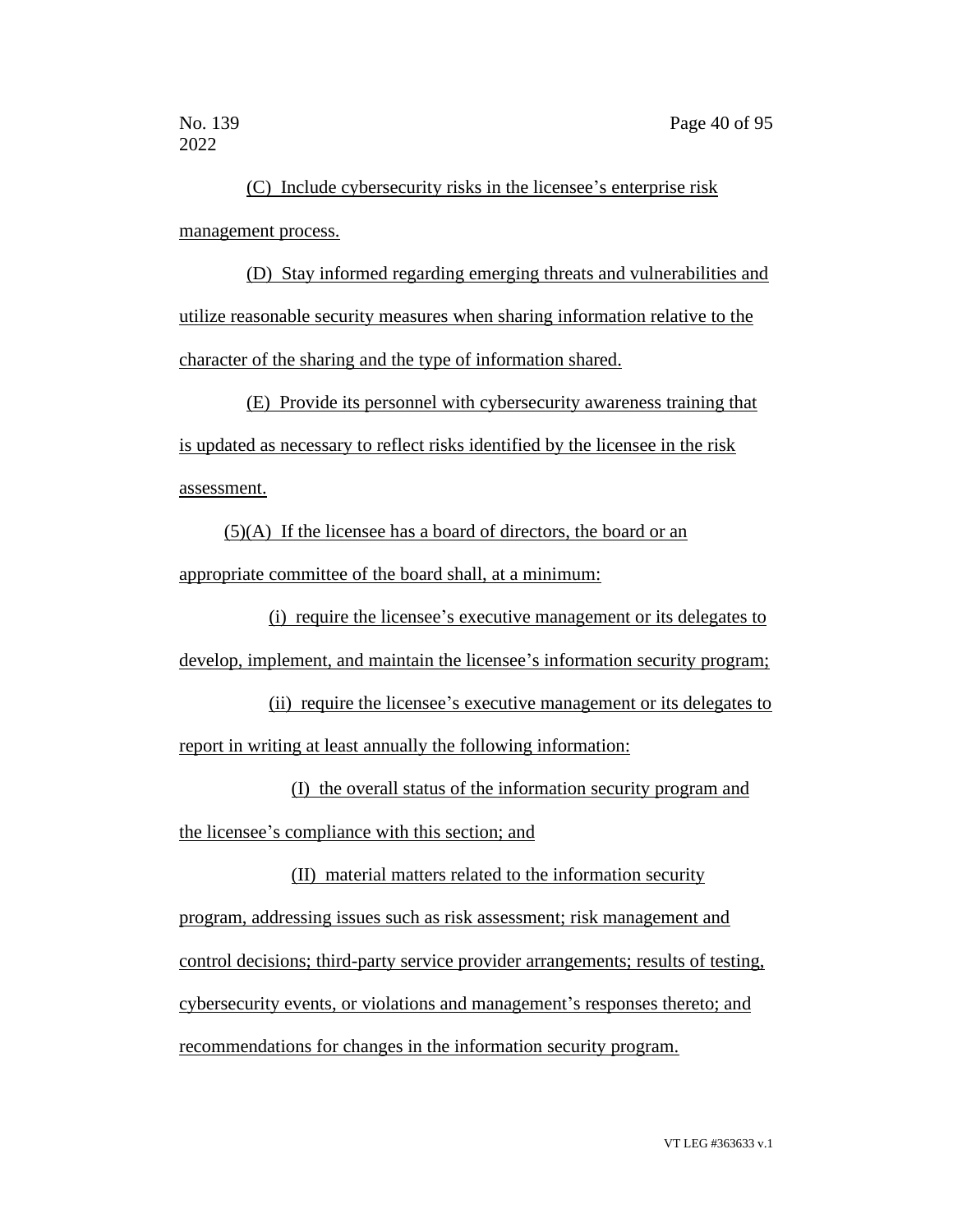(B) If executive management delegates any of its responsibilities under subsection (d) of this section, it shall oversee the development, implementation, and maintenance of the licensee's information security program prepared by the delegate or delegates and shall receive a report from the delegate or delegates complying with the requirements of the report to the board of directors.

(6)(A) A licensee shall exercise due diligence in selecting its third-party service provider.

(B) A licensee shall require a third-party service provider to implement appropriate administrative, technical, and physical measures to protect and secure the information systems and nonpublic information that are accessible to or held by the third-party service provider.

(7) A licensee shall monitor, evaluate, and adjust, as appropriate, the information security program consistent with any relevant changes in technology, the sensitivity of its nonpublic information, internal or external threats to information, and the licensee's own changing business arrangements, such as mergers and acquisitions, alliances and joint ventures, outsourcing arrangements, and changes to information systems.

(8)(A) As part of its information security program, a licensee shall establish a written incident response plan designed to promptly respond to and recover from any cybersecurity event that compromises the confidentiality, integrity, or availability of nonpublic information in its possession; the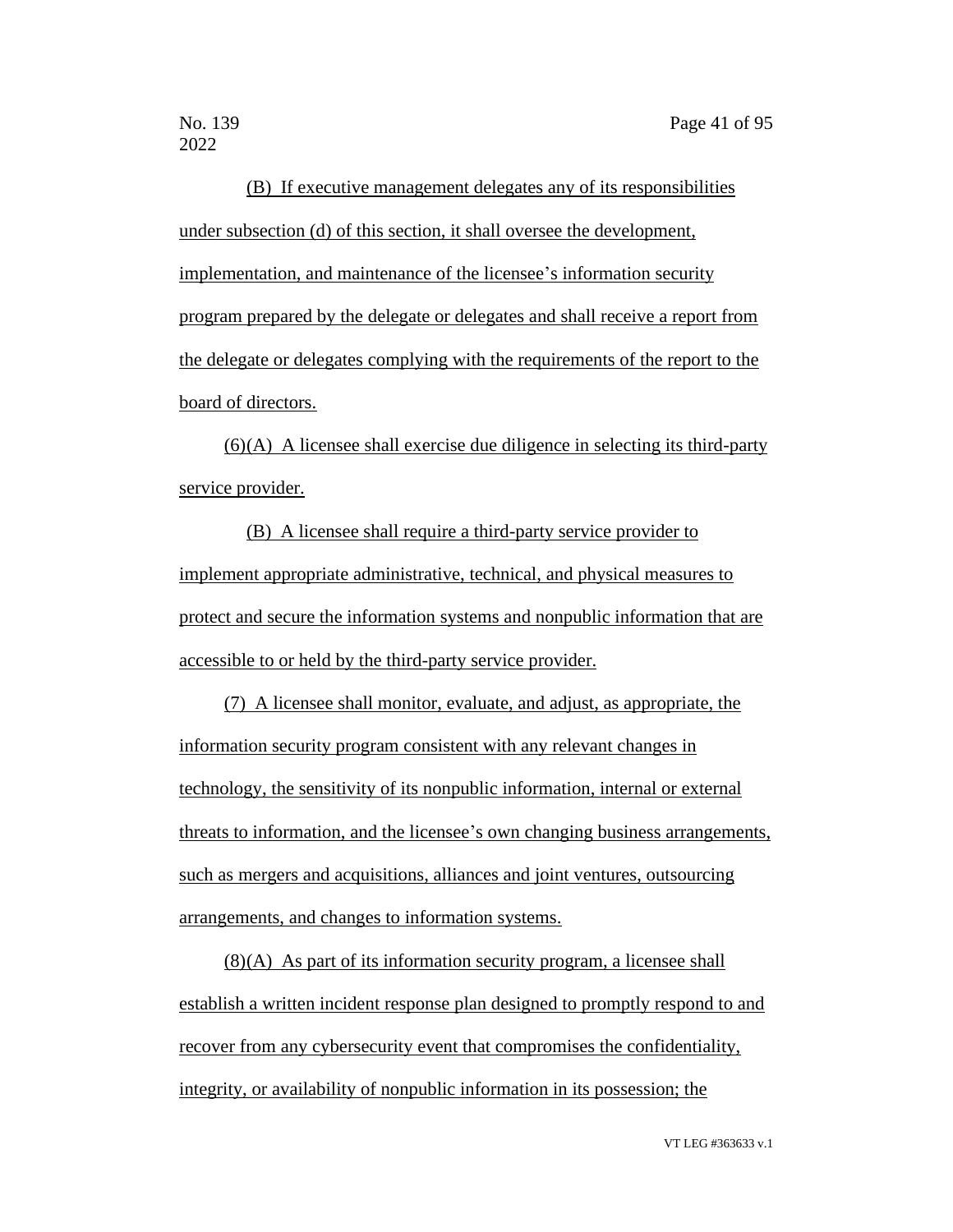licensee's information systems; or the continuing functionality of any aspect of the licensee's business or operations.

(B) The incident response plan shall address the following areas:

(i) the internal process for responding to a cybersecurity event;

(ii) the goals of the incident response plan;

(iii) the definition of clear roles, responsibilities, and levels of

decision-making authority;

(iv) external and internal communications and information sharing;

(v) identification of requirements for the remediation of any identified weaknesses in information systems and associated controls;

(vi) documentation and reporting regarding cybersecurity events and related incident response activities; and

(vii) the evaluation and revision as necessary of the incident response plan following a cybersecurity event.

(9) Annually, each insurer domiciled in this State shall submit to the Commissioner a written statement on or before April 15, certifying that the insurer is compliant with the requirements established in subsection (d) of this section. Each insurer shall maintain for examination by the Commissioner all records, schedules, and data supporting this certificate for a period of five years. To the extent an insurer has identified areas, systems, or processes that require material improvement, updating, or redesign, the insurer shall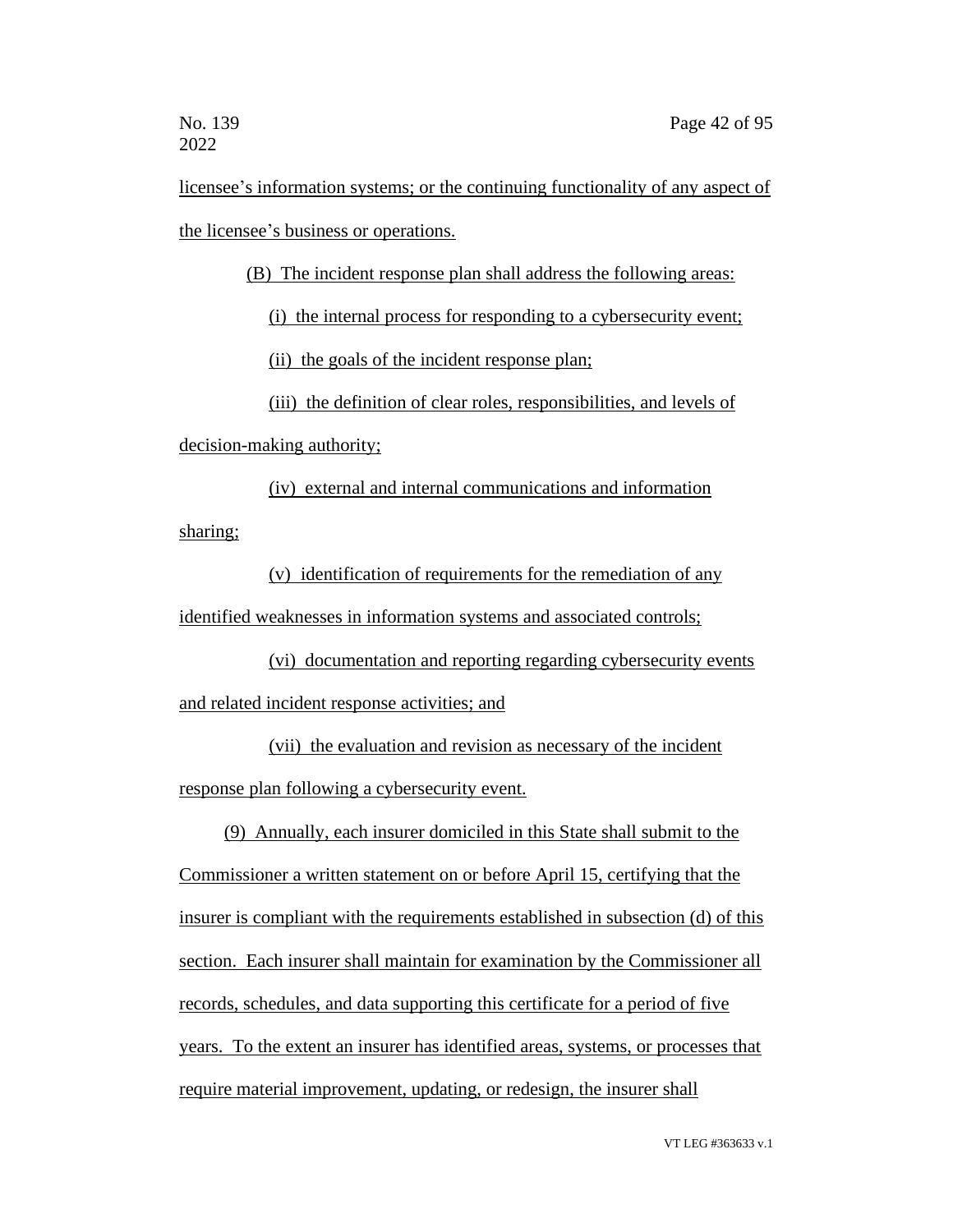document the identification and the remedial efforts planned and underway to address such areas, systems, or processes. Such documentation shall be available for inspection by the Commissioner.

(e) Investigation of a cybersecurity event.

(1) If the licensee learns that a cybersecurity event has or may have occurred, the licensee or an outside vendor or service provider, or both, designated to act on behalf of the licensee shall conduct a prompt investigation.

(2) During the investigation, the licensee or an outside vendor or service

provider, or both, designated to act on behalf of the licensee shall, at a

minimum, make the best effort to:

(A) determine whether a cybersecurity event has occurred;

(B) assess the nature and scope of the cybersecurity event;

(C) identify any nonpublic information that may have been involved in the cybersecurity event; and

(D) perform or oversee reasonable measures to restore the security of the information systems compromised in the cybersecurity event in order to prevent further unauthorized acquisition, release, or use of nonpublic information in the licensee's possession, custody, or control.

(3) The licensee shall maintain records concerning all cybersecurity events for a period of at least five years from the date of the cybersecurity event and shall produce those records upon demand of the Commissioner.

(f) Power of Commissioner.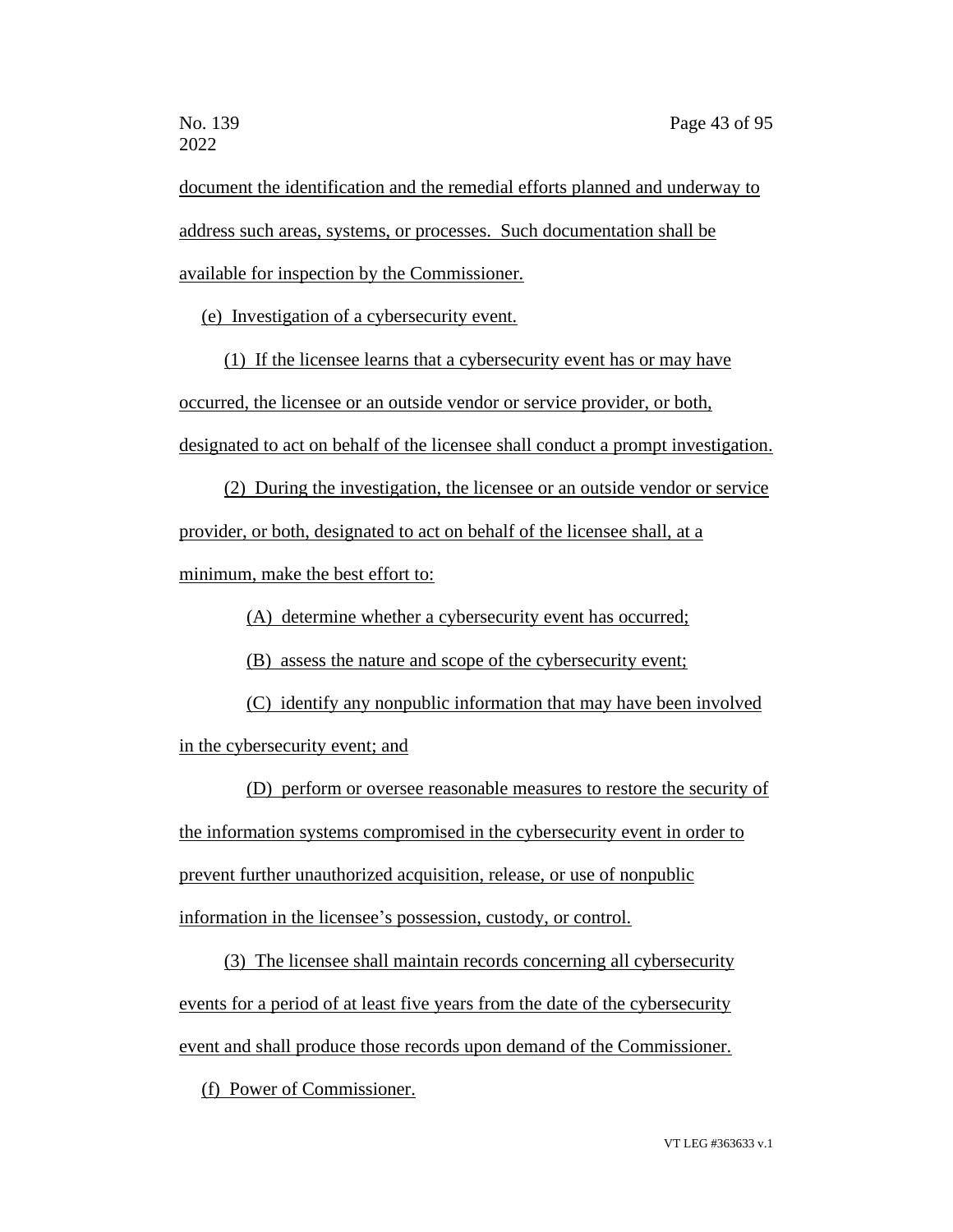(1) The Commissioner shall have power to examine and investigate into the affairs of any licensee to determine whether the licensee has been or is engaged in any conduct in violation of this section. This power is in addition to the powers the Commissioner has under section 4726 of this title and 9 V.S.A. § 2435(h)(2). Any such investigation or examination shall be conducted pursuant to section 4726 of this title.

(2) Whenever the Commissioner has reason to believe that a licensee has been or is engaged in conduct in this State that violates this section, the Commissioner may take action that is necessary or appropriate to enforce the provisions of this section.

(g) Confidentiality.

(1) Any documents, materials or other information in the control or possession of the Commissioner that are furnished by a licensee or an employee or agent thereof acting on behalf of the licensee pursuant to subdivision (d)(8) of this section, or that are obtained by the Commissioner in an investigation or examination pursuant to subsection (f) of this section, shall be confidential by law and privileged, shall not be subject to 1 V.S.A. §§ 315– 320, shall not be subject to subpoena, and shall not be subject to discovery or admissible in evidence in any private civil action. However, the Commissioner is authorized to use the documents, materials, or other information in the furtherance of any regulatory or legal action brought as a part of the Commissioner's duties.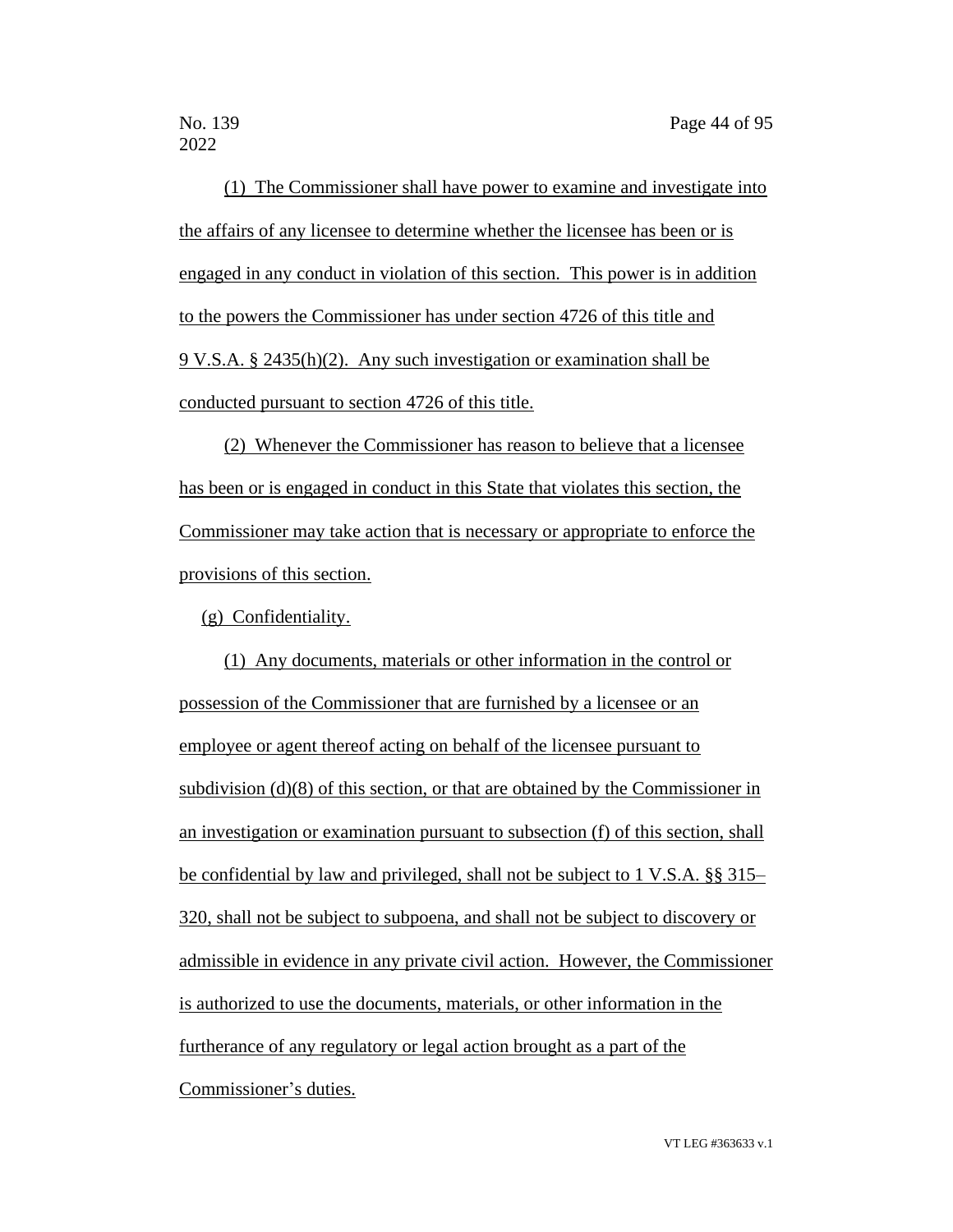(2) Neither the Commissioner nor any person who received documents, materials, or other information while acting under the authority of the Commissioner shall be permitted or required to testify in any private civil action concerning any confidential documents, materials, or information subject to subdivision  $(g)(1)$  of this section.

(3) To assist in the performance of the Commissioner's duties under this section, the Commissioner may:

(A) share documents, materials, or other information, including confidential and privileged documents, materials, or information subject to subdivision  $(g)(1)$  of this section, with other state, federal, and international regulatory agencies, the National Association of Insurance Commissioners, its affiliates or subsidiaries, and state, federal, and international law enforcement authorities, provided that the recipient agrees in writing to maintain the confidentiality and privileged status of the document, material, or other information shared;

(B) receive documents, materials, or information, including otherwise confidential and privileged documents, materials, or information, from the National Association of Insurance Commissioners, its affiliates or subsidiaries, and from regulatory and law enforcement officials of other foreign or domestic jurisdictions, and shall maintain as confidential or privileged any document, material, or information received with notice or the understanding that it is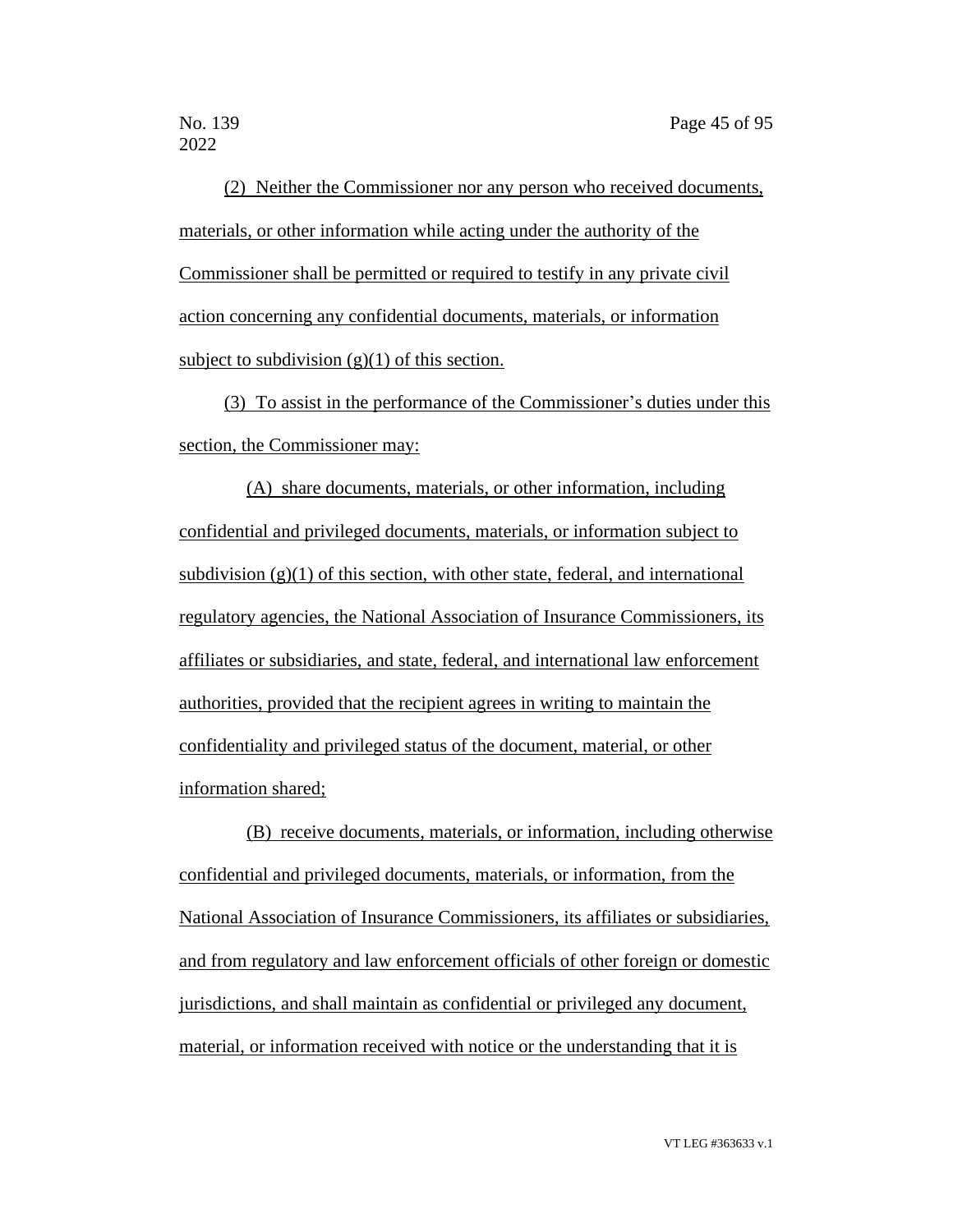confidential or privileged under the laws of the jurisdiction that is the source of the document, material, or information;

(C) share documents, materials, or other information subject to subdivision  $(g)(1)$  of this section with a third-party consultant or vendor, provided that the consultant agrees in writing to maintain the confidentiality and privileged status of the document, material, or other information shared; and

(D) enter into agreements governing the sharing and use of information consistent with this subsection.

(4) No waiver of any applicable privilege or claim of confidentiality in any document, material, or information shall occur as a result of its disclosure to the Commissioner under this section or as a result of sharing as authorized in subdivision  $(g)(3)$  of this section.

(5) Nothing in this section shall prohibit the Commissioner from releasing final adjudicated actions that are open to public inspection pursuant to 1 V.S.A. §§ 315–320 to a database or other clearinghouse service maintained by the National Association of Insurance Commissioners or its affiliates or subsidiaries.

(h) Exceptions.

(1) The following exceptions apply to this section:

(A) A licensee with fewer than 20 employees, including any

independent contractors, is exempt from subsection (d) of this section.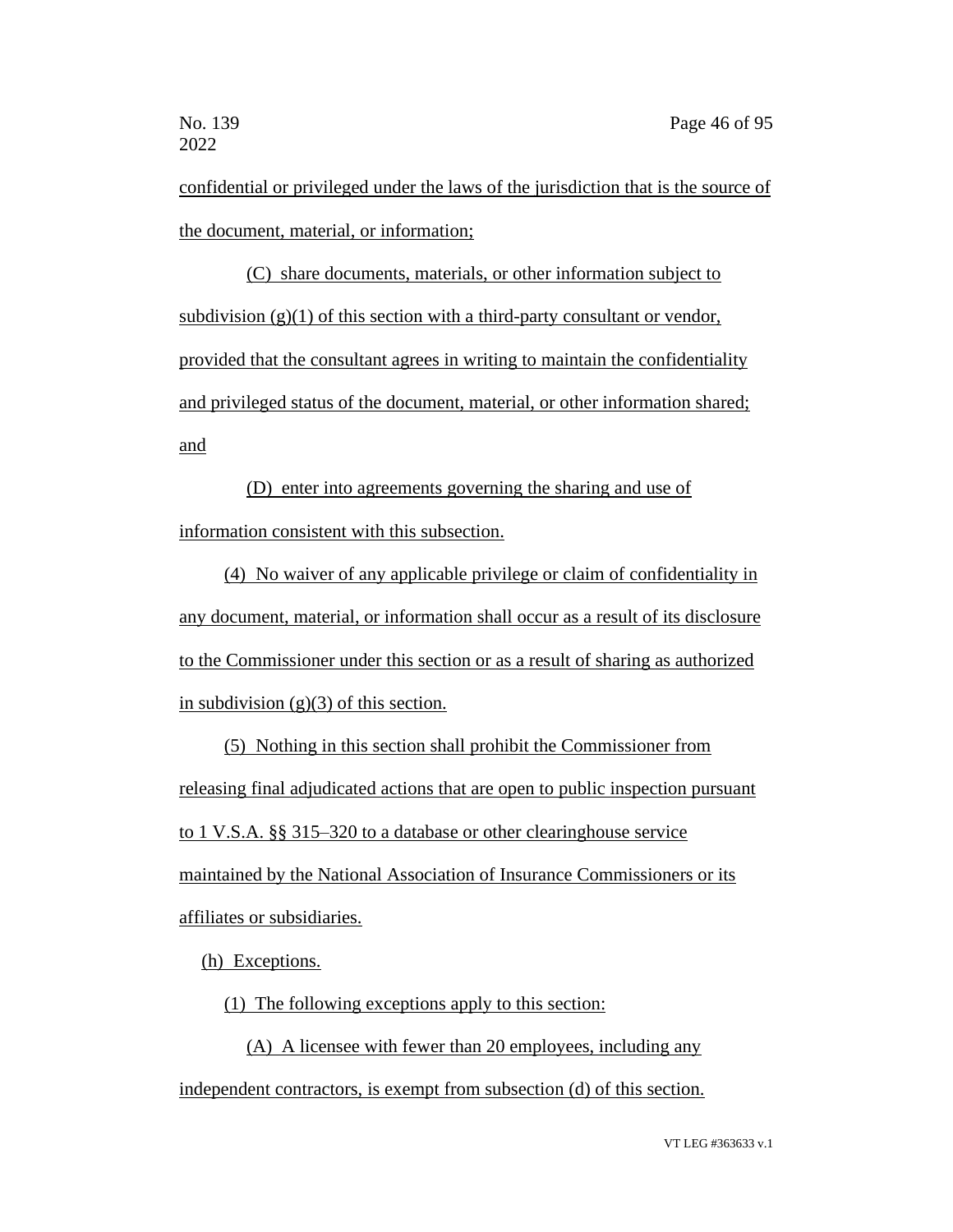(B) A licensee that is in possession of protected health information subject to the Health Insurance Portability and Accountability Act of 1996 (HIPAA), Pub. L. No. 104–191, 110 Stat. 1936, that has established and maintains an information security program pursuant to such statutes and the rules, regulations, procedures, or guidelines established under HIPAA, is considered to meet the requirements of subsection (d) of this section, provided that the licensee is compliant with, and annually submits a written statement to, the Commissioner certifying its compliance with such program. As used in this section, the definition of "protected health information" is as set forth in HIPAA and the regulations promulgated under HIPAA and shall be considered to be a subset of nonpublic information.

(C) An employee, agent, representative, or designee of a licensee, who is also a licensee, is exempt from subsection (d) of this section and need not develop its own information security program to the extent that the employee, agent, representative, or designee is covered by the information security program of the other licensee.

(D) A licensee that is affiliated with a financial institution, as defined in subdivision 11101(32) of this title, or a credit union, as defined in subdivision 30101(5) of this title, that has established and maintains an information security program in compliance with the interagency guidelines establishing standards for safeguarding customer information as set forth in section 501(b) of the Gramm-Leach-Bliley Act, 15 U.S.C. § 6801 et seq., is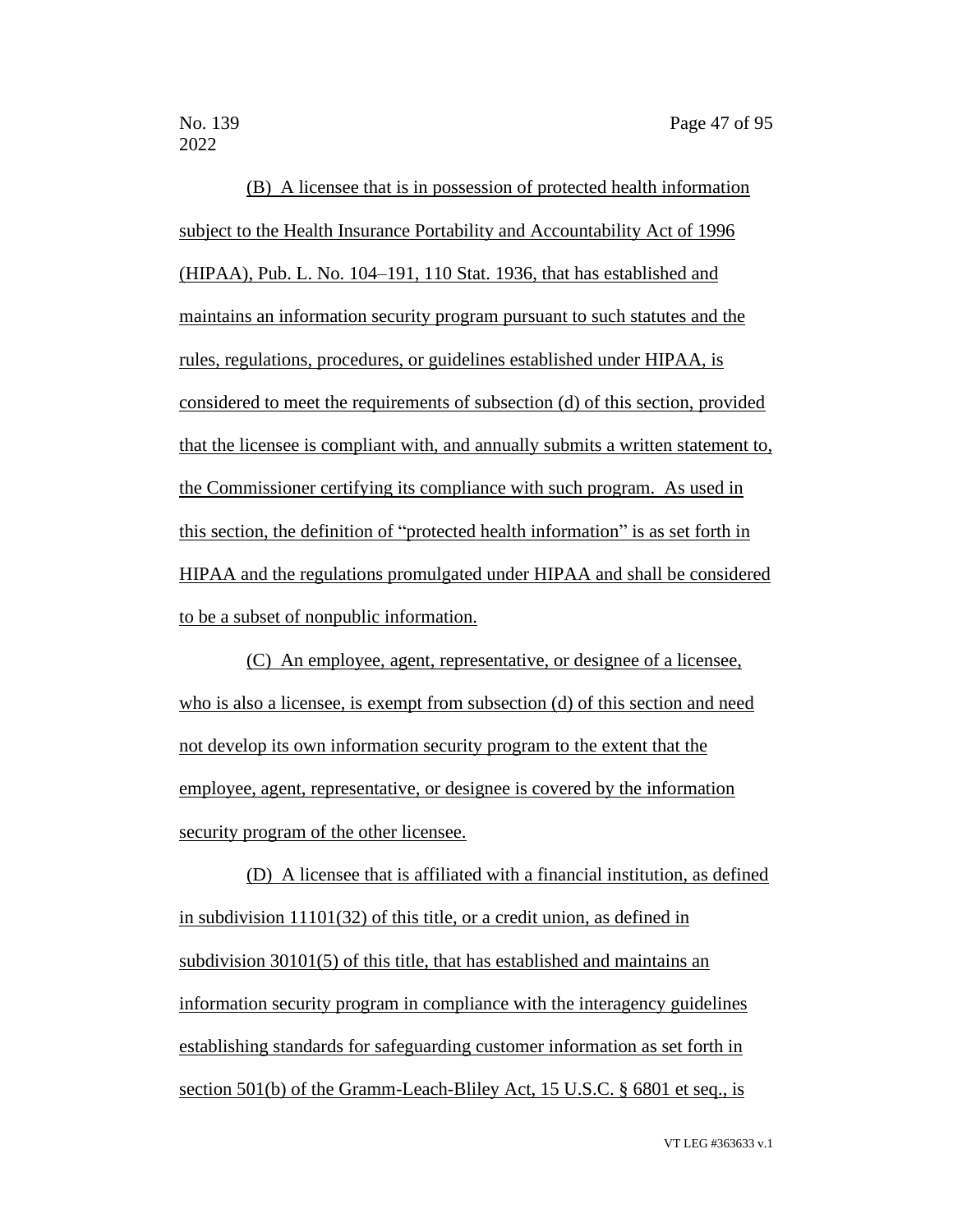considered to meet the requirements of subsection (d) of this section, provided that the licensee produces, upon request, documentation satisfactory to the Commissioner that independently validates the affiliated financial institution's or credit union's adoption of an information security program that satisfies the interagency guidelines.

(2) In the event that a licensee ceases to qualify for an exception, such licensee shall have 180 days to comply with this section.

(i) Penalties. In the case of a violation of this section, a licensee may be penalized in accordance with section 3661 or 4726 of this title, as appropriate.

(j) Effective date. This section shall take effect on January 1, 2023. A licensee shall have one year from the effective date of this section to implement subsection (d) of this section, other than subdivision (d)(6) of this section. A licensee shall have two years from the effective date of this section to implement subdivision (d)(6) of this section.

\* \* \* Vermont Whistleblower Award and Protection Act \* \* \*

Sec. 21. 9 V.S.A. § 5616 is amended to read:

## § 5616. VERMONT FINANCIAL SERVICES EDUCATION AND VICTIM RESTITUTION SPECIAL FUND

(a) Purpose. The purpose of this section is to provide:

(1) funds for the purposes specified in subsection 5601(d) of this title;

and

(2) restitution assistance to victims of securities violations who: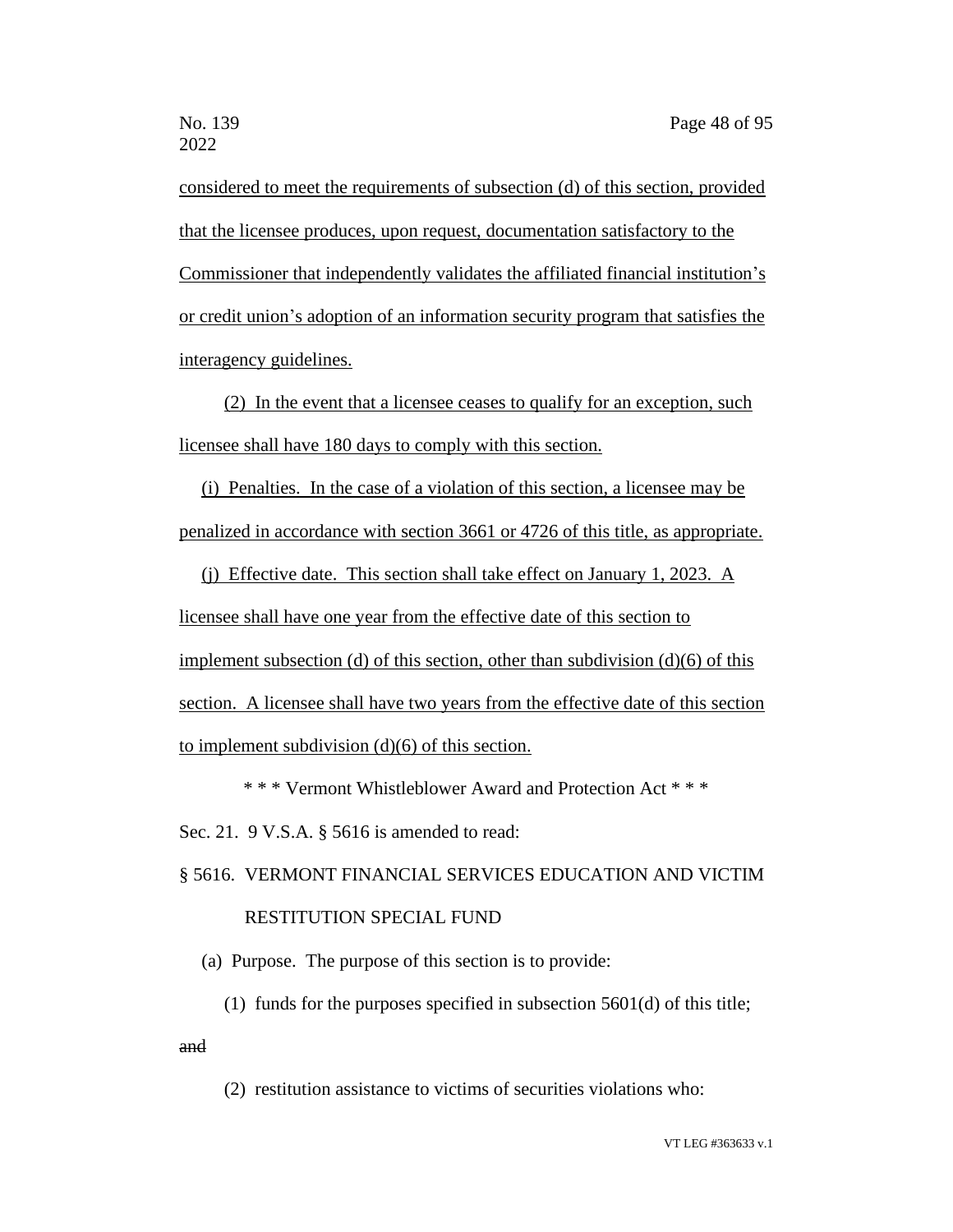(A) were awarded restitution in a final order issued by the Commissioner or were awarded restitution in the final order in a legal action initiated by the Commissioner;

(B) have not received the full amount of restitution ordered before the application for restitution assistance is due; and

(C) demonstrate to the Commissioner's satisfaction that there is no reasonable likelihood that they will receive the full amount of restitution in the future; and

(3) funds for the purposes specified in section 5617 of this title.

\* \* \*

(f) Vermont Financial Services Education, and Victim Restitution, and Whistleblower Award Special Fund. The Vermont Financial Services Education, and Victim Restitution, and Whistleblower Award Special Fund, pursuant to 32 V.S.A. chapter 7, subchapter 5, is created to provide funds for the purposes specified in this section,  $\frac{d}{dt}$  in subsection 5601(d) of this title, and in section 5617 of this title. All monies received by the State for use in financial services education initiatives pursuant to subsection 5601(d) of this title, or in providing uncompensated victims restitution pursuant to this section, or in providing whistleblower awards pursuant to section 5617 of this title shall be deposited into the Fund. The Commissioner may direct a party to deposit a sum not to exceed 15 percent of the total settlement amount into the Fund in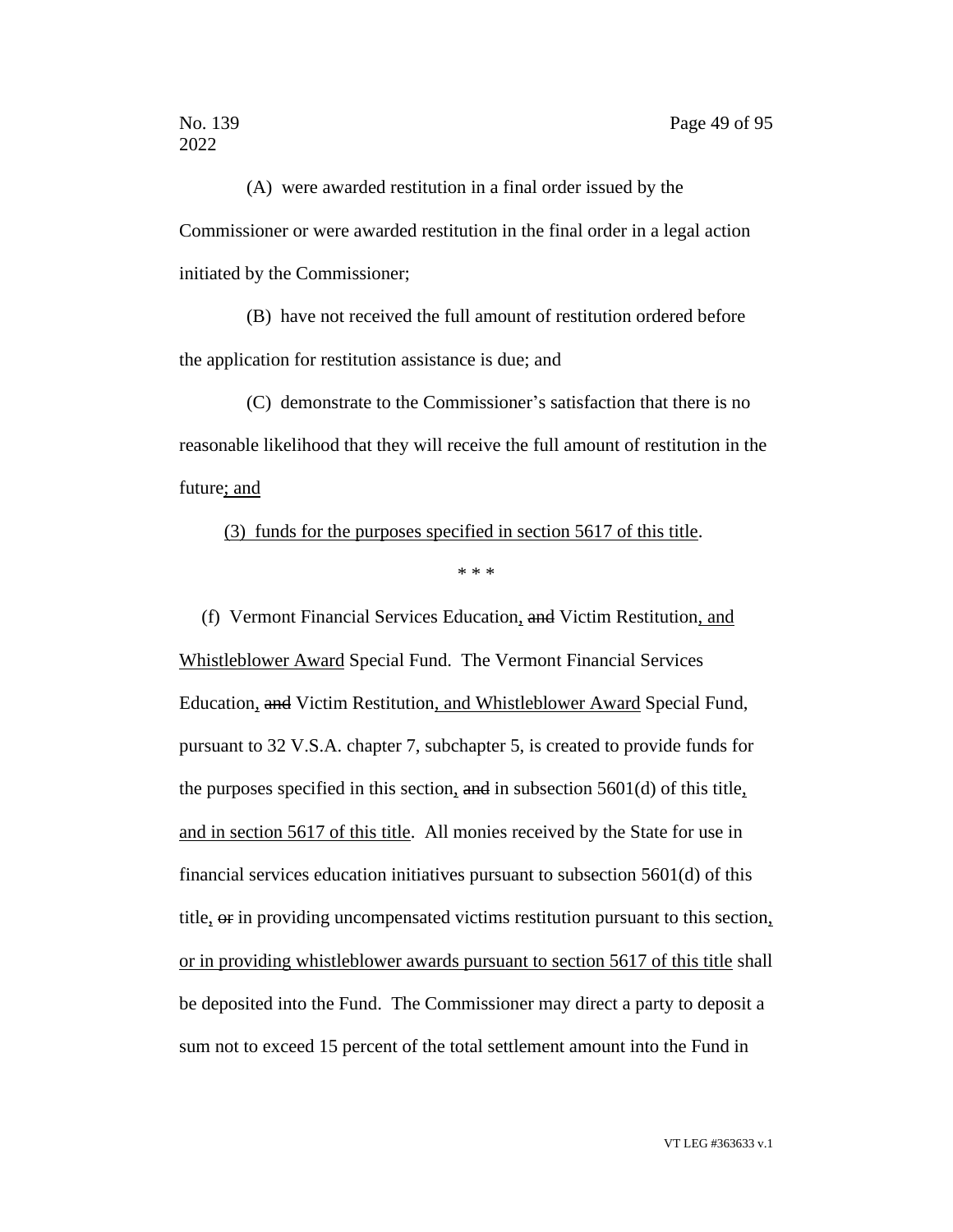conjunction with settling a State securities law enforcement matter. Interest earned on the Fund shall be retained in the Fund.

\* \* \*

Sec. 22. 9 V.S.A. § 5617 is added to read:

## § 5617. VERMONT WHISTLEBLOWER AWARD AND PROTECTION ACT

(a) Purpose. The purpose of this section is to provide:

(1) protection from retaliation for whistleblowers and internal reporters who comply with the requirements in this section; and

(2) monetary awards to whistleblowers who voluntarily provide original

information that leads to the successful enforcement of an administrative or

judicial action under chapter 150 of this title.

(b) Definitions. As used in this section,

(1) "Monetary sanction" means any monies, including penalties,

disgorgement, and interest ordered to be paid as a result of an administrative or judicial action.

(2) "Original information" means information that is:

(A) derived from the independent knowledge or analysis of a

whistleblower;

(B) not already known to the Commissioner from any other source, unless the whistleblower is the original source of the information;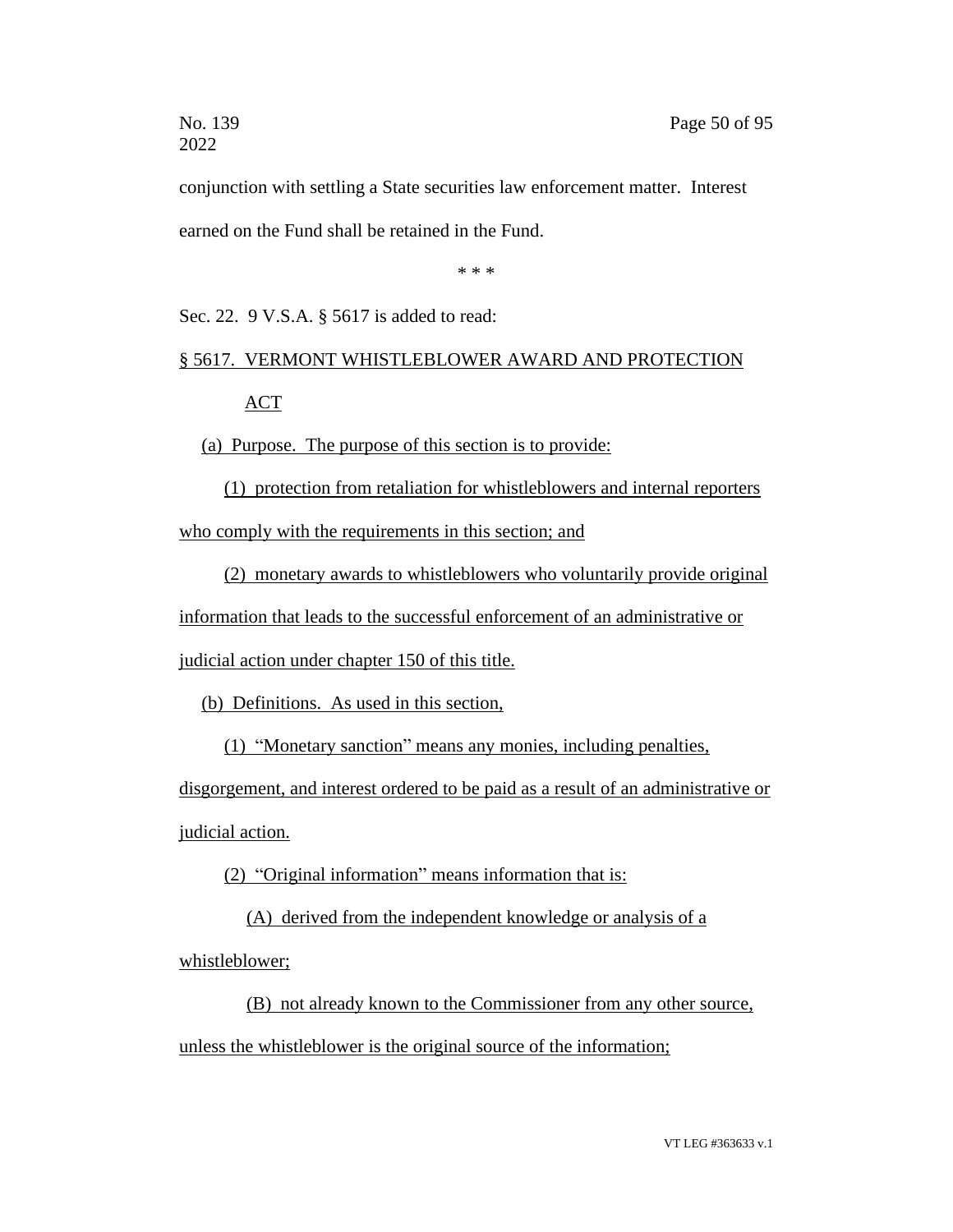(C) not exclusively derived from an allegation made in an administrative or judicial hearing; in a governmental report, hearing, audit, or investigation; or from the news media, unless the whistleblower is the source of the information; and

(D) provided to the Commissioner for the first time after the date of the enactment of this section.

(3) "Whistleblower" means an individual who, alone or jointly with others, provides the State or other law enforcement agency with information pursuant to the provisions set forth in this section, and the information relates to a possible violation of state or federal securities laws, including any rules or regulations adopted or promulgated under such laws, that has occurred, is ongoing, or is about to occur.

(c) Authority to make a whistleblower award. Subject to the provisions of this section, the Commissioner may award an amount to one or more whistleblowers who voluntarily provide, in writing, in the form and manner required by the Commissioner, original information that leads to the successful enforcement of an administrative or judicial action under chapter 150 of this title.

(d) Anonymous whistleblower complaints. Any individual who anonymously makes a claim for a whistleblower award shall be represented by counsel if the individual anonymously submits the information upon which the claim is based. Prior to the payment of an award, a previously anonymous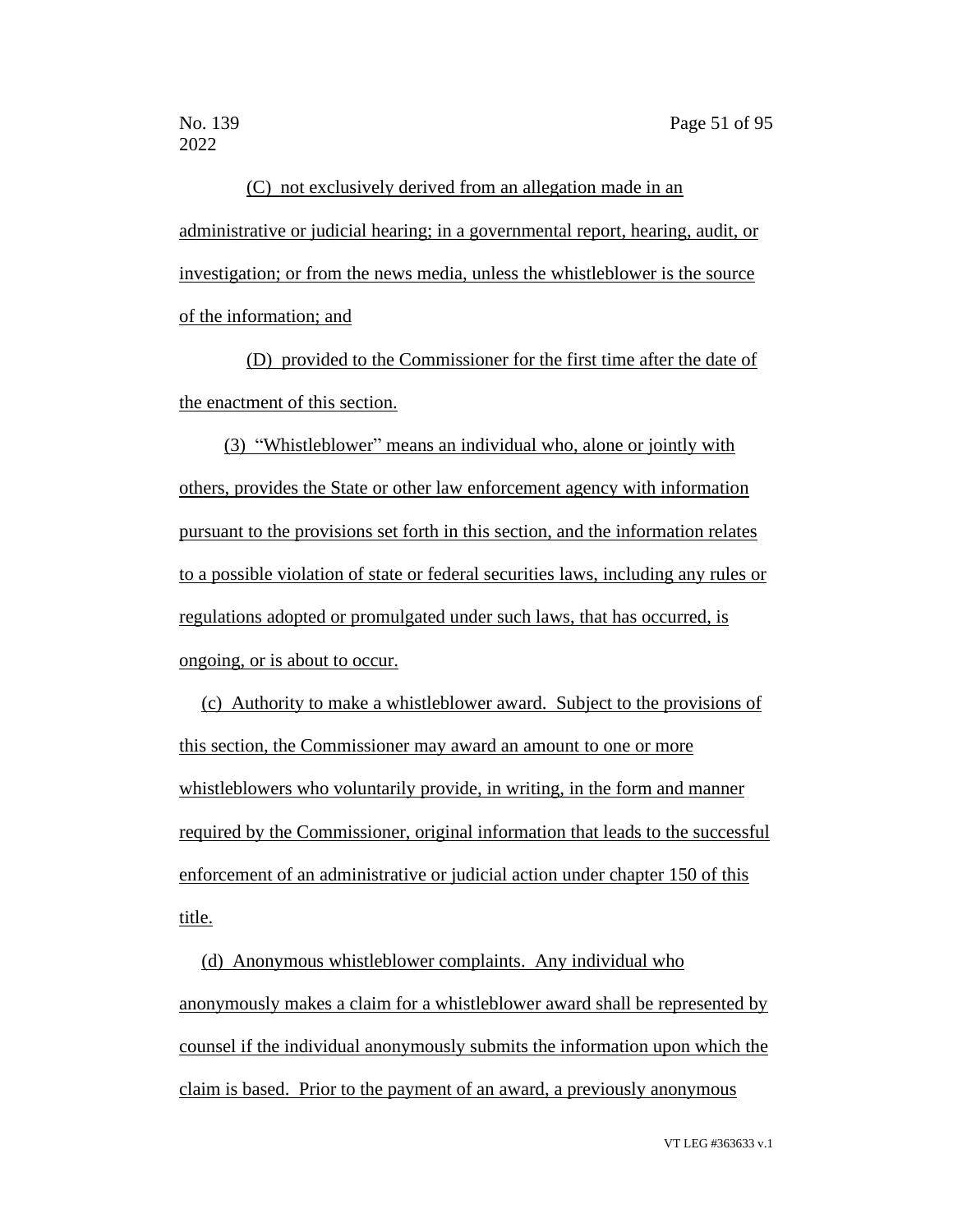whistleblower shall disclose the whistleblower's identity and provide such other information as the Commissioner may require, directly or through counsel for the whistleblower. Failure to provide such information shall be a basis to deny compensation under this section.

(e) Amount of a whistleblower award. If the Commissioner determines to make one or more awards under this section, the aggregate amount of awards that may be awarded in connection with an administrative or judicial action may not be less than 10 percent nor more than 30 percent of the monetary sanctions imposed and collected in the related administrative or judicial action.

(f) Discretion to determine the amount of a whistleblower award. The determination of the amount of an award made under this section shall be in the discretion of the Commissioner consistent with subsections (e) and (h) of this section.

(g) Source of payment of whistleblower award. Any whistleblower awards paid under this section shall be paid from the fund established in section 5616 of this title.

(h) Factors used to determine the amount of a whistleblower award. In determining the amount of an award under this section, the Commissioner shall consider:

(1) the significance of the original information provided by the whistleblower to the success of the administrative or judicial action;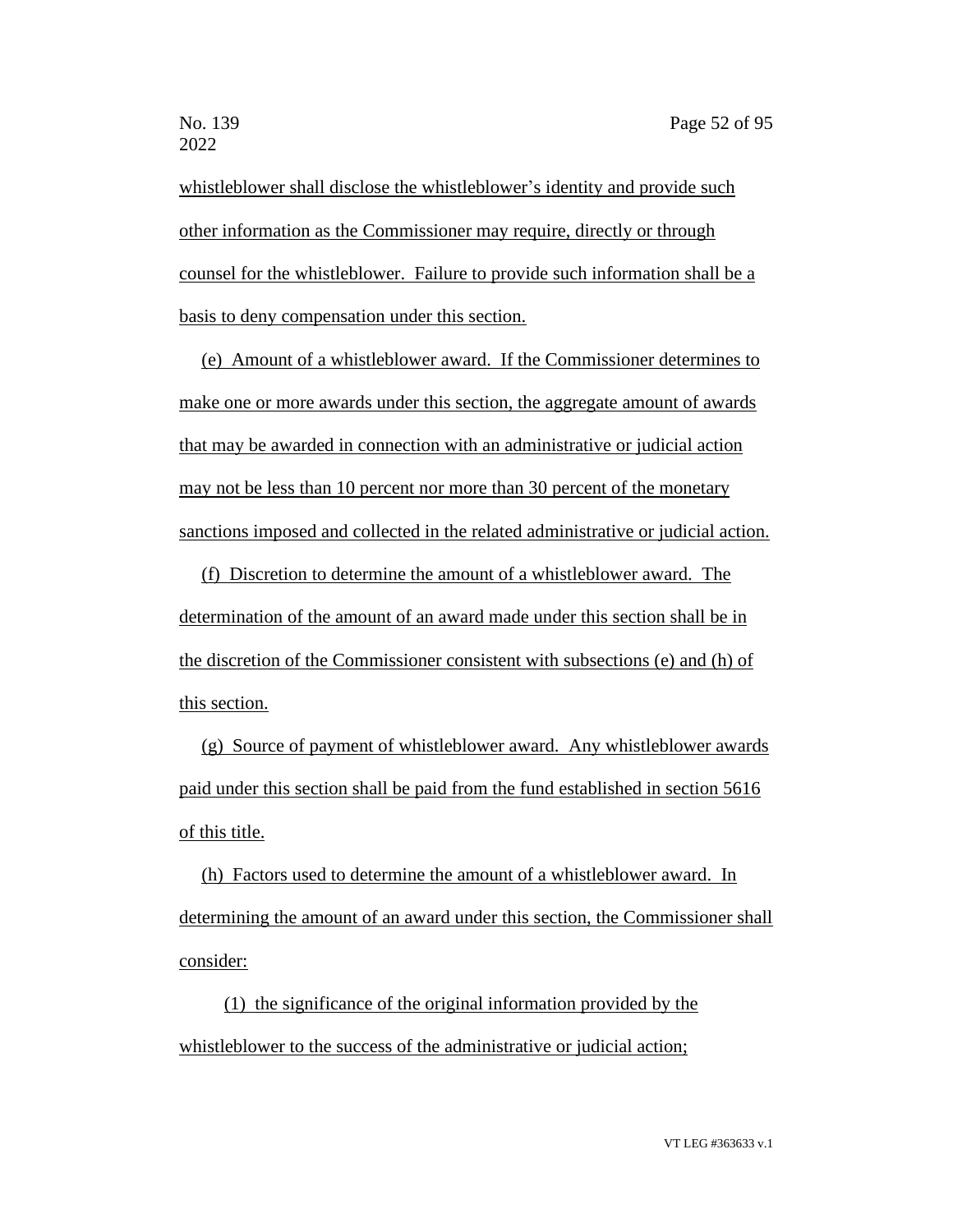(2) the degree of assistance provided by the whistleblower in connection with the administrative or judicial action;

(3) the programmatic interest of the Commissioner in deterring violations of the securities laws by making awards to whistleblowers who provide original information that leads to the successful enforcement of such laws; and

(4) any other factors the Commissioner considers relevant.

(i) Disqualification from award. The Commissioner shall not provide an award to a whistleblower under this section if the whistleblower:

(1) is convicted of a crime in connection with the administrative or judicial action for which the whistleblower otherwise could receive an award;

(2) acquires the original information through the performance of an audit of financial statements required under the securities laws and for whom providing the original information violates 15 U.S.C. § 78j-1;

(3) fails to timely submit information to the Commissioner in such form as the Commissioner may prescribe;

(4) knowingly or recklessly makes a false, fictitious, or fraudulent statement or representation as part of, or in connection with, the original information provided or the administrative or judicial proceeding for which the original information was provided;

(5) in the whistleblower's submission, its other dealings with the Commissioner, or in its dealings with another authority in connection with a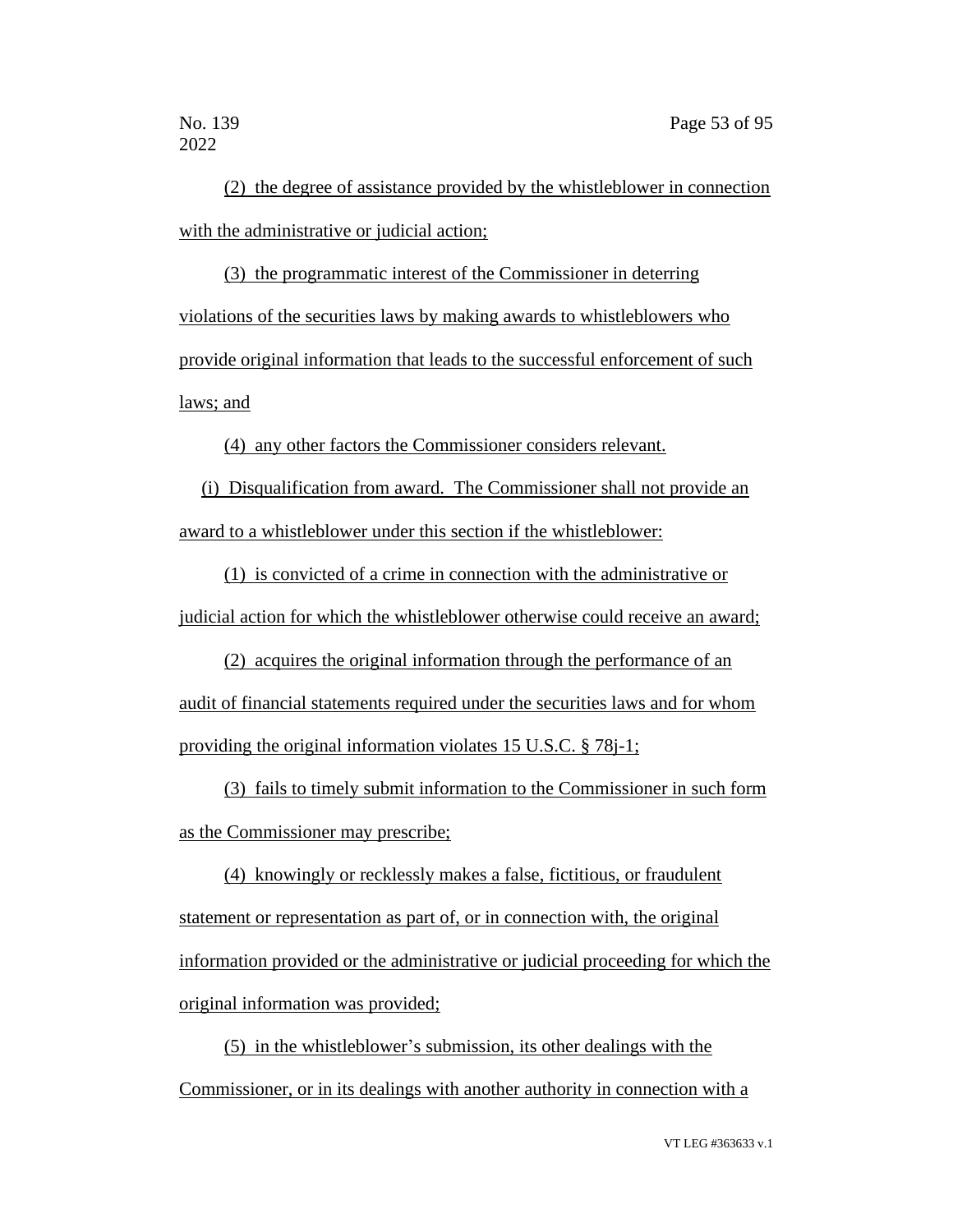possible violation or related action, knowingly or recklessly makes any false, fictitious, or fraudulent statement or representation or uses or provides any false writing or document knowing that or having a reckless disregard as to whether it contains any false, fictitious, or fraudulent statement or entry;

(6) has a legal duty to report the original information to the Commissioner;

(7) is, or was at the time the whistleblower acquired the original information submitted to the Commissioner, a member, officer, or employee of the Department of Financial Regulation, the Securities and Exchange Commission, any other state securities regulatory authority, a self-regulatory organization, the Public Company Accounting Oversight Board, or any law enforcement organization;

(8) is, or was at the time the whistleblower acquired the original information submitted to the Commissioner, a member, officer, or employee of a foreign government, any political subdivision, department, agency, or instrumentality of a foreign government, or any other foreign financial regulatory authority as that term is defined in 15 U.S.C. § 78c(a)(52);

(9) is the spouse, parent, child, or sibling of, or resides in the same household as, the Commissioner or an employee of the Department of Financial Regulation; or

(10) directly or indirectly acquires the original information provided to the Commissioner from a person: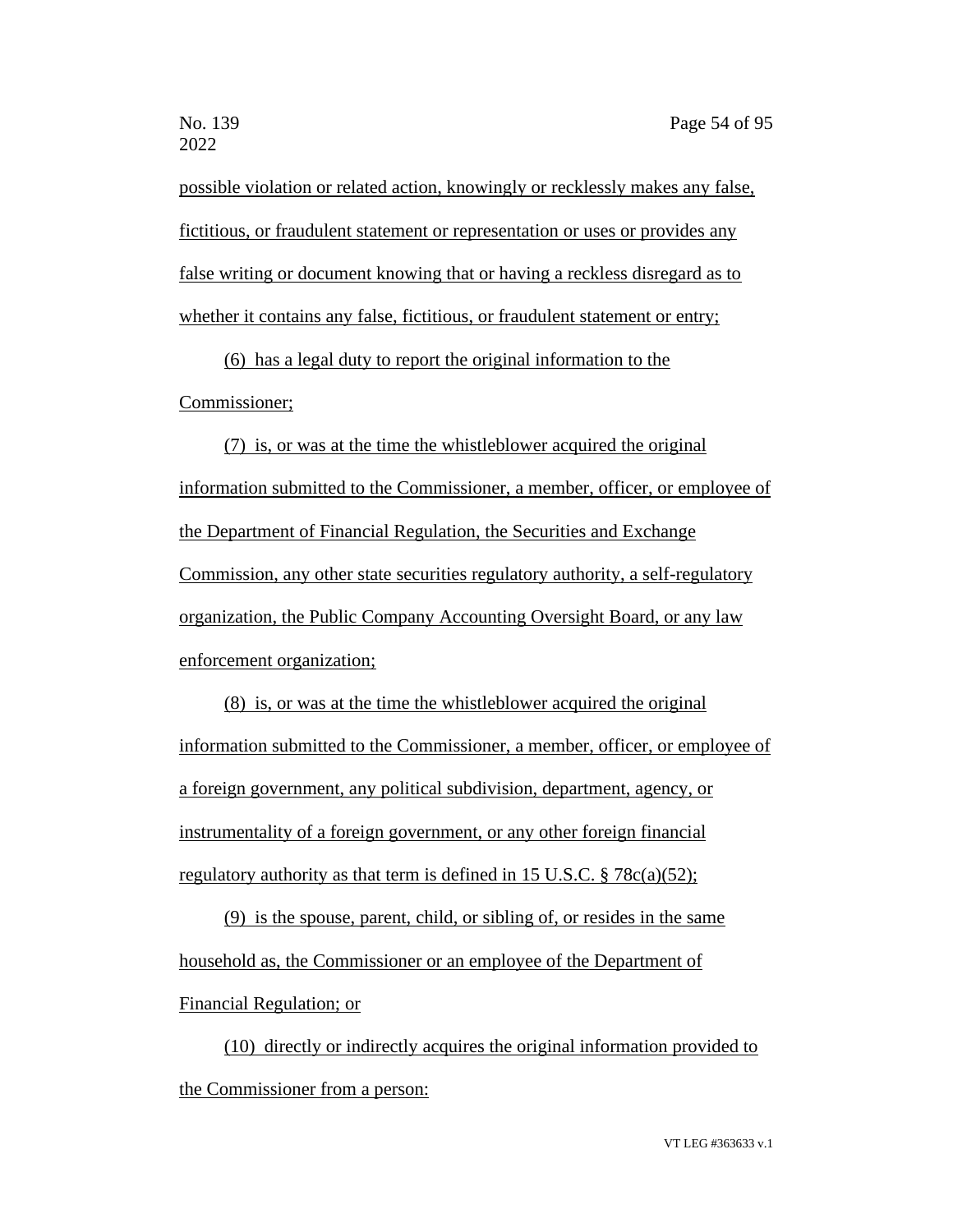(A) who is subject to subdivision  $(i)(2)$  of this section, unless the information is not excluded from that person's use, or provides the Commissioner with information about possible violations involving that person;

(B) who is a person described in subdivision  $(i)(7)$ ,  $(8)$ , or  $(9)$  of this section; or

(C) with the intent to evade any provision of this section.

(j) Protection of whistleblowers and internal reporters.

(1) No employer may terminate, discharge, demote, suspend, threaten, harass, directly or indirectly, or in any other manner retaliate against, an individual because of any lawful act done by the individual:

(A) in providing information to the State or other law enforcement agency concerning a possible violation of state or federal securities laws, including any rules or regulations adopted or promulgated under such laws, that has occurred, is ongoing, or is about to occur;

(B) in initiating, testifying in, or assisting in any investigation or administrative or judicial action of the Commissioner or other law enforcement agency based upon or related to such information;

(C) in making disclosures that are required or protected under the Sarbanes-Oxley Act of 2002 (15 U.S.C. § 7201 et seq.), the Securities Act of 1933 (15 U.S.C. § 77a et seq.), the Securities Exchange Act of 1934 (15 U.S.C. § 78a et seq.), 18 U.S.C. § 1513(e), any other law, rule, or regulation subject to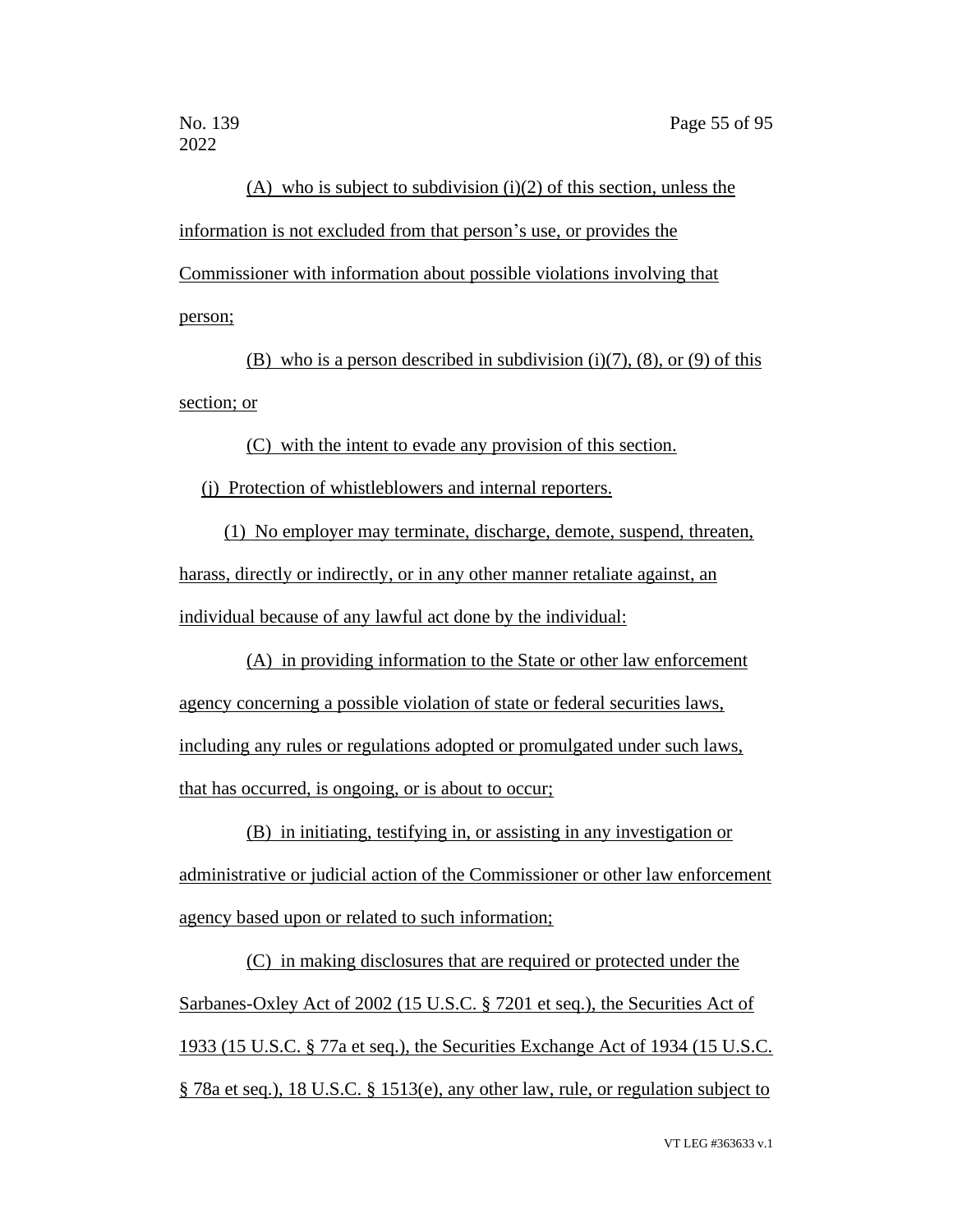the jurisdiction of the Securities and Exchange Commission, or chapter 150 of this title or a rule adopted under chapter 150 of this title; or

(D) in making disclosures to a person with supervisory authority over the employee or to such other person working for the employer who has the authority to investigate, discover, or terminate misconduct regarding matters subject to the jurisdiction of the Commissioner or the Securities and Exchange Commission.

(2) Notwithstanding subdivision  $(j)(1)$  of this section, an individual is not protected under this section if:

(A) the individual knowingly or recklessly makes a false, fictitious, or fraudulent statement or representation as part of, or in connection with, the original information provided or the administrative or judicial proceeding for which the original information was provided; or

(B) the individual, in its dealings with its supervisor, the State, law enforcement, or any other authority in connection with a possible violation or related action, knowingly or recklessly makes any false, fictitious, or fraudulent statement or representation or uses or provides any false writing or document knowing that or having a reckless disregard as to whether it contains any false, fictitious, or fraudulent statement or entry.

(3) An individual who alleges any act of retaliation in violation of subdivision  $(j)(1)$  of this section may bring an action for the relief provided in subdivision (j)(6) of this section in the court of original jurisdiction for the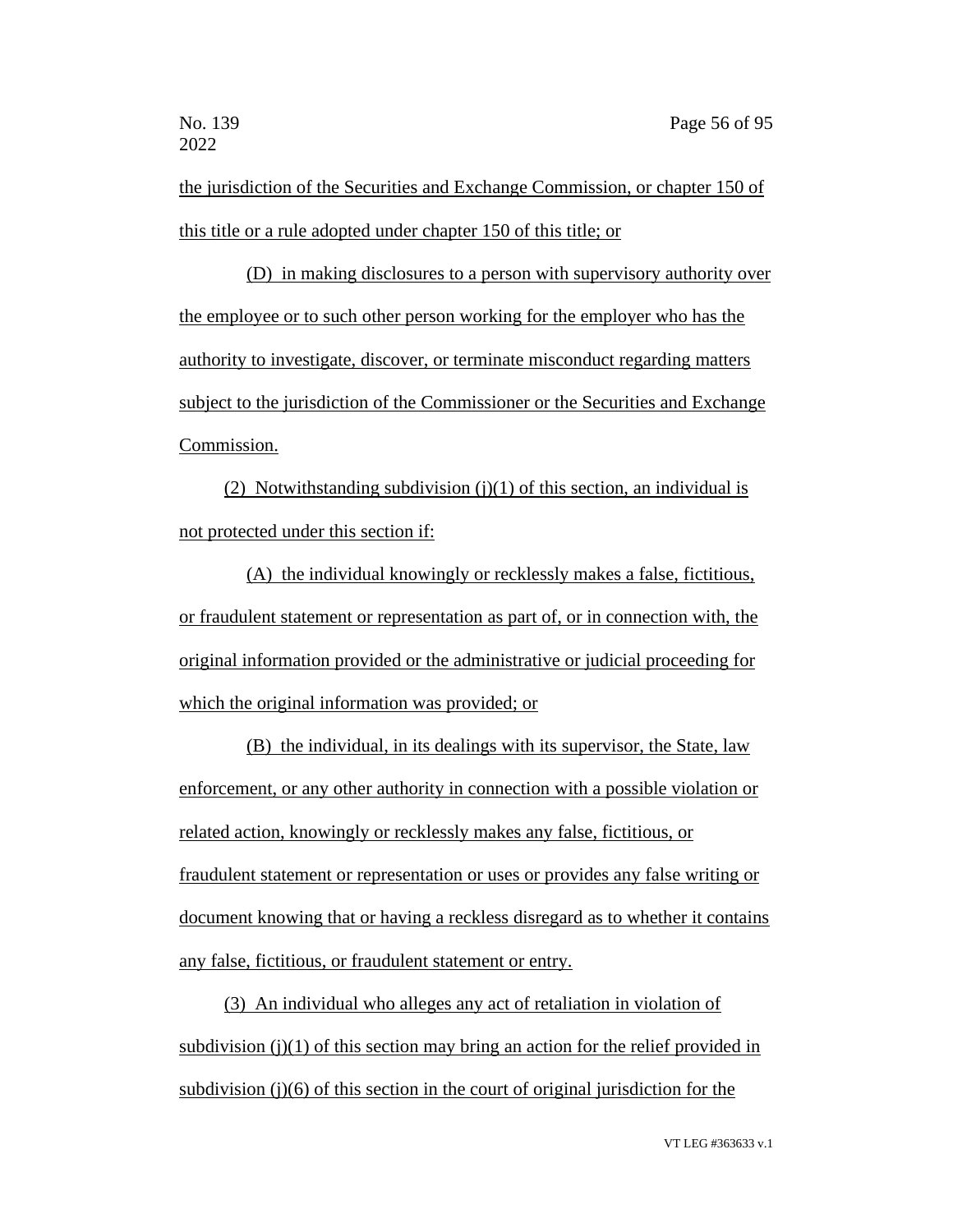county or state where the alleged violation occurs, the individual resides, or the person against whom the action is filed resides or has a principal place of business.

(4) A subpoena requiring the attendance of a witness at a trial or hearing conducted under subdivision (j)(3) of this section may be served at any place in the United States.

(5) An action under subdivision (j)(3) of this section may not be brought more than the latest of:

(A) six years after the date on which the violation of subdivision  $(i)(1)$  of this section occurred;

(B) three years after the date when facts material to the right of action are known or reasonably should have been known by the employee alleging a violation of subdivision  $(j)(1)$  of this section;

(C) but in no event more than 10 years after the date on which the violation occurs.

(6) A court may award as relief for an individual prevailing in an action

brought under this subsection:

(A) reinstatement with the same compensation, fringe benefits, and seniority status that the individual would have had, but for the retaliation;

(B) two times the amount of back pay otherwise owed to the

individual, with interest;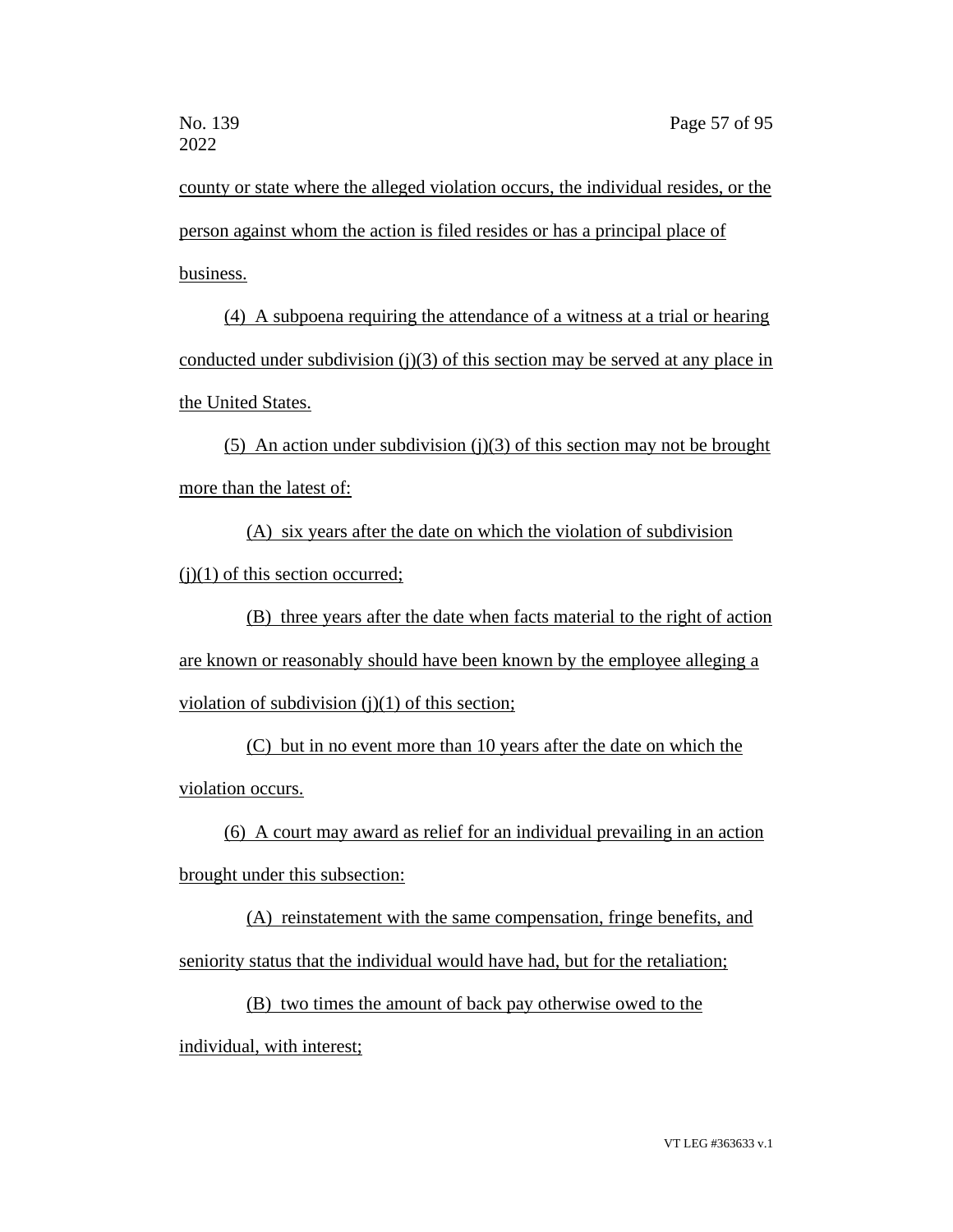### (C) compensation for litigation costs, expert witness fees, and

reasonable attorneys' fees;

(D) actual damages;

(E) an injunction to restrain a violation; or

(F) any combination of these remedies.

(7) Information that could reasonably be expected to reveal the identity

of a whistleblower is exempt from public disclosure under 1 V.S.A. § 316. This subsection does not limit the ability of any person to present evidence to a grand jury or to share evidence with potential witnesses or defendants in the course of an ongoing criminal investigation.

(8) No person may take any action to impede an individual from communicating directly with the Commissioner or the Commissioner's staff about a possible securities law violation, including enforcing, or threatening to enforce, a confidentiality agreement with respect to such communications, except with respect to:

(A) agreements concerning communications covered by the attorneyclient privilege, unless disclosure of that information would otherwise be permitted by an attorney under applicable state attorney conduct rules or otherwise; and

(B) information obtained in connection with legal representation of a client on whose behalf an individual or the individual's employer or firm are providing services, and the individual is seeking to use the information to make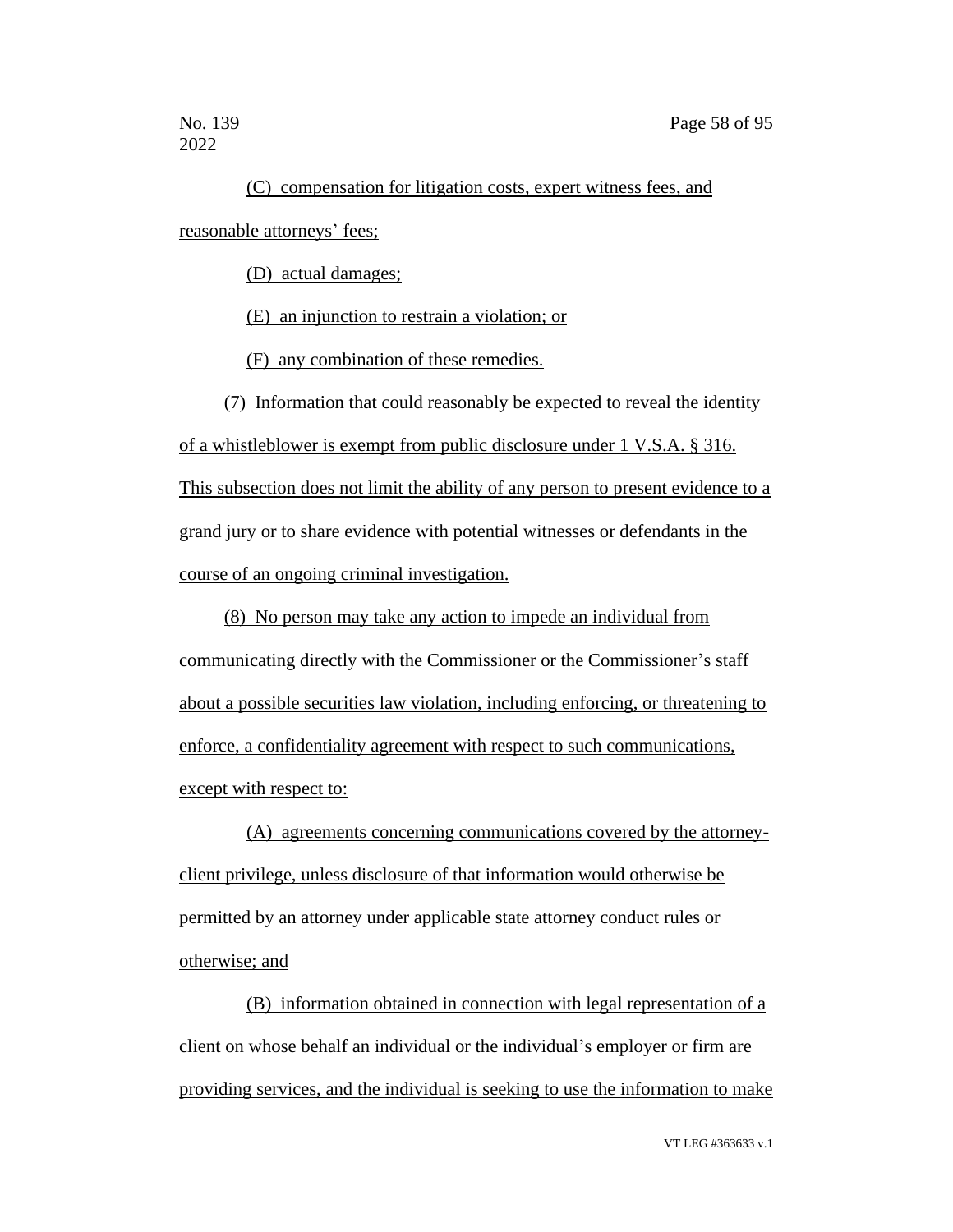a whistleblower submission for the individual's own benefit, unless disclosure would otherwise be permitted by an attorney pursuant to applicable state attorney conduct rules or otherwise.

(9) The rights and remedies provided for in this section may not be waived by any agreement, policy form, or condition of employment, including by a predispute arbitration agreement.

(10) Nothing in this section shall be deemed to diminish the rights, privileges, or remedies of any individual under any federal or state law, or under any collective bargaining agreement.

(k) The Commissioner may adopt such rules as may be necessary or appropriate to implement the provisions of this section consistent with its purpose.

\* \* \* Credit for Reinsurance \* \* \*

Sec. 23. 8 V.S.A. § 3634a is amended to read:

#### § 3634a. CREDIT FOR REINSURANCE

(a) Purpose. It is the purpose of this section to protect the interest of insureds, claimants, ceding insurers, assuming insurers, and the public generally. The General Assembly hereby declares its intent is to ensure adequate regulation of insurers and reinsurers and adequate protection for those to whom they owe obligations. In furtherance of that State interest, the General Assembly hereby provides a mandate that upon the insolvency of a non-U.S. insurer or reinsurer that provides security to fund its U.S. obligations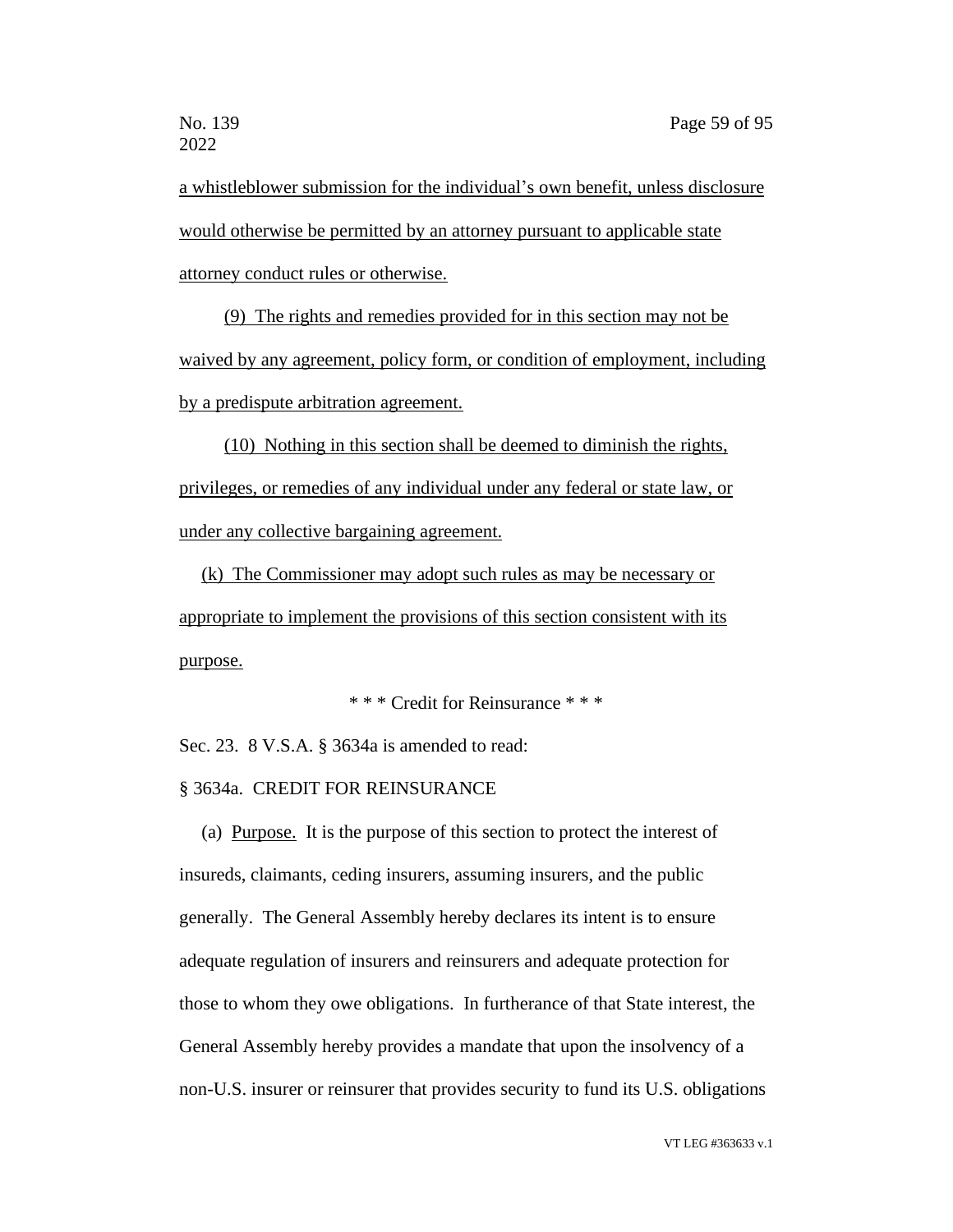in accordance with this section, the assets representing the security shall be maintained in the United States and claims shall be filed with and valued by the state insurance Commissioner with regulatory oversight, and the assets shall be distributed in accordance with the insurance laws of the state in which the trust is domiciled that are applicable to the liquidation of domestic U.S. insurance companies. The General Assembly declares that the matters contained in this section are fundamental to the business of insurance in accordance with 15 U.S.C. §§ 1011-1012.

(b) Credit allowed a domestic ceding insurer. Credit for reinsurance shall be allowed a domestic ceding insurer as either an asset or a deduction reduction from liability on account of reinsurance ceded only when the reinsurer meets the requirements of subdivision  $(1)$ ,  $(2)$ ,  $(3)$ ,  $(4)$ ,  $(5)$ ,  $(6)$ , or  $(7)$ of this subsection (b), provided that the Commissioner may adopt by rule or regulation pursuant to subdivision (e)(2) of this section specific additional requirements relating to any or all of the following: the valuation of assets or reserve credits, the amount and forms of security supporting reinsurance arrangements described in subdivision (e)(2) of this section, or the circumstances pursuant to which credit will be reduced or eliminated. Credit shall be allowed under subdivision  $(1)$ ,  $(2)$ , or  $(3)$  of this subsection  $(b)$  only with respect to cessions of those kinds or classes of business that the assuming insurer is licensed or otherwise permitted to write or assume in its state of domicile or, in the case of a U.S. branch of an alien assuming insurer, in the

VT LEG #363633 v.1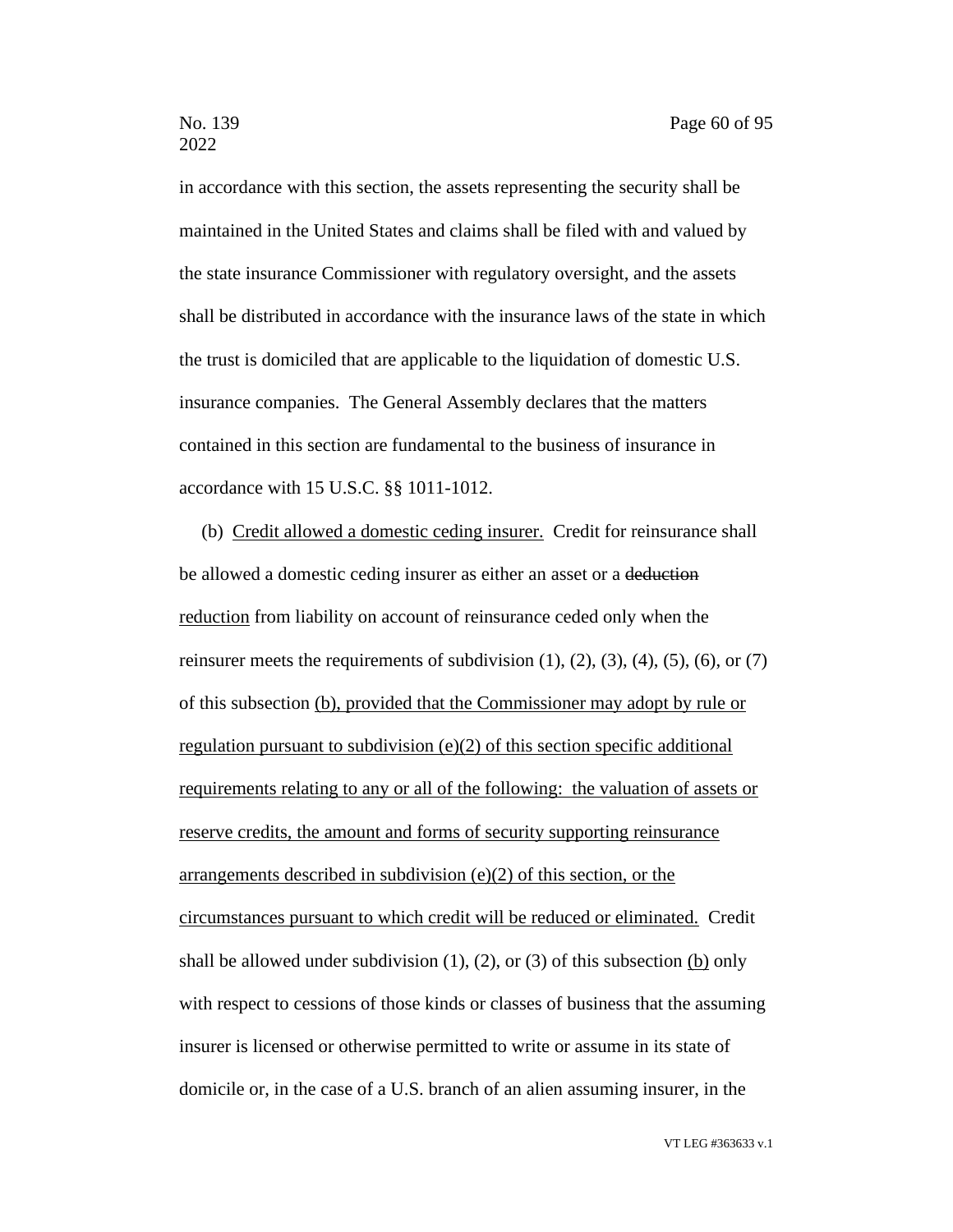state through which it is entered and licensed to transact insurance or reinsurance. Credit shall be allowed under subdivision (3) or (4) of this subsection (b) only if the applicable requirements of subdivision (8) of this subsection (b) have been satisfied.

(1) Credit shall be allowed when the reinsurance is ceded to an assuming insurer that is licensed to transact insurance or reinsurance in this State.

(2) Credit shall be allowed when the reinsurance is ceded to an assuming insurer that is accredited by the Commissioner as a reinsurer in this State. An accredited reinsurer is one that:

(A) files with the Commissioner evidence of its submission to this State's jurisdiction;

(B) submits to this State's authority to examine its books and records;

(C) is licensed to transact insurance or reinsurance in at least one state or, in the case of a U.S. branch of an alien assuming insurer, is entered through and licensed to transact insurance or reinsurance in at least one state;

(D) files annually with the Commissioner on or before March 1 of each year a copy of its annual statement filed with the insurance department of its state of domicile and files on or before June 1 of each year a copy of its most recent audited financial statement;

(E) files with the Commissioner its charter, bylaws, and any other material required by the Commissioner;

VT LEG #363633 v.1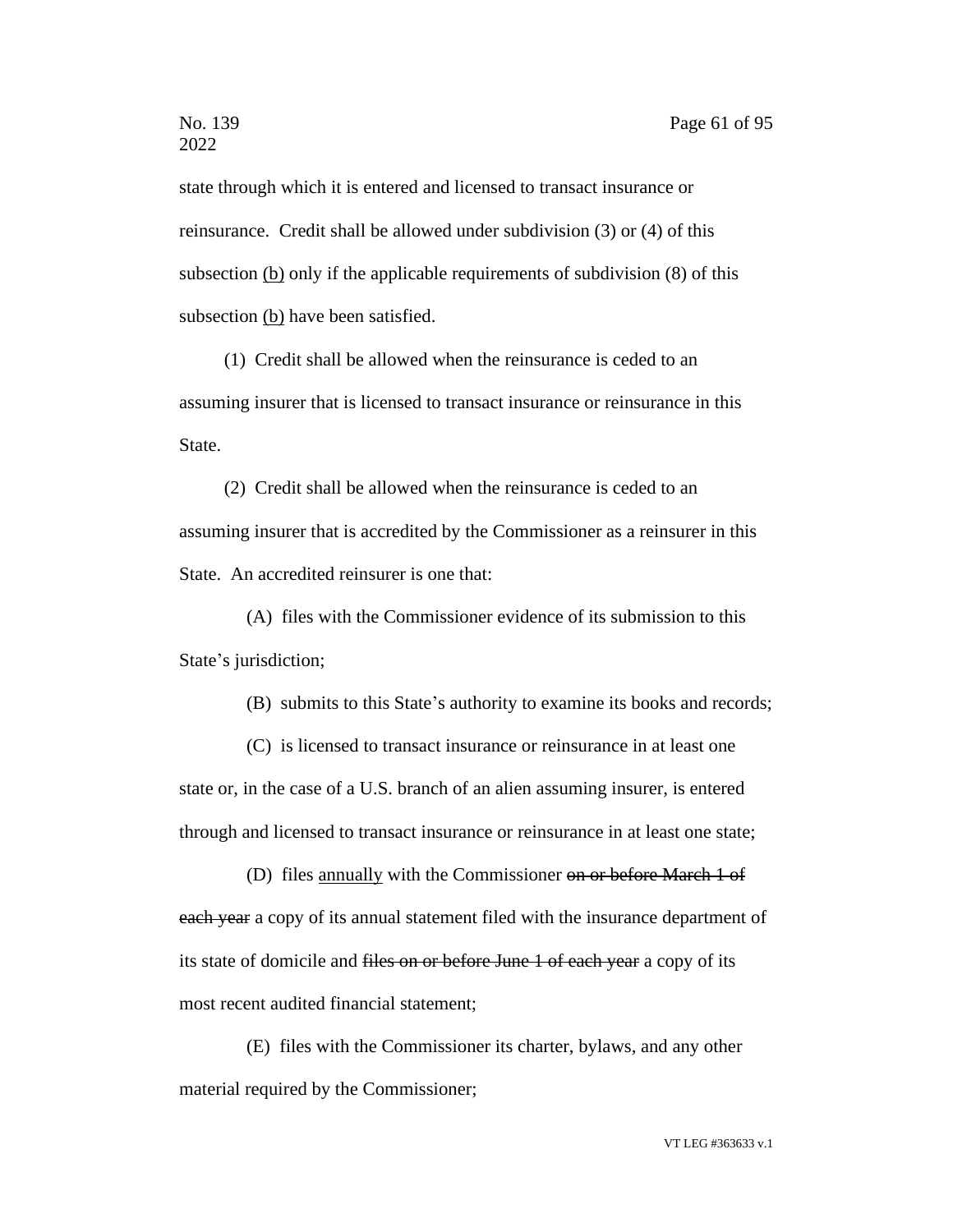(F) pays an initial fee of \$500.00 and thereafter an annual fee of \$200.00 on or before March 1 of each year; and

(G) demonstrates to the satisfaction of the Commissioner that it has adequate financial capacity to meet its reinsurance obligations and is otherwise qualified to assume reinsurance from domestic insurers. An assuming insurer is deemed to meet this requirement, provided that at the time of its application it:

(i) maintains a surplus for policyholders that is not less than \$20,000,000.00 and whose accreditation has not been denied by the Commissioner within 90 days of following its submission; or

(ii) maintains a surplus for policyholders in an amount less than \$20,000,000.00 and whose accreditation has been approved the Commissioner.

(H) Credit for reinsurance ceded to a certified reinsurer shall be permitted only for reinsurance contracts entered into or renewed on or after the effective date of the certification of the assuming insurer by the Commissioner.

(3)(A) Credit shall be allowed when the reinsurance is ceded to an assuming insurer which that is domiciled and licensed in, or in the case of a U.S. branch of an alien assuming insurer is entered through, a state that employs standards regarding credit for reinsurance substantially similar to those applicable under this statute and the assuming insurer or U.S. branch of an alien assuming insurer: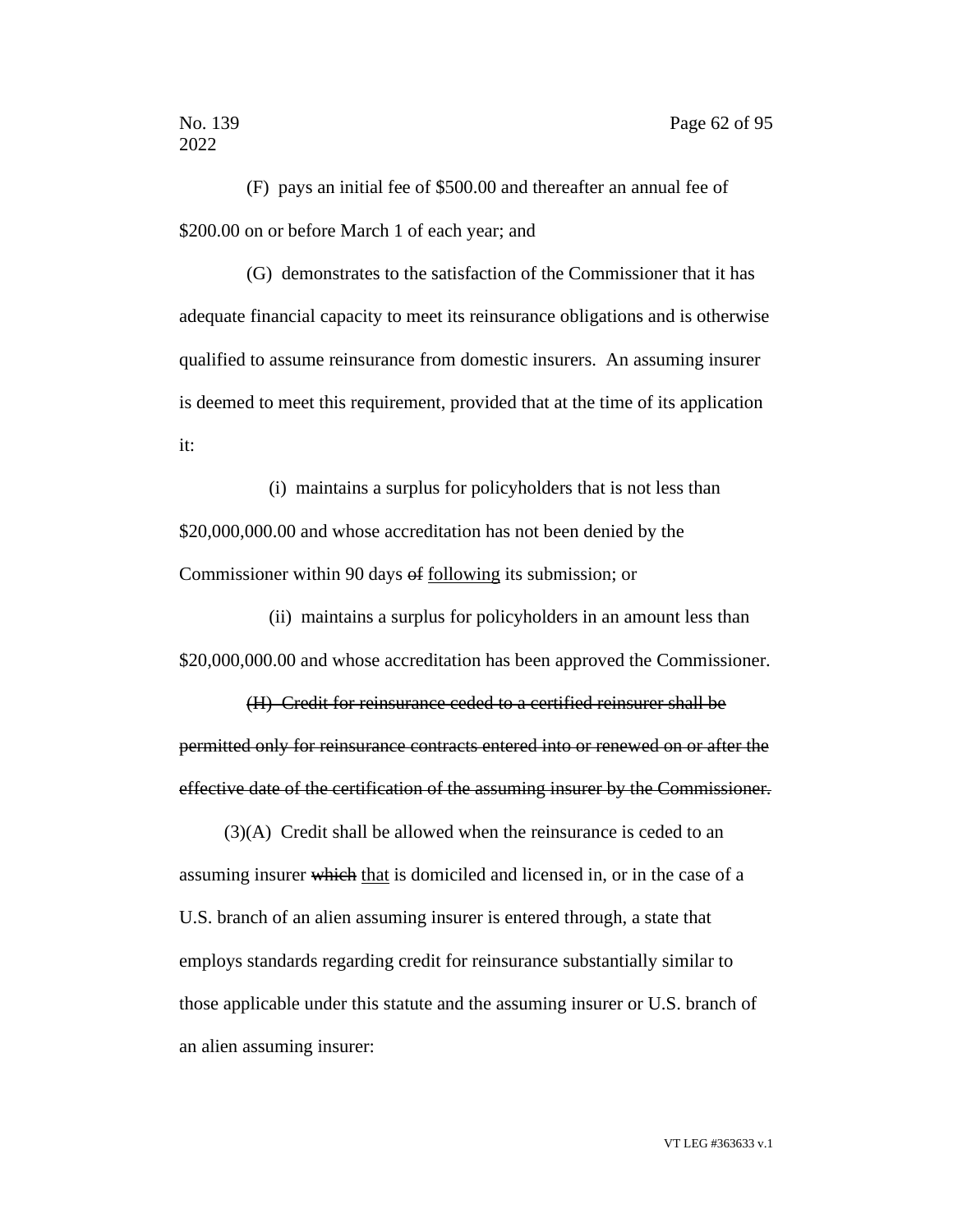(i) maintains a surplus for policyholders in an amount not less than \$20,000,000.00; and

(ii) submits to the authority of this State to examine its books and records.

(B) The requirement of subdivision  $(3)(A)(i)$  of this subsection (b) does not apply to reinsurance ceded and assumed pursuant to pooling arrangements among insurers in the same holding company system.

(4)(A) Credit shall be allowed when the reinsurance is ceded to an assuming insurer which that maintains a trust fund in a qualified U.S. financial institution, as defined in subdivision  $(d)(2)$  of this section, for the payment of the valid claims of its U.S. policyholders and ceding insurers, their assigns, and successors in interest. The assuming insurer shall report annually to the Commissioner information required by the Commissioner and substantially the same as that required to be reported on the National Association of Insurance Commissioners' Annual Statement form by licensed insurers to enable the Commissioner to determine the sufficiency of the trust fund. On or before February 28 of each year, the trustees of the trust shall report to the Commissioner in writing setting forth the balance of the trust and listing the trust's investments at the preceding year-end and shall certify the date of termination of the trust, if so planned, or certify that the trust shall not expire prior to the next following December 31. A trust and trust instrument maintained pursuant to this subdivision shall: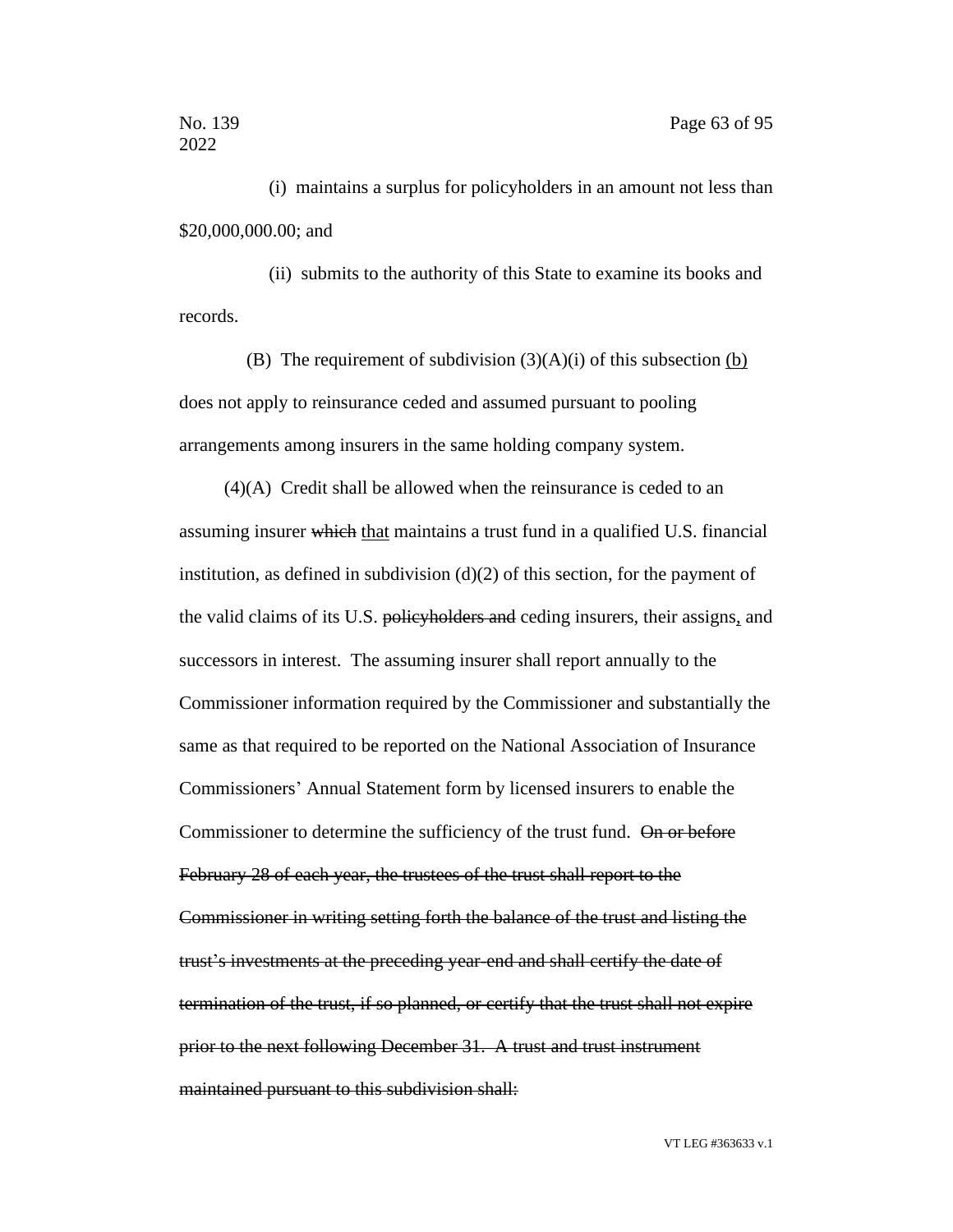(i) be established in a form and upon such terms approved by the Commissioner;

(ii) provide that contested claims shall be valid and enforceable upon the final order of any court of competent jurisdiction in the United States;

(iii) vest legal title to its assets in the trustees of the trust for its

U.S. policyholders and ceding insurers, their assigns and successors in interest;

(iv) be subject to examination as determined by the

Commissioner;

or

(v) remain in effect for as long as the assuming insurer shall have outstanding obligations due under the reinsurance agreements subject to the trust; and

(vi) be filed with the Commissioner of every state in which the ceding insurer beneficiaries of the trust are domiciled. The assuming insurer shall submit to examination of its books and records by the Commissioner and bear the expense of the examination.

(B)(i) Credit for reinsurance shall not be granted under this subsection (b) unless the form of the trust and any amendments to the trust have been approved by:

(I) the commissioner of the state where the trust is domiciled;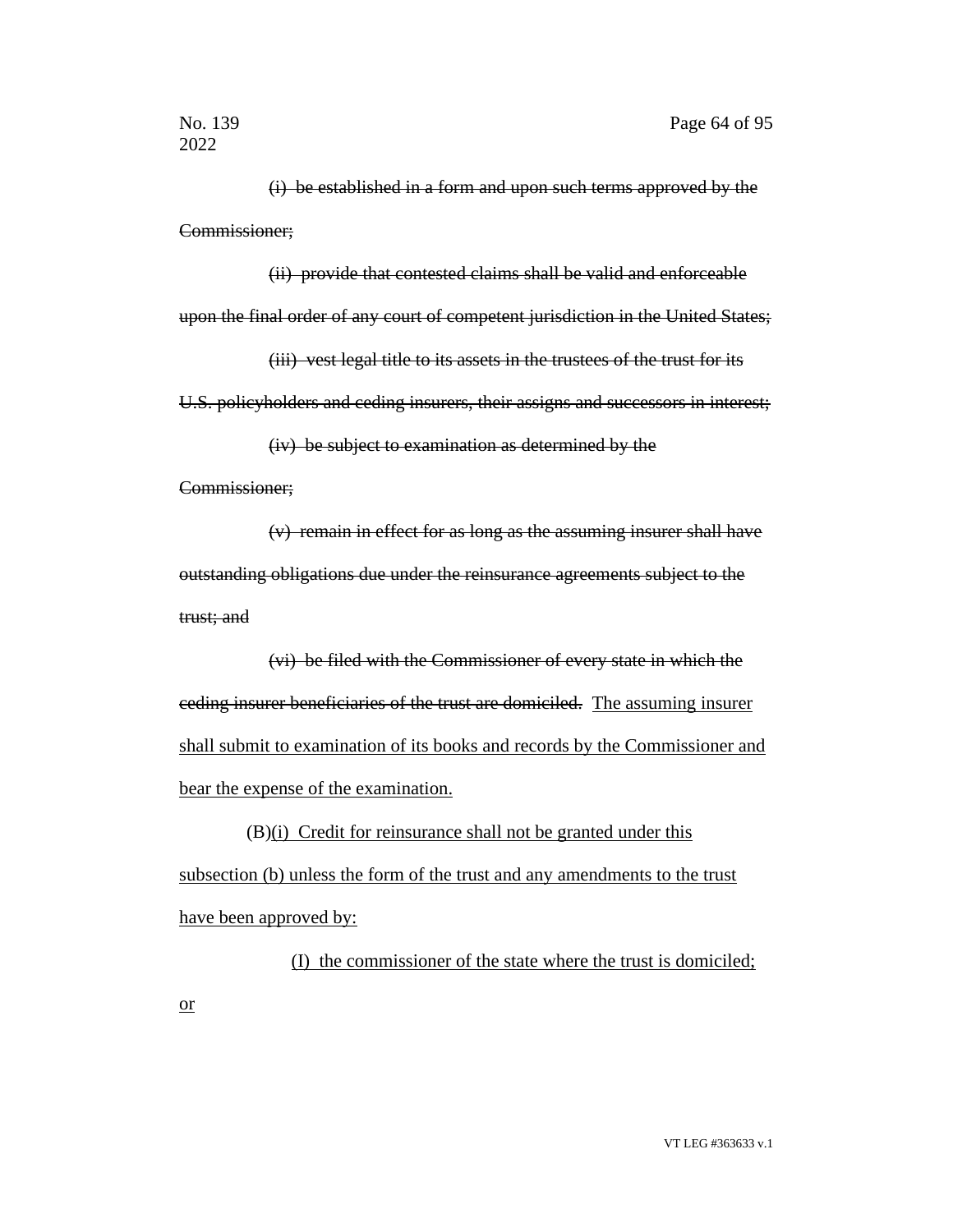(II) the commissioner of another state who, pursuant to the terms of the trust instrument, has accepted principal regulatory oversight of the trust.

(ii) The form of the trust and any trust amendments also shall be filed with the commissioner of every state in which the ceding insurer beneficiaries of the trust are domiciled. The trust instrument shall provide that contested claims shall be valid and enforceable upon the final order of any court of competent jurisdiction in the United States. The trust shall vest legal title to its assets in its trustees for the benefit of the assuming insurer's U.S. ceding insurers, their assigns, and successors in interest. The trust and the assuming insurer shall be subject to examination as determined by the Commissioner.

(iii) The trust shall remain in effect for as long as the assuming insurer has outstanding obligations due under the reinsurance agreements subject to the trust. Not later than February 28 of each year the trustee of the trust shall report to the Commissioner in writing the balance of the trust and a list of the trust's investments at the preceding year-end and shall certify the date of termination of the trust, if so planned, or certify that the trust will not expire prior to the following December 31.

(C) The following requirements shall apply to the following categories of assuming insurer: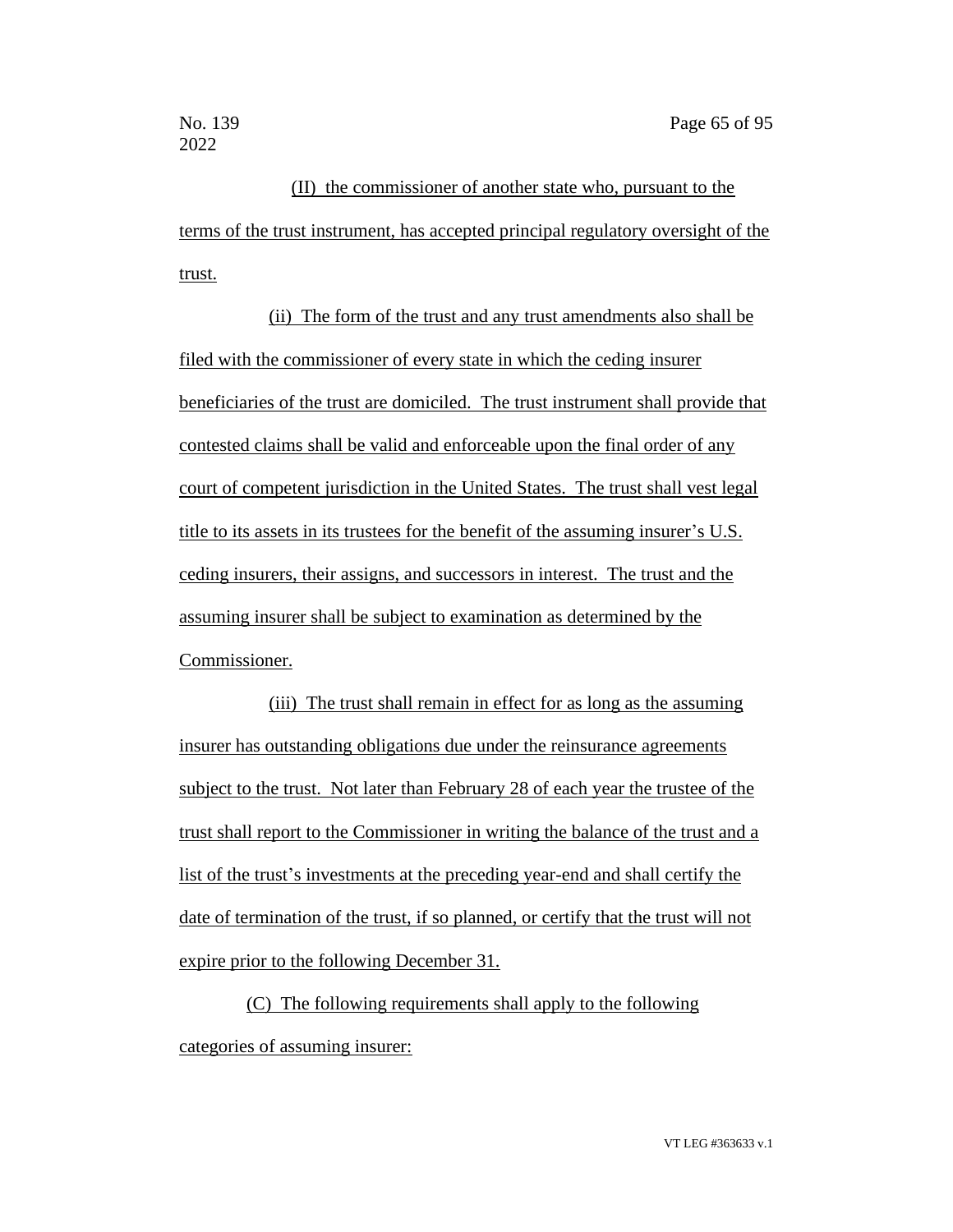(i) In the case of a single assuming insurer, the trust fund shall consist of a trusteed account funds in trust in an amount not less than representing the assuming insurer's liabilities attributable to business written in the United States reinsurance ceded by U.S. ceding insurers, and, in addition, the assuming insurer shall maintain a trusteed surplus of not less than \$20,000,000.00, except at any time after the assuming insurer has permanently discontinued underwriting new business secured by the trust for at least three full years, the Commissioner commissioner with principal regulatory oversight of the trust may authorize a reduction in the required trusteed surplus, but only after a finding, based on an assessment of the risk, that the new required surplus level is adequate for the protection of U.S. ceding insurers, policyholders, and claimants in light of reasonably foreseeable adverse loss development. The risk assessment may involve an actuarial review, including an independent analysis of reserves and cash flows, and shall consider all material risk factors, including when applicable the lines of business involved, the stability of the incurred loss estimates, and the effect of the surplus requirements on the assuming insurer's liquidity or solvency. The minimum required trusteed surplus may not be reduced to an amount less than 30 percent of the assuming insurer's liabilities attributable to reinsurance ceded by U.S. ceding insurers covered by the trust.

 $(\mathbf{C})(\mathbf{ii})(\mathbf{I})$  In the case of a group including incorporated and individual unincorporated underwriters, the trust shall consist of a trusteed account

VT LEG #363633 v.1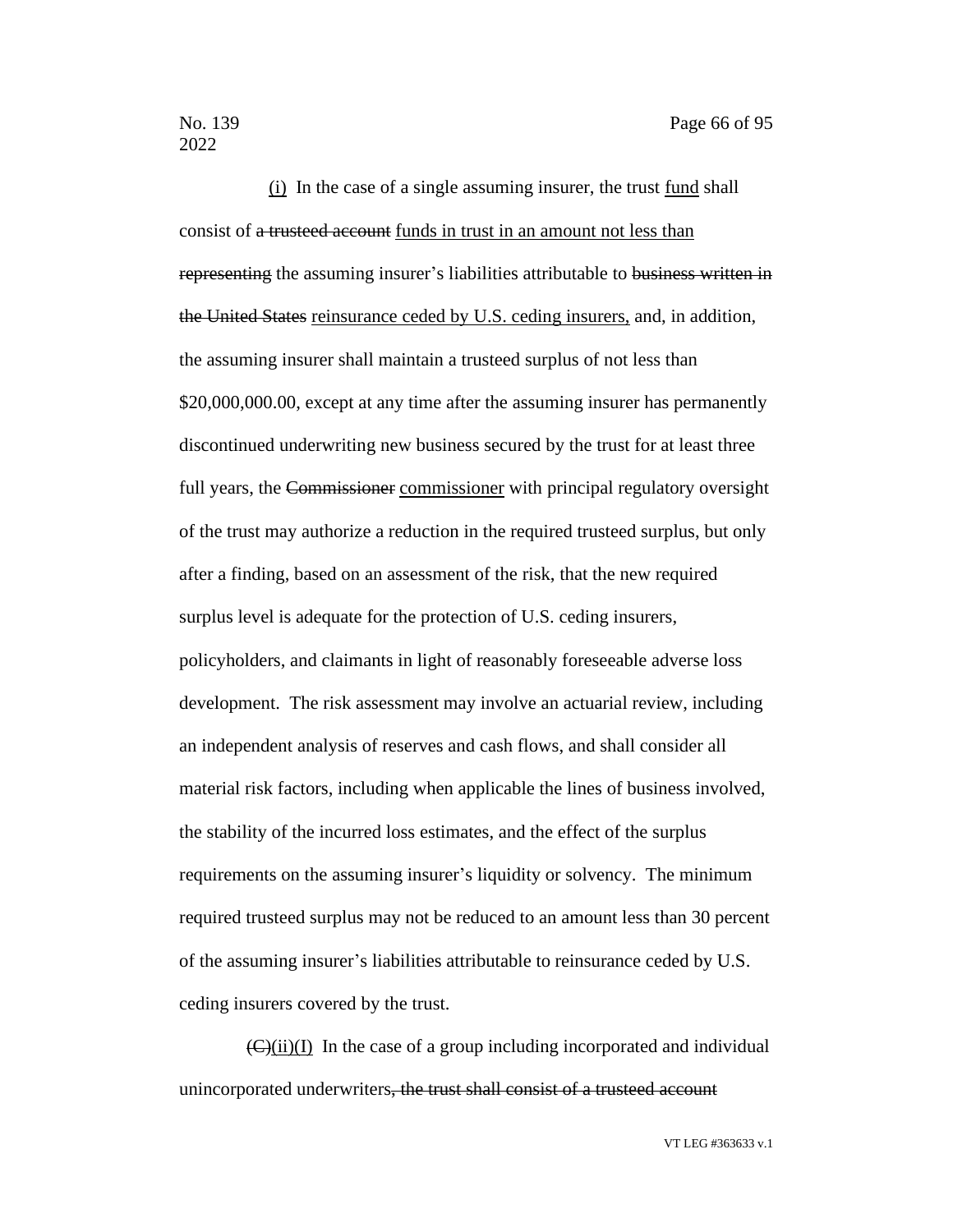representing the group's liabilities attributable to business written in the United States and, in addition, the group shall maintain a trusteed surplus of which \$100,000,000.00 shall be held jointly for the benefit of U.S. ceding insurers of any member of the group; the incorporated members of the group shall not engage in any business other than underwriting as a member of the group and shall be subject to the same level of solvency regulation and control by the group's domiciliary regulator as are the unincorporated members; and the group shall make available to the Commissioner an annual certification of the solvency of each underwriter by the group's domiciliary regulator and its independent public accountants:

(aa) for reinsurance ceded under reinsurance agreements with an inception, amendment, or renewal date on or after January 1, 1993, the trust shall consist of a trusted account in an amount not less than the respective underwriters' several liabilities attributable to business ceded by U.S. domiciled ceding insurers to any underwriter of the group;

(bb) for reinsurance ceded under reinsurance agreements with an inception date on or before December 31, 1992, and not amended or renewed after that date, notwithstanding the other provisions of this section, the trust shall consist of a trusteed account in an amount not less than the respective underwriters' several insurance and reinsurance liabilities attributable to business written in the United States; and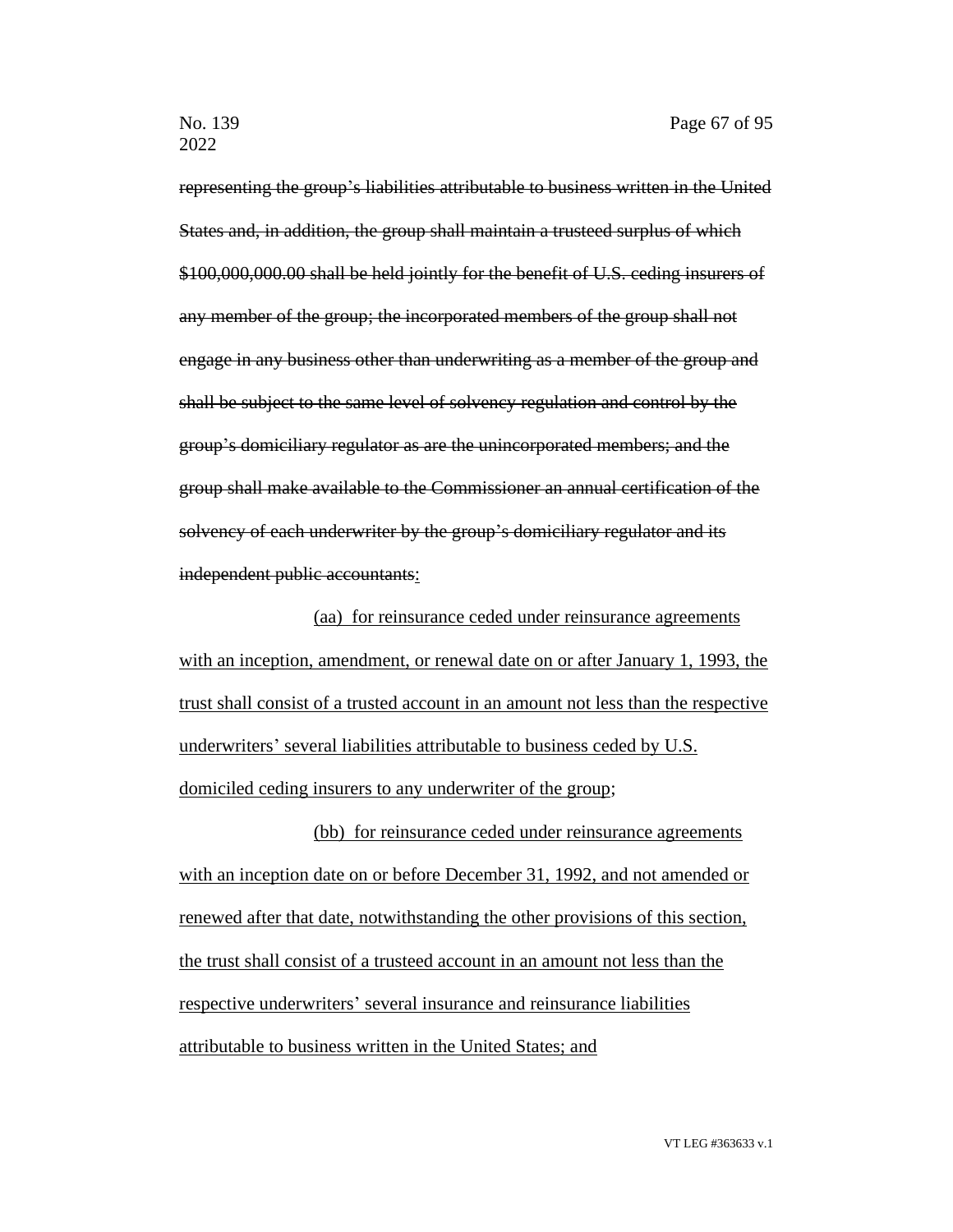# (cc) in addition to the trusts specified in subdivisions (aa) and (bb) of this subdivision  $(C)(ii)(I)$ , the group shall maintain in trust a trusteed surplus of which \$100,000,000.00 shall be held jointly for the benefit of U.S. domiciled ceding insurers of any member of the group for all years of

the account.

(II) The incorporated members of the group shall not engage in any business other than underwriting as a member of the group and shall be subject to the same level of regulation and solvency control by the group's domiciliary regulator as are the unincorporated members.

(III) Within 90 days after its financial statements are due to be filed with the group's domiciliary regulator, the group shall provide to the Commissioner an annual certification of the solvency of each underwriter member by the group's domiciliary regulator or, if certification is unavailable, financial statements prepared by independent public accountants of each underwriter member of the group.

 $(D)(iii)$  In the case of a group of incorporated insurers under common administration which complies with the filing requirements contained in subdivision  $(b)(2)$  of this section and which has, the group shall:

(I) have continuously transacted an insurance business outside the United States for at least three years immediately prior to making application for accreditation, and submits to this State's authority to examine its books and records and bears the expense of the examination, and which has

VT LEG #363633 v.1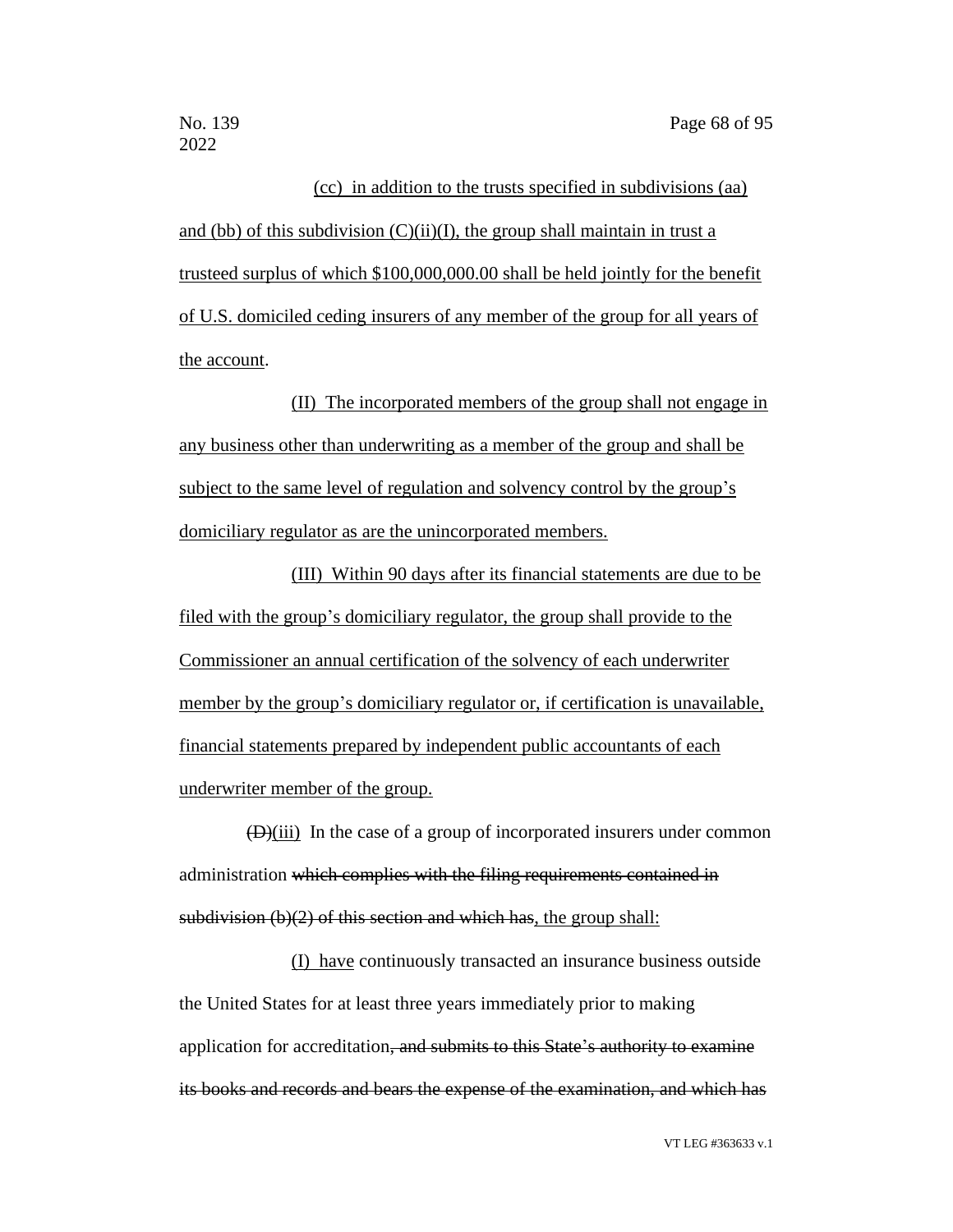aggregate policyholders' surplus of \$10,000,000,000.00, the trust shall be in an amount equal to the group's several liabilities attributable to business ceded by U.S. ceding insurers to any member of the group pursuant to reinsurance contracts issued in the name of such group, plus the group shall maintain a joint trusteed surplus of which \$100,000,000.00 shall be held jointly for the benefit of U.S. ceding insurers of any member of the group as additional security for any such liabilities, and each member of the group shall make available to the Commissioner an annual certification of the member's solvency by the member's domiciliary regulator and its independent public accountant;

(II) maintain aggregate policyholders' surplus of at least \$10,000,000,000.00;

(III) maintain a trust fund in an amount not less than the group's several liabilities attributable to business ceded by U.S. domiciled ceding insurers to any member of the group pursuant to reinsurance contracts issued in the name of such group;

#### (IV) maintain a joint trusteed surplus of which

\$100,000,000.00 shall be held jointly for the benefit of U.S. domiciled ceding insurers of any member of the group as additional security for liabilities; and

(V) within 90 days after its financial statements are due to be filed with the group's domiciliary regulator, make available to the Commissioner an annual certification of each underwriter member's solvency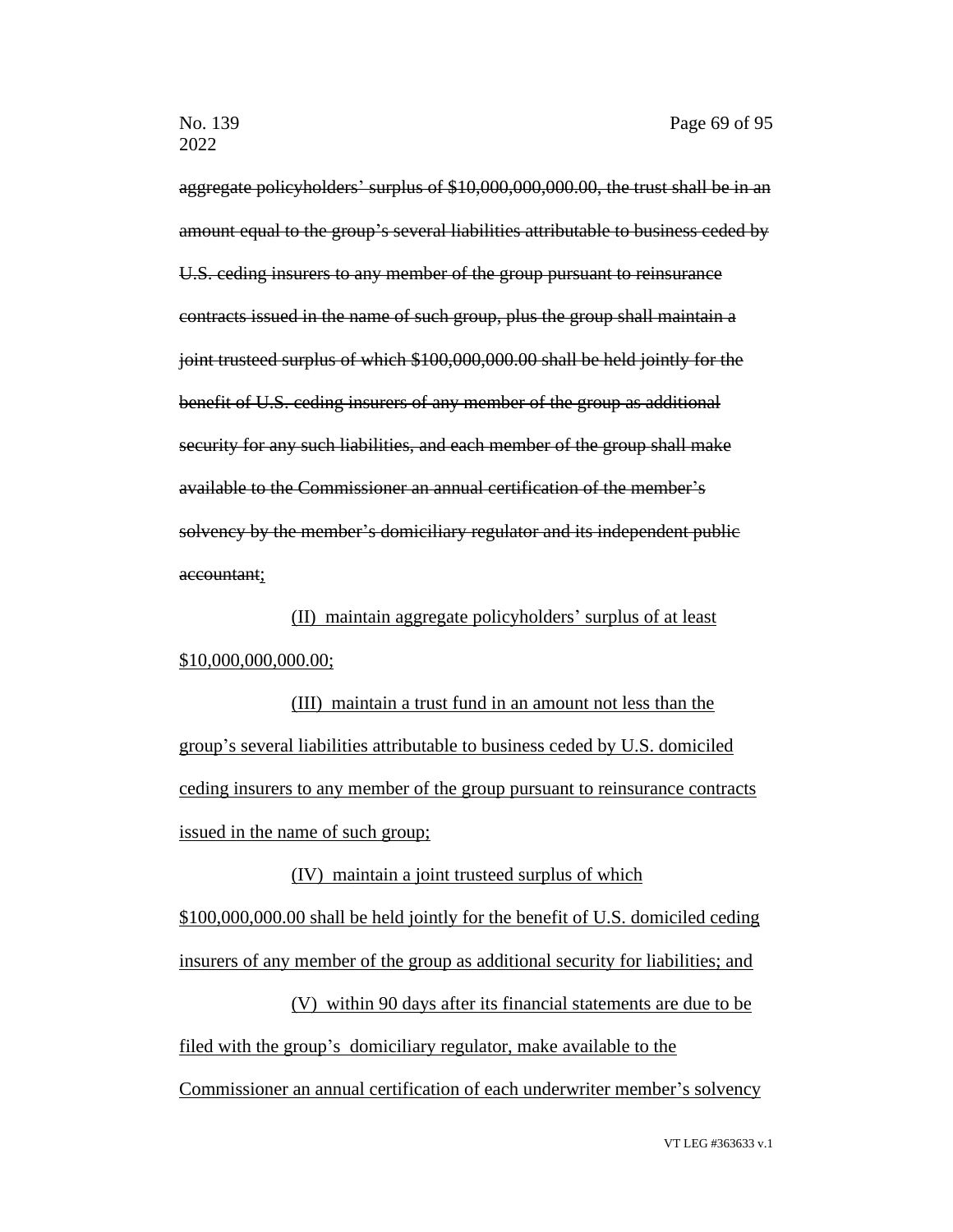by the member's domiciliary regulator and financial statements of each underwriter member of the group prepared by an independent public accountant.

(5) Credit shall be allowed when the reinsurance is ceded to an assuming insurer that has been certified by the Commissioner as a reinsurer in this State and secures its obligations in accordance with the requirements of this subdivision.

(A) In order to be eligible for certification, the assuming insurer shall:

(i) be domiciled and licensed to transact insurance or reinsurance in a qualified jurisdiction, as determined by the Commissioner under subdivision (C) of this subdivision (5);

(ii) maintain minimum capital and surplus, or its equivalent, in an amount to be determined by the Commissioner by rule or regulation;

(iii) maintain financial strength ratings from two or more rating agencies deemed acceptable by the Commissioner by rule or regulation;

(iv) agree to submit to the jurisdiction of this State, appoint the Commissioner as its agent for service of process in this State, and agree to provide security for 100 percent of the assuming insurer's liabilities attributable to reinsurance ceded by U.S. ceding insurers if it resists enforcement of a final U.S. judgment;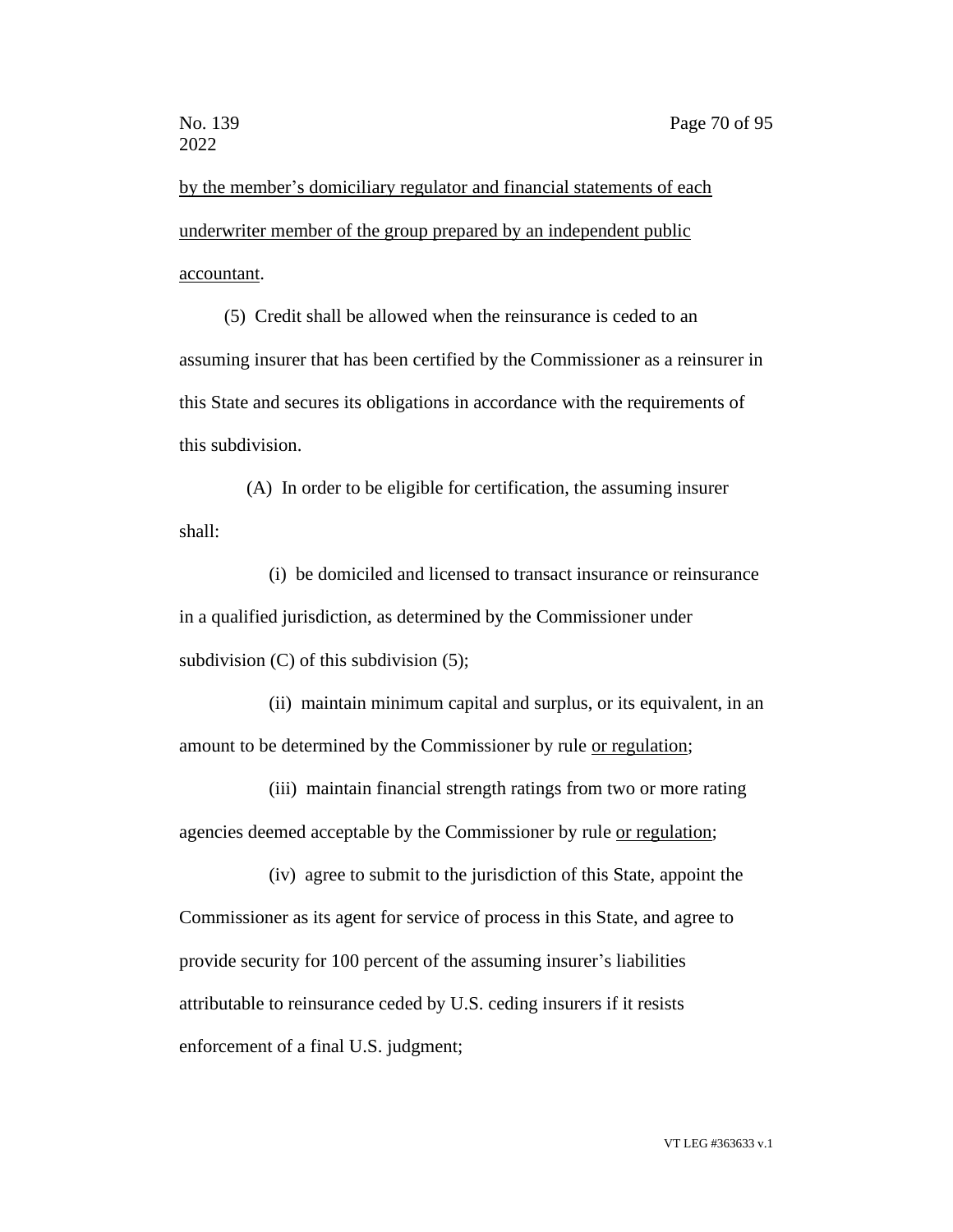(v) agree to meet applicable information filing requirements as determined by the Commissioner, both with respect to an initial application for certification and on an ongoing basis; and

(vi) the assuming insurer must satisfy any other requirements for certification deemed relevant by the Commissioner.

(B) An Association association, including incorporated and individual unincorporated underwriters, may be a certified reinsurer. In order to be eligible for certification, in addition to satisfying the requirements of subdivision (A) of this subdivision (5):

(i) The Association association shall satisfy its minimum capital and surplus requirements through the capital and surplus equivalents, net of liabilities, of the Association association and its members, which shall include a joint central fund that may be applied to any unsatisfied obligation of the Association association or any of its members, in an amount determined by the Commissioner to provide adequate protection.

(ii) The incorporated members of the Association association shall not be engaged in any business other than underwriting as a member of the Association association and shall be subject to the same level of regulation and solvency control by the Association's association's domiciliary regulator as are the unincorporated members.

(iii) Within 90 days after its financial statements are due to be filed with the Association's association's domiciliary regulator, the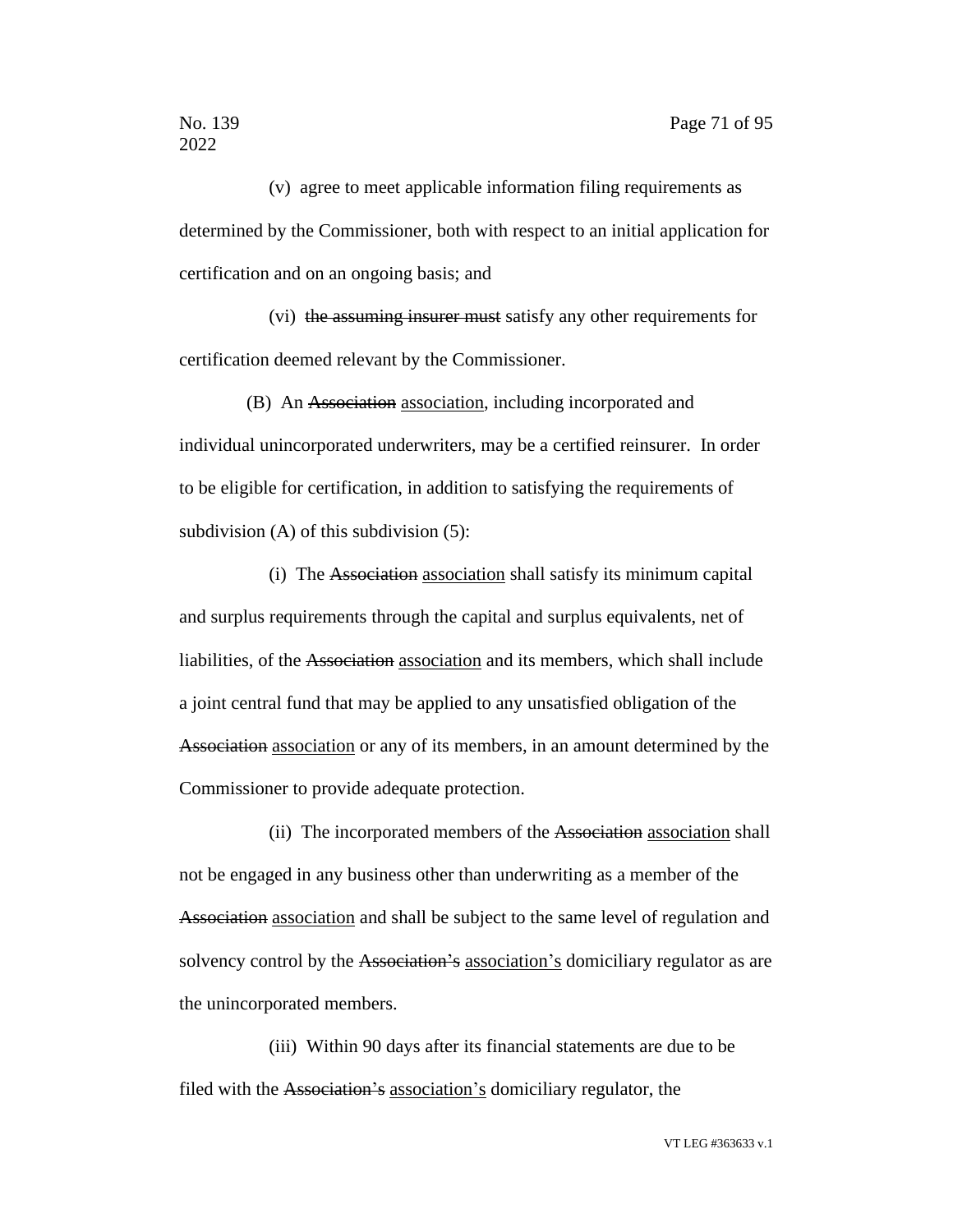Association association shall provide to the Commissioner an annual certification by the Association's association's domiciliary regulator of the solvency of each underwriter member; or, if a certification is unavailable, financial statements, prepared by independent public accountants, of each underwriter member of the Association association.

(C) The Commissioner shall create and publish a list of qualified jurisdictions under which an assuming insurer licensed and domiciled in such jurisdiction is eligible to be considered for certification by the Commissioner as a certified reinsurer.

(i) In order to determine whether the domiciliary jurisdiction of a non-U.S. assuming insurer is eligible to be recognized as a qualified jurisdiction, the Commissioner shall evaluate the appropriateness and effectiveness of the reinsurance supervisory system of the jurisdiction, both initially and on an ongoing basis, and consider the rights, benefits, and extent of reciprocal recognition afforded by the non-U.S. jurisdiction to reinsurers licensed and domiciled in the United States. A qualified jurisdiction shall agree to share information and cooperate with the Commissioner with respect to all certified reinsurers domiciled within that jurisdiction. A jurisdiction may not be recognized as a qualified jurisdiction if the Commissioner has determined that the jurisdiction does not adequately and promptly enforce final U.S. judgments and arbitration awards. Additional factors may be considered in the discretion of the Commissioner.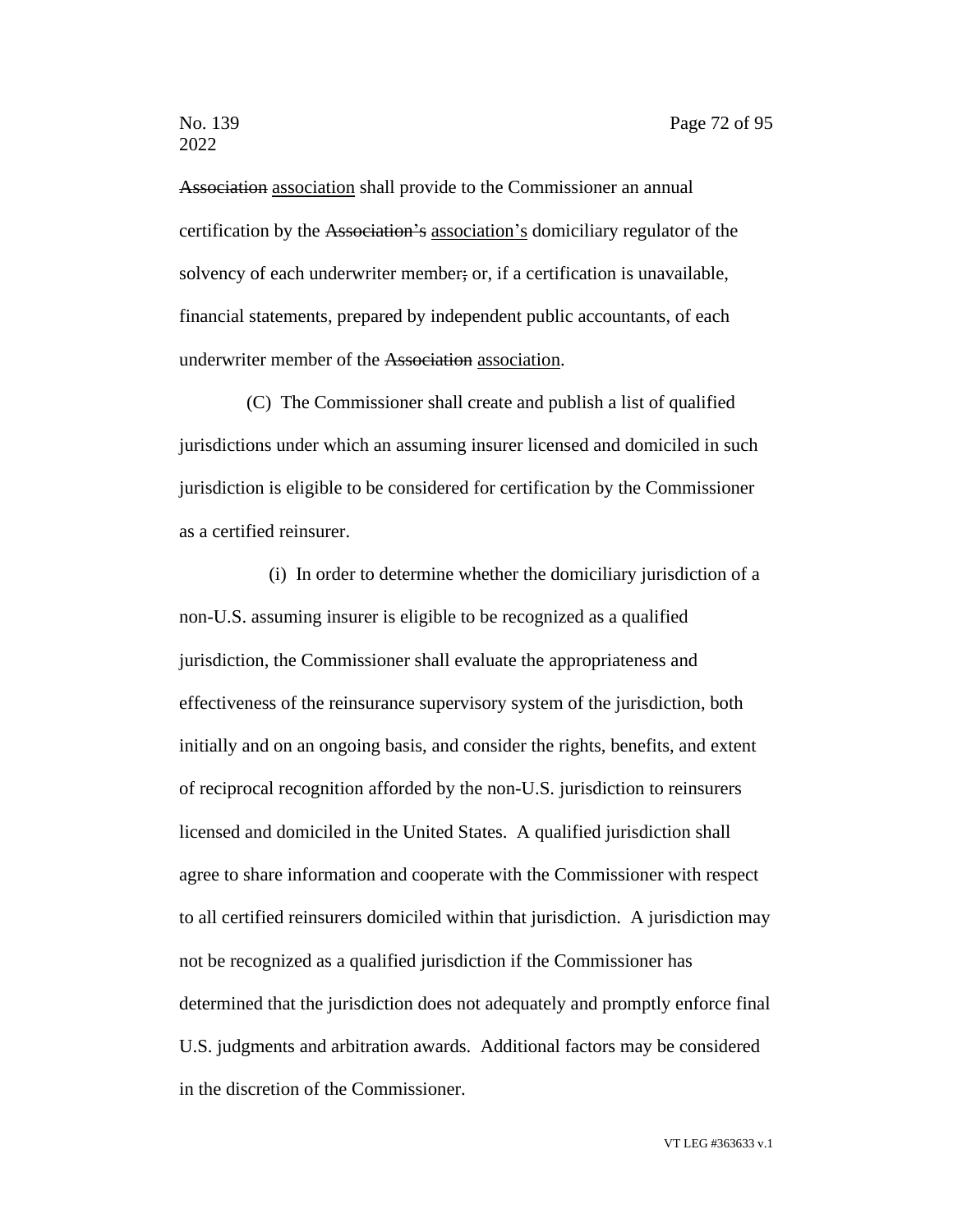(ii) A list of qualified jurisdictions shall be published through the NAIC committee process. The Commissioner shall consider this list in determining qualified jurisdictions. If the Commissioner approves a jurisdiction as qualified that does not appear on the list of qualified jurisdictions, the Commissioner shall provide thoroughly documented justification in accordance with criteria to be developed by rule or regulation.

(iii) U.S. jurisdictions that meet the requirement for accreditation under the NAIC financial standards and accreditation program shall be recognized as qualified jurisdictions.

(iv) If a certified reinsurer's domiciliary jurisdiction ceases to be a qualified jurisdiction, the Commissioner has the discretion to suspend the reinsurer's certification indefinitely, in lieu of revocation.

(D) The Commissioner shall assign a rating to each certified reinsurer, giving due consideration to the financial strength ratings that have been assigned by rating agencies deemed acceptable to the Commissioner by rule or regulation. The Commissioner shall publish a list of all certified reinsurers and their ratings.

(E) A certified reinsurer shall secure obligations assumed from U.S. ceding insurers under this subsection (b) at a level consistent with its rating, as specified in rules or regulations adopted by the Commissioner.

(i) In order for a domestic ceding insurer to qualify for full financial statement credit for reinsurance ceded to a certified reinsurer, the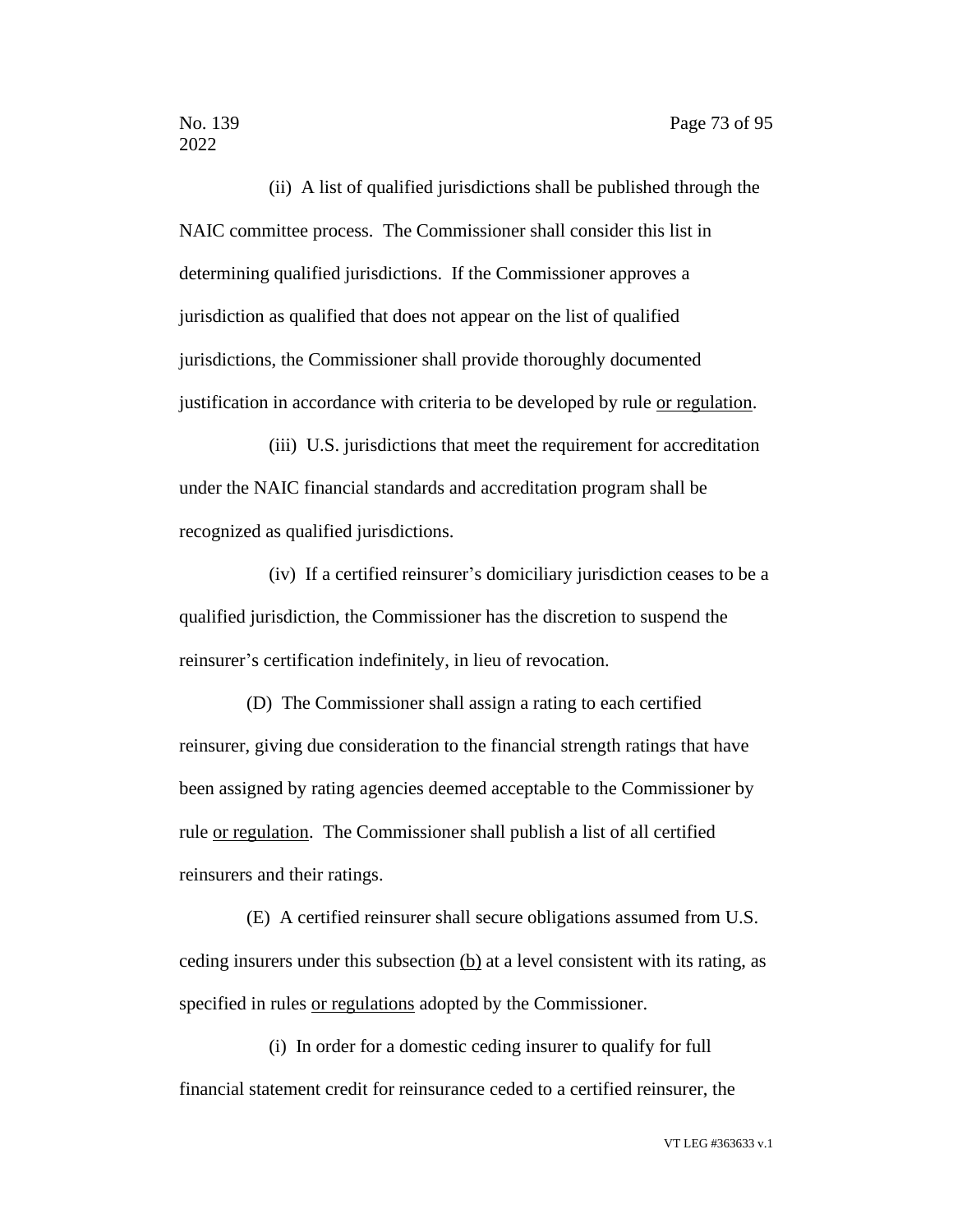certified reinsurer shall maintain security in a form acceptable to the Commissioner and consistent with the provisions of subsection (c) of this section or in a multibeneficiary trust in accordance with subdivision (4) of this subsection (b), except as otherwise provided in this subdivision.

(ii) If a certified reinsurer maintains a trust to fully secure its obligations subject to subdivision  $(4)$  of this subsection  $(b)$  and chooses to secure its obligations incurred as a certified reinsurer in the form of a multibeneficiary trust, the certified reinsurer shall maintain separate trust accounts for its obligations incurred under reinsurance agreements issued or renewed as a certified reinsurer with reduced security as permitted by this subsection (b) or comparable laws of other U.S. jurisdictions and for its obligations subject to subdivision (4) of this subsection. It shall be a condition to the grant of certification under this subdivision (5) of this subsection (b) that the certified reinsurer shall have bound itself, by the language of the trust and agreement with the Commissioner with principal regulatory oversight of each such trust account, to fund, upon termination of any such trust account, out of the remaining surplus of such trust any deficiency of any other such trust account.

(iii) The minimum trusteed surplus requirements provided in subdivision (4) of this subsection (b) are not applicable with respect to a multibeneficiary trust maintained by a certified reinsurer for the purpose of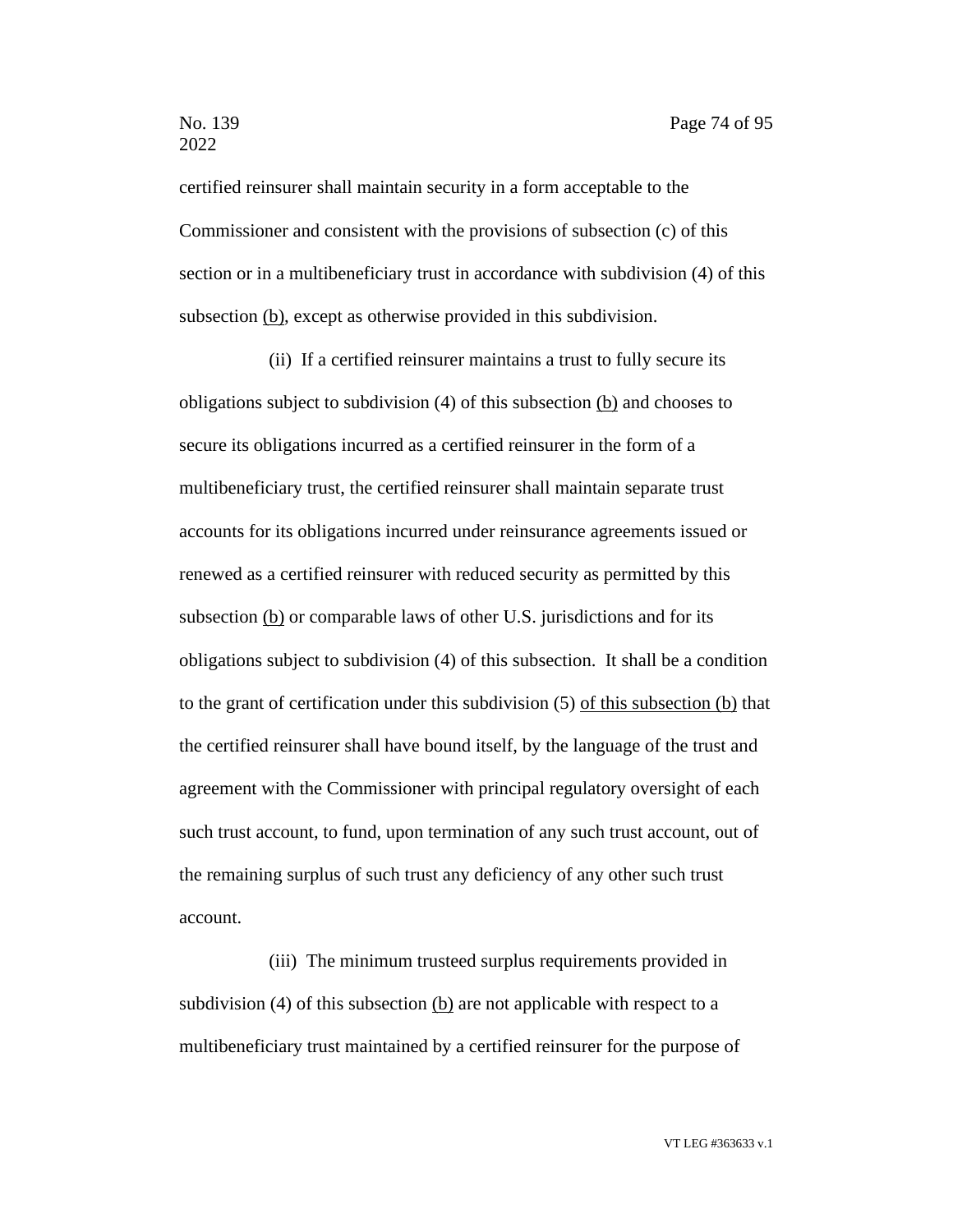securing obligations incurred under this subsection subdivision (5)(E), except that such trust shall maintain a minimum trusteed surplus of \$10,000,000.00.

(iv) With respect to obligations incurred by a certified reinsurer under this subsection subdivision  $(5)(E)$ , if the security is insufficient, the Commissioner shall reduce the allowable credit by an amount proportionate to the deficiency and has the discretion to impose further reductions in allowable credit upon finding that there is a material risk that the certified reinsurer's obligations will not be paid in full when due.

(v) For purposes of this subdivision (5), a certified reinsurer whose certification has been terminated for any reason shall be treated as a certified reinsurer required to secure 100 percent of its obligations.

(I) As used in this subdivision (5), the term "terminated" refers to revocation, suspension, voluntary surrender, and inactive status.

(II) If the Commissioner continues to assign a higher rating as permitted by other provisions of this section, this requirement does not apply to a certified reinsurer in inactive status or to a reinsurer whose certification has been suspended.

(F) If an applicant for certification has been certified as a reinsurer in an NAIC accredited jurisdiction, the Commissioner has the discretion to defer to that jurisdiction's certification and has the discretion to defer to the rating assigned by that jurisdiction, and such assuming insurer shall be considered to be a certified reinsurer in this State.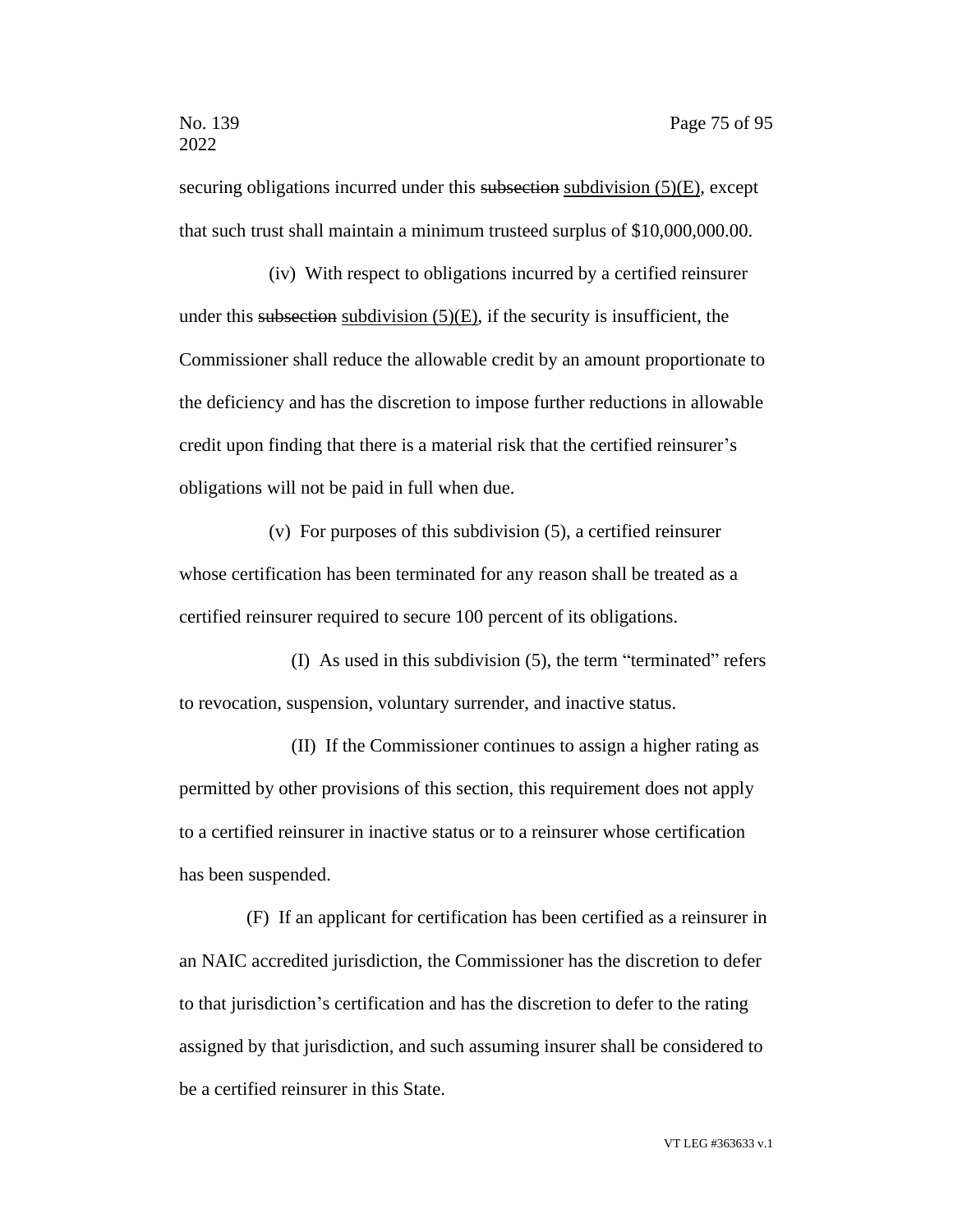(G) A certified reinsurer that ceases to assume new business in this State may request to maintain its certification in inactive status in order to continue to qualify for a reduction in security for its in-force business. An inactive certified reinsurer shall continue to comply with all applicable requirements of this subsection (b), and the Commissioner shall assign a rating that takes into account, if relevant, the reasons why the reinsurer is not assuming new business.

(6)(A) Credit shall be allowed when the reinsurance is ceded to an assuming insurer meeting each of the conditions set forth below:

(i) The assuming insurer shall have its head office or be domiciled in, as applicable, and be licensed in a reciprocal jurisdiction. As used in this section, "reciprocal jurisdiction" means a jurisdiction that meets one of the following:

(I) a non-U.S. jurisdiction that is subject to an in-force covered agreement with the United States, each within its legal authority, or, in the case of a covered agreement between the United States and European Union, is a member state of the European Union. As used in this subsection subdivision (b)(6), a "covered agreement" means an agreement entered into pursuant to Dodd-Frank Wall Street Reform and Consumer Protection Act, 31 U.S.C. §§ 313 and 314, that is currently in effect or in a period of provisional application and addresses the elimination, under specified conditions, of collateral requirements as a condition for entering into any reinsurance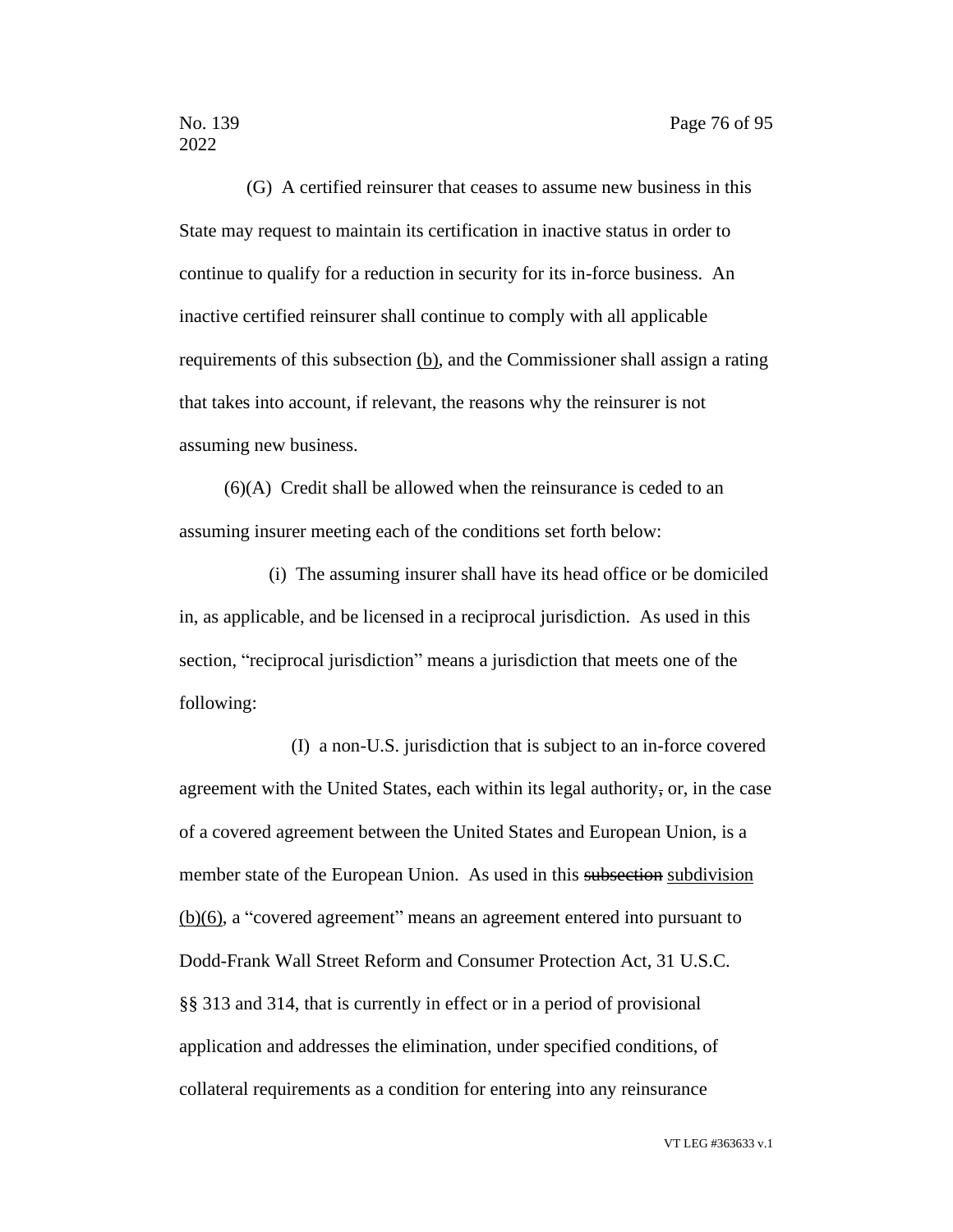agreement with a ceding insurer domiciled in this State or for allowing the ceding insurer to recognize credit for reinsurance;

(II) a U.S. jurisdiction that meets the requirements for accreditation under the NAIC financial standards and accreditation program; or

(III) a qualified jurisdiction, as determined by the Commissioner pursuant to subdivision  $(5)(C)$  of this subsection (b), that is not otherwise described in subdivision  $(6)(A)(i)(I)$  or  $(6)(A)(i)(II)$  of this subsection (b) and that meets certain additional requirements, consistent with the terms and conditions of in-force covered agreements, as specified by the Commissioner in rule or regulation.

(ii) The assuming insurer must have and maintain, on an ongoing basis, minimum capital and surplus, or its equivalent, calculated according to the methodology of its domiciliary jurisdiction, in an amount to be set forth in rule or regulation. If the assuming insurer is an association, including incorporated and individual unincorporated underwriters, it must have and maintain, on an ongoing basis, minimum capital and surplus equivalents, net of liabilities, calculated according to the methodology applicable in its domiciliary jurisdiction, and a central fund containing a balance in amounts to be set forth in rule or regulation.

(iii) The assuming insurer must have and maintain, on an ongoing basis, a minimum solvency or capital ratio, as applicable, that which will be set forth in rule <u>or regulation</u>. If the assuming insurer is an association, including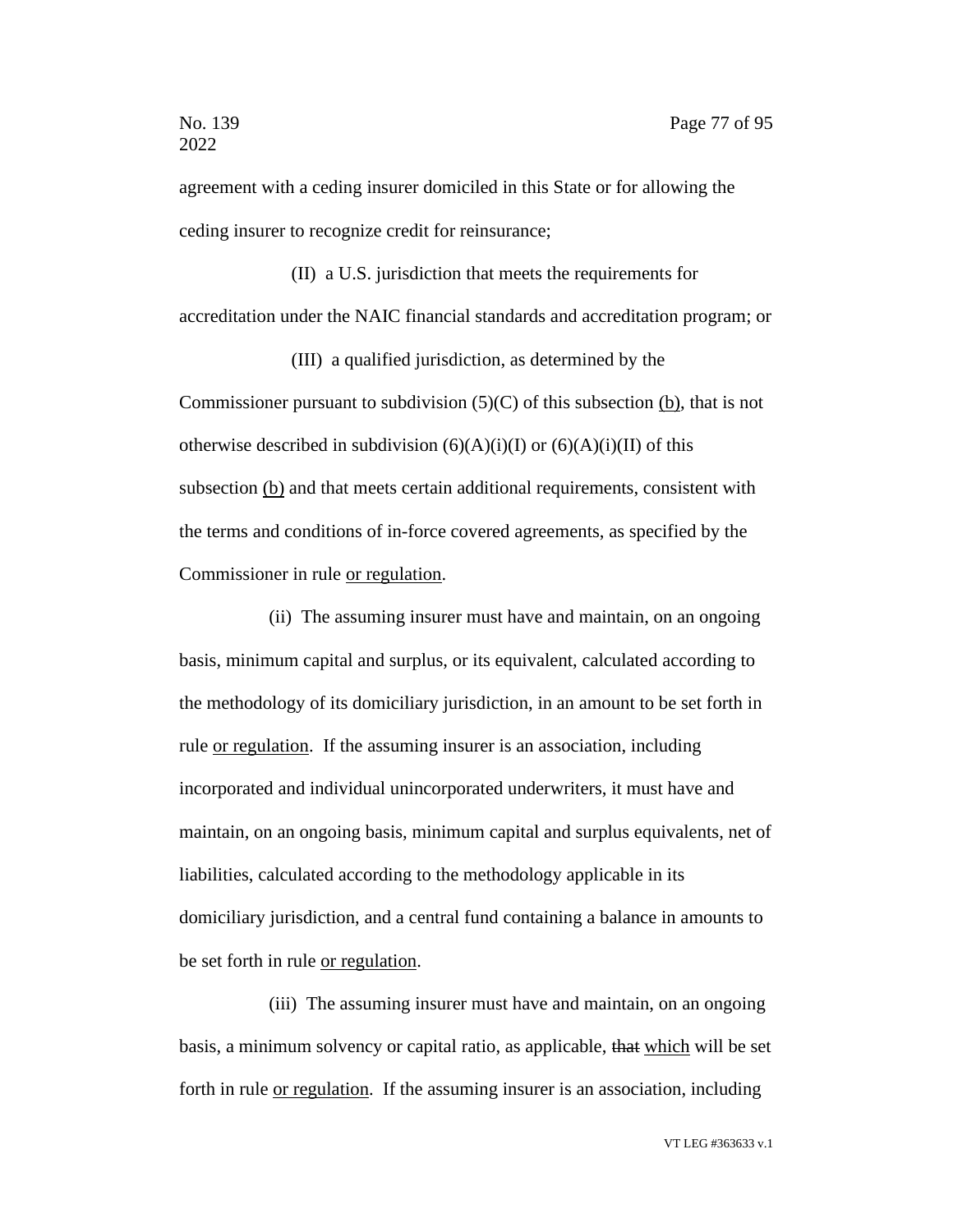incorporated and individual unincorporated underwriters, it must have and maintain, on an ongoing basis, a minimum solvency or capital ratio in the reciprocal jurisdiction where the assuming insurer has its head office or is domiciled, as applicable, and is also licensed.

(iv) The assuming insurer must agree and provide adequate assurance to the Commissioner, in a form specified in rule or regulation by the Commissioner, of the following:

(I) The assuming insurer must provide prompt written notice and explanation to the Commissioner if it falls below the minimum requirements set forth in subdivision  $(6)(A)(ii)$  or  $(6)(A)(iii)$  of this subsection, (b) or if any regulatory action is taken against it for serious noncompliance with applicable law.

(II) The assuming insurer must consent in writing to the jurisdiction of the courts of this State and to the appointment of the Commissioner as agent for service of process. The Commissioner may require that consent for service of process be provided to the Commissioner and included in each reinsurance agreement. Nothing in this subsection subdivision  $(6)(A)(iv)(II)$  shall limit, or in any way alter, the capacity of parties to a reinsurance agreement to agree to alternative dispute resolution mechanisms, except to the extent such agreements are unenforceable under applicable insolvency or delinquency laws.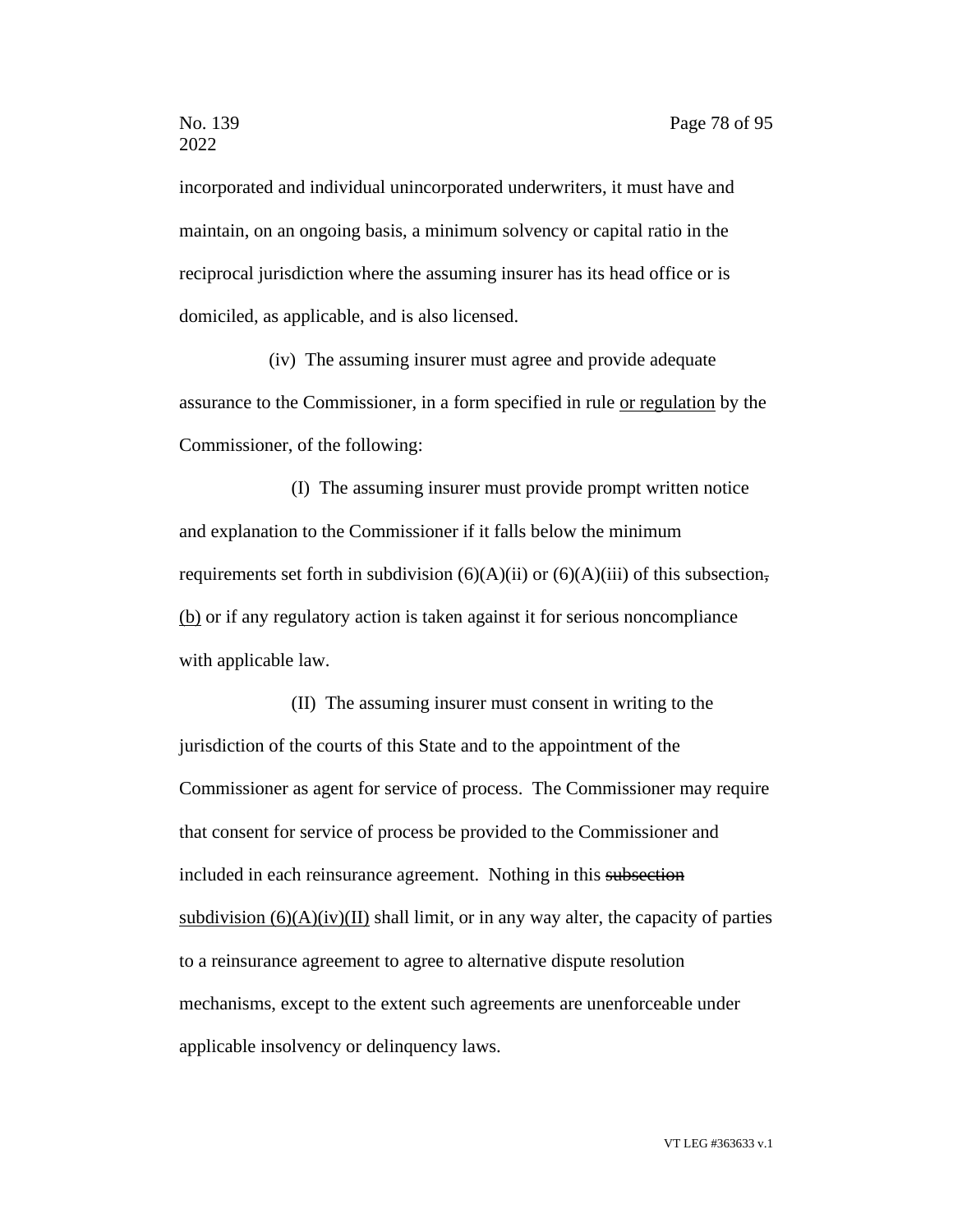(III) The assuming insurer must consent in writing to pay all final judgments, wherever enforcement is sought, obtained by a ceding insurer or its legal successor, that have been declared enforceable in the jurisdiction where the judgment was obtained.

(IV) Each reinsurance agreement must include a provision requiring the assuming insurer to provide security in an amount equal to 100 percent of the assuming insurer's liabilities attributable to reinsurance ceded pursuant to that agreement if the assuming insurer resists enforcement of a final judgment that is enforceable under the law of the jurisdiction in which it was obtained or a properly enforceable arbitration award, whether obtained by the ceding insurer or by its legal successor on behalf of its resolution estate.

(V) The assuming insurer must confirm that it is not presently participating in any solvent scheme of arrangement that involves this State's ceding insurers, and agree to notify the ceding insurer and the Commissioner and to provide security in an amount equal to 100 percent of the assuming insurer's liabilities to the ceding insurer, should the assuming insurer enter into such a solvent scheme of arrangement. Such security shall be in a form consistent with the provisions of subdivision  $(b)(5)$  and subsection  $(c)$  of this section and as specified by the Commissioner in rule or regulation.

(v) The assuming insurer or its legal successor must provide, if requested by the Commissioner, on behalf of itself and any legal predecessors,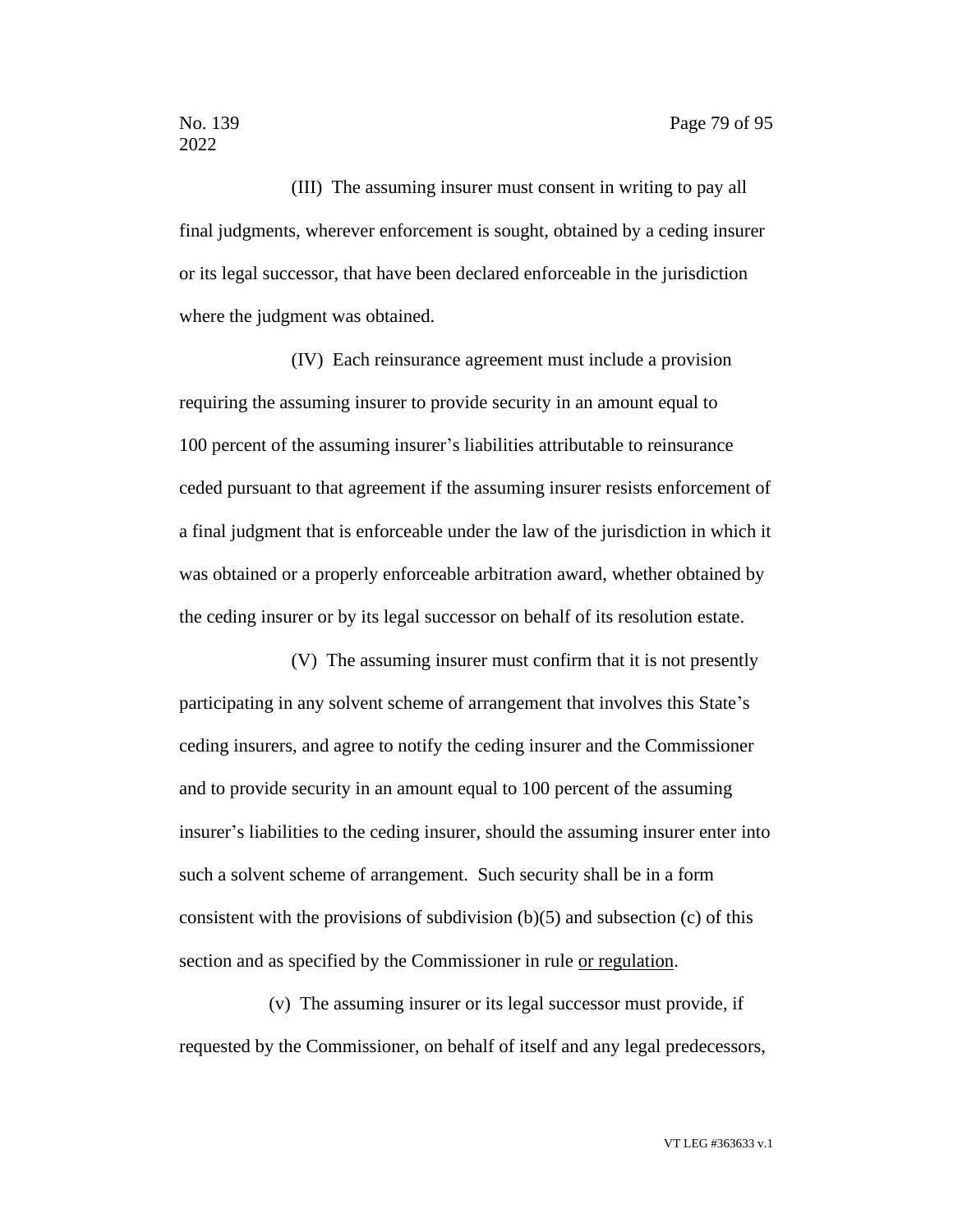certain documentation to the Commissioner, as specified by the Commissioner in rule or regulation.

(vi) The assuming insurer must maintain a practice of prompt payment of claims under reinsurance agreements, pursuant to criteria set forth in rule or regulation.

(vii) The assuming insurer's supervisory authority must confirm to the Commissioner on an annual basis, as of the preceding December 31 or at the annual date otherwise statutorily reported to the reciprocal jurisdiction, that the assuming insurer complies with the requirements set forth in subdivisions  $(6)(A)(ii)$  and  $(6)(A)(iii)$  of this subsection (b).

(viii) Nothing in this subdivision  $(b)(6)(A)$  precludes an assuming insurer from providing the Commissioner with information on a voluntary basis.

(B) The Commissioner shall timely create and publish a list of reciprocal jurisdictions.

(i) A list of reciprocal jurisdictions is published through the NAIC committee process. The Commissioner's list shall include any reciprocal jurisdiction as defined under subdivisions  $(6)(A)(i)(I)$  and  $(6)(A)(i)(II)$  of this subsection (b) and shall consider any other reciprocal jurisdiction included on the NAIC list. The Commissioner may approve a jurisdiction that does not appear on the NAIC list of reciprocal jurisdictions in accordance with criteria to be developed in rules or regulations adopted by the Commissioner.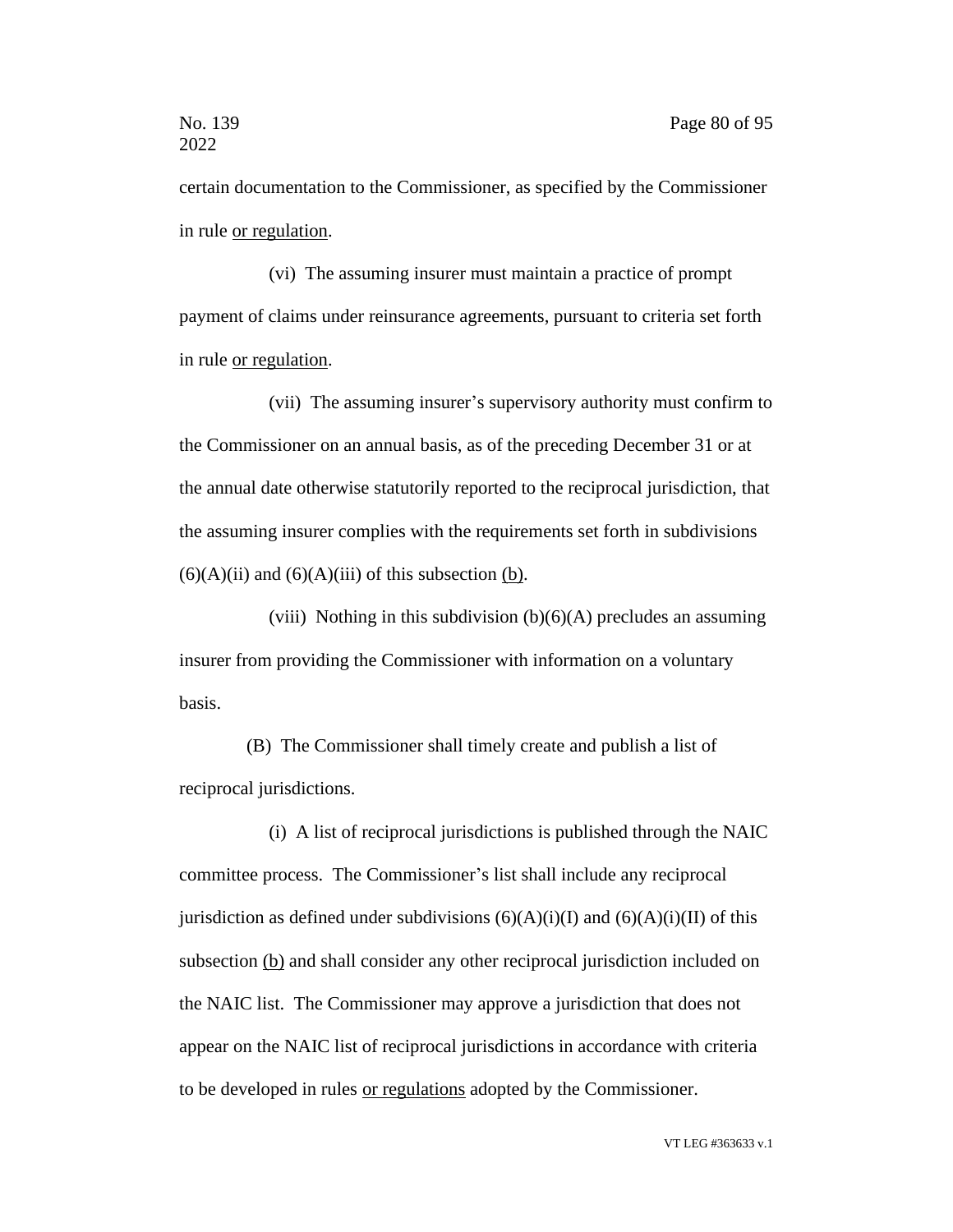(ii) The Commissioner may remove a jurisdiction from the list of reciprocal jurisdictions upon a determination that the jurisdiction no longer meets the requirements of a reciprocal jurisdiction, in accordance with a process set forth in rules or regulations adopted by the Commissioner, except that the Commissioner shall not remove from the list a reciprocal jurisdiction as defined under subdivisions  $(6)(A)(i)(I)$  and  $(6)(A)(i)(II)$  of this subsection (b). Upon removal of a reciprocal jurisdiction from this list, credit for reinsurance ceded to an assuming insurer that has its home office or is domiciled in that jurisdiction shall be allowed, if otherwise allowed pursuant to this section.

(C) The Commissioner shall timely create and publish a list of assuming insurers that have satisfied the conditions set forth in this subsection subdivision  $(b)(6)$  and to which cessions shall be granted credit in accordance with this subsection subdivision. The Commissioner may add an assuming insurer to such list if an NAIC accredited jurisdiction has added such assuming insurer to a list of such assuming insurers or if, upon initial eligibility, the assuming insurer submits the information to the Commissioner as required under subdivision  $(6)(A)(iv)$  of this subsection (b) and complies with any additional requirements that the Commissioner may impose by rule or regulation, except to the extent that they conflict with an applicable covered agreement.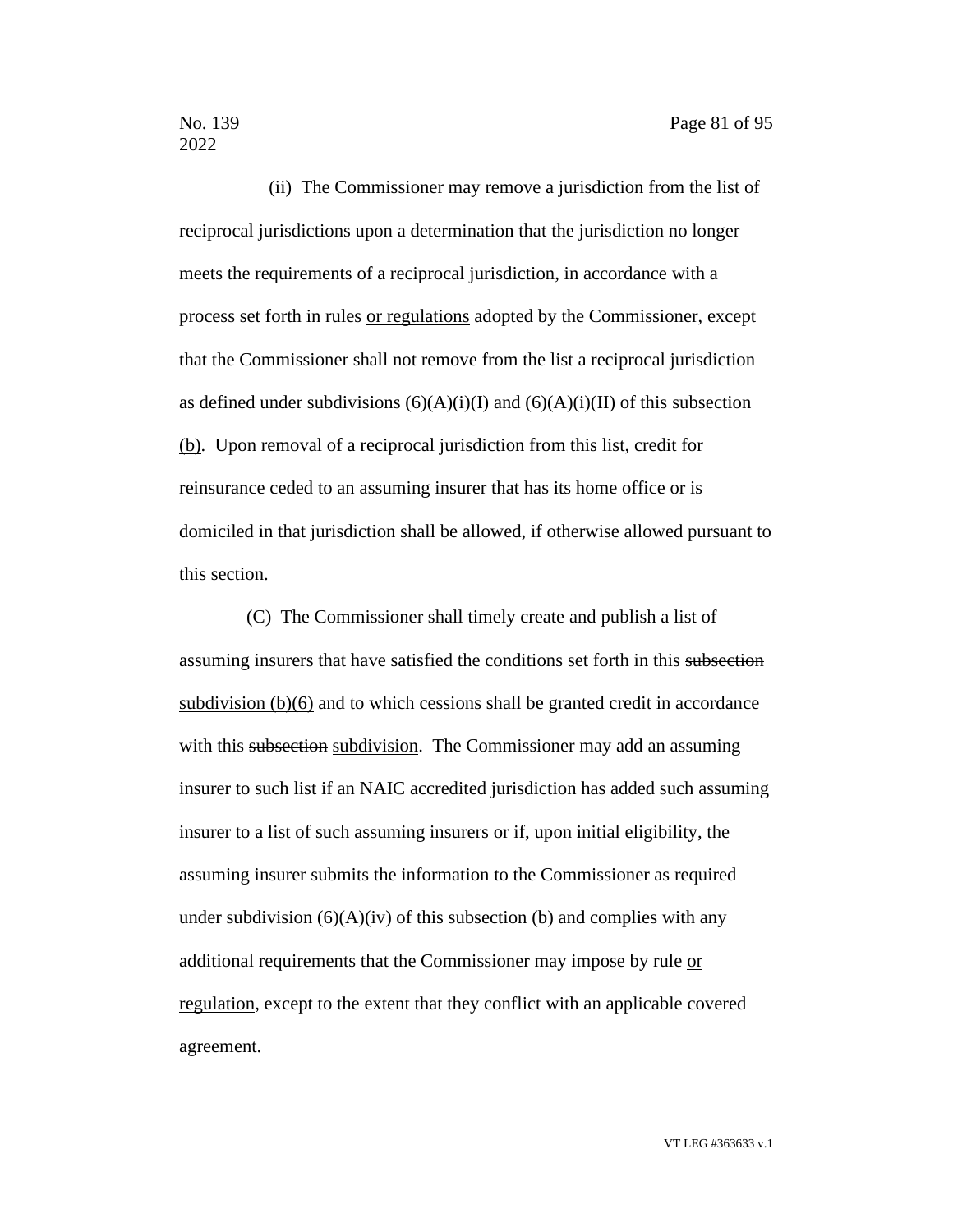(D) If the Commissioner determines that an assuming insurer no longer meets one or more of the requirements under this subsection subdivision (b)(6), the Commissioner may revoke or suspend the eligibility of the assuming insurer for recognition under this subsection subdivision in accordance with procedures set forth in rule or regulation.

(i) While an assuming insurer's eligibility is suspended, no reinsurance agreement issued, amended, or renewed after the effective date of the suspension qualifies for credit except to the extent that the assuming insurer's obligations under the contract are secured in accordance with subsection (c) of this section.

(ii) If an assuming insurer's eligibility is revoked, no credit for reinsurance may be granted after the effective date of the revocation with respect to any reinsurance agreements entered into by the assuming insurer, including reinsurance agreements entered into prior to the date of revocation, except to the extent that the assuming insurer's obligations under the contract are secured in a form acceptable to the Commissioner and consistent with the provisions of subsection (c) of this section.

(E) If subject to a legal process of rehabilitation, liquidation, or conservation, as applicable, the ceding insurer, or its representative, may seek and, if determined appropriate by the court in which the proceedings are pending, may obtain an order requiring that the assuming insurer post security for all outstanding ceded liabilities.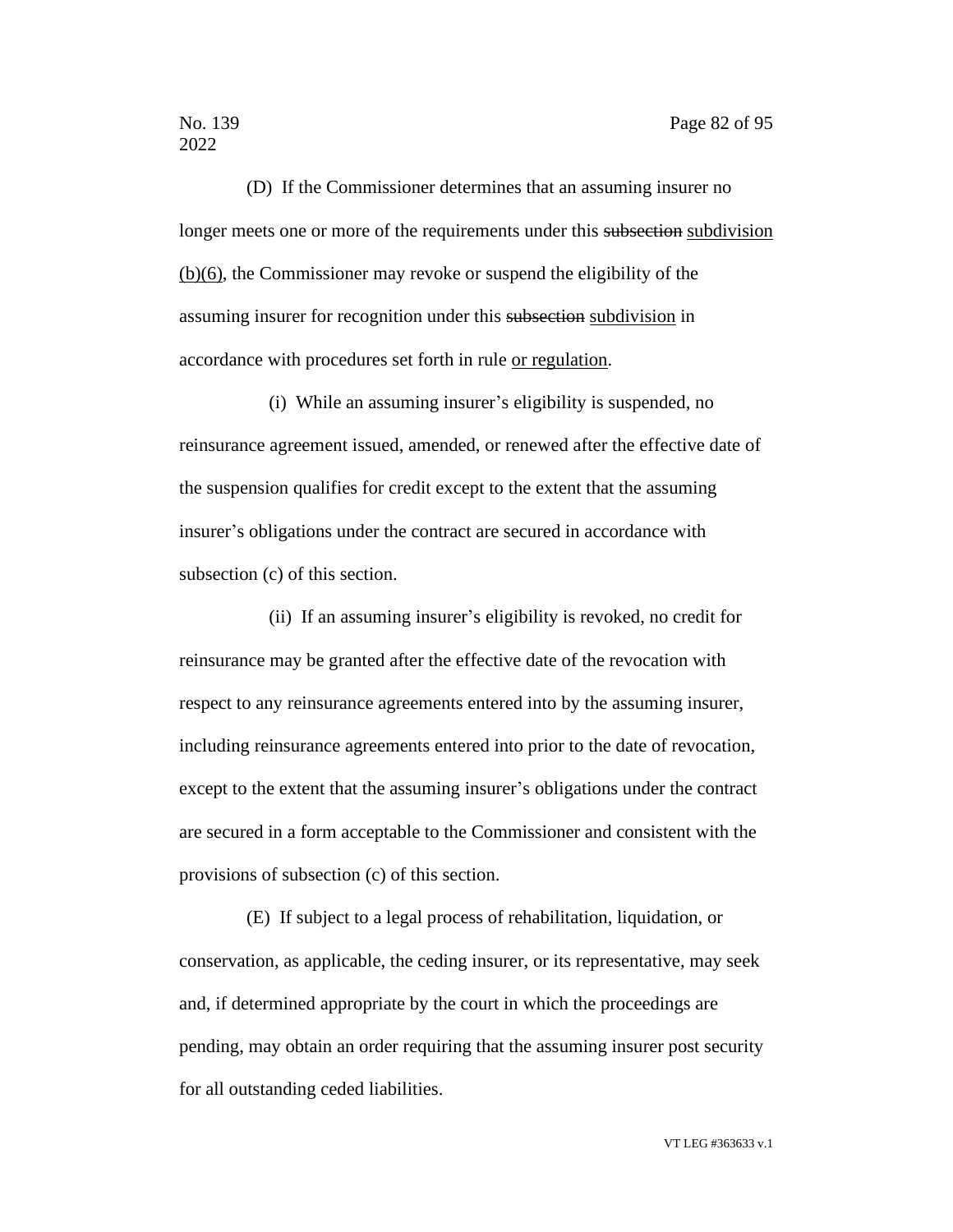(F) Nothing in this subsection subdivision  $(b)(6)$  shall limit or in any way alter the capacity of parties to a reinsurance agreement to agree on requirements for security or other terms in that reinsurance agreement, except as expressly prohibited by this section or other applicable law or, rule, or regulation.

(G)(i) Credit may be taken under this subsection (b) only for reinsurance agreements entered into, amended, or renewed on or after January 1, 2021<sub>7</sub> and only with respect to losses incurred and reserves reported on or after the later of:

(I) the date on which the assuming insurer has met all eligibility requirements pursuant to subdivision  $(6)(A)$  of this subsection subdivision  $(b)(6)(A)$  of this section; and

(II) the effective date of the new reinsurance agreement, amendment, or renewal.

(ii) This subdivision  $(b)(6)(G)$  does not alter or impair a ceding insurer's right to take credit for reinsurance, to the extent that credit is not available under this subsection subdivision  $(b)(6)$ , as long as provided the reinsurance qualifies for credit under any other applicable provision of this section.

(iii) Nothing in this subsection subdivision  $(b)(6)$  shall authorize an assuming insurer to withdraw or reduce the security provided under any reinsurance agreement except as permitted by the terms of the agreement.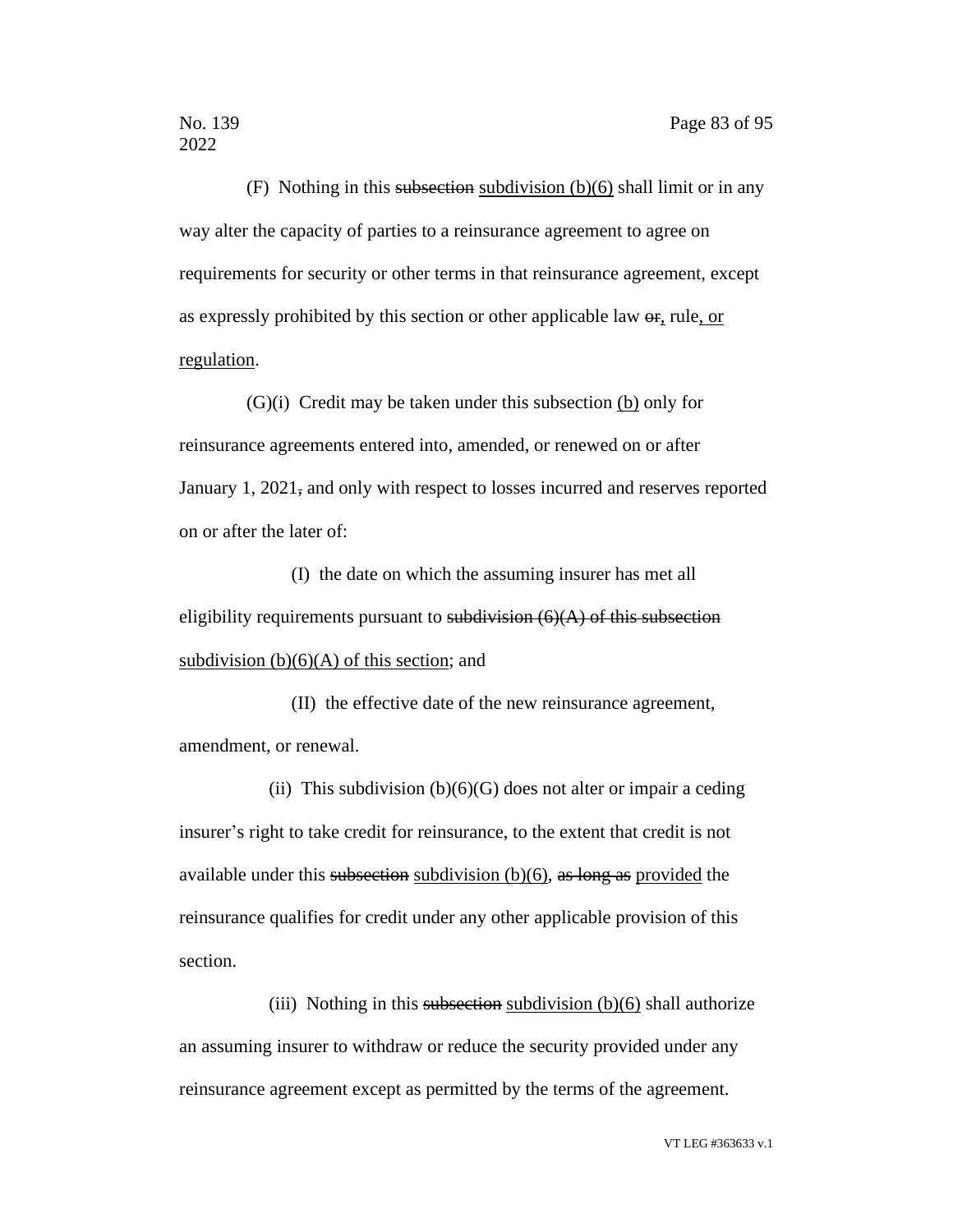(iv) Nothing in this subsection subdivision  $(b)(6)$  shall limit, or in any way alter, the capacity of parties to any reinsurance agreement to renegotiate the agreement.

(7) Credit shall be allowed when the reinsurance is ceded to an assuming insurer not meeting the requirements of subdivision  $(1)$ ,  $(2)$ ,  $(3)$ ,  $(4)$ , (5), or (6) of this subsection (b), but only as to the insurance of risks located in jurisdictions where the reinsurance is required by applicable law or regulation of that jurisdiction.

(8) If the assuming insurer is not licensed or accredited or certified to transact insurance or reinsurance in this State, the credit permitted by subdivisions (3) and (4) of this subsection (b) shall not be allowed unless the assuming insurer agrees in the reinsurance agreements:

 $(A)(i)$  That in the event of the failure of the assuming insurer to perform its obligations under the terms of the reinsurance agreement, the assuming insurer, at the request of the ceding insurer, shall submit to the jurisdiction of any court of competent jurisdiction in any state of the United States, will comply with all requirements necessary to give such court jurisdiction, and will abide by the final decision of such court or of any appellate court in the event of an appeal.

(B)(ii) To designate the Commissioner, the Secretary of State, or a designated attorney as its true and lawful attorney upon whom may be served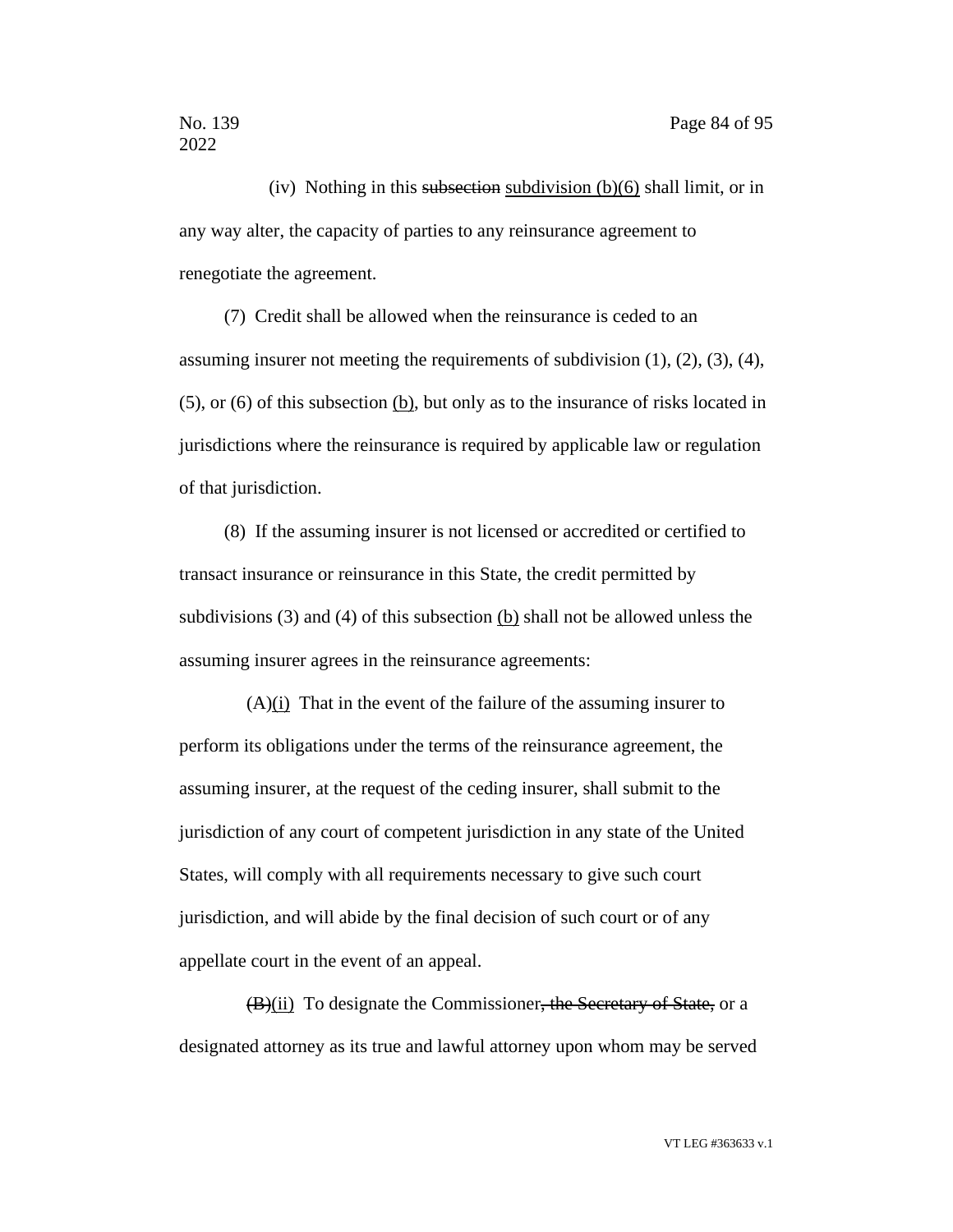any lawful process in any action, suit, or proceeding instituted by or on behalf of the ceding company.

 $(B)$  This provision subdivision  $(b)(8)$  is not intended to conflict with or override the obligation of the parties to a reinsurance agreement to arbitrate their disputes, if this obligation is created in the agreement.

(9) If the assuming insurer does not meet the requirements of subdivision  $(1)$ ,  $(2)$ ,  $(3)$ , or  $(6)$  of this subsection  $(b)$ , the credit permitted by subdivision (4) or (5) of this subsection (b) shall not be allowed unless the assuming insurer agrees in the trust agreements to the following conditions:

(A) Notwithstanding any other provisions in the trust instrument to the contrary, if the trust fund is inadequate because it contains an amount less than the amount required by subdivisions  $(4)(B)$ –(D) of this subsection (b) or if the grantor of the trust has been declared insolvent or placed into receivership, rehabilitation, liquidation, or similar proceedings under the laws of its state or country of domicile, the trustee shall comply with an order of the Commissioner commissioner with regulatory oversight over the trust or with an order of a court of competent jurisdiction directing the trustee to transfer to the Commissioner commissioner with regulatory oversight all of the assets of the trust fund.

(B) The assets shall be distributed by and claims shall be filed with and valued by the Commissioner commissioner with regulatory oversight in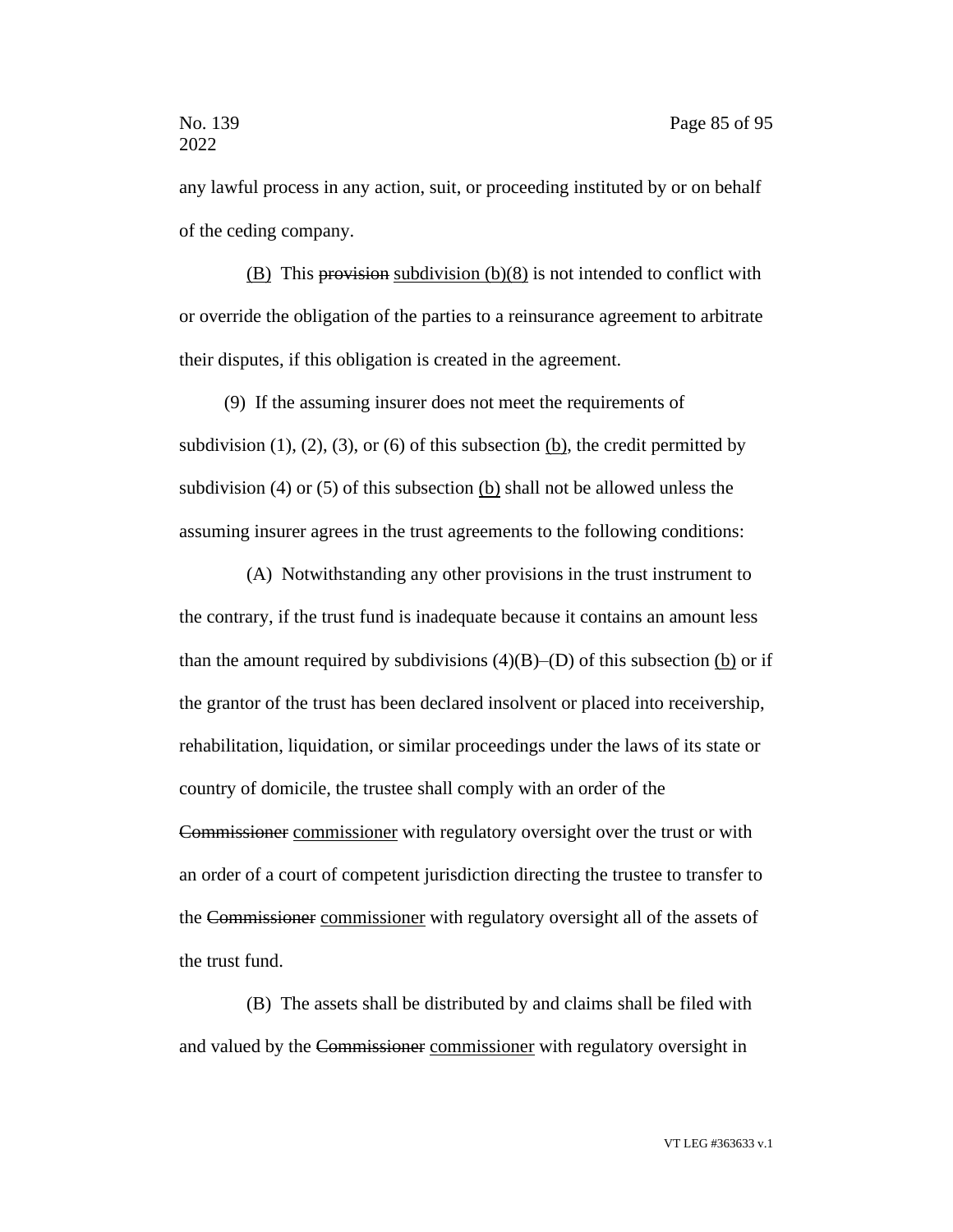accordance with the laws of the state in which the trust is domiciled that are applicable to the liquidation of domestic insurance companies.

(C) If the Commissioner commissioner with regulatory oversight determines that the assets of the trust fund or any part thereof are not necessary to satisfy the claims of the U.S. ceding insurers of the grantor of the trust, the assets or part thereof shall be returned by the Commissioner commissioner with regulatory oversight to the trustee for distribution in accordance with the trust agreement.

(D) The grantor shall waive any right otherwise available to it under U.S. law that is inconsistent with this provision subdivision  $(b)(9)$ .

(10) If an accredited or certified reinsurer ceases to meet the requirements for accreditation or certification, the Commissioner may suspend or revoke the reinsurer's accreditation or certification.

(A) The Commissioner must give the reinsurer notice and opportunity for hearing. The Commissioner may suspend or revoke a reinsurer's accreditation or certification without a hearing if:

(i) the reinsurer waives its right to hearing;

(ii) the Commissioner's order is based on regulatory action by the reinsurer's domiciliary jurisdiction or the voluntary surrender or termination of the reinsurer's eligibility to transact insurance or reinsurance business in its domiciliary jurisdiction or in the primary certifying state of the reinsurer under subdivision  $(5)(F)$  of this subsection  $(b)$ ; or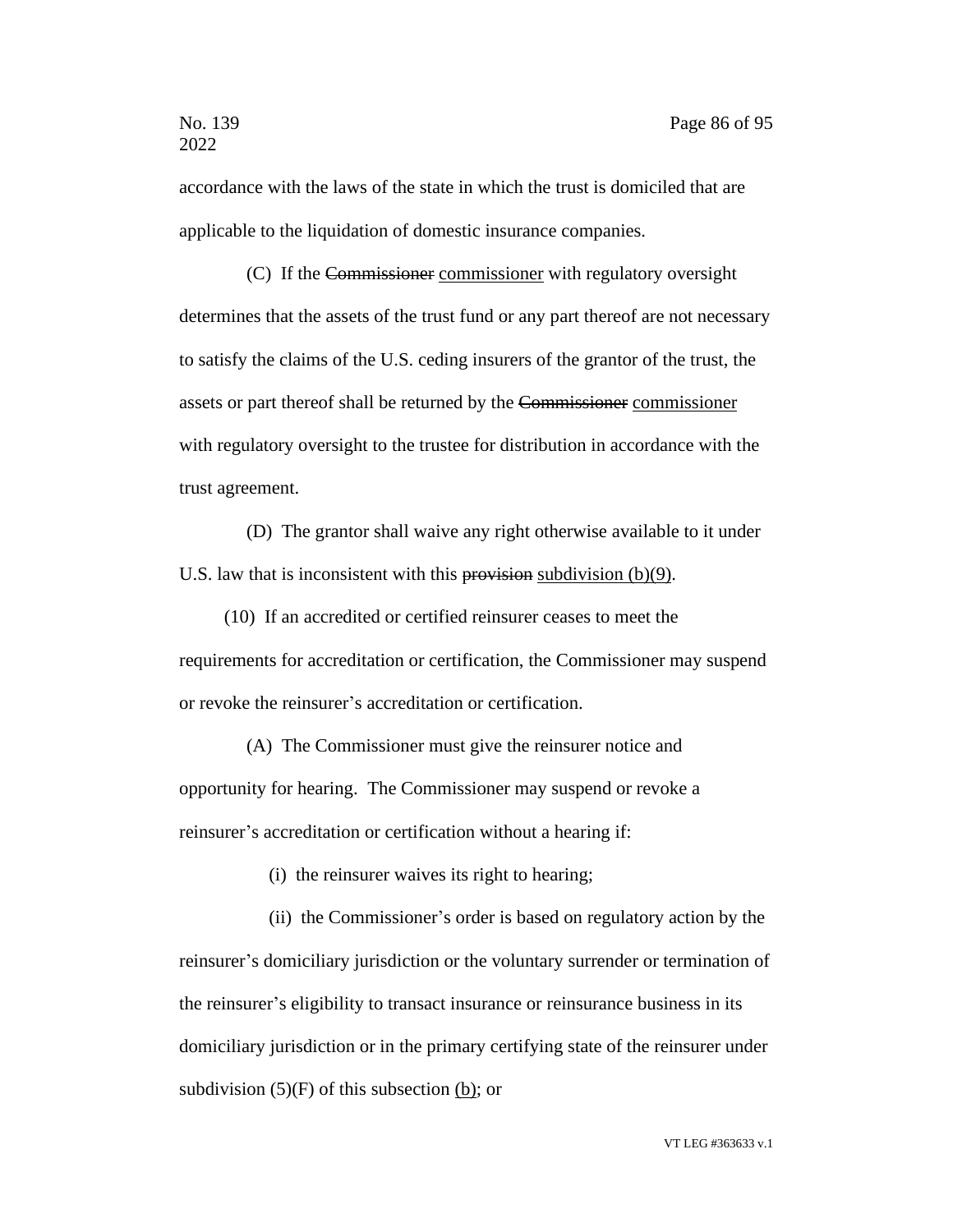(iii) the Commissioner finds that an emergency requires immediate action and a court of competent jurisdiction has not stayed the Commissioner's action.

(B) While a reinsurer's accreditation or certification is suspended, no reinsurance contract issued or renewed after the effective date of the suspension qualifies for credit except to the extent that the reinsurer's obligations under the contract are secured in accordance with subsection (c) of this section. If a reinsurer's accreditation or certification is revoked, no credit for reinsurance may be granted after the effective date of the revocation except to the extent that the reinsurer's obligations under the contract are secured in accordance with subdivision  $(5)(E)$  of this subsection (b) or subsection (c) of this section.

(11) Concentration risk.

(A) A ceding insurer shall take steps to manage its reinsurance recoverables proportionate to its own book of business. A domestic ceding insurer shall notify the Commissioner within 30 days after reinsurance recoverables from any single assuming insurer or group of affiliated assuming insurers exceeds 50 percent of the domestic ceding insurer's last reported surplus to policyholders or after it is determined that reinsurance recoverables from any single assuming insurer or group of affiliated assuming insurers is likely to exceed this limit. The notification shall demonstrate that the exposure is safely managed by the domestic ceding insurer.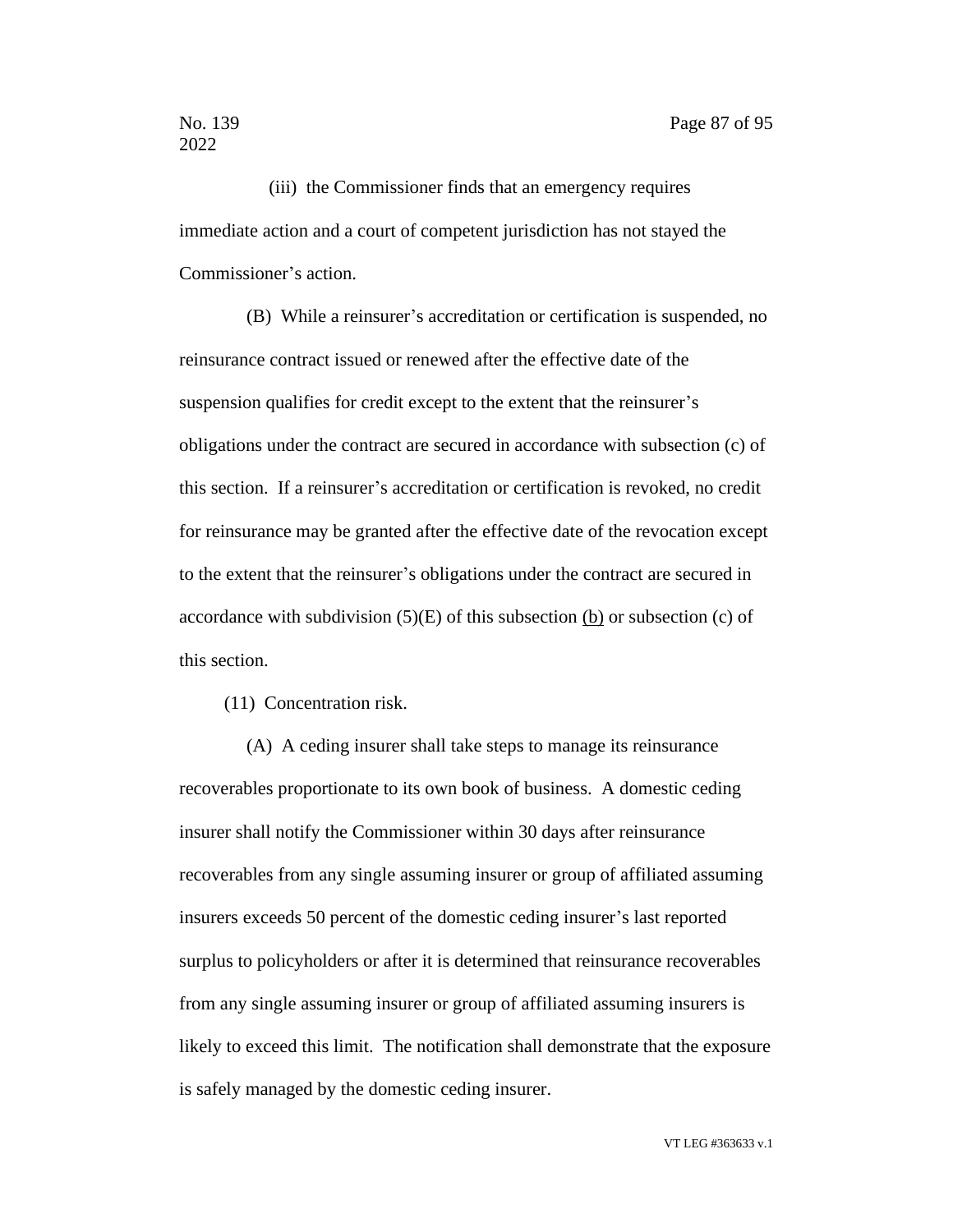(B) A ceding insurer shall take steps to diversify its reinsurance program. A domestic ceding insurer shall notify the Commissioner within 30 days after ceding to any single assuming insurer or group of affiliated assuming insurers more than 20 percent of the ceding insurer's gross written premium in the prior calendar year or after it has determined that the reinsurance ceded to any single assuming insurer or group of affiliated assuming insurers is likely to exceed this limit. The notification shall demonstrate that the exposure is safely managed by the domestic ceding insurer.

(c) Asset or reduction from liability for reinsurance ceded by a domestic insurer to an assuming insurer not meeting the requirements of subsection (b) of this section. An asset or a reduction from liability for the reinsurance ceded by a domestic insurer to an assuming insurer not meeting the requirements of subsection (b) of this section shall be allowed in an amount not exceeding the liabilities carried by the ceding insurer, provided that the Commissioner may adopt by rule or regulation pursuant to subdivision (e)(2) of this section specific additional requirements relating to or setting forth any or all of the following: the valuation of assets or reserve credits, the amount and forms of security supporting reinsurance arrangements described in subdivision (e)(2) of this section, and the circumstances pursuant to which credit will be reduced or eliminated. The reduction shall be in the amount of funds held by or on behalf of the ceding insurer, including funds held in trust for the ceding insurer, under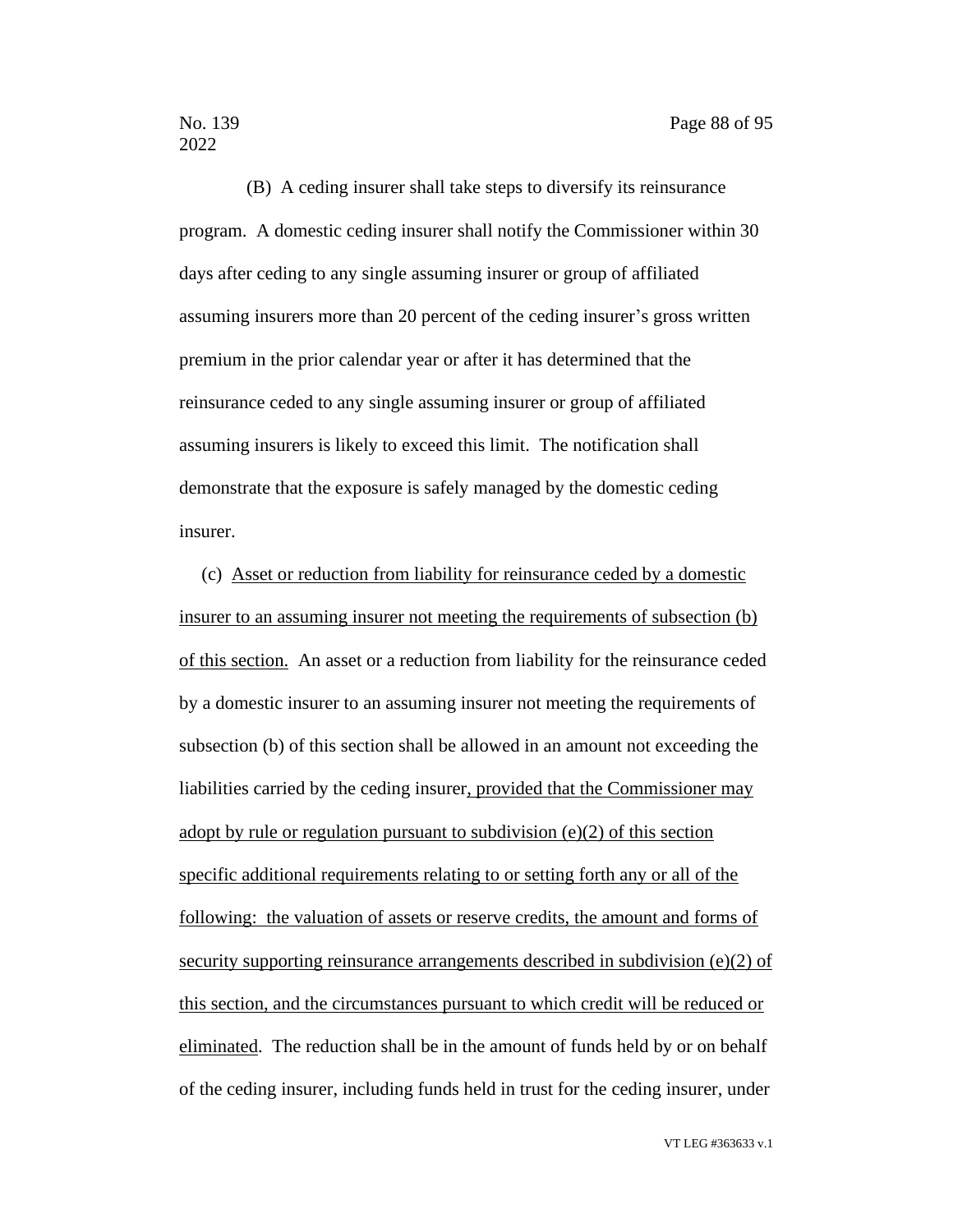a reinsurance contract with such assuming insurer as collateral for the payment of obligations thereunder, if such collateral is held in the United States subject to withdrawal solely by, and under the exclusive control of, the ceding insurer; or, in the case of a trust, held in a qualified U.S. financial institution, as defined in subdivision  $(d)(2)$  of this section. This security may be in the form of:

 $(1)$  Cash cash.;

(2) Securities securities listed by the Securities Valuation Office of the National Association of Insurance Commissioners, including those deemed exempt from filing as defined by the Purposes and Procedures Manual of the Securities Valuation Office, and qualifying as admitted assets.;

(3) Clean clean, irrevocable, unconditional letters of credit, issued or confirmed by a qualified U.S. financial institution as defined in subdivision  $(d)(1)$  of this section, which are effective no not later than December 31 in respect of the year for which filing is being made, and in the possession of, or in trust for, the ceding company on or before the filing date of its annual statement.;

(4) Letters letters of credit meeting applicable standards of issuer acceptability as of the dates of their issuance or confirmation shall, notwithstanding the issuing or confirming institution's subsequent failure to meet applicable standards of issuer acceptability, continue to be acceptable as security until their expiration, extension, renewal, modification, or amendment, whichever first occurs.; or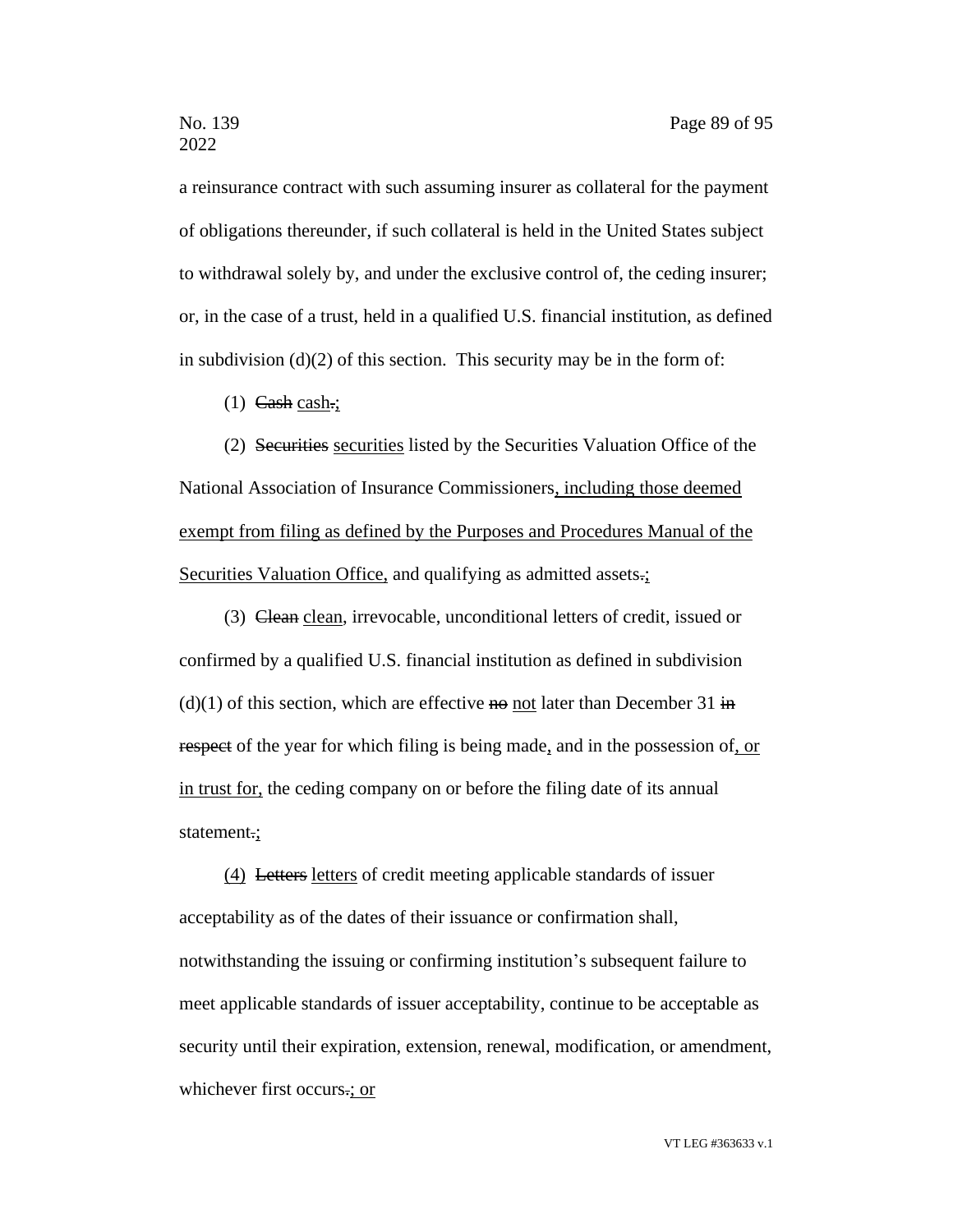(4)(5) Any any other form of collateral acceptable to the Commissioner. (d) Qualified U.S. financial institutions.

(1) For purposes of As used in subdivision  $(c)(3)$  of this section, a "qualified U.S. financial institution" means an institution that:

(A) is organized or, in the case of a U.S. office of a foreign banking organization, licensed under the laws of the United States or any state thereof;

(B) is regulated, supervised, and examined by federal or state authorities having regulatory authority over banks and trust companies; and

(C) has been determined by either the Commissioner or the Securities Valuation Office of the National Association of Insurance Commissioners to meet such standards of financial condition and standing as are considered necessary and appropriate to regulate the quality of financial institutions whose letters of credit will be acceptable to the Commissioner.

(2) A "qualified U.S. financial institution" means, for purposes of those provisions of this section specifying those institutions that are eligible to act as a fiduciary of a trust, an institution that is:

(A) organized or, in the case of a U.S. branch or agency office of a foreign banking organization, licensed under the laws of the United States or any state thereof and has been granted authority to operate with fiduciary powers; and

(B) regulated, supervised, and examined by federal or state authorities having regulatory authority over banks and trust companies.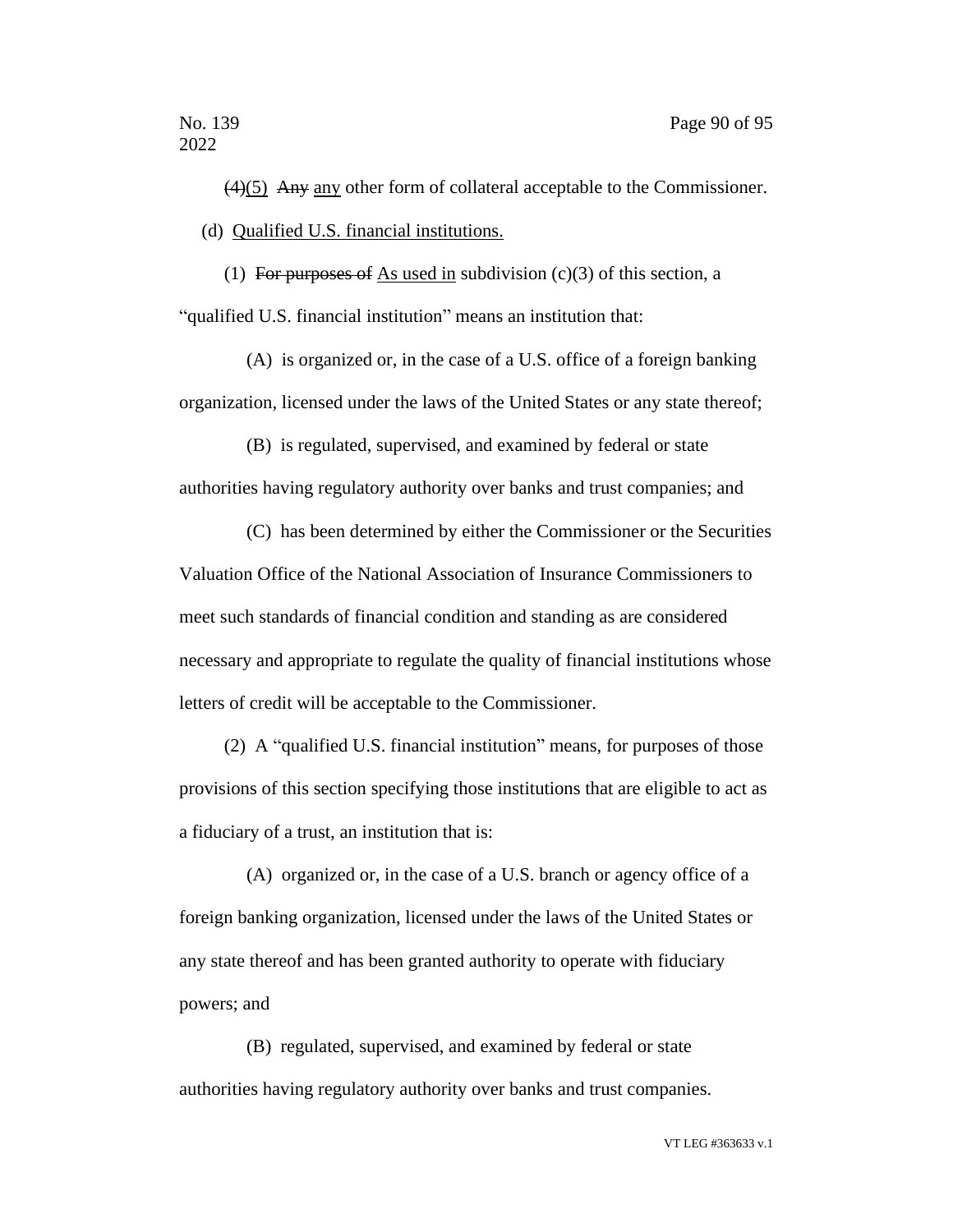(e) Notwithstanding the provisions of this subsection to the contrary, the Commissioner shall allow credit for reinsurance ceded and assumed to a pooling arrangement that has the following characteristics:

(1) the majority of the pooling members are licensed to transact business in this State, or are licensed in a state that is accredited with the National Association of Insurance Commissioners, or are approved by the

Commissioner;

(2) the members of the pool are subject to joint and several liability;

(3) all members of the pool agree to file with the Commissioner, annually on or before March 1, a copy of the member's annual statement filed

with the insurance department of its state of domicile; and

(4) the manager of the pool files with the Commissioner, annually on or before December 1, a request to be exempted from the provisions of subdivisions  $(b)(1)$  through  $(4)$  of this section.

(f) Rules and regulations.

(1) The Commissioner may adopt rules or regulations implementing the provisions of this section.

(2)(A) The Commissioner may adopt rules or regulations applicable to reinsurance agreements. Such rules or regulations may apply only to reinsurance relating to:

(i) life insurance policies with guaranteed nonlevel gross premiums or guaranteed nonlevel benefits;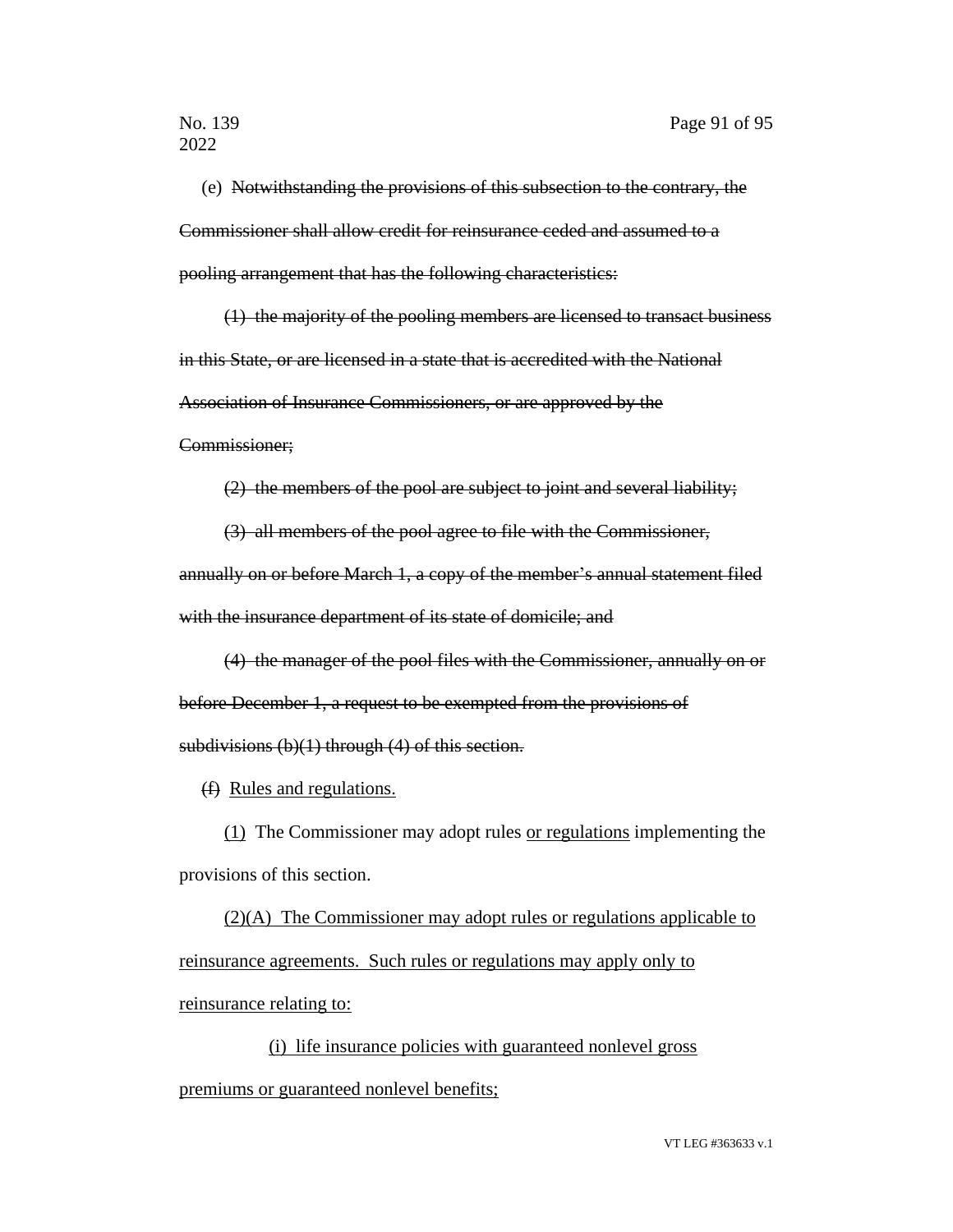## (ii) universal life insurance policies with provisions resulting in the ability of a policyholder to keep a policy in force over a secondary guarantee period;

(iii) variable annuities with guaranteed death or living benefits; (iv) long-term care insurance policies; or

(v) such other life and health insurance and annuity products as to

which the NAIC adopts model regulatory requirements with respect to credit for reinsurance.

(B) A rule or regulation adopted pursuant to subdivision  $(2)(A)(i)$  or (ii) of this subsection (e) may apply to any treaty that contains:

(i) policies issued on or after January 1, 2015; or

(ii) policies issued prior to January 1, 2015, if risk pertaining to such pre-2015 policies is ceded in connection with the treaty, in whole or in part, on or after January 1, 2015; or both.

(3) A rule or regulation adopted pursuant to subdivision (2) of this subsection (e) may require the ceding insurer, in calculating the amounts or forms of security required to be held under regulations promulgated under this authority, to use the Valuation Manual adopted by the NAIC under Section 11B(1) of the NAIC Standard Valuation Law, including all amendments adopted by the NAIC and in effect on the date as of which the calculation is made, to the extent applicable.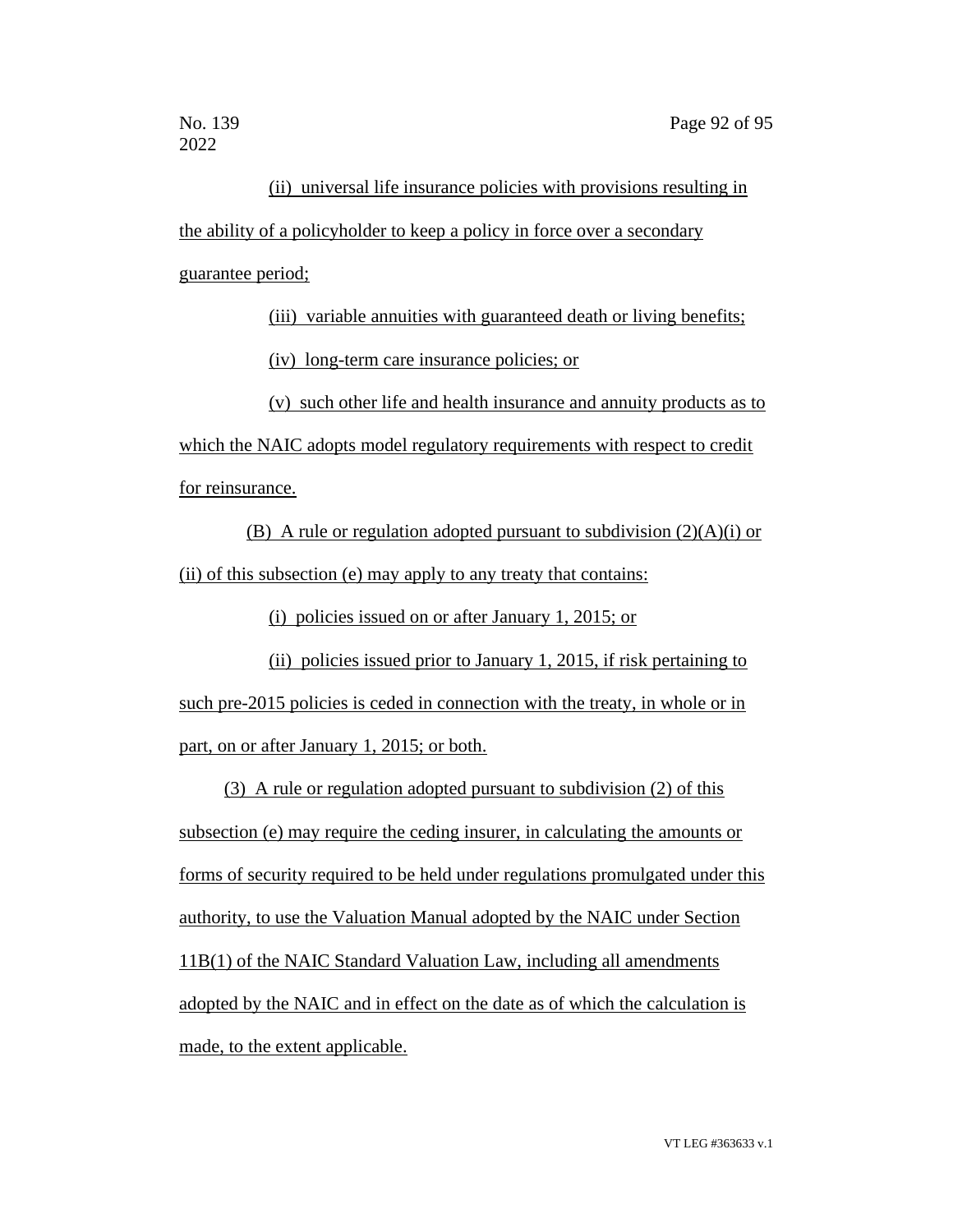(4) A rule or regulation adopted pursuant to subdivision (2) of this subsection (e) shall not apply to cessions to an assuming insurer that:

(A) meets the conditions set forth in subdivision (b)(6) of this section;

(B) is certified in this State; or

(C) maintains at least \$250,000,000.00 in capital and surplus when

determined in accordance with the NAIC Accounting Practices and Procedures Manual, including all amendments thereto adopted by the NAIC, excluding the impact of any permitted or prescribed practices; and is:

(i) licensed in at least 26 states; or

(ii) licensed in at least 10 states and licensed or accredited in a total of at least 35 states.

(5) The authority to adopt rules or regulations pursuant to subdivision (2) of this subsection (e) does not limit the Commissioner's general authority to adopt rules or regulations pursuant to subdivision (1) of this subsection (e).

 $\left(\frac{g}{f}\right)$  Reinsurance agreements affected. This section shall apply to all cessions after the effective date of this section under reinsurance agreements that have an inception, anniversary, or renewal date not less than six months after the effective date of this section.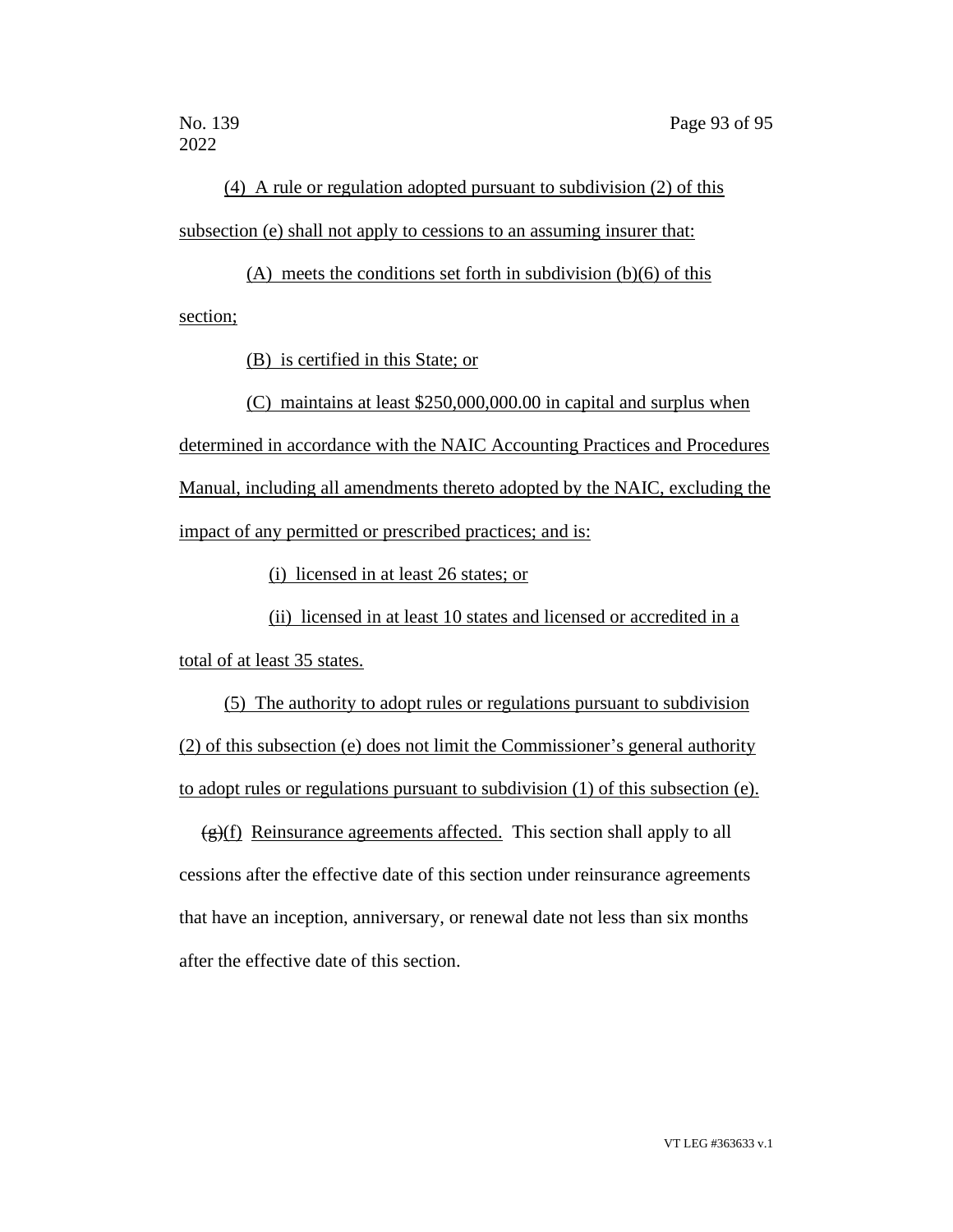## Sec. 23a. DEPARTMENT OF FINANCIAL REGULATION; BROADBAND CONSTRUCTION; INSURANCE; GUIDANCE

(a) The availability of significant federal funds coupled with the State's commitment to achieving universal broadband connectivity has resulted in an unprecedented period of broadband construction in our State. It is the purpose of this section to provide educational risk management guidance to broadband service providers engaged in broadband construction projects to reduce the risk of harm or injury to Vermonters, generally. It is not the intent of this section to establish new or expand existing rights, obligations, or remedies. Broadband service providers should consult with insurance professionals and legal counsel when developing specific contractual terms and conditions.

(b) The Department of Financial Regulation, in consultation with the Public Utility Commission, shall develop a guidance document that includes recommendations related to standard insurance requirements and measures that ensure adequate coverage is in force for the duration of broadband construction projects. The guidance shall be posted on a website maintained by the Public Utility Commission and shall be distributed by the Commission to every broadband service provider that registers with the State as well as to the Vermont Community Broadband Board for distribution to recipients of State broadband construction grants.

(c) The Department of Financial Regulation may include in the guidance any recommendations for mitigating liability risk through safe cleanup